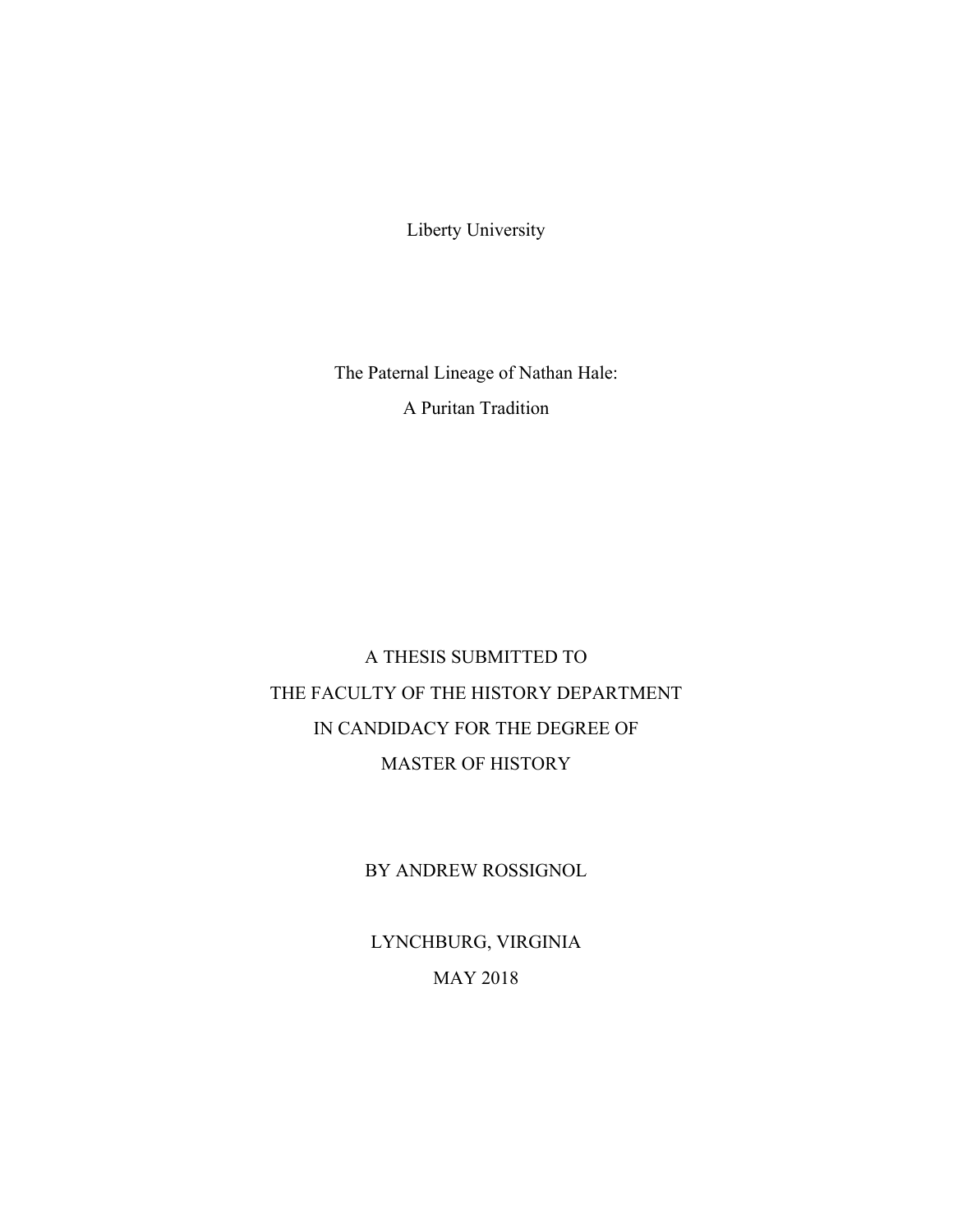# **Table of Contents**

| Introduction                                       |    |
|----------------------------------------------------|----|
| Chapter 1 – Early Family: Robert, John, and Samuel |    |
| Chapter $2$ – Coventry and Deacon Hale             | 36 |
| Chapter $3$ – Nathan Hale                          | 64 |
| Conclusion                                         | 87 |
| Bibliography http://www.com/2010/01/2010           | 90 |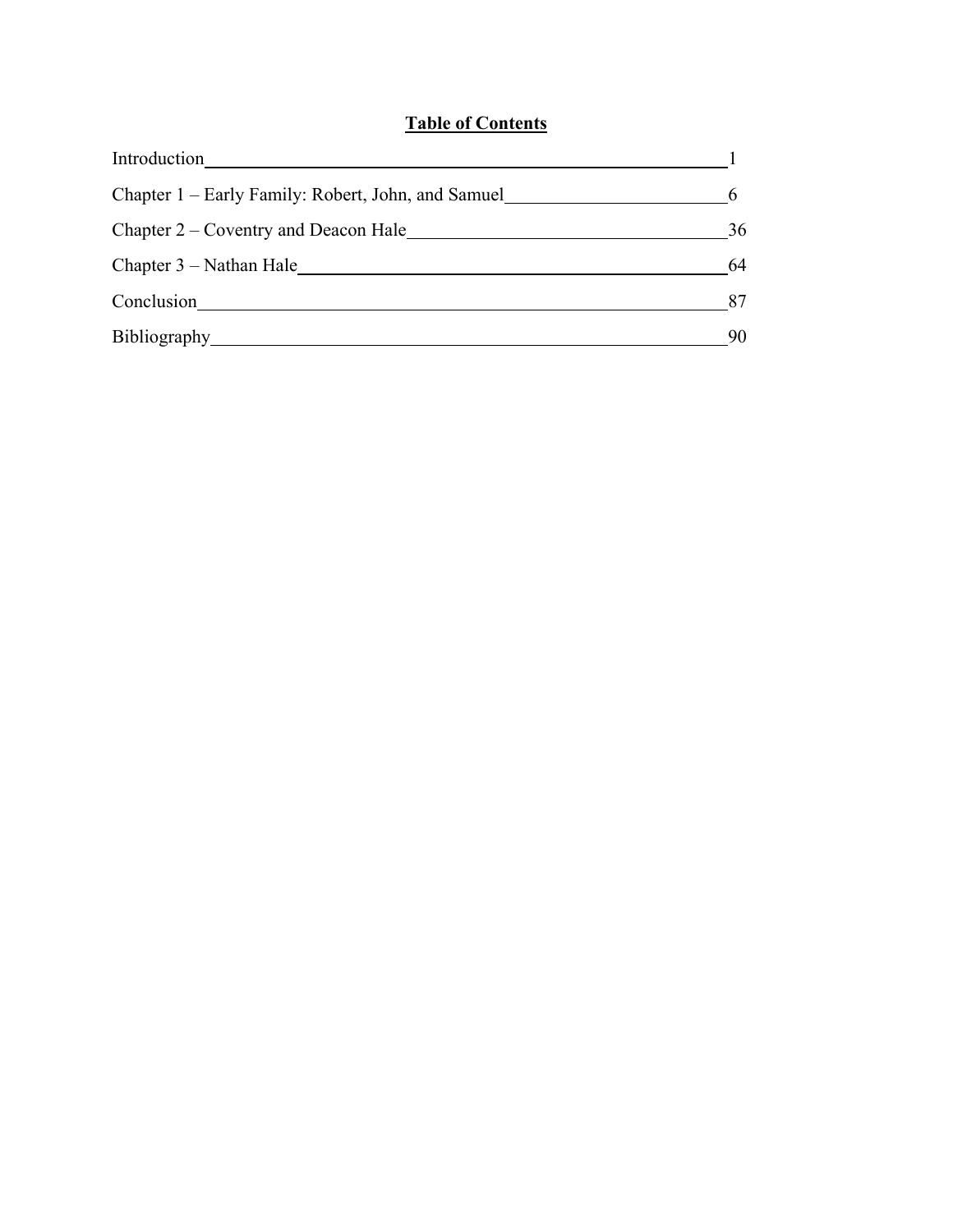## **Introduction**

Since news spread of his premature demise in 1776, Nathan Hale has been considered an American hero. His story has been taught to countless children who have been left in awe at his selfless sacrifice. While the story of a hero's death has long followed the prestige of Hale, the full story of the young patriot has long been untold. Heroes are not made; they are born into a family. In the case of Hale, he was born to what preeminent Hale historian, George Dudley Seymour, calls "earth's best blood."<sup>1</sup> That is not to say that there is any evidence that Nathan displayed any interest in his family's bloodline.<sup>2</sup> Nor for that matter is there evidence that any of the Hale clan desired to live off their family name, but rather they sought to forge their own way in the world. Perhaps this desire came from biblical principles such as the idea that a man is supposed to leave his family to form a union with his wife. $3$  The Hales certainly were a religious family living in a religious time. Perhaps (and probably coincidentally) economic and harsh realities of the day spurred the Hales to live for the day and in pursuit of a better life for their families.

Of course, the Hales were far from perfect. Despite the Puritan society in which the Hales lived striving for godly perfection, this lofty goal remained impossible. Despite their shortcomings, the story of the Hales needs no embellishment to earn admiration. The Hales were men who did what they believed to be right, pushing with their fellow colonists further into creating a new nation from the time Robert Hale decided to sail with John Winthrop to Nathan's dying breath. Not only one Hale was a hero, but rather they all were men dedicated to their God, to a better tomorrow, and to a providential service and goal bigger than any one person could be.

<sup>&</sup>lt;sup>1</sup> George Dudley Seymour, *Captain Nathan Hale, 1755-1776: Yale College 1773, Major John Palsgrave Wyllys, 1754-1790: Yale College 1773, Friends and Yale Classmates, Who Died in Their Country's Service, One Hanged As a Spy by the British, the Other Killed in an Indian Ambuscade on the Far Frontier: A Digressive History*, 3. 2  $<sup>2</sup>$  Ibid, 17.</sup>

 $3$  Genesis 2:24.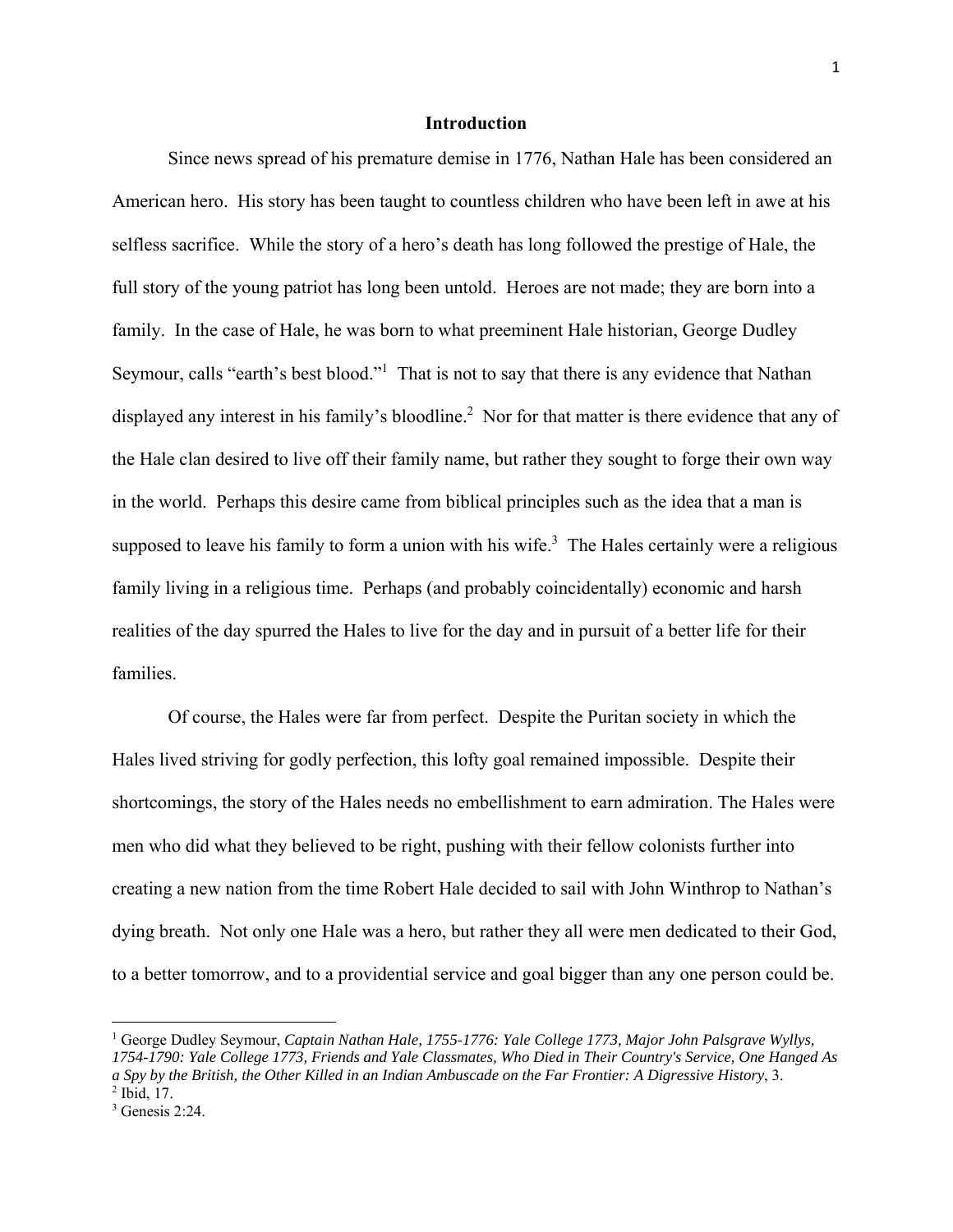Regarding Nathan Hale specifically, George Dudley Seymour is the unquestionable authority on his "hero."<sup>4</sup> Since Seymour's passing, the only new document that has been discovered regarding Hale was an account of his capture by Consider Tiffany, a Loyalist. Additionally, research by Major General E. R. Thompson and G. J. A. O'Toole has greatly added to the body of knowledge on Hale. Today, however, Seymour remains the preeminent Hale historian.

Seymour, who heard of Hale early in life, spent much of his life in Hale research and dedicated much of his time toward the preservation of his memory. Seymour was not content to leave just published works on Hale. The Nathan Hale State Forest in Connecticut was a gift from Seymour, who in 1914 purchased the Hale farm property. As the Great Depression in America set in, Seymour (to the begrudging public) set out purchasing foreclosed properties to restore the Hale farm's original acreage in hopes of turning it back to working, cleared land to be grazed by sheep and cattle as it would have been in Hale's youth. Fortunately, for today's locals, Seymour saw that this task was impossible and through the advice of two friends, Dean Graves and George Cromie, turned the land into a wildlife management preserve under State of Connecticut ownership.<sup>5</sup>

Many have examined Hale and provided their own perspectives before and after Seymour. In the  $19<sup>th</sup>$  century, the boy who sacrificed himself for his country was mythologized, much as like George Washington and the legend of the cherry tree. In his book, *Nathan Hale: The Ideal Patriot; A Study of Character*, published in 1902, William Partridge laments that Americans can lose the heroic memories of Revolutionary heroes. Partridge suggested, "the

<sup>4</sup> George Dudley Seymour and Nathan Hale, *Documentary Life of Nathan Hale: Comprising All Available Official & Private Documents Bearing on the Life of the Patriot* (Salem, Massachusetts: Higginson Book Co, 2000). 419. 5 State Parks, "Connecticut," Nathan Hale State Forest, last modified 2017, accessed February 4, 2018, http://www.stateparks.com/nathan\_hale\_state\_forest\_in\_connecticut.html.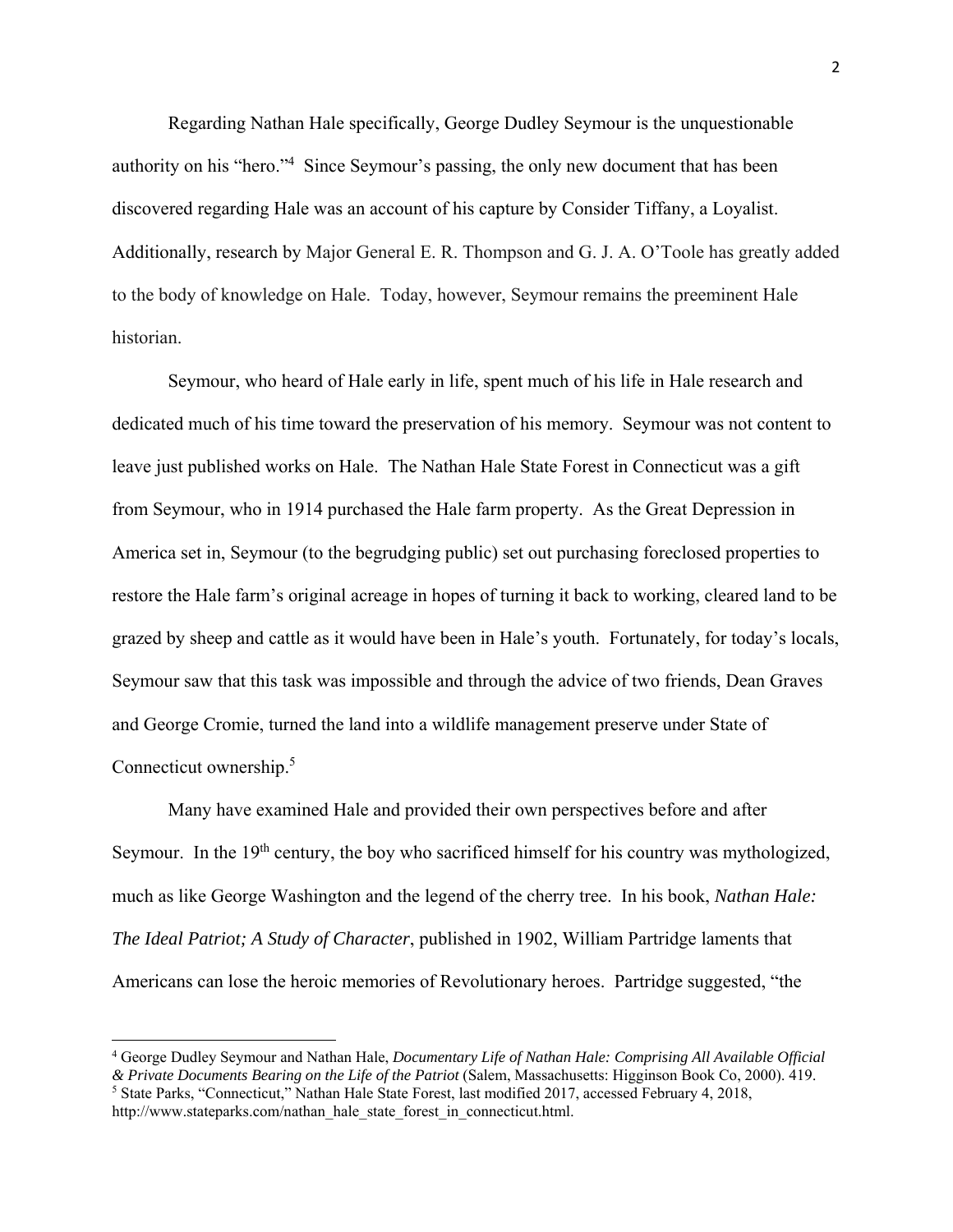heroic deeds of a people live in its monuments. Greece is preeminently great because of her sculpture, and her sculpture commemorates the deeds of her national heroes."<sup>6</sup> Partridge argues that, in order to preserve American history, Americans must embellish its heroes into more than humans, but into Greek gods! Unfortunately, like in the case of Washington's cherry tree, Partridge was not alone in the century-and-a-half that followed Hale's death and often elevated the myth over Hale facts. In fact, his own writing demonstrates the common treatment and deification of Hale:

Nathan Hale, when he stood under that tree, had no wrong feeling for the mob about him, for even the drunken provost-marshal who had destroyed his letter to her whom he loved and had refused his latest hours the Christian consolation of a Bible. Unstintedly [sic] and unreservedly had he given his life to his country, and amid these wretches we see him self-centered and sublime. There was no room in the Character of Nathan Hale for the pride, scorn, and pettiness of a little man. It is not where the cannon booms or the thrills of battle stir the blood, that the greatest heroes are to be found, but where men and women die in silence, with God only to witness their heroism.<sup>7</sup>

Recently the pushback against the deification of Hale has led to a diminishing valuation of his life and accomplishments. Some scholars have opined that Hale is remembered because he failed at his job as a spy and that there is nothing extraordinary about the young man that differentiated him from any other soldier. Nancy Finlay, who received her PhD from Princeton University, writes, "Hale was not a very good spy, but he was a patriotic and likeable young man with many good friends, who, over the years, kept his memory alive."<sup>8</sup> Rob Simmons, a former member of the U.S. House of Representatives from Connecticut's Second Congressional District

<sup>6</sup> William Ordway Partridge, *Nathan Hale, the Ideal Patriot; A Study of Character*, (New York: Funk & Wagnalls Co, 1902), 16.

<sup>7</sup> Ibid., 106-107

<sup>8</sup> Nancy Finlay, "Connecticut Humanities," Nathan Hale: The Man and the Legend, accessed February 4, 2018, http://connecticuthistory.org/nathan-hale-the-man-and-the-legend/.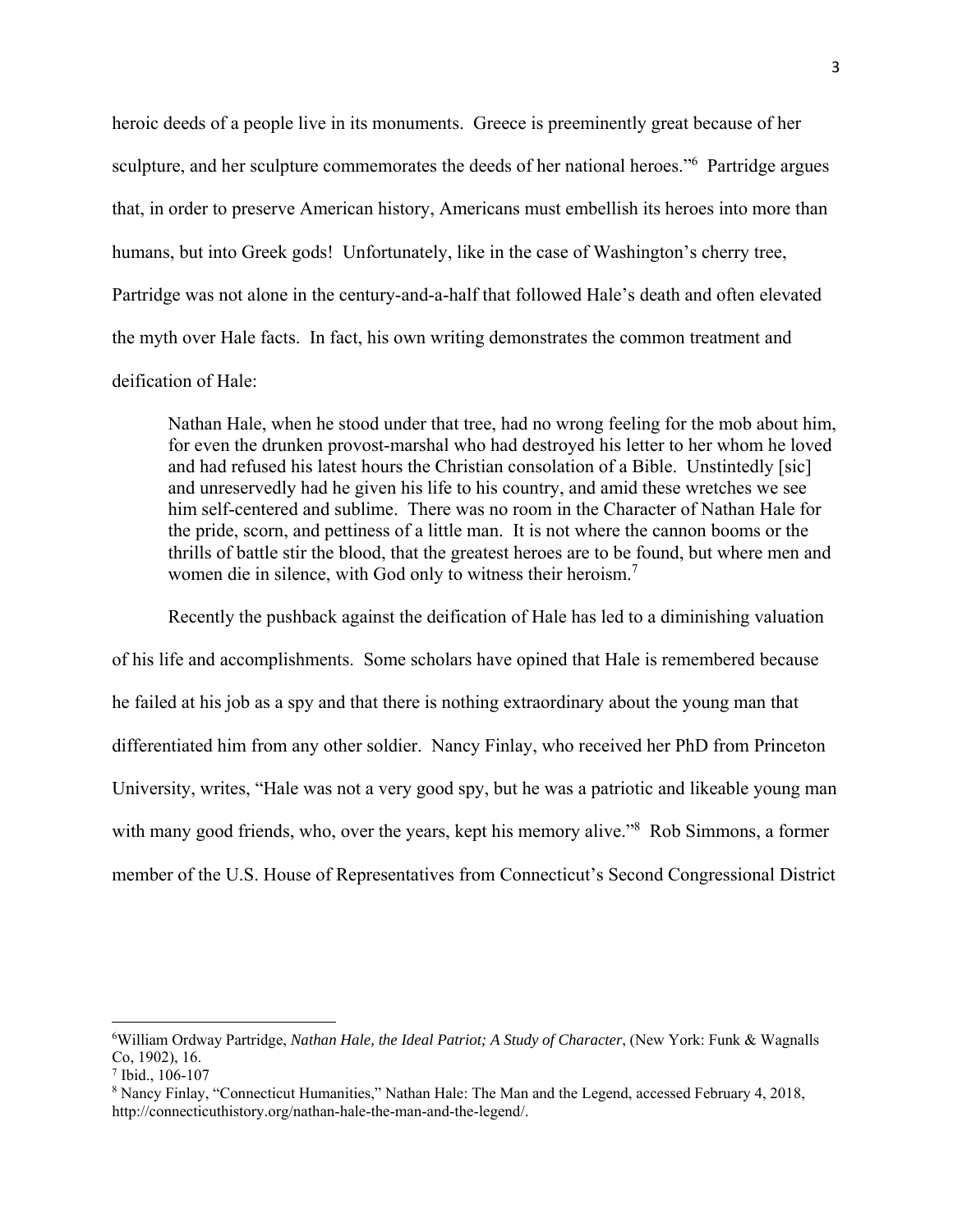and colonel in the Marines concluded that, "As much as I admire Nathan Hale…he was a failure, and America can't afford failures."<sup>9</sup>

Both of these views do an injustice to the life Nathan Hale lived. He was smart, brave, likable, and an honest young man. Unfortunately, today Hale has largely been forgotten, even being ignored in school curricula where he was once a mainstay. Thomas Farnham, writing for the New Haven Colony Historical Society, argues that this loss of interest in Hale in the twentieth century "has been a reaction to the exaggerated patriotism with which the earlier century described Hale."10 This claim is borderline superfluous in a time when only a few key players in the Revolution are commonly recalled as it can be argued that a loss of interest in history and not just lesser known figures is more prominent. Farnham is certainly correct in his assertion that Hale was not the near deity that many nineteenth century historians made him out to be, but he clearly "did represent much of the spirit and the enthusiasm of his generation."11

While Seymour's history of Hale is unmatched, he missed an opportunity to tell a broader story, an American story through the entire Hale bloodline. To Seymour, a genealogy-based history "has no popular appeal," and he lived in agreement with Voltaire's statement that, "who serves his Country well has no need of ancestors."<sup>12</sup> While this may be true of many family annals, the Hales certainly do not meet the tepid criteria that Seymour outlined. Robert, John, Samuel, and Deacon Hale all have stories worthy of remembrance and their appeal is equal to the death of a war hero, but also traces the birth of a nation.

<sup>9</sup> Mary Beth Baker, "Nathan Hale: Icon of Innocence," *Connecticut History* Vol 45 No 1 (Spring 2006): 2.

<sup>10</sup> Thomas J. Farnham, *A Child I Set Much by: A Life of Nathan Hale* (New Haven: New Haven Colony Historical Society, 1975), I.

 $11$  Ibid., I.

<sup>12</sup> Seymour, *Captain Nathan Hale, Major John Palsgrave Wyllys: A Digressive History*, 3.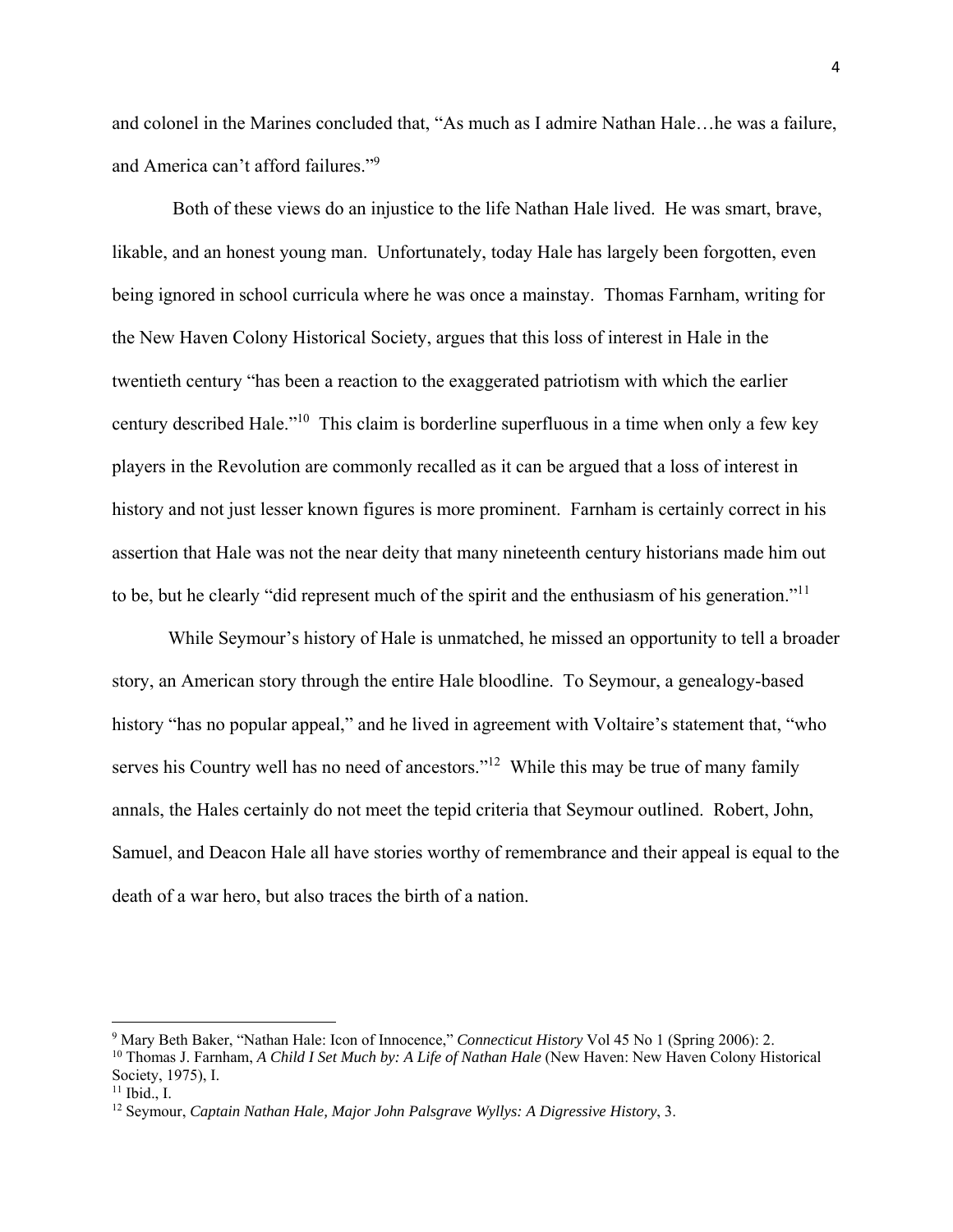They came to the shores of a new nation forsaking wealth and their lives in search of a place to call their own and live their lives in freedom. They conquered the wilderness and rose from nothing to prominence, back to nothing, and again to prominence leading to a man whom we remember today for putting faith and country before even his life. Nathan Hale's life and death are a story worthy of remembrance, but his family's story is one of greater imagery than the one that Partridge dreamed for the most famous Hale. Nathan Hale was a man who died a Patriot, his family conquered a wilderness in a new continent.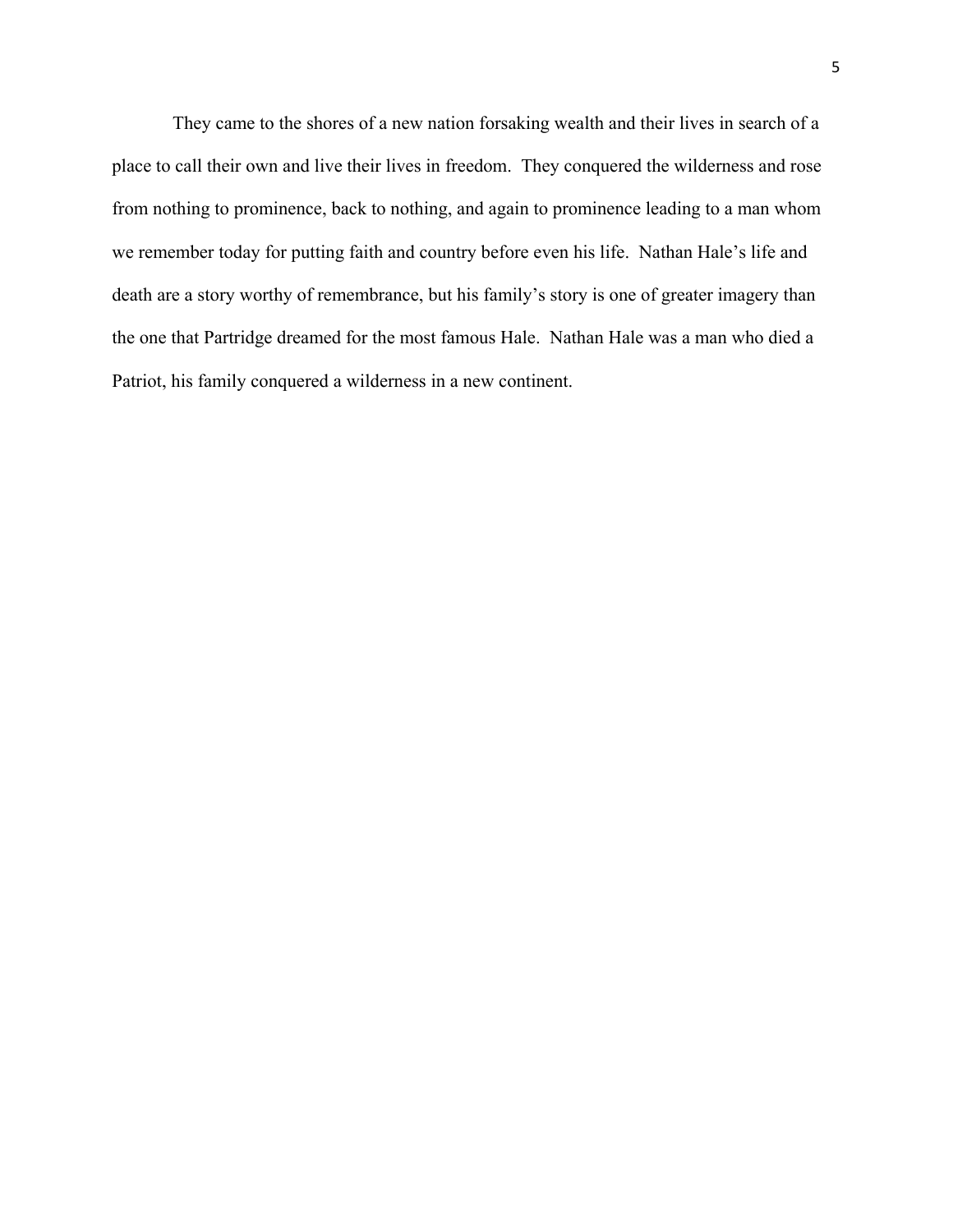#### **Chapter 1: Early Family: Robert, John, and Samuel**

#### **Robert Hale**

 On December 30, 1547, King Henry VIII of England signed his earthly signature to his last his last will and testament commending his soul, in Catholic tradition, to "the glorious and blessed Virgin our Lady Saint Mary, and all the Holy Company of Heaven." He also commanded that masses be said for his soul after he departed "while the world shall endure." Despite his strong Catholic devotion in death he left his earthly kingdom to Edward VI, who was trained during his youth by Katharine Parr and a Council of Regency. Parr is considered the most Protestant of the King's consorts while the Council was dominated by Edward Seymour, Earl of Hertford. Seymour would go on to become the Duke of Somerset, and with the assentation of Edward VI, Protestantism becoming the dominating force in England. The Duke of Somerset, along with the Archbishop of Canterbury, Thomas Cranmer, determined that it would be best, to gradually immerse England in Protestantism, leading to various movements within the Protestant community to either reform the English church, which would purify it to proper Christian practice, or to remove themselves all together. Much of the Puritan or Separatists movement was in London, but it also extended to large followings to Kent and  $Essex.<sup>13</sup>$ 

While Europeans were marking the globe, the English were aware that people survived in northern Virginia, now known as New England. What they did not know was that *Englishmen* could survive through the harsh winters of what is now present-day Maine and thrive while turning a business venture into profit.<sup>14</sup> The early 1600's were an age of exploration, an age of

<sup>&</sup>lt;sup>13</sup> Timothy George, *John Robinson and the English Separatist Tradition* (Macon: Mercer University Press), 9-10.<br><sup>14</sup> "1500-1667: Contact & Conflict," Maine History Online, last modified 2010, accessed 4/18/18, https://www.mainememory.net/sitebuilder/site/895/page/1306/print.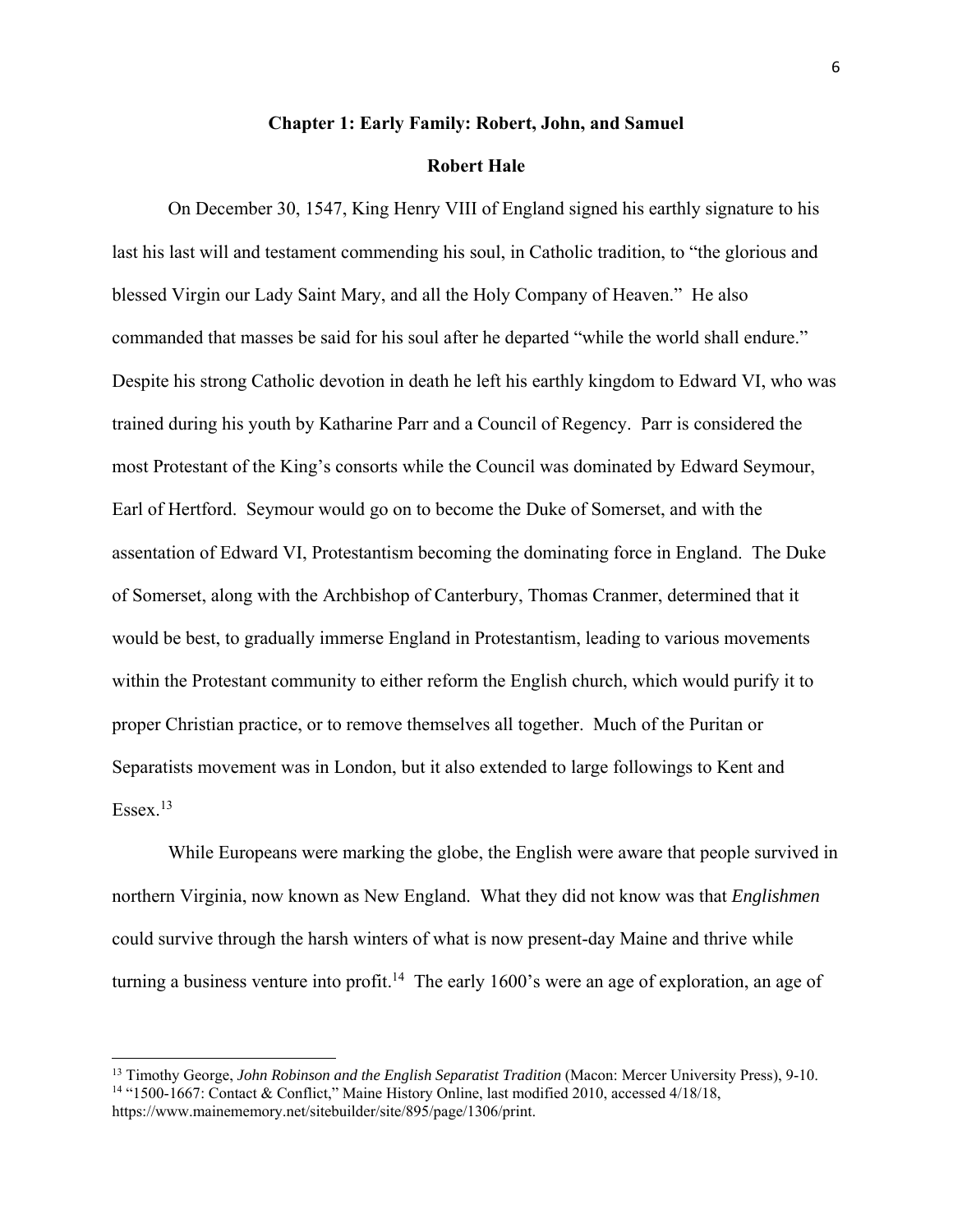taking great risks in the pursuit of glory, riches, national pride, and the pursuit of souls to be converted to the Christian faith. Sir Ferdinando Gorges, seeing that the "goodly coast could not be long left unpeopled by the French, Spanish, or Dutch" directed a party led by Richard Vines to prove that Englishmen could survive the winter in pursuit of "honor, profit…and the advancement of Religion."15

Richard Vines was a man of energy and good judgement and had previously been to the coast of Maine. Leading his expedition during the season of 1616, Vines led Gorges and "other servants" to the mouth of the Saco River, lasting the winter in the cabins built by natives that were left uninhabited due to Indian wars and from "deadly disease against which their feeble remedies were powerless against," a condition that Gorges attributed to plague.<sup>16</sup> As Gorges and Vines survived, the idea of English settlement thrived and stirred the hearts of those across the Atlantic who desired riches and honor, and in others whose desire was to see their God receive glory.

While Vines was leading expeditions, English Puritans in the early 1600's wished to fully purge worship of all "popish," or Catholic elements. Among the issues Puritans raised and desired to purge from worship was special clothing worn by clergy, the practice of signing the cross on an infant being baptized, and the exchange of wedding rings. Additionally, Puritans wished to remove what they viewed as idolatrous paintings and statues of saints and they desired that each parish be led by a university-trained clergymen. The English monarchs and bishops, however, were unwilling to remove themselves as fully from their Catholic past as the Puritans

<sup>15</sup> Gorges, *Sir Gorges and His Province of Maine, Including the Brief Relation, the Brief Narration, His Defence, the Charter Granted to Him, His Will and His Letters: Edited with a Memoir and Historical Illustrations, by James Phinney Baxter* Vol. 2 (Boston: The Prince Society), 41.

<sup>16</sup> Gorges, *Sir Gorges and His Province of Maine, Including the Brief Relation, the Brief Narration, His Defence, the Charter Granted to Him, His Will and His Letters: Edited with a Memoir and Historical Illustrations, by James Phinney Baxter* Vol. 1 (Boston: The Prince Society), 100.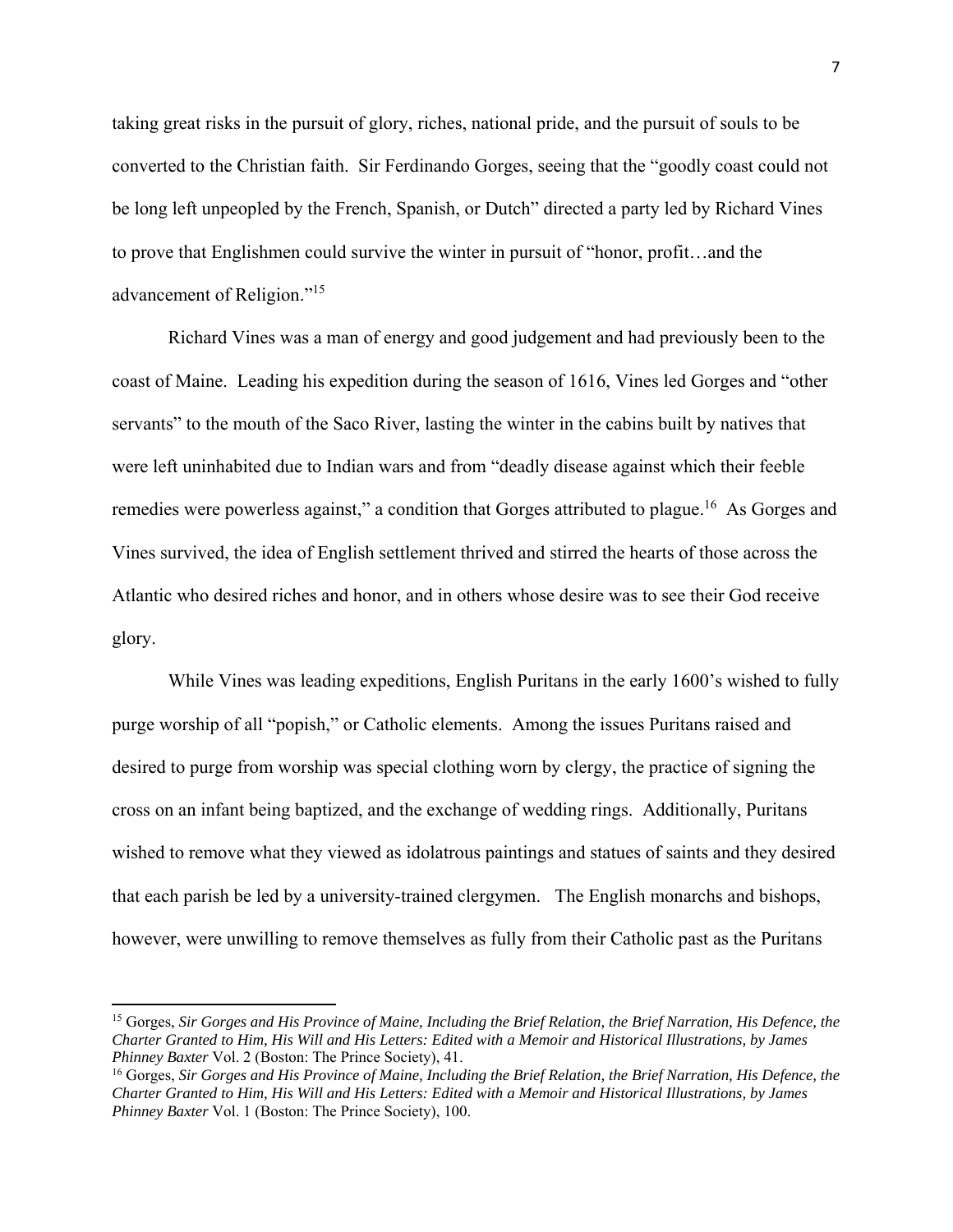desired, thus the Puritans believed that their destiny, and ultimately the destiny of the church, lay with common believers.<sup>17</sup>

Among the leaders of the English Puritan movement was John Winthrop. Winthrop, who came from a lineage of Puritans, including those who had been persecuted by Mary Tudor, did not immediately aspire to prominent leadership. In fact, when he married in March 1605 at the age of seventeen, he was required to leave college, thus ending his chances of entering the ministry. Needing a way to support his family, Winthrop initially divided their time living on the lands of his wife's father and in Groton with John's parents.<sup>18</sup> Winthrop's wife, Mary, did not share John's zeal for religion. After an attempt to convert her Winthrop solemnly recorded that he could not "prevail, not so much as to make her answer me, or to talk with me about any goodness." By the age of twenty Winthrop had a very uncertain future. He had abandoned the ministry, had a wife and two children, and a less significant estate than both his father and grandfather.19

In England, Winthrop certainly was not the most prominent leader of the Puritan movement. His status all but inhibited him from this position in Stuart England. Yet a disorganized group of like-minded religious Puritans came together from all over the countryside. Although the majority came from East Anglia, six of the eventual pilgrims came from Lancashire.20 The Reverend John White, known as the "Patriarch of Dorchester" brought the Puritans together in England, planting the seed of his belief that emigration to a new country

<sup>17</sup> Bremer, *John Winthrop: Biography as History* (Continuum International Publishing Group Ltd, 2009), 9. 18 Ibid, 11.

<sup>19</sup> Ibid, 12.

<sup>20</sup> Charles Edward Banks, Charles Edward, *The Winthrop Fleet of 1630: An Account of the Vessels, the Voyage, the Passengers and Their English Homes, from Original Authorities ; with Illustrations* (salt Lake City, Utah, 1988), Map found prior to table of contents.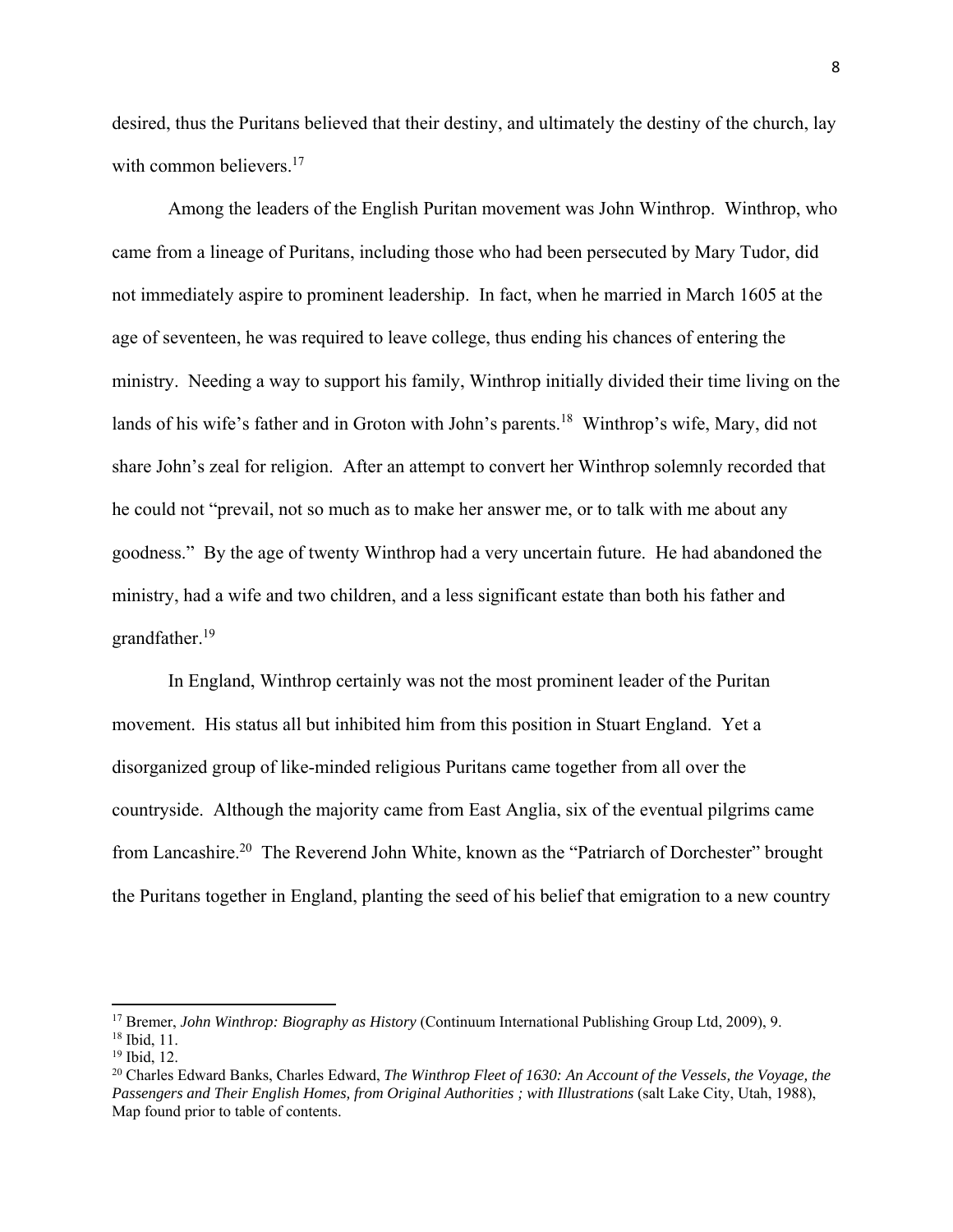would ensure that their religious grievances were resolved. However, at the time it was unclear if it would also settle their growing economic complications. $2<sup>1</sup>$ 

John Cotton, a man forbidden to preach in England, stood at the pulpit of the Church of the Holy Rood.<sup>22</sup> His goal was to reassure the men, women, and children that would be traveling to New England that God was on their side.<sup>23</sup> Quoting II Samuel, Cotton reassured the Christian pilgrims that God would provide as He did for Israel, saying "moreover I will appoint a place for my people Israel, and I will plant them, that they may dwell in a place of their own, and move no more."<sup>24</sup> Cotton devised that God had given the pilgrims land in America, but that through the "providence of God" they would settle this land themselves, referencing Ezekiel 20. Cotton had determined that God would not abandon the Puritan settlers and that He would cast out their enemies, give favor to the newcomers in the eyes of the natives, and provide the necessary land free of exchange. Cotton ended his sermon with a plea to not forsake their diligence in their worldly work, or in their spiritual endeavors, discerning that if the pilgrims could do this then surly they would be successful in their venture into the New World as they pursued a lasting and thriving Christian community.25

Robert Hale was among the congregation listening to John Cotton as he prepared to board one of the eleven ships that set sail for the Massachusetts Bay Colony under the authority of John Winthrop. In the congregation of Puritans there was nothing extraordinary about Hale. He was devoted to his God, devoted to purifying the Church, and determined to help settle a harsh new world in the pursuit of a more perfect society built upon Christ. What was most notably different

<sup>21</sup> Ibid, 50.

<sup>22</sup> Ibid, 35.

<sup>23</sup> Bremer, *John Winthrop: Biography as History*, 23. 24 II Samuel 7:10

<sup>&</sup>lt;sup>25</sup> John Cotton, "Gods Promise to His Plantation (1630)," Electronic Texts in American Studies, Libraries at University of Nebraska-Lincoln, accessed January, 7, 2016,

http://digitalcommons.unl.edu/cgi/viewcontent.cgi?article=1022&context=etas.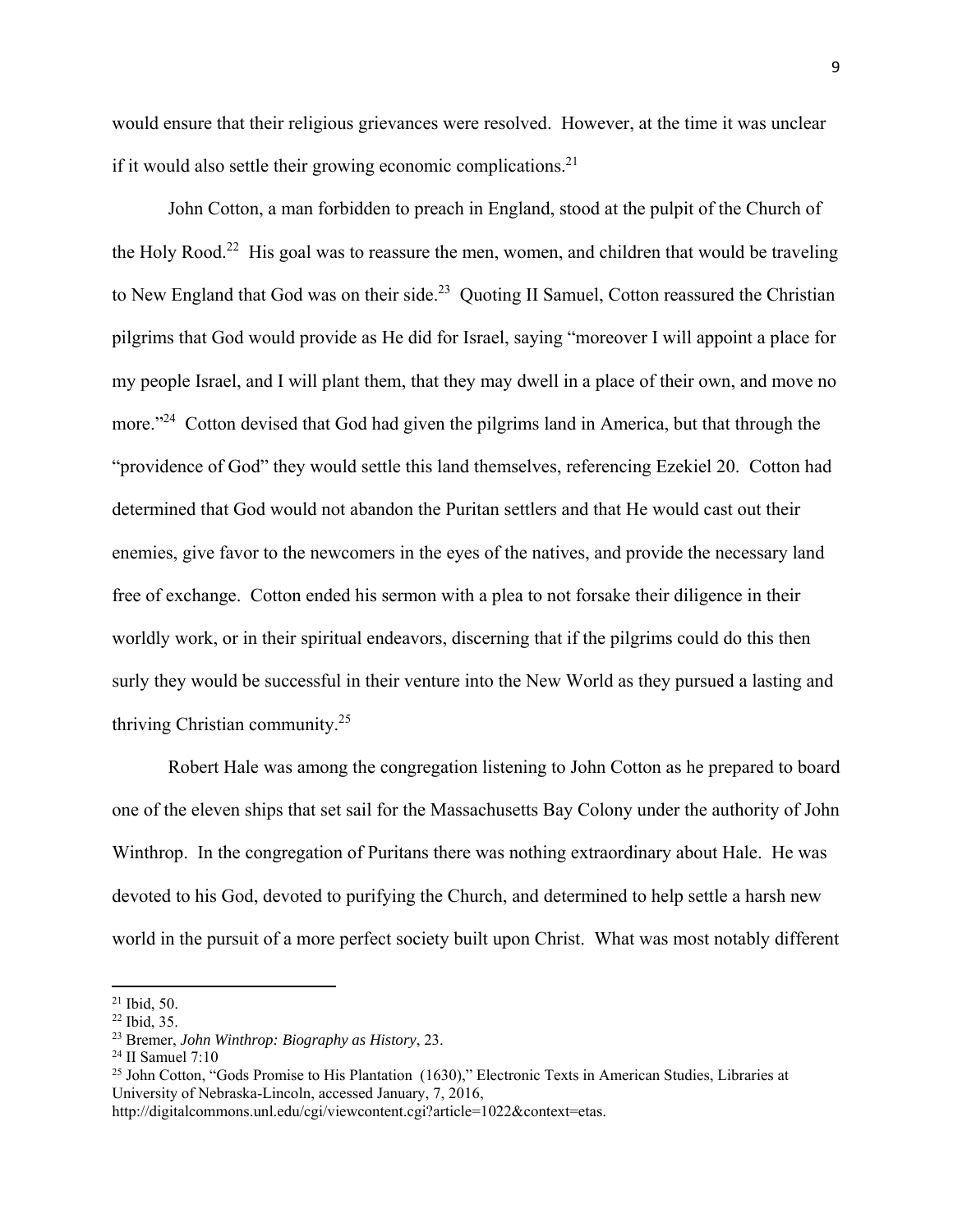about Robert, however, was his position by birth. Sir Edward Hale was from the same family as Robert, distinguished by James II as Earl of Tenterden and Viscount Tonstall.<sup>26</sup> This put Robert in a group of twenty-five members who sailed with Winthrop that were from, or had ties to, nobility, a distinguishing factor in Stuart England that provided him with opportunities that were otherwise unavailable to many of his counterparts.

Despite Robert's family in England providing him with opportunities that otherwise would not have been available to many who sailed with him, his decision to leave home was firm. He traveled across the Atlantic, believing in the supremacy of his faith rather than the supremacy of his status. Robert believed in the society that the separatists were creating, a society "most equall and sweet kinde of Commerce [sic]," as Winthrop said. He gave up a familiar life of potential luxury to work in the wilderness as the Puritans sought to establish a communal society founded upon diligent labor, both in worldly and spiritual needs.

Despite the status of Roberts's family in England, he did not live with the dignities of nobility, nor did he gain any advantages typical of his status with his emigration to Massachusetts Bay. Although it is impossible to prove with the little evidence that remains, it is very probable that Robert actually shunned nobility and any "upper" society. Instead, he came as a planter, a term for a man settling in a new land as a common artisan, in his case a carpenter.<sup>27</sup> Robert's status as a planter certainly does not mean that he was uneducated, though. He was an intelligent man, highly educated by the he standards of his day. Raised a Puritan he early on learned to read and understand the Bible so that he could personally consult the Word of God.

<sup>26</sup> I.W. Stuart and Edward Everett Hale, *Life of Captain Nathan Hale: The Martyr-Spy of the American Revolution* (Hartford, 1856). 187.

<sup>27</sup> Banks, *The Winthrop Fleet of 1630*, 52.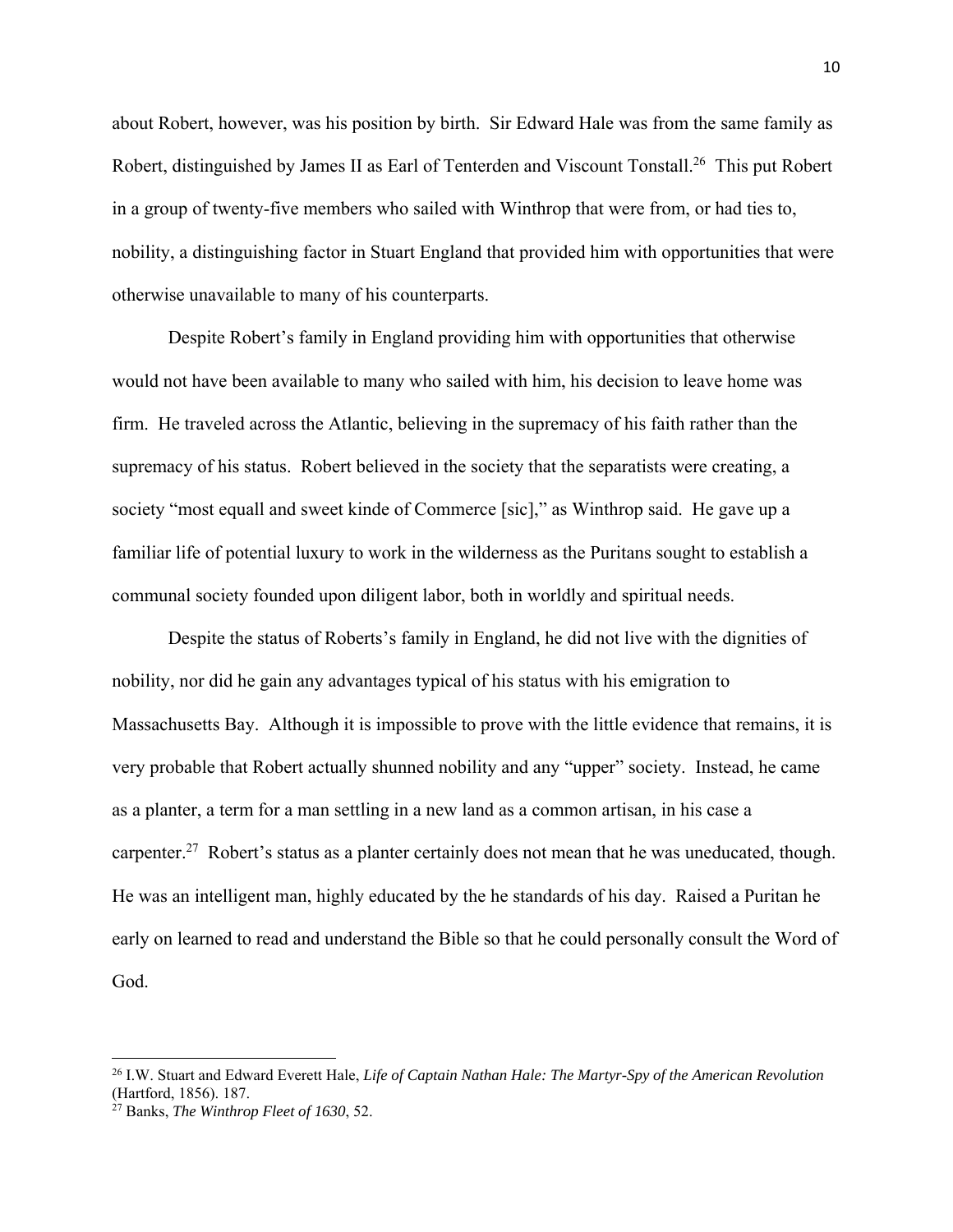Just three years after Hale sailed from the shores of England with Winthrop, Sir Ferdinando Gorges, a staunch Anglican at odds with the Puritans, attempted to put an end to Winthrop's American experiment, at least from a legal perspective. Gorges, fearing that the Massachusetts Bay Colony threatened the chances for a royal colony in New England, enthusiastically began encouraging settlement of what is present day Maine in 1630. Population increase, however, was slow compared to the neighboring Massachusetts Bay Colony as Gorges's settlements were scattered along the winding, rocky coast while the Bay Colony was centrally located.28 Also favoring the Bay Colony was the changing political climate in England which favored Puritan control over the Massachusetts Bay Colony. Also, in 1633, William Laud attained the position of Archbishop of Canterbury, and soon afterward persecution of Puritans in England escalated. Devoted Puritans who chose not to follow Winthrop to Massachusetts Bay and had been practicing their religion in relative peace now found it necessary to flee, and they did so in great numbers.<sup>29</sup>

It is a certainty that Robert Hale participated to some extent in the great political and religious controversies of his day. After all, Puritans had a strong belief in community, and Hale certainly was not one to back down from what he believed. Where Hale chose to participate and the political friends or enemies he made are largely lost to history, but what is known is that he was an intentional man who took his action upon deep conviction. What can be garnered about Robert was that what was right mattered more to him more than what was easy.

One political issue that it is clear Robert participated in, or rather did not participate in, was the taking the Freeman's Oath upon arrival in Massachusetts Bay. Despite the dangers he

<sup>28 &</sup>quot;Massachusetts Bay Colony," last modified 2015, accessed January 6, 2016, http://www.mpbn.net/homestom/p9massbaycolony.html.

<sup>29</sup> Patricia Law Hatcher, *Researching Your Colonial New England Ancestors*, (Provo: Ancestry, 2006) 10.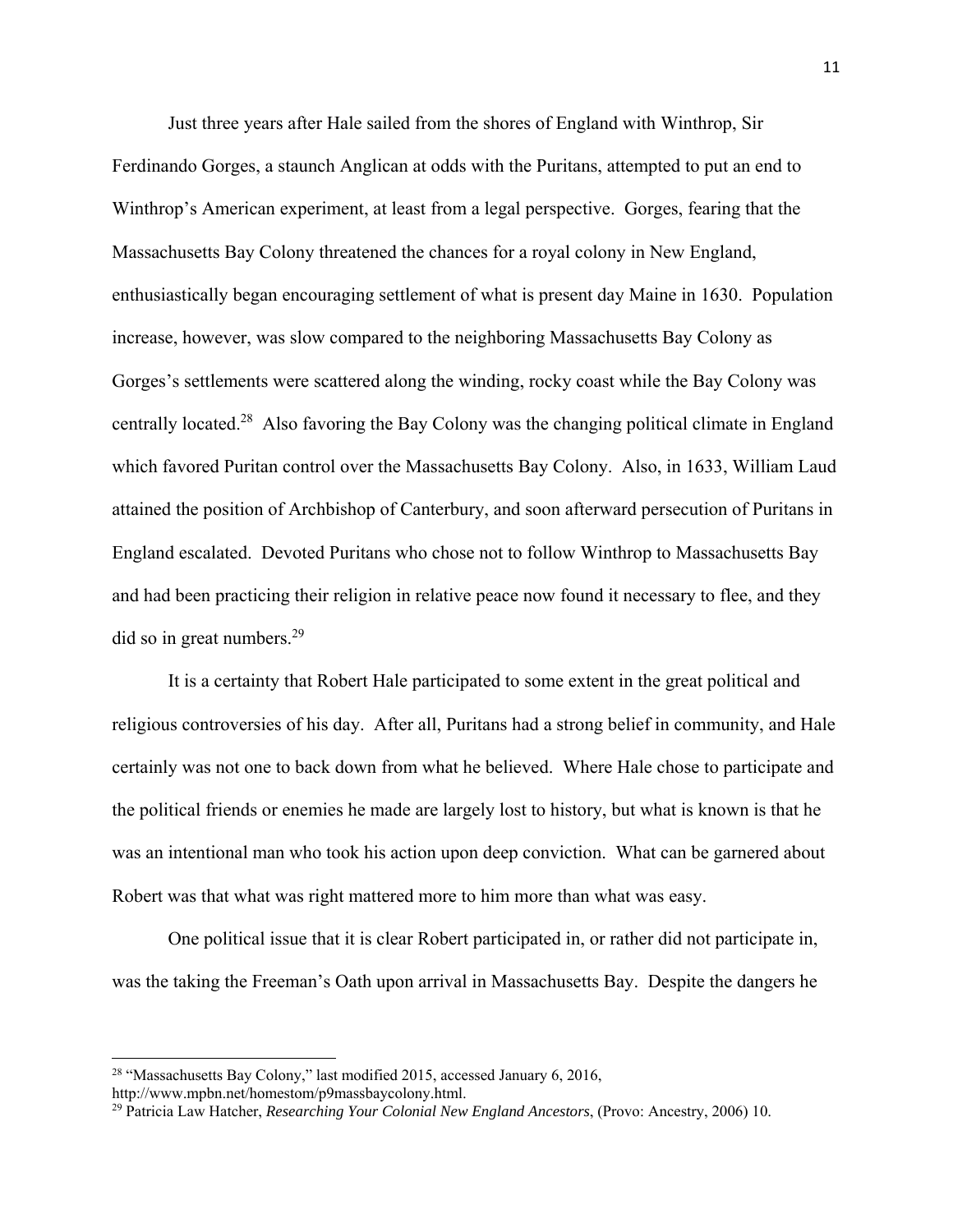encountered traveling on the Atlantic in search of a free land in which to practice his faith, he initially chose not to take the Freeman's Oath. This decision made him a resident of Massachusetts Bay rather than enjoying the classification of a freeman. The oath was implemented for members of the new colony in 1631, allowing a freeman to become a member of the body politic, vote, and to hold office. In order to take the oath an individual had to prove his membership to the Congregationalist church upon appeal to the General Court of the colony.30 The original Freeman's Oath required that the individual consent to being a subject to the General Court, and essentially required swearing fealty to the governor and his assistants as one in England would to the king. The wording to the oath that Hale rejected reads:

I, A B, etc., being, by the Almighty's most wise disposition, become a member of this body, consisting of the Governor, Deputy Governor, Assistants and a commonalty of the Massachusetts in New England, do freely and sincerely acknowledge that I am justly and lawfully subject to the government of the same, and do accordingly submit my person and estate to be protected, ordered, and governed by the laws and constitutions thereof, and do faithfully promise to be from time to time obedient and conformable thereunto, and to the authority of the said Governor and Assistants and their successors, and to all such laws, orders, sentences, and decrees as shall be lawfully made and published by them or their successors; and I will always endeavor (as in duty I am bound) to advance the peace and welfare of this body or commonwealth to my utmost skill and ability; and I will, to my best power and means, seek to divert and prevent whatsoever may tend to the ruin or damage thereof, or of any the said Governor, Deputy Governor, or Assistants, or any of them or their successors, and will give speedy notice to them, or some of them, of any sedition, violence, treachery, or other hurt or evil which I shall know, hear, or vehemently suspect to be plotted or intended against the said commonwealth, or the said government established; and I will not at any time suffer or give consent to any counsel or attempt that shall be done, given, or attempted for the impeachment of the said government, or making any change alteration of the same, contrary to the laws and ordinances thereof, but shall do my utmost endeavor to discover, oppose, and hinder all and every such counsel and attempt. So help me God.<sup>31</sup>

<sup>30</sup> Cyrus M. Tracy and Henry Wheatland, *Standard History of Essex County, Massachusetts, Embracing a History of the County from Its First Settlement to the Present Time, with a History and Description of Its Towns and Cities. The Most Historic County of America*, (Boston: C.F. Jewett & Co, 1878) 24.

<sup>31</sup> Franklin H. Andrews, *List of Freemen, Massachusetts Bay Colony from 1630 to 1691: With Freeman's Oath, the First Paper Printed in New England*, (Exira: Exira Print. Co, 1906) 9.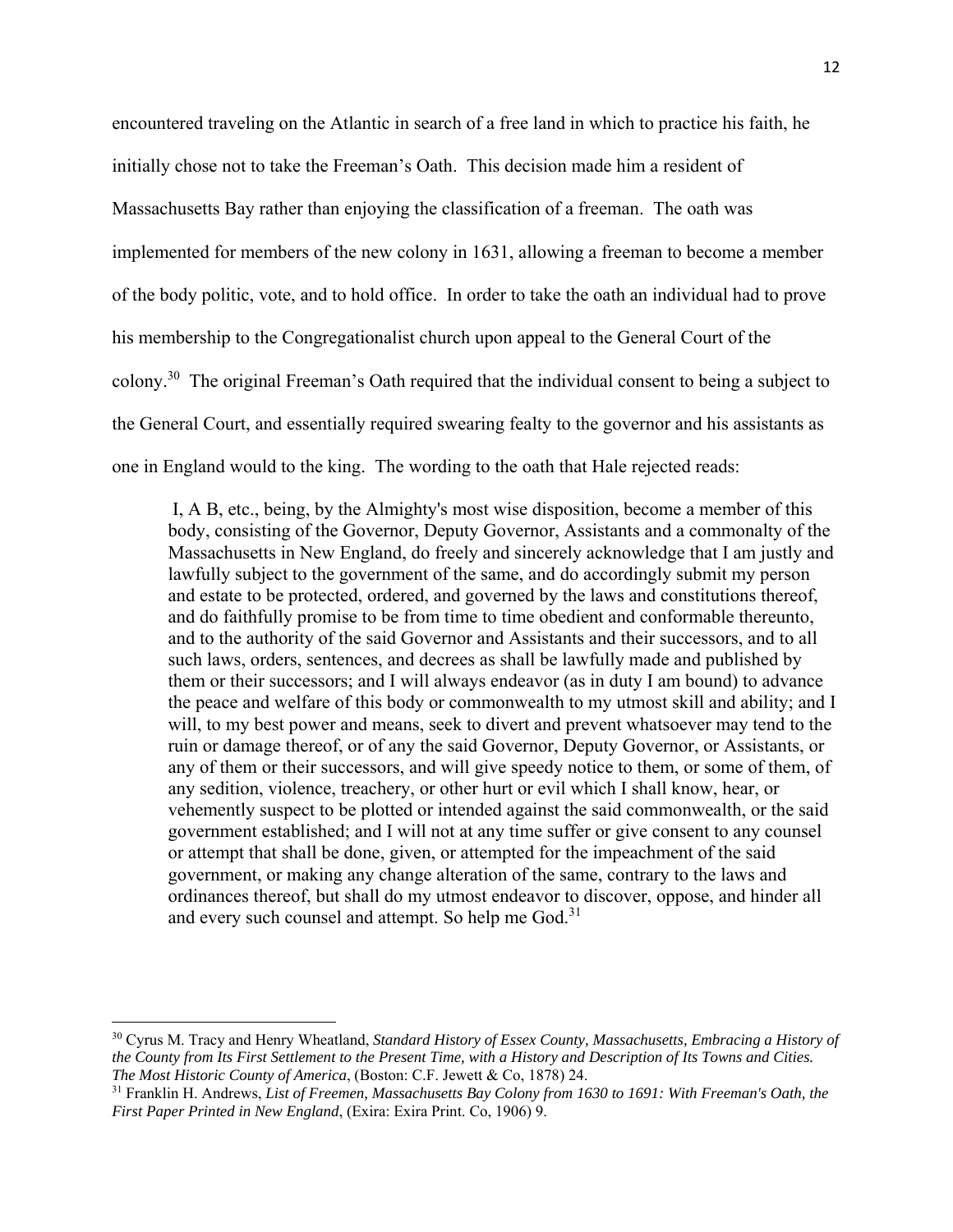On May 14, 1634, the General Court decided that the original Freeman's Oath should be revoked, "so far as it is dissonant from the oath of freemen hereunder written; and that those that received the former oath shall stand bound no further thereby, to any intent or purpose, than this new oath this those that now take the same."<sup>32</sup> Hale's reasons for refusing to take the original Freeman's Oath can be speculated upon, although without definitive evidence. Based upon his history of fleeing aristocratic privilege, including his own family's tradition, it can be postulated that Robert refused to voluntarily place himself under the same subjection that he was under in his home country. It is also possible that he was not in favor of Governor Winthrop, and thus refused to acknowledge loyalty to him out of principle. What is certain, though, is that the day the General Court altered the Freeman's Oath to remove reference to loyalty to an individual but to the government itself, Robert signed his name to the pledge. $33$ 

Robert Hale's life in Massachusetts Bay was very different from his early life in Essex. Sir Ferdinando Gorges's political rabble-rousing and oaths were not the only issues he had to attend to in his new homeland. Essex was a wealthy town in England. Massachusetts Bay, although better off than neighboring Plymouth, was a poor colony. Everyday life for Hale and his fellow colonists revolved around grappling with their grim economic reality: procuring food and shelter through great toil.<sup>34</sup> Outside of the daily struggle for necessities Robert was exposed to the many hazards of life in seventeenth century Massachusetts. Any travel was accomplished by foot, a very hazardous undertaking. Any explorers faced onslaught by natives, as well as from the environment. In 1653, a jury found that a Plymouth man, Thomas Bradley, died while

 32 Ibid, 9.

<sup>33</sup> Ibid, 21.

<sup>34</sup> Eugene Aubrey Stratton, *Plymouth Colony, Its History & People, 1620-1691*, (Salt Lake City: Ancestry Pub, 1986), 207.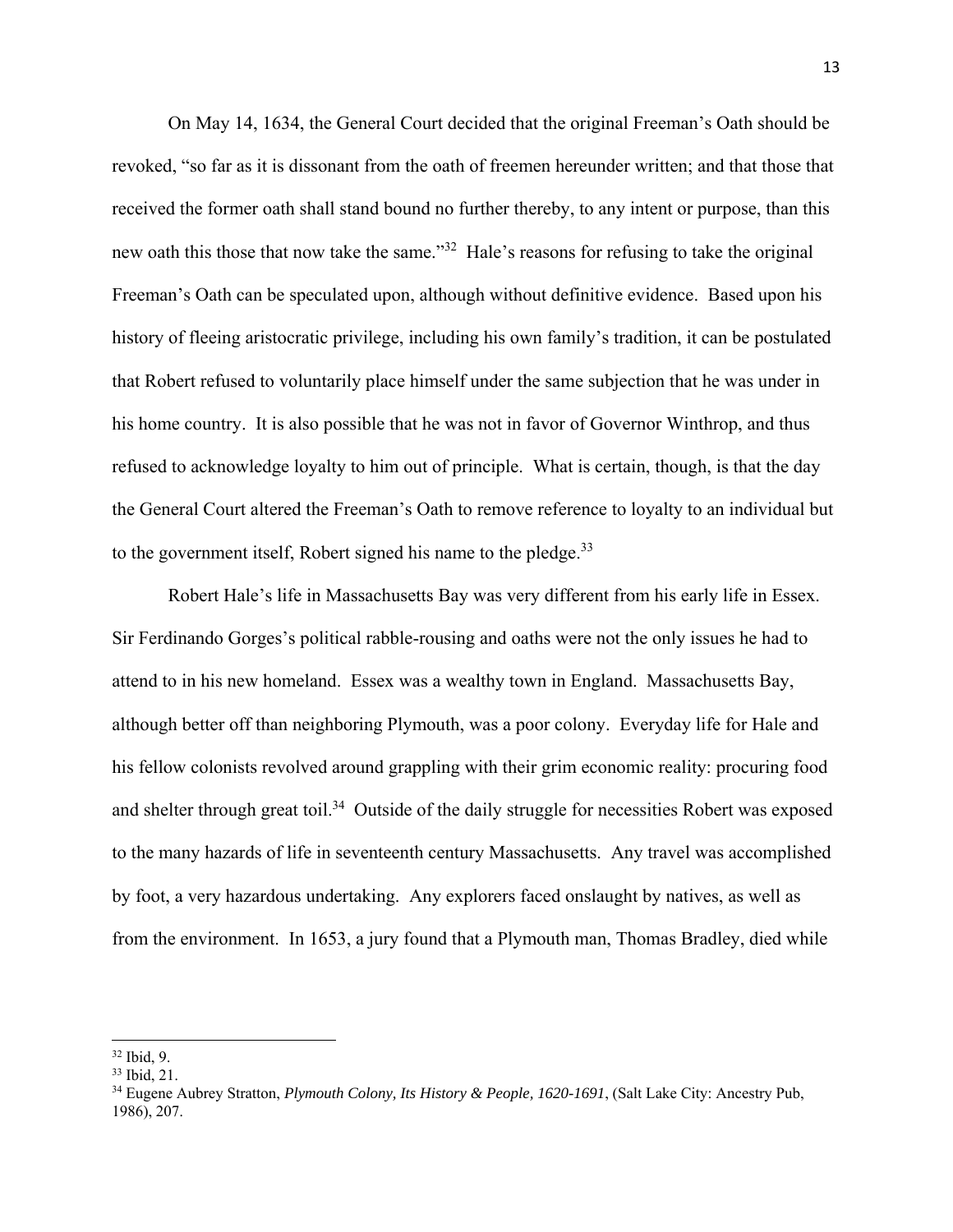walking to Rhode Island from the extreme heat. Nathaniel West died when he fell through the ice and drowned. Henry Drayton died while hunting.<sup>35</sup>

 For the first two years that Robert spent in Massachusetts Bay, the natives lived in relative tranquility with the colonists. In 1631, what appears to be the first recorded instance of "cultural misunderstanding" between the Puritans and Natives occurred. The Narragansets and their chief, Miantonomi, were invited to Boston where they were treated well and fed a formal dinner. The visitors, however, broke into a home during "sermon hour." Despite the apparent (and understood by the English) larceny by the Narragansets, it is also entirely probable that they were simply acting upon their cultural belief that dwellings remain open and strangers and friends were allowed to come and go as they pleased. In this respect, Roger Williams wrote, "they are remarkable free and courteous, to invite all strangers in; and if any come to them upon any occasion they request them to come in, if they come not in of themselves."36 In 1632, a quarrel broke out over the boundaries of land, which the colonists contested they had fairly purchased, but "the Lord soon puts an End to this Quaurrel, by smiting the Indians with a sore Disease, even the Small-Pox; of which great Numbers of them Die."<sup>37</sup>

 Although the citizens of Massachusetts Bay found themselves better off than their neighbors in the Plymouth colony, they were nonetheless a poor farming community living with the necessity of providing clothing, feeding, and shelter for themselves. Within this community of hard workers Robert Hale made his life. In 1638, the town of Charlestown recorded the possessions of its inhabitants. For a farmer and carpenter, Hale had modest possessions. He is

<sup>35</sup> Ibid, 210.

<sup>36</sup> Robert S. Grumet, *Northeastern Indian Lives, 1632-1816*, (Amherst: University of Massachusetts press, 1996) 21.

<sup>37</sup> Collections of the Massachusetts Historical Society, *Collections of the Massachusetts Historical Society: Vol. VII of the Second Series*, (Boston: Nathan Hale, 1826) 69.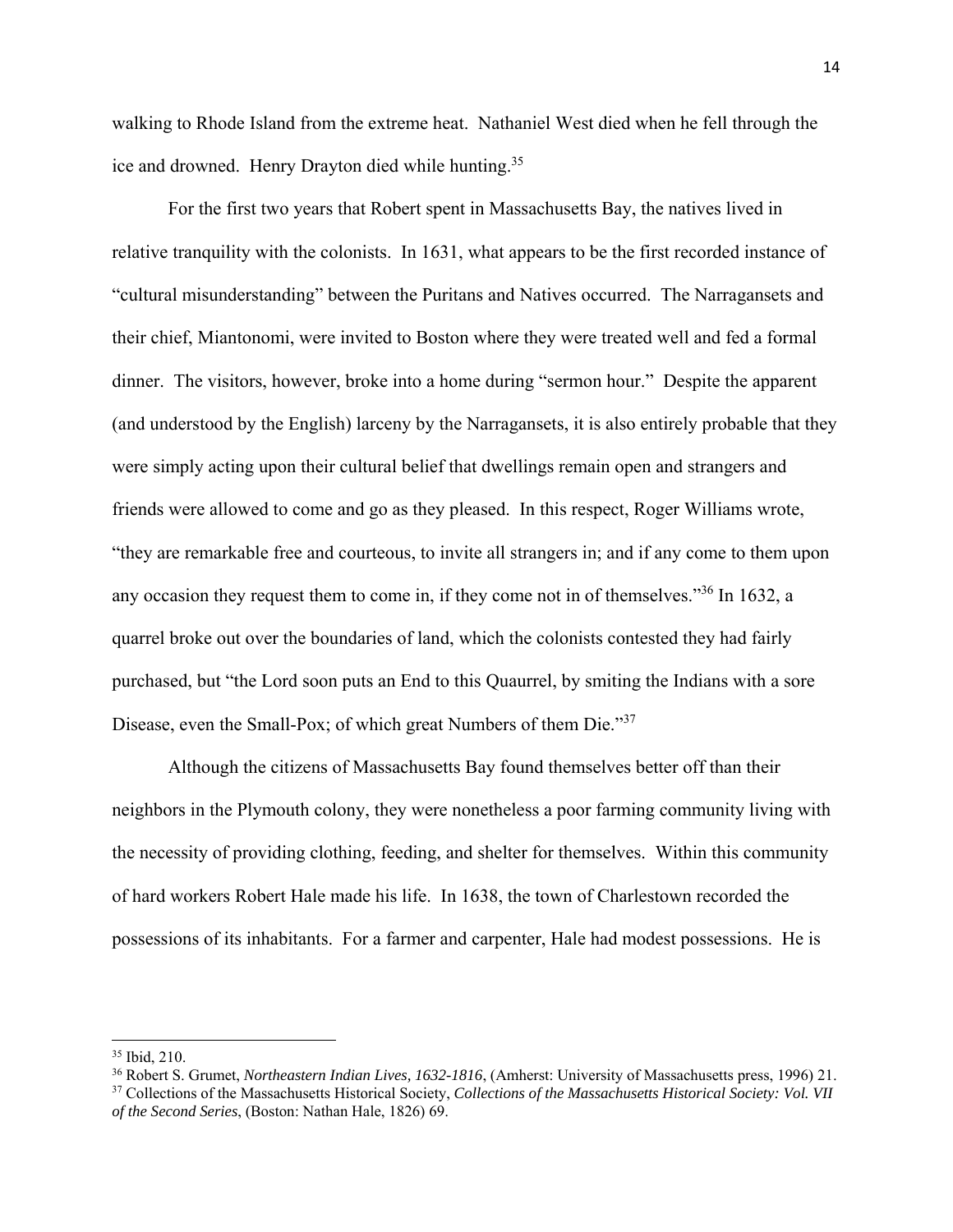recorded as owning one-quarter acre for his house and garden, seventeen-and-a-half acres of usable land, five acres of woods, and fifty-six acres of swamp land.

Of Hale's land, eight-and-a-half acres was considered meadow, which was land that had been repurposed and what had remained from the native farmlands, which were left vacant after disease and warfare reduced the natives from the Bay settlement by approximately ninety-five percent. Of the remaining working land, Robert designated seventeen-and-a-half acres for pasture use, where livestock and cattle were set to graze. On the modest quarter-acre where his house was, Hale also would have cultivated a kitchen garden where he would have grown vegetables and herbs to be used for cooking, ornamentation, and for family medicine.<sup>38</sup> The remainder of Hale's land consisted of five acres of woods, which had a few obvious functions for him and his family as the woods would have provided food as well as lumber to support his craft as a carpenter. To a colonist like Hale, the swamp land that he owned would have come in great value. First it would have provided food, but nearly as important the swamp would have yielded clothing, as before the flax could be spun into fabric it required a period of rotting, the stench of which would have made it unwelcome next to a home.

To say that Robert Hale led an easy life would be drastically mistaken. He was born into a tumultuous time in a country percolating with religious tensions. Raised in a town ravaged with bloody persecution less than two generations prior by Queen Mary and with instability in the empire thereafter, Hale was among the pilgrims fleeing all he knew in search of a land where he could practice his Puritan faith with his fellow believers. In his most famous sermon, *A Model of Christian Charity*, John Winthrop mentioned the persecutions brought upon them in England, but like Robert Hale, he saw a future of prosperity if the group of pilgrims chose life,

<sup>38</sup> George Christie, "Agriculture in New England." Accessed December 20, 2015,

http://www.historicnewengland.org/school-youth-programs/k-12-programs-resources/pdfs/ne\_agriculture.pdf.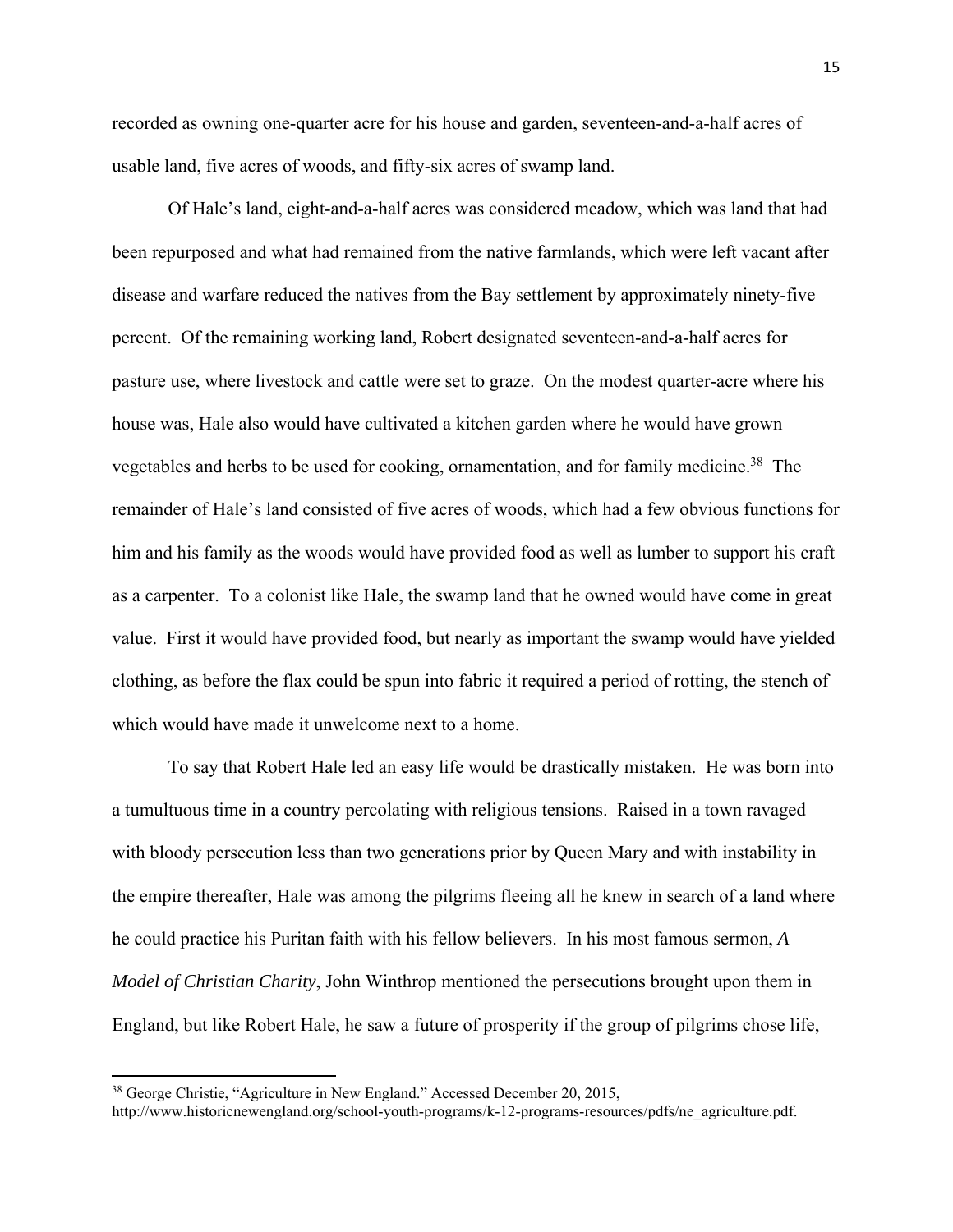"that we and our seed may live, by obeying His voice and cleaving to Him, for He is our life and our prosperity."<sup>39</sup>

Life in Massachusetts Bay would not have been any easier for Hale. He still had to fear death at the hands of aggressors, except no longer for religious differences but from hostile natives unhappy with the Puritans for real or perceived differences. A day's work was also survival. The colony was dependent upon itself to produce all necessities. What it did not produce through hard labor, with few exceptions, they went without. Despite these hardships, Robert Hale survived, and could be said that he thrived for the sixty-seven years of his life, fortyseven of which were spent as a pilgrim in a distant land that he made his own.

#### **John Hale**

John Hale was the first child born to Robert Hale in 1636, two years older than his closest sibling and one of five of Robert's children. Undoubtedly, John grew up in the Puritan tradition, hearing the Bible read to him on a daily basis until he was schooled enough to read God's word himself while striving to live a life of temperance and hard work devoted to his faith. The Hale family, although not wealthy, was not in need and his father was respected by the colony, often finding work as surveyor appointed by the General Court.

 John Hale is remembered today for his role in the Salem witch trials. Hale likely, with the advantage of years to ponder the events, would have called this problematic connection providential, yet probably unfair to a successful leader with other noteworthy accomplishments. An unfair remembrance in the lives of the Hales is a common occurrence, unfortunately. It is said that history is comprised only of events worth remembering, but a better definition is, at least as it pertains to the Hales comes from a nineteenth century hymn, "only remembered for

<sup>39</sup> John Winthrop, "A Model of Christian Charity," accessed December 19,

<sup>2016,</sup> http://winthropsociety.com/doc\_charity.php.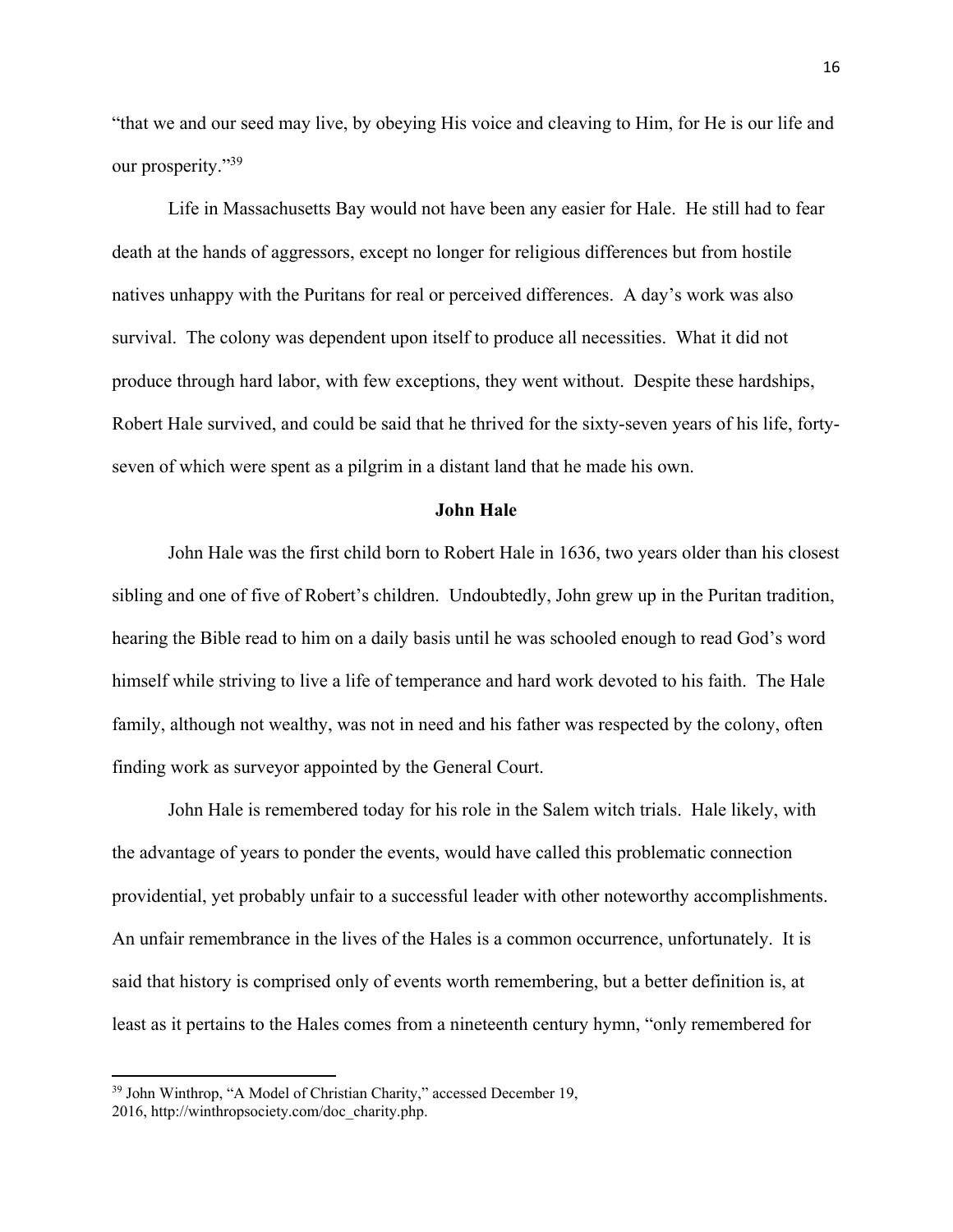what we have done."<sup>40</sup> John seemed destined to be remembered for his role in the witch trials no matter his other achievements, as at the age of just twelve years old he was introduced to the witch trials and the capital punishment of those convicted.

The deemed guilty was Margaret Jones, hanged as the first casualty of the trials. John Winthrop presented the evidence against Jones to the General Court. Winthrop was not without a bias, as he was one of ten members, which included his son, which comprised the General Court, which heard the case. To obtain evidence, Winthrop used the recently published manual, *The Discovery of Witches* by English witch hunter Matthew Hopkins, saying that her imp was seen in "the clear day-light."<sup>41</sup> According to Winthrop, the accusation of Jones first came from her patients to whom she was a midwife. They accused her of telling them they would not hear without taking her medicine, and when their injuries did not heal the curse of witchcraft was pronounced on Jones in 1648.42

Of the charges that led to the conviction and death of Margaret Jones were:

- 1. "Malignant touch, as many persons...she stroked or touched…were taken with deafness, or vomiting, or other violent pains or sickness."
- 2. "She practicing physic [sic]…had extraordinary violent effect."
- 3. She would curse patients so that they would be "beyond the apprehension of all physicians and surgeons."
- 4. "Some things she foretold came to pass accordingly."
- 5. "She had, upon search, an apparent teat…as fresh as if it had been newly sucked; and after it had been scanned, upon forced search, that was withered and another began on the opposite side."
- 6. "In the prison, in the clear day-light, there was seen in her arms a child" which ran into another room and when followed vanished. "The child was seen in two other places to which she had no relation, and one maid that saw it, fell sick upon it, and was cured by the said Margaret, who used means to be employed to that end."<sup>43</sup>

<sup>40</sup> Horaatius Bonar, *Only Remembered*. 1870. http://www.hymntime.com/tch/htm/o/n/l/onlyreme.htm. 41 Justin Windsor and C.F. Jewett, *The Memorial History of Boston, Including Suffolk County, Massachusetts. 1630-*

*<sup>1880.</sup> Ed. by Justin Winsor*, (Boston: J.R. Osgood and Co, 1880), 135.<br><sup>42</sup> Rebecca Beatrice Brooks, Margaret Jones: First Person Executed for Witchcraft in Massachusetts, last modified

January 15, 2013, accessed December 21, 2015, http://historyofmassachusetts.org/margaret-jones-first-personexecuted-for-witchcraft-in-massachusetts/.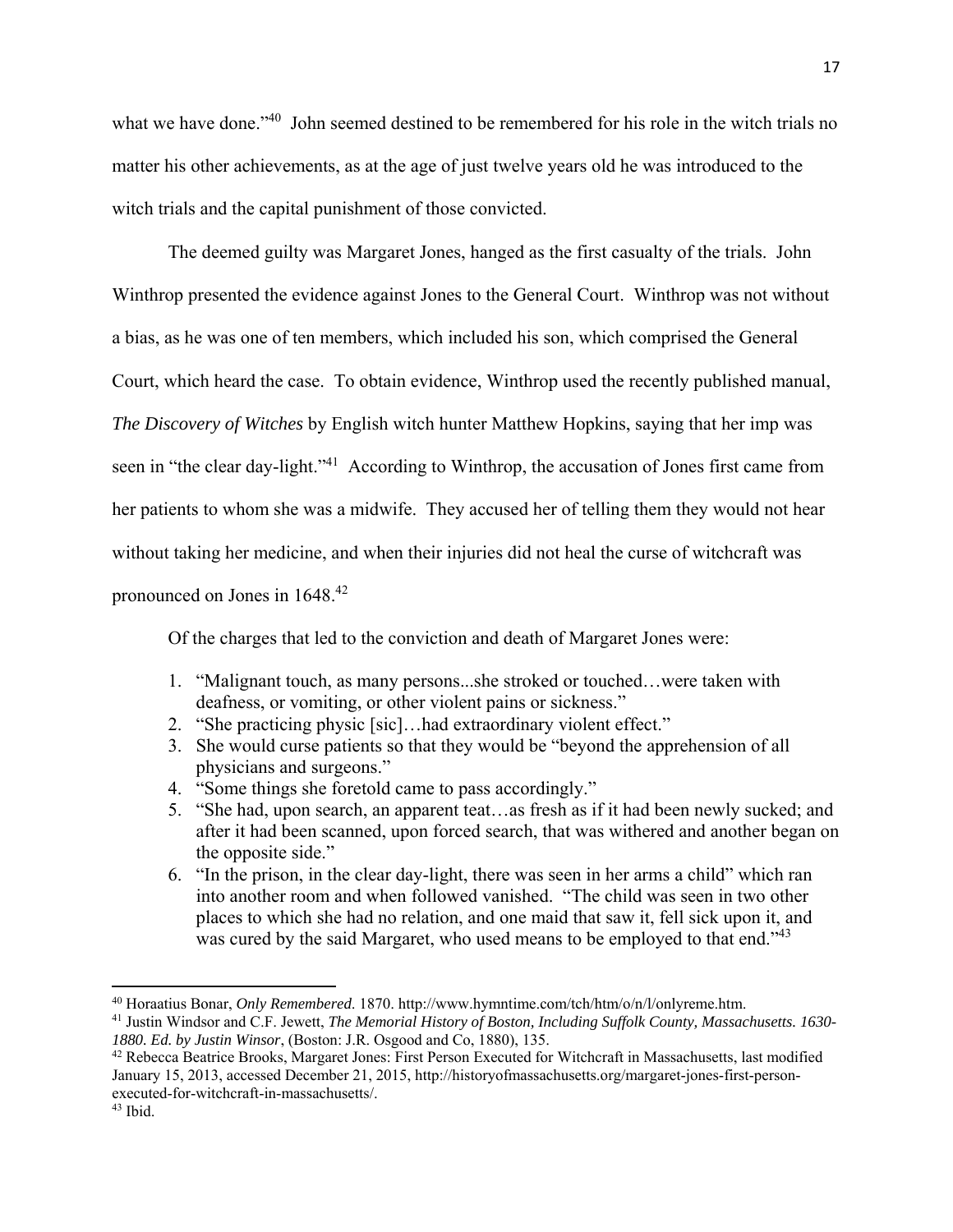Winthrop, whose journal contains the only list of her accusations, continued to describe Jones at the trial, saying that she was "intemperate, lying notoriously, and railing upon the jury and witnesses, ext., and in the like distemper she died." Winthrop also reiterated the charge that Jones was a witch by stating that "the same day and hour she was executed, there was a very great tempest at Connecticut, which blew down many trees, ext."<sup>44</sup> John Hale's account of the trial does provide another story, however, relating the only other remaining account of Margaret Jones's trial and subsequent execution. John's words are clear in concise, although with fortynine years of hindsight to ponder the events:

Several persons have been charged with and suffered for the crime of witchcraft, in the governments of the Massachusetts, New-Haven, or Stratford and Connecticut, from the year 1646, to the year 1692.

The first was a woman of Charlestown, Anno 1647 or 8. She was suspected partly because that after some angry words passing between her and her neighbors, some mischief befell such neighbors in their creatures, or the like; partly because some things supposed to be bewitched, or have a charm upon them, being burned, she came to the fire and seemed concerned.

The day of her execution. I went in company of some neighbors, who took great pains to bring her to confession and repentance. But she constantly professed herself innocent of that crime: Then one prayed her to consider if God did not bring this punishment upon her for some other crime, if she had not been guilty of stealing many years ago?

She answered, she had stolen something, but it was long since, and she had repented of it, and there was grace enough in Christ to pardon her that long ago; but as for witchcraft she was wholly free from it, and so she said unto her death.<sup>45</sup>

While Hale's true feelings at the time of the death of Margaret Jones are unclear in the

immediate aftermath of the trials as he did not record his account until after the witch hysteria

was settled, it is clear he did not believe Jones to be a witch and therefore thought the

<sup>44</sup> Justin Windsor and C.F. Jewett, *The Memorial History of Boston, Including Suffolk County, Massachusetts. 1630- 1880*, 135-136.

<sup>45</sup> John Hale, *A Modest Enquiry into the Nature of Witchcraft and How Persons Guilty of That Crime May Be Convicted: and the Means Used for Their Discovery Discussed, Both Negatively and Affirmatively, According to Scripture and Experience* (Bedford: Applewood Books, 2008), 17.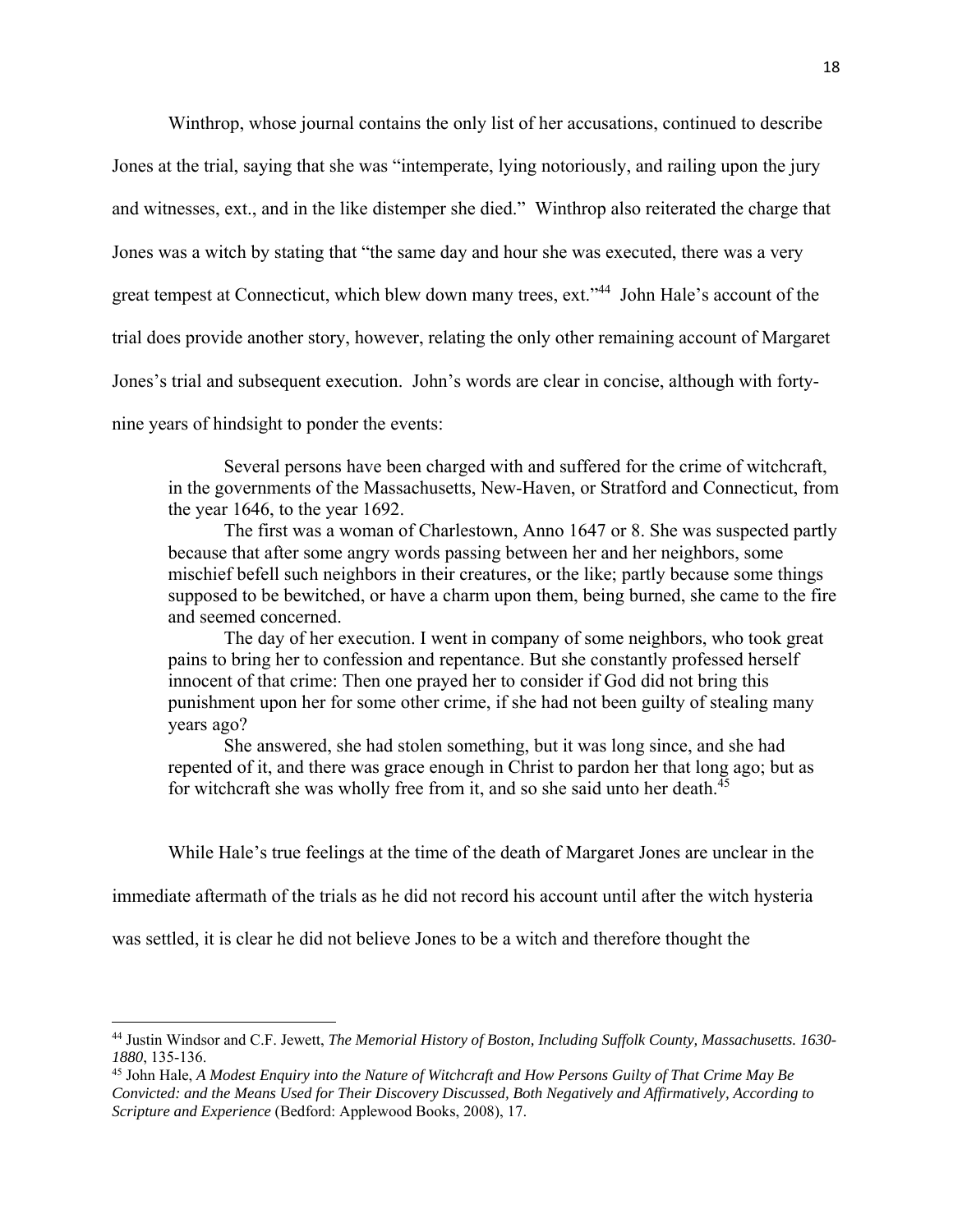punishment of death was unjust. Conversely, Hale did not bemoan the death of Jones in his account of her trial. Perhaps this indicates that he believed her punishment was just. The better theory, however, is that John Hale was a seventeenth century man living in Puritan society accustomed to death and with a firm belief in the afterlife for those who found salvation in Christ, thus making death in this life a natural event for the Christian man of his era.

Before Hale was able to enter the pulpit he first graduated from Harvard in 1657 with a degree in theology, which was the norm for Harvard graduates as the school was founded to train ministers to "be plainly instructed and consider well that the main end of your life and studies to know God and Jesus Christ."46 The president of Harvard while John attended was Charles Chauncy, a gifted communicator and a minister who preached the great sin of man and the great salvation of God.<sup>47</sup>

After graduating from Harvard, Hale spent the next few years serving as a tutor and teacher until he received an invitation to preach at a newly formed congregation, the First Parish Church in Beverly at the Bass River community of Salem, Massachusetts.48 Upon his initial invitation, he preached alongside Joshua Hubbard and Jeremiah Hubbard, and after an extensive three-year interview process John was invited with unanimous consent to pastor the new congregation on June 23, 1667.<sup>49</sup>

<sup>46</sup> Peter Greer, *Mission Drift: The Unspoken Crisis Facing Leaders, Charities, and Churches* (Grand Rapids: Bethanny House Publishers, 2014), 16.

<sup>&</sup>lt;sup>47</sup> Of all the presidencies of Harvard, no student body listened to more sermons than those who attended under Chauncy, who embraced religious orthodoxy as well as scientific curiosity. Chauncy, though, was not above reproach and as a man of conviction found himself in prison once during the reign of Charles I in England. This was before his immigration to Plymouth, he insisted on the total immersion of infants in baptism.

<sup>48</sup> K. David Goss, *The Salem Witch Trials: A Reference Guide* (Westport: Greenwood Press, 2008) 106. 49 Charles E. Wainwright, "The Founding of the Church at Bass River Syde," accessed 12/28/15, http://history.firstparishbeverly.org/archives/327.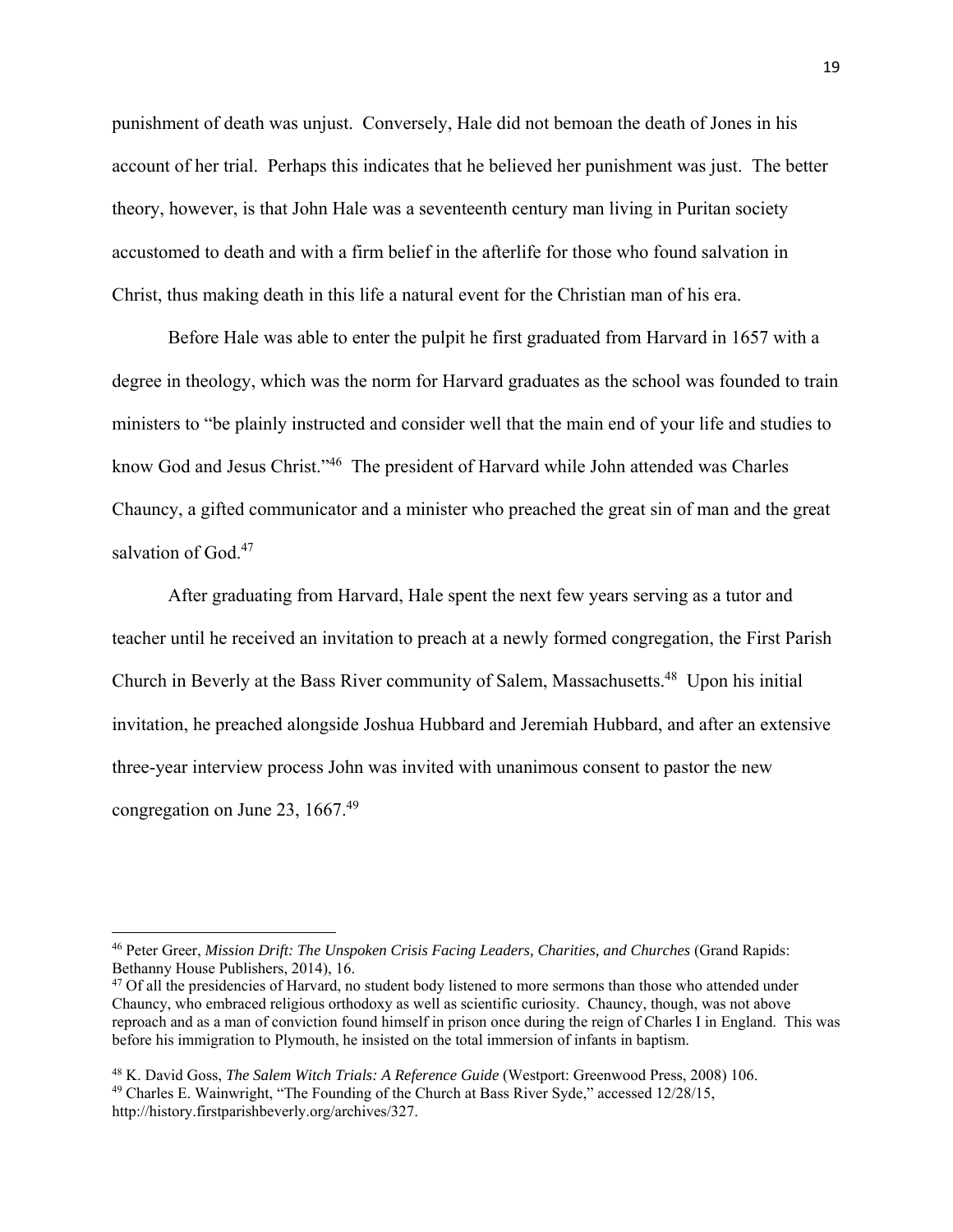The path to Hale becoming the pastor of the Beverly church was not yet completed, as he was still required to submit a formal petition to the Great and General Court for Bass River to formally be set apart from Salem and established as its own independent town, which was granted July 21,  $1667<sup>50</sup>$  Then on August 28, 1667, John formally accepted the call to the office of pastor, with his full letter reading:

When I look at the weight of the work you call me unto of which. Paul cried out 'who is sufficient for these things?' I then looking upon my own manifold infirmities & indisposition of spirit thereunto I see many discouragements: butt when I duly consider the Lords sovereignty over me  $\&$  all sufficiency for my succor (assistance) I desire where I see his work and call to say with Essiah here I am send me; and in particular when I observe the remarkable providences of God in bringing me hither and paving out our way hitherto and the room the Lord bath made for me in their hearts, which I acknowledge with thankfulness to God & yourselves. I do look at the Call of God in the present call to me being the more confirmed herein by the concurrence of our apprehensions, which hath appeared in those things we have had occasion to confer about, concerning our entering into & proceeding our Church affairs, which I hope the Lord will enable me to practice accordingly.

"Wherefore while you walk according to God's order of the gospel, & ill the steadfastness of the faith in Christ, and I see that with a good conscience and freedom of spirit I can carry on my work and discharge my duty to God and man & those that are under my care according to the respective relations I may bear unto them: so long as the Lord is calling me to labor in this part of His vineyard; I desire to give up myself to the Lord & his service in the work of the Ministry in this place. Requesting you to strive together with me in your prayers to God for me that it may redound to his glory, your Edifying & of every soul that shall dwell amongst us and for our Joyful account in the day of Christ's appearance.

By me, John Hale $51$ 

Hale's writing gives insight into his character as a young man entering the pulpit. It can be concluded that he was a man of great humility, with an obvious concern to do the will of God and to be "sent" for His purpose. Most importantly, Hale understood his charge as a Christian minister to care for those under his care, which was understood to see that they lived godly lives

<sup>50</sup> Goss, *The Salem Witch Trials: A Reference Guide,* 107.

<sup>51</sup> Charles E. Wainwright, "The Founding of the Church at Bass River Syde."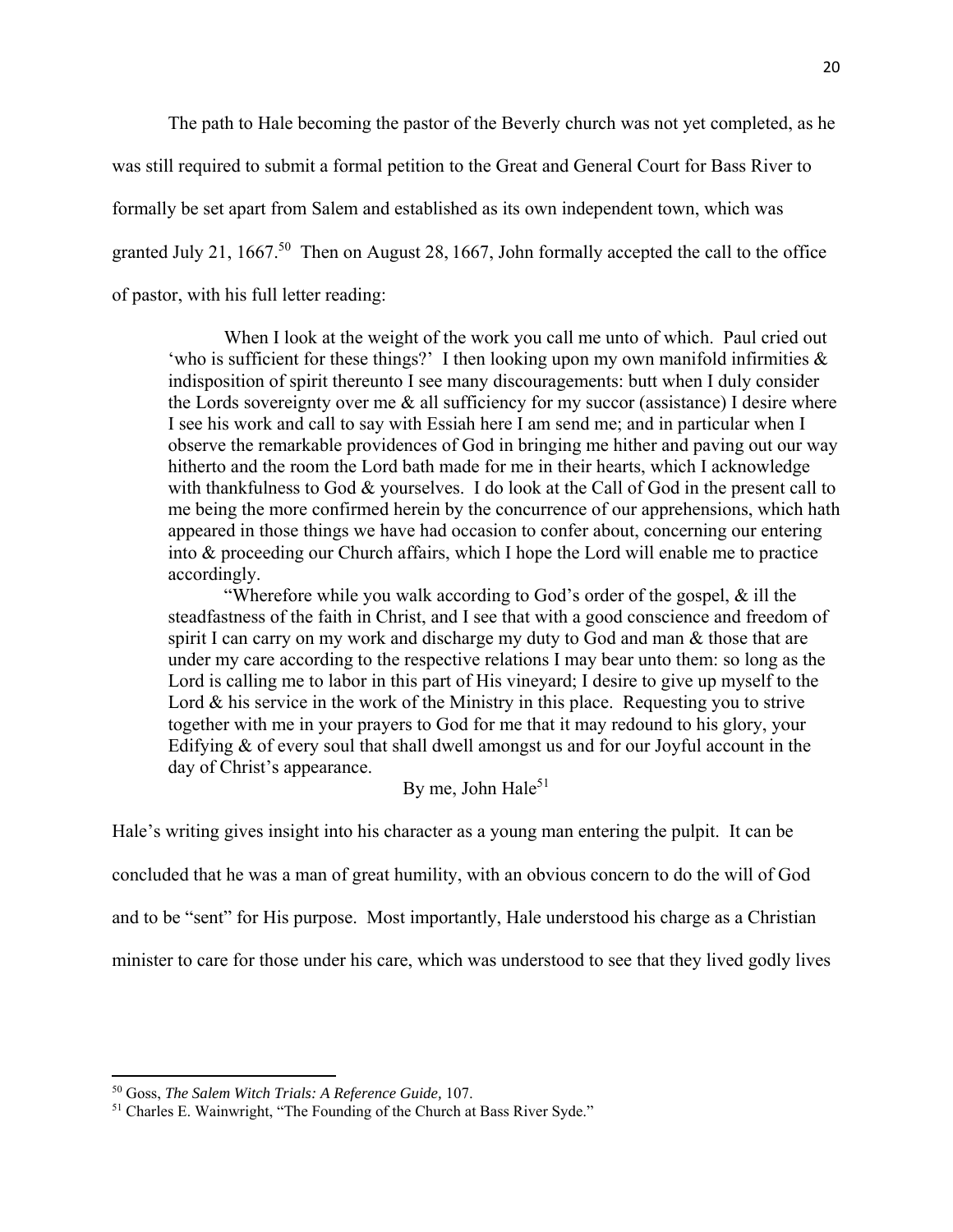themselves, and that he did his best to remove all forms of vice from their community. This, as it turns out, would be a critical part of Hale's oath as it related to the forthcoming witch trials.

Despite John's formal acceptance as pastor of the new congregation, Massachusetts Bay politics still required another formality, as exercise of civil rights was directly linked to church membership and John was still a member of the Charlestown congregation. His requested release was granted upon September 20, 1667 and the twenty-two men and twenty-seven women officially became a new congregation. With the guidance of their new pastor the new congregants made their confession of faith in Jesus Christ and their Puritan tradition official through a written document and made the following covenant:

We do in the presence of the Eternal God & for our own comfort renew our covenant with God, Joining ourselves to the Lord in a perpetual covenant that shall not be forgotten wherein we do heartily accept  $\&$  avow the Lord this day to be our God,  $\&$  to walk in his ways, desiring to tum to him by unfeigned repentance for all our sins, & by faith receiving Jesus Christ for our only Lord and Savior, and his spirit for our comforter, do take him for our portion according to the tenor of the covenant of grace wherein he hath promised to be a god to the faithful & their seed after them in their generations, promising through the grace of God a constant & sincere endeavor of obedience to all Gods commands delivered us in his written Word, and to resist the temptations of Satan, the world, and our own deceitful hearts and this unto the death:

We do also, in the fear of the Lord and presence of his people, engage to give up our selves, & our seed to the Lord, and to one another by the Will of God in our Fellowship together as a particular church of Christ: or congregation of the faithful, promising each of us to continue faithful & steadfast in our communion together in the public worship of God, & to submit to the order, discipline & government of Christ in this his church and to the ministerial, teaching, guidance & oversight of the elder, or elders thereof, and to the brotherly watch of fellow members: promising to walk towards them in love & faithfulness, and in all offences to follow the rule of Christ, to bear and forbear, give and forgive as he hath taught us, so long as by the rules of God's Word we shall continue in this our relation together, desiring also to walk with all regular & due communion with other churches of Christ, for the Glory of God, our furtherance & growth in Christ: and mutual Edification.

And all this not by any Strength of our own but by our Lord Christ assisting us, whose blood we desire may sprinkle this our covenant made in his name, Amen.<sup>52</sup>

 $52$  Ibid.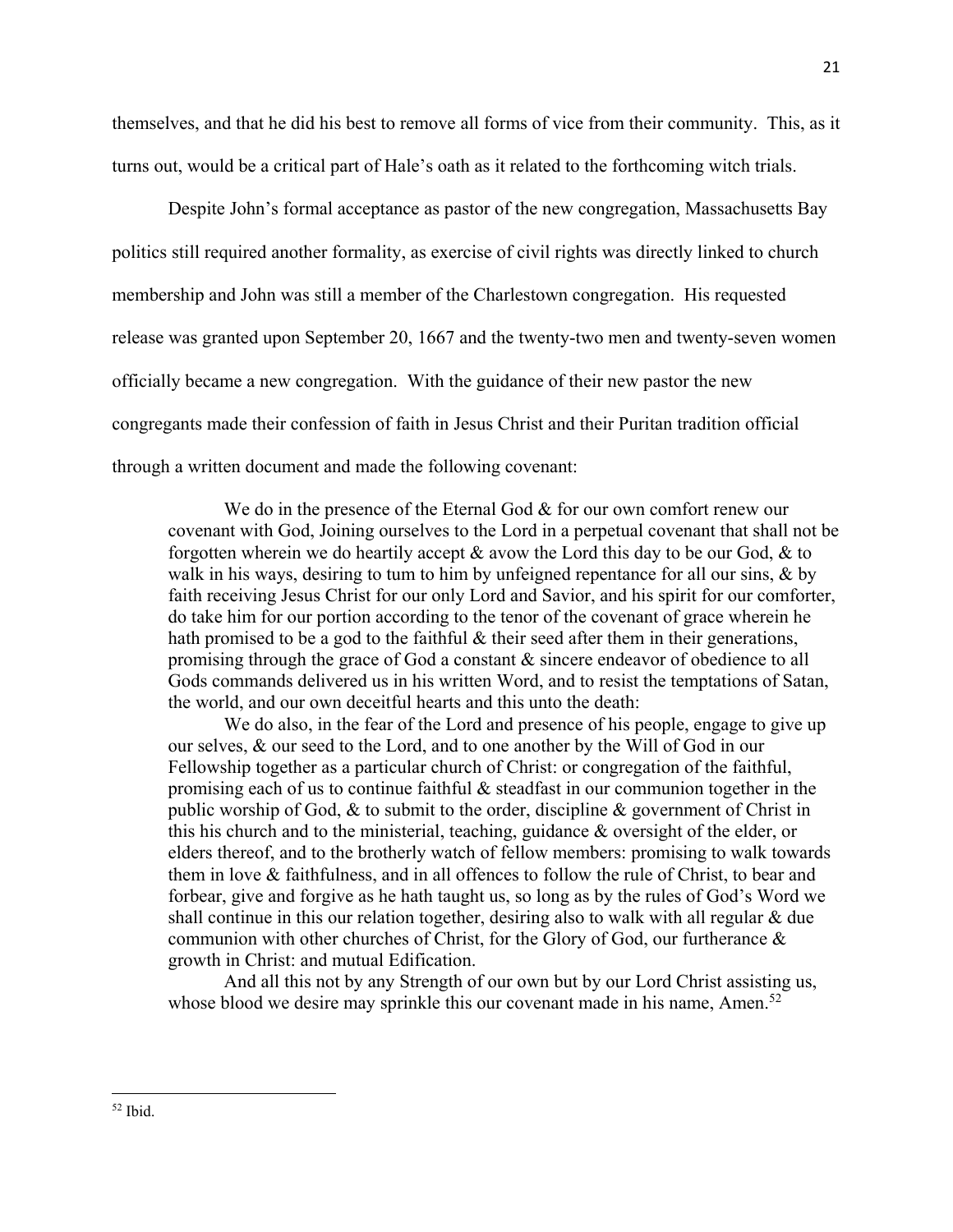The covenant, displays not only the zeal of the town, but also repeated Hale's quest to provide for a "mutual edification" of the whole town. Hale, it can be argued, had to only the task of bringing Christ into the town, but keeping Satan out. While this does not excuse his future actions, it certainly gives reasoning behind the actions taken by Hale and his fellow Puritans.

Of the three surviving records of John Hale's writings, this entry into the records of the First Church of Beverly probably gives the greatest insight into John. What is clear about his theology is that he was a firm believer in Puritanism and therefore Calvinism. Hale affirmed central tenants of his faith, which required hard work as a prerequisite to keep one's self pure as well as to keep in line with Scripture. Puritan doctrine dictates that by works and pure living evidence is given of salvation, which can only come to the elect. It is clear about Hale that his desire, much like the covenant of the new congregation, was to live by the "rules of God's Word" and to live "for the Glory of God."

John's desire to live for God certainly was not uncommon in Massachusetts Bay. After all, the colony was founded by Puritans in search of a land where they could worship free from the restraints and the perceived evils of the Church of England. The colony that John's father helped form was one where the Bible was the driving force behind all laws. Massachusetts was, as some have deemed it, a "Bible Commonwealth." In the soon-to-be-absorbed Plymouth colony, William Bradford stated that laws were designed to have people "ruled by the laws of God's Word." Cotton Mather would mark his Bible margins with commentary for every law he proposed.53 The Massachusetts Body of Liberties, published in 1641, additionally makes it clear

<sup>53</sup> J. Stephen Lang, *1,001 MORE Things You Always Wanted to Know About the Bible* (Nashville, 2001).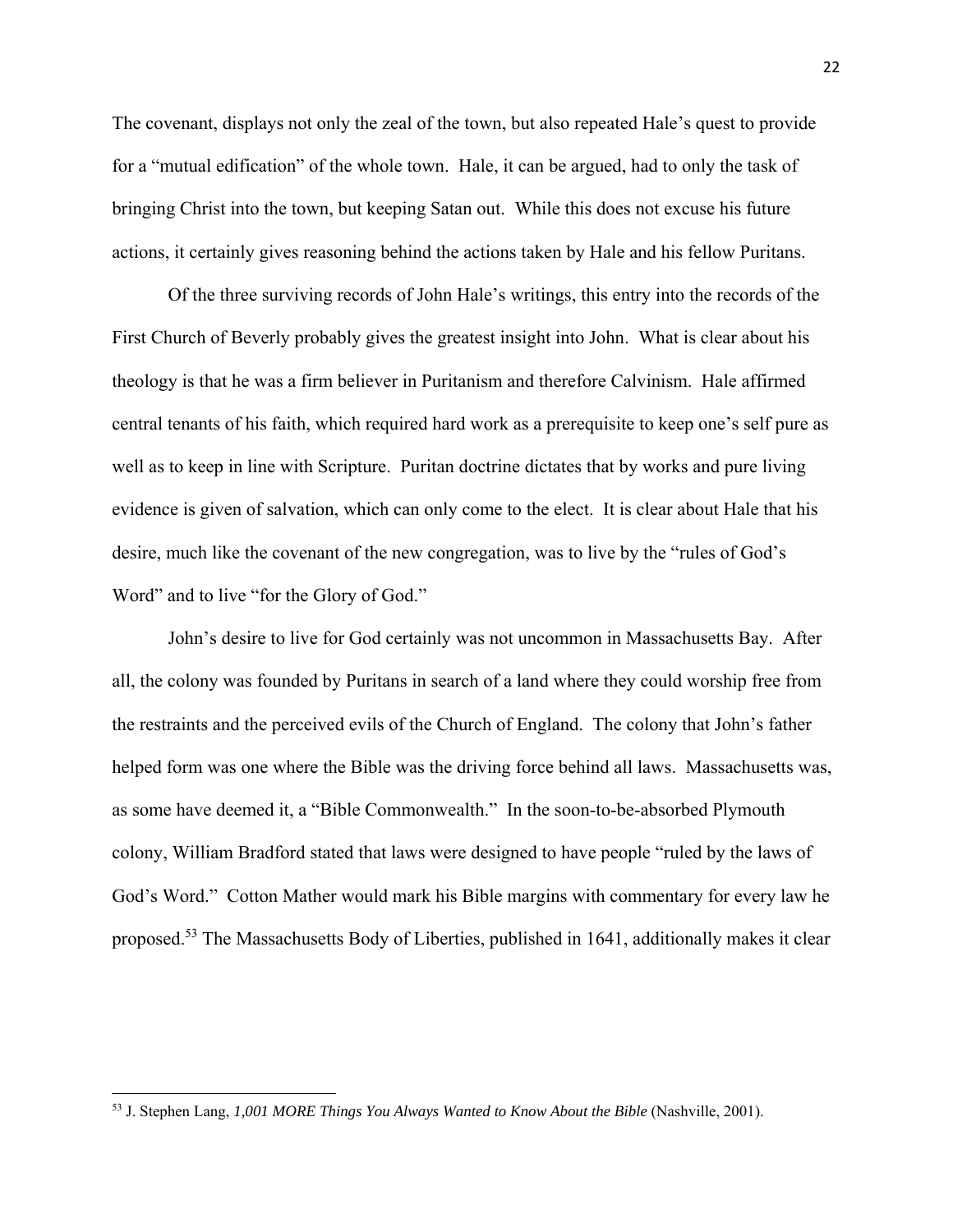that the colony laws were designed to promote the "free fruition" of Christianity through the "stability of churches."<sup>54</sup>

The area where John differed from his father in his personal pursuit of living for God was that he desired to give himself "to the Lord and his services in the work of the ministry" and felt that the Lord called him to do so. Additionally, John had the personal traits necessary for accomplishing his goal. He was smart, eloquent, mild tempered, and was trusted by his congregation. As a sign of that trust, his congregants honored him with 200 acres of shoreline pasture.<sup>55</sup> These traits, which were the basis for his garnering the position of pastor for the new congregation, would certainly serve him well as he encountered the witch trials that encompassed Massachusetts Bay and made John Hale a recognized figure to this day.

Hale had a brief time away from his community while he was serving as a military chaplain in Canada. He served the militia and was briefly captured during the Battle of Quebec. Upon his return, Hale once again occupied the pulpit of his church in Bass River, maintained by his son Robert in his absence.<sup>56</sup> While he was away, the witchcraft hysteria took hold of the Boston area, populated by Puritans who epitomized religious strictness, simplicity, and austerity in all manners of their life. Witch hunting, although often associated with Salem, certainly was not new or foreign to the Puritans, whose native England had long dealt with witchcraft and its punishments. King James I wrote *Daemonologie* in 1597, arguing that witches bear the image of the devil and are purposed to direct people to him, "being the enemy of man's Salvation." James demanded that all convicted of witchcraft should be put to death "according to the Law of God,

<sup>54</sup> Hanover College Historical Texts Project, "The Massachusetts Body of Liberties (1641)," last modified March 8, 2012, accessed January 4, 2016, http://history.hanover.edu/texts/masslib.html. 55 Gross, The Salem Witch Trials: A Reference Guide, 107.

<sup>56</sup> Harriet Ruth Waters Cooke, *The Driver Family: A Genealogical Memoir of the Descendants of Robert and Phebe Driver of Lynn, Mass.: with an Appendix Containing Twenty-Three Allied Families, 1592-1887* (New York, New York: H.R.W. Cooke, 1889), 333.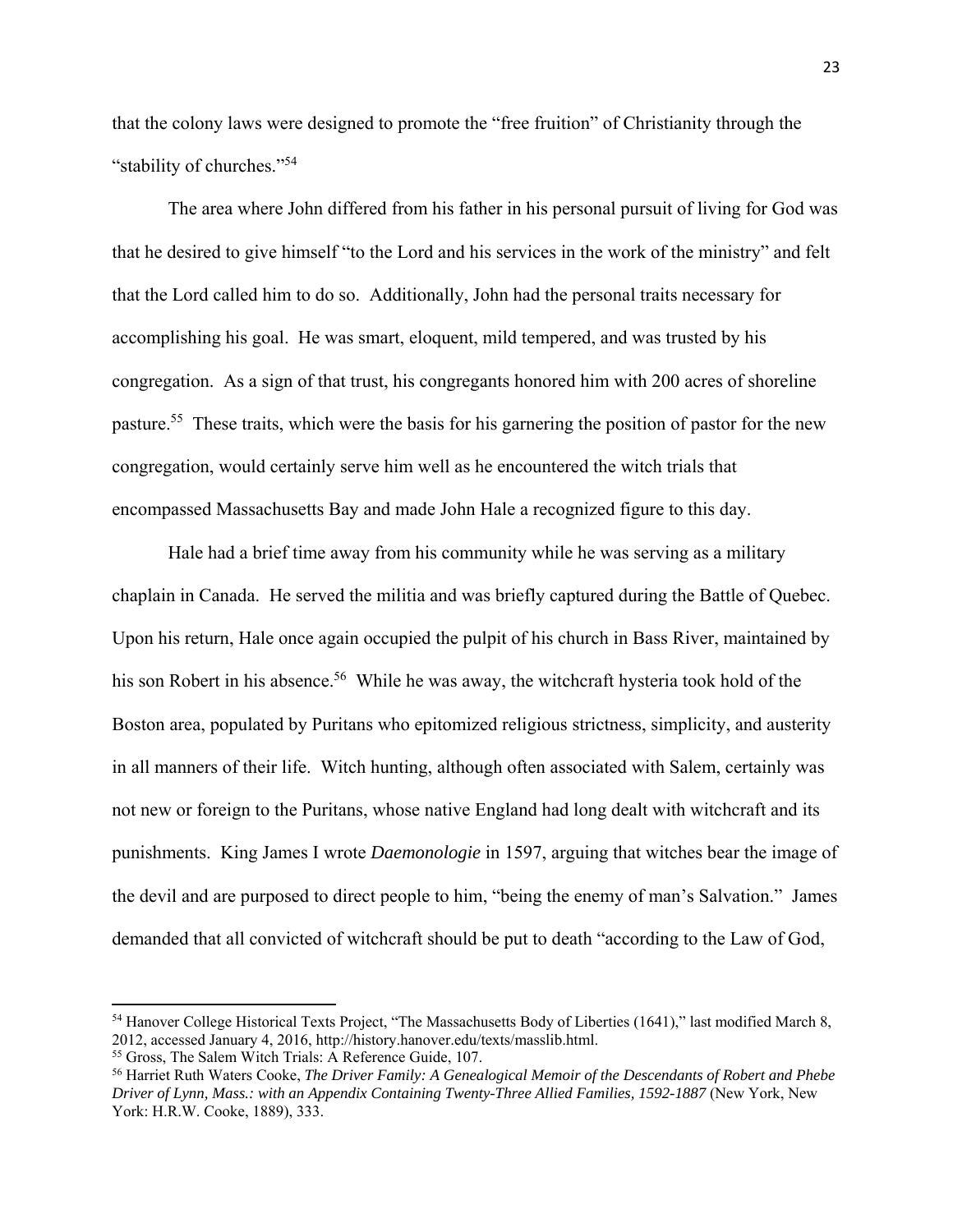the civil and imperial law, and the municipal law of all Christian nations" believing that the witch was consumed by the devil, which cannot be "casten out."<sup>57</sup>

James was far from the only one in England concerned with witchcraft. Matthew Hopkins's book, *The Discovery of Witches*, was a manifestation of Parliament appointing him as Witch Finder General in 1644.<sup>58</sup> The period between 1550 and 1650 in England is often referred to as "the burning times" because of the mass executions of accused witches. Hopkins was directly responsible for the execution of over 300 witches. Cotton Mather helped stoke the witchcraft hysteria with *Memorable Providences of Witchcraft*, published in 1688 and widely circulated throughout New England. Mather detailed the account of Goody Glover, concluding that she bewitched children and upon her conviction was hanged.<sup>59</sup> Mather also argued that witches were the "devil's instruments," a strong accusation in Puritan New England.<sup>60</sup> In contrast to England, only twenty people were put to death in America for the crime of witchcraft, and only forty were executed in all the English colonies between 1650 and 1710.<sup>61</sup>

John Hale's entrance into the witch trials came in 1692, when he was called into Salem Village by Samuel Parris, minister of the Salem congregation. After a year of congregational fighting between Parris and his parishioners, his children had begun to act strangely in February. Suspecting witchcraft, Parris called Hale and other "worthy gentlemen from Salem" to observe his daughters. After the group had "enquired diligently into the sufferings of the afflicted" they

<sup>57</sup> King James I, *Daemonologie*, chapt. 6 (Project Gutenberg Ebook) accessed September 7, 2016,

http://www.gutenberg.org/files/25929/25929-pdf.pdf?session\_id=1b689df855a30424095f643de4ee2af351ea256e, 39.

<sup>58</sup> John S. Morrill, *Encyclopaedia Britannica*, "Matthew Hopkins: English Witch-Hunter." accessed January 6, 2016, http://www.britannica.com/biography/Matthew-Hopkins.

<sup>59</sup> Cotton Mather, *Memorable Providences, Relating to Witchcrafts and Possessions (1689)*, accessed September 8, 2016, http://law2.umkc.edu/faculty/projects/ftrials/salem/ASA\_MATH.HTM.

<sup>60</sup> George Bancroft, *History of the United States from the Discovery of the American Continent* (Boston: Little, Brown and Co, 1846), 85.

<sup>61</sup> Jackie Wellman, *Spiritual Clarity* (Baltimore: Publish America, 2005), 112.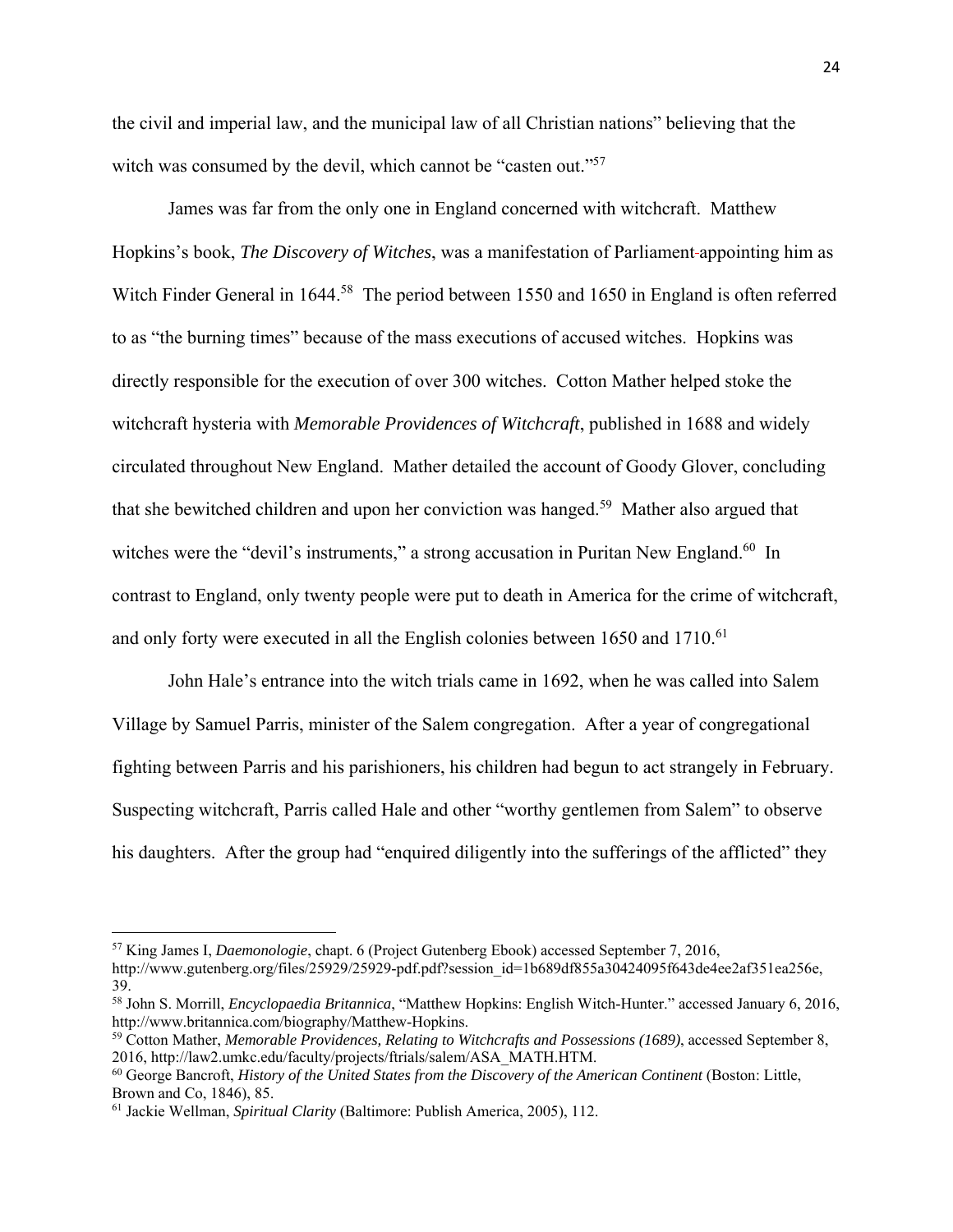"concluded they were preternatural, and feared the hand of Satan was in them." The advice that Hale, along with the other magistrates, gave to Parris was that he "should sit still and wait upon the Providence of God to see what time might discover; and to be much in prayer for the discovery of what was yet secret."<sup>62</sup> In the case of Tituba, who was enslaved to the Parris family and was the first executed in the trials, Hale accused her not of witchcraft, but of "covenanting with the Devil." Additionally, John described the witnesses who had "fits" while confessing as being "molested by Satan."<sup>63</sup>

It can be easy criticize Hale for his role in the trials, but a few key points must be remembered when addressing his role. First, John was the pastor of his church, a body that Mather called a "spiritual corporation," designed to ensure that all congregants live by "all the rules of the incontestable piety" of the gospel.<sup>64</sup> He charged the accused with covenanting with the devil, the driving force behind witchcraft. In this respect, Hale was upholding his duty to remove all aspects of ungodliness from his congregation while promoting godliness. To accomplish his task in regards to witchcraft Hale relied on and consulted "learned writers about witchcraft," naming specifically "Keeble on the Common Law, Chapt. Conjuration, (an Author approved by the Twelve Judges of our Nation.) England and Ireland, in the years 1658, 61, 63, 64, and 81. Bernards Guide to Jurymen, Baxter and R. Burton, their Histories about Witches and their discoveries. Cotton Mather's Memorable Providences relating to Witchcrafts, Printed Anno 1689."65

<sup>62</sup> Hale, *Modest Enquiry Into the Nature of Witchcraft*, 25.

<sup>63</sup> Hale, *Modest Enquiry Into the Nature of Witchcraft*, 27.

<sup>64</sup> Cotton Mather and Increase Mather, *Ratio Disciplinae Fratrum Nov-Anglorum.: A Faithful Account of the Discipline Professed and Practised; in the Churches of New-England. : With Interspersed and Instructive Reflections on the Discipline of the Primitive Churches* (Boston: Printed for S. Gerrish in Cornhill, 1726), 8-9. 65 Hale, Modest Enquiry Into the Nature of Witchcraft, 28.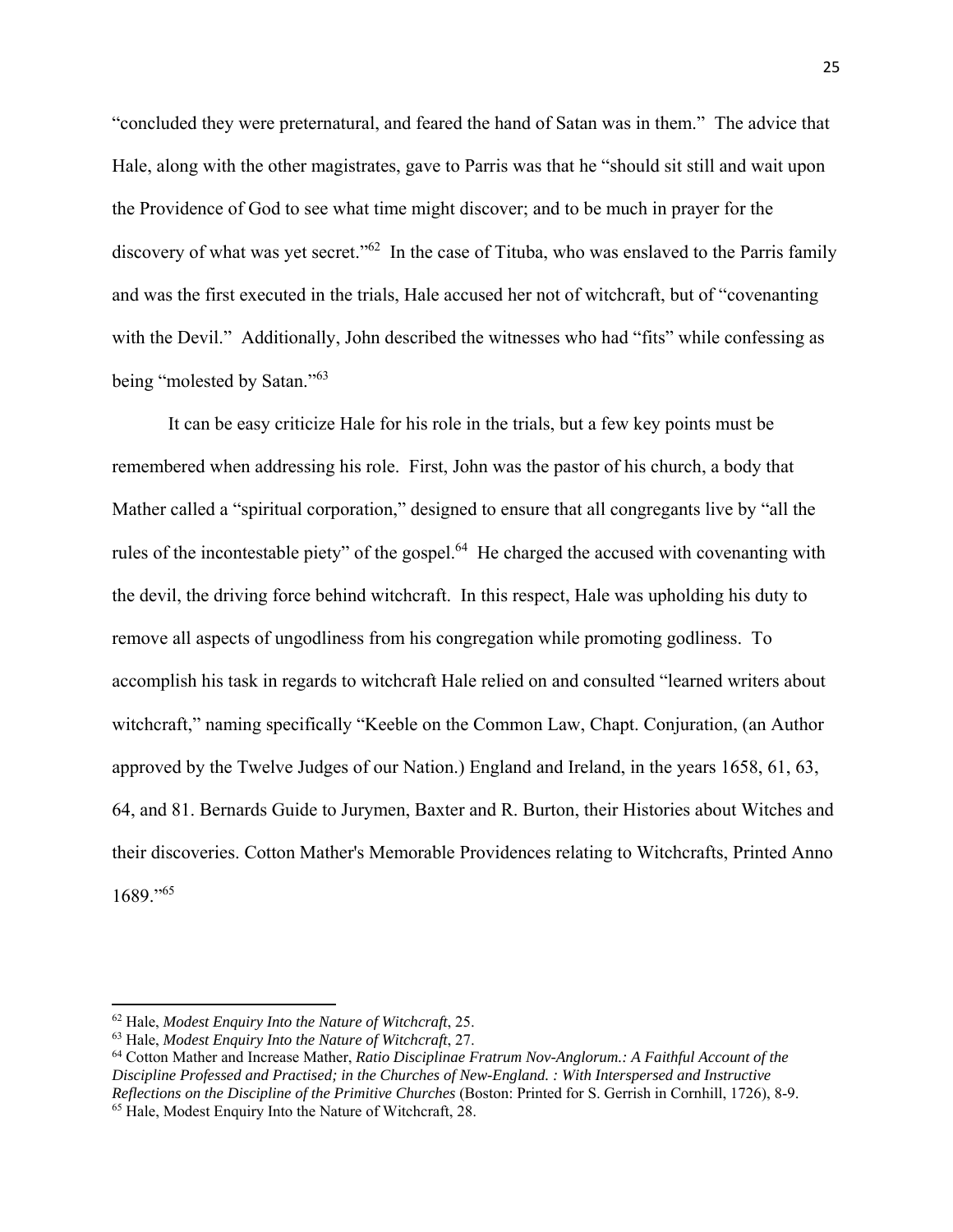These authors, like James I and Hopkins, held nothing but ill feelings toward witchcraft. Bernard flatly calls for their execution, citing Exodus 22:18, which reads: "Thou shalt not suffer a witch to live." Like Hale, Bernard agrees that witchcraft is of the spiritual realm, coming from the devil.66 When the trials are examined from a spiritual perspective, good versus evil, it is easy to see where the judgment of death would be executed in light of Salem being a Puritan settlement focused on the battle of good versus evil in everyday life. Whether posterity deems Hale correct in his participation in the trials or not is a legitimate debate. It must be remembered that Hale was as thorough as he could be and stayed true to his mission in life of propagating the Gospel of Christ and striving to shepherd those under his pastorship.

If Hale is to be criticized for his role during the trials, it also must be remembered that he had a significant hand in their conclusion. Fortunately for Hale, he married well, and his wife Sarah was a woman for Puritan women to model themselves upon. This did not prevent her from suffering the accusation of witchcraft. If John had previously struggled with convicting men and women of witchcraft, the accusation against Sarah solidified his belief that the trials were nothing more than theater at that point. Knowing the innocence of his wife, he became an advocate for ending the trials and also questioned the wisdom of using testimony of the afflicted children.67

Seeing his error, Hale departed from his normal stoic stance with hindsight of the trials and the subsequent events. Hale's repentant attitude toward the trials is clear, saying:

I am abundantly testified that those who were most concerned to act and judge in those matters, did not willingly depart from the rules of righteousness. But such was the

<sup>66</sup> Richard Bernard, *A Guide to Grand-Iury Men: Divided into Two Books : in the First, Is the Authors Best Aduice to Them What to Doe, Before They Bring in a Billa Vera in Cases of Witchcraft, with a Christian Direction to Such As Are Too Much Giuen Vpon Euery Crosse to Thinke Themselues Bewitched : in the Second, Is a Treatise Touching Witches Good and Bad, How They May Bee Knowne, Euicted and Condemned, with Many Particulars Tending Thereunto*. (London: Printed by Felix Kyngston for Edw. Blackmore, and are to be sold at his shop, 1630), 84-85.

<sup>67</sup> Gross, *The Salem Witch Trials: A Reference Guide*, 107.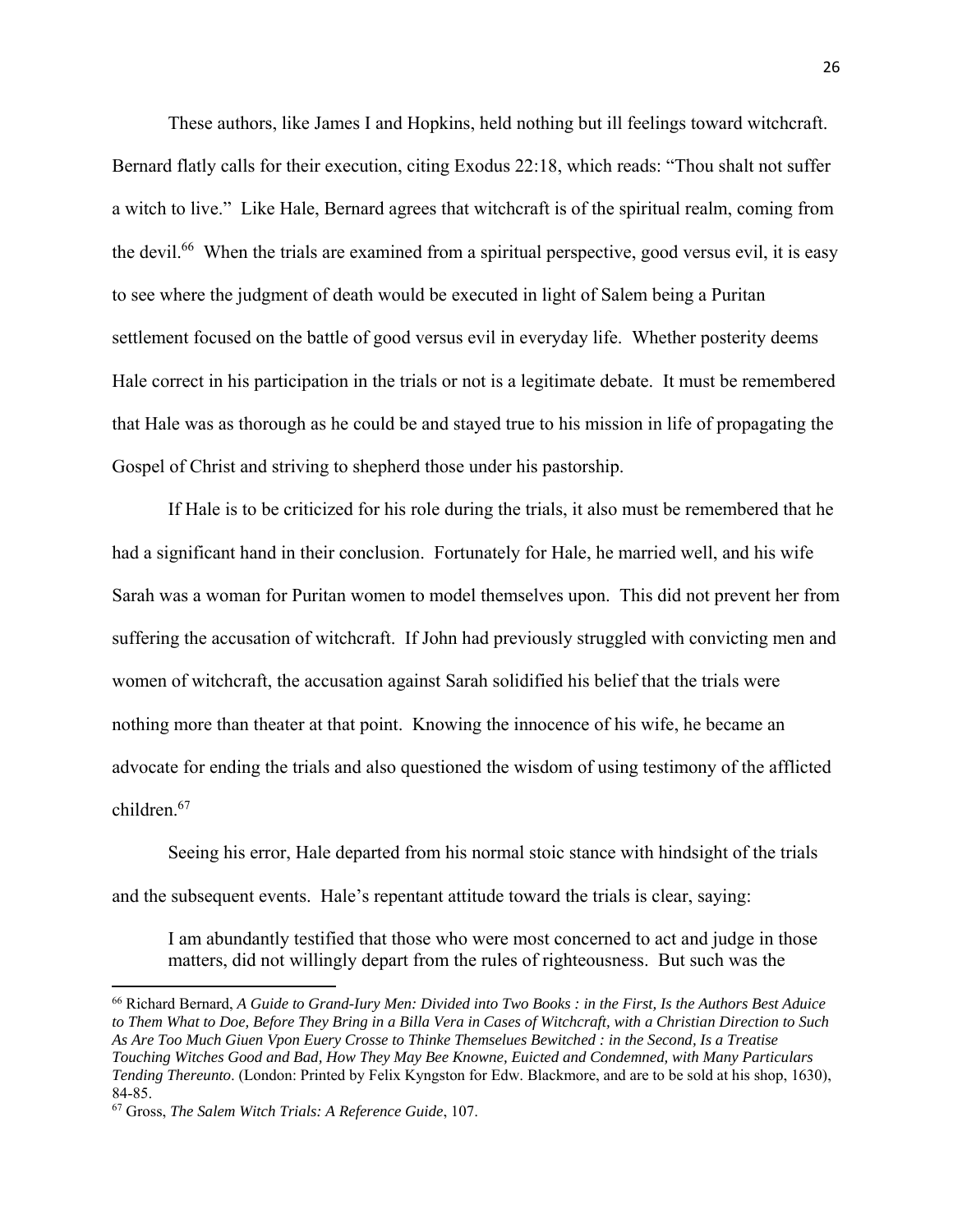darkness of that day, the tortures and lamentations of the afflicted, and the power of former precedents, that we walked in the clouds, and could not free out way. And we have most cause to be humbled for error on that hand, which cannot be retrieved. So that we must beseech the Lord, that if any innocent blood hath been shed, in the hour of temptation, the Lord will not lay it to our charge, but be merciful to his people whom he hath redeemed.<sup>68</sup>

John Hale took great care in choosing his works when writing *A Modest Inquiry Into the Nature of Witchcraft*. Controversy, having found Hale, made him determined to clarify his actions. Hale believed in fighting for what he deemed to be right, which was the work of God and serving his congregation. Even though he never denied the existence of witches he certainly concluded that the trials and subsequent deaths were wrong and consequently he humbly sought forgiveness from God and for posterity to be easy in the judgement of his actions and those of his counterparts.

## **Samuel Hale**

Samuel Hale was not Robert Hale; he did not courageously leave the known world behind him, nor did he cast aside social status in a society where opportunity depended upon one's name, nor did he brave the ocean in search of a new homeland based upon religious conviction. Likewise, Samuel Hale was not his father, John Hale. He is not remembered as either a major actor in one of the most vilified periods in American history, nor as contributing to the ending of an evil in America's past. Samuel Hale is not remembered as part of one of the most celebrated movements in American history nor is he a giant of American history remembered for great deeds. In fact, Samuel Hale is forgotten to history. But, despite his life being less than noteworthy, perhaps Samuel contributed more to the adoption of the American spirit than either of his previous, noteworthy generations.

<sup>&</sup>lt;sup>68</sup> Hale, Modest Enquiry Into the Nature of Witchcraft, 167-168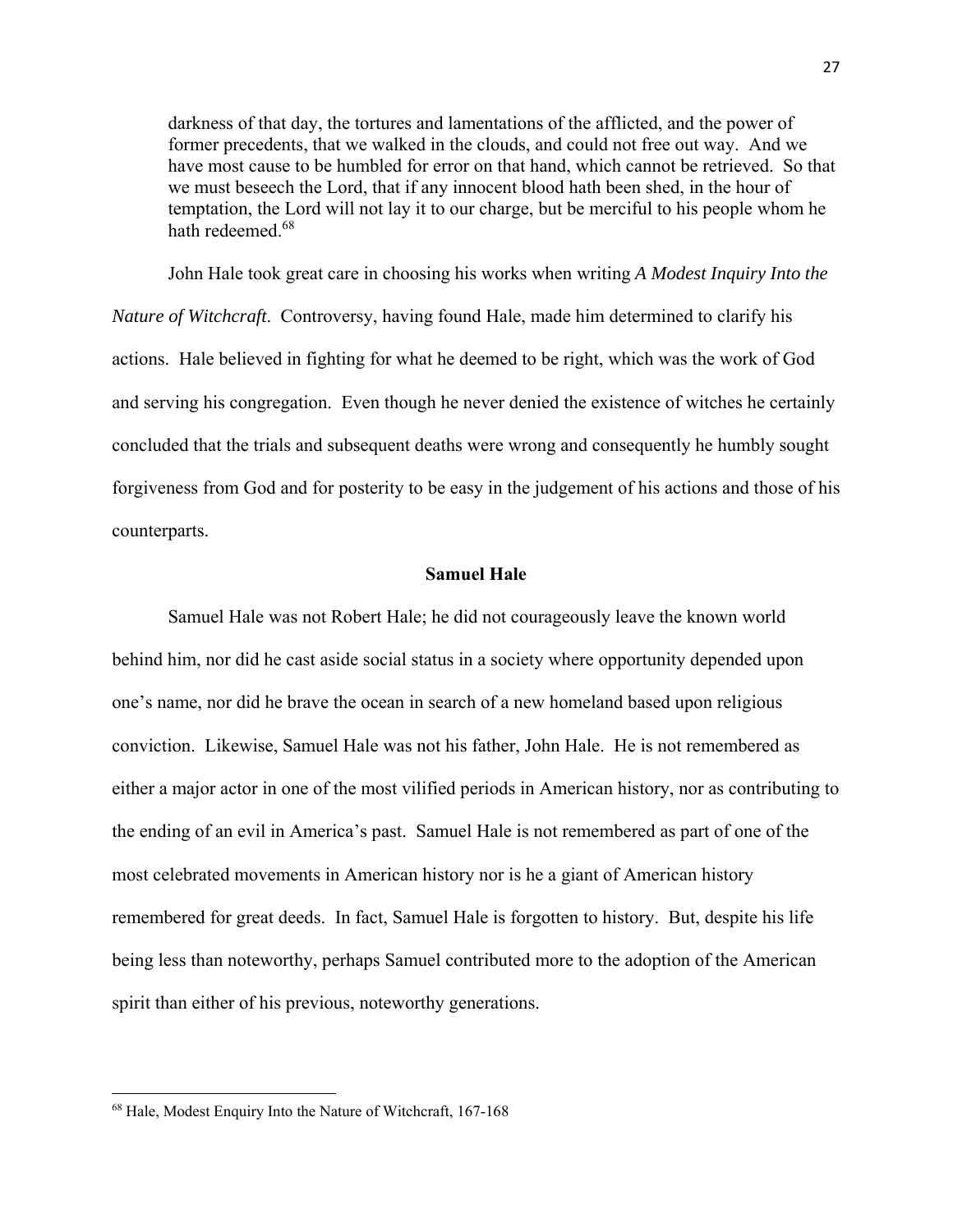Samuel was born August 13, 1687 to John and Sarah Hale. For roughly the first five years of his life Samuel spent only limited time with his father, who was off at war in Canada. When his father returned home to Beverly, he was preoccupied with the witch trials in the neighboring town. Also, it meant that Samuel was born the fourth child of John Hale, his third son. As it turned out, however, Samuel inherited many Hale traits passed onto him by his father and grandfather before him. Samuel had courage, and was willing to explore the unknown in search of a better tomorrow.

Hale left his home in Beverly when he came of age. The ultimate reason for the Hales to once again move from their home was not differences in political matters or religious opportunity, but rather the influx of people into a society still dominated by the remnants of a feudal system.69 The influx of immigrating Puritans that started with the persecution in England during the time of Robert Hale continued to swell the area around Boston. In fact, just a few years after John Hale's birth the colony was already twenty times bigger than what Robert Hale experienced in his first few years in the colony.<sup>70</sup> The practice of dividing land quickly saw tracks of land large enough to support a family vanish.

What Samuel did not have was sufficient land upon which to earn a living. Although Massachusetts Bay certainly did not engage in the practices of Europe, in early colonial New England families desired to pass on their land holdings to their children, adopting a practice of multigeniture, or distribution among multiple bloodline heirs.<sup>71</sup> Samuel was not alone in his generation as an heir without enough land to survive. For many other New England farmers, this

<sup>69</sup> Hatcher, *Researching Your Colonial New England Ancestors*, 10.

 $70$  The Editors of Encyclopaedia Britannica, "Massachusetts Bay Colony," last modified May 11, 2015, accessed October 3, 2016. https://www.britannica.com/place/Massachusetts-Bay-Colony.

<sup>71</sup> Yvonne Pitts, *Family, Law, and Inheritance in America: A Social and Legal History of Nineteenth-Century,*  (Kentucky*,* 2013), 19.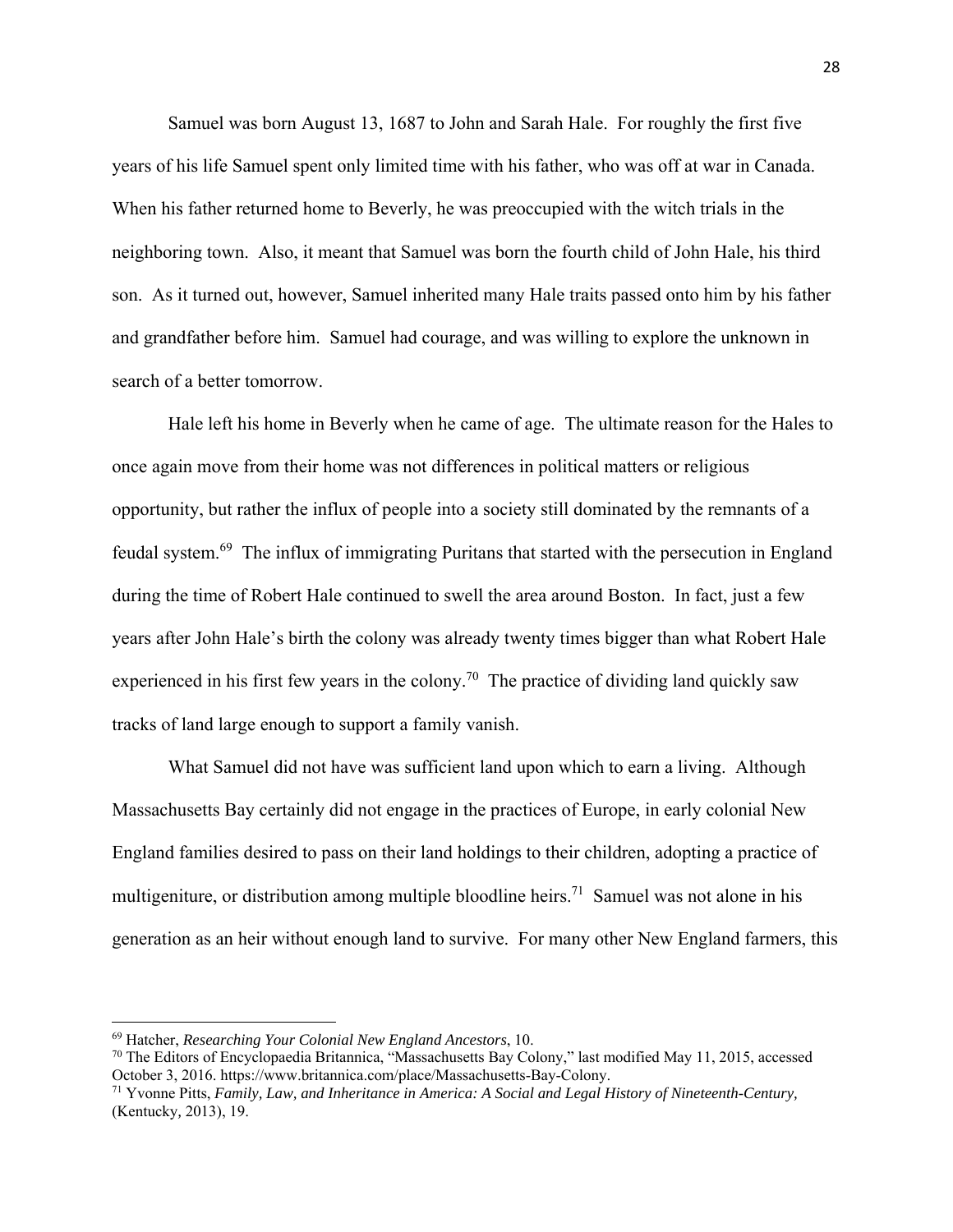practice turned into a family concern as families were tasked with the decision to live without enough food, or move.

Although land was plentiful, the early Puritans were principled people who largely sought to treat others honorably. In 1676, Governor Josiah Winslow attested to this Puritan behavior by stating:

I think I can clearly say…the English did not possess one foot of land in this colony but what was fairly obtained by honest purchase of the Indian proprietors. We first made a law that none should purchase or receive of gift any land of the Indians, which out the knowledge of the court. And lest they should be straitened, we ordered that Mount Hope, Pocasset, and several other necks of the best land in the colony, because most suitable and convenient for them, should never be bought out of their hands.<sup>72</sup>

Despite the abundant land, the Puritan settlers were not materially wealthy, making the purchase of land more difficult. Additionally, the land that was purchased was not always adjoining, nor was it suitable for a home or crops. Robert Hale, for example, had the greatest of his landholdings in swamp land, which would have been of little use divided up for family dwellings.

Land was also difficult to cultivate, and the climate was new to the Englishmen. In fact, despite owning substantive landholdings, it was uncommon for families to have more than ten acres of land suitable for growing at any particular time.<sup>73</sup> Thus, a common concern arose when the practice of multigeniture and substance farming combined as families simply did not own enough usable land to pass along to their children. As the third son of John Hale, Samuel certainly encountered this difficulty forcing him to make difficult decisions for himself and his family.

<sup>72</sup> James Thacher, *History of the Town of Plymouth,: From Its First Settlement in 1620, to the Present Time: : with a Concise History of the Aborigines of New England, and Their Wars with the English, &C* (Boston: Marsh, Capen & Lyon, 1835), 138.

<sup>73</sup> Brian Donahue, *The Great Meadow: Farmers and the Land in Colonial Concord* (New Haven: Yale University Press, 2004), 88.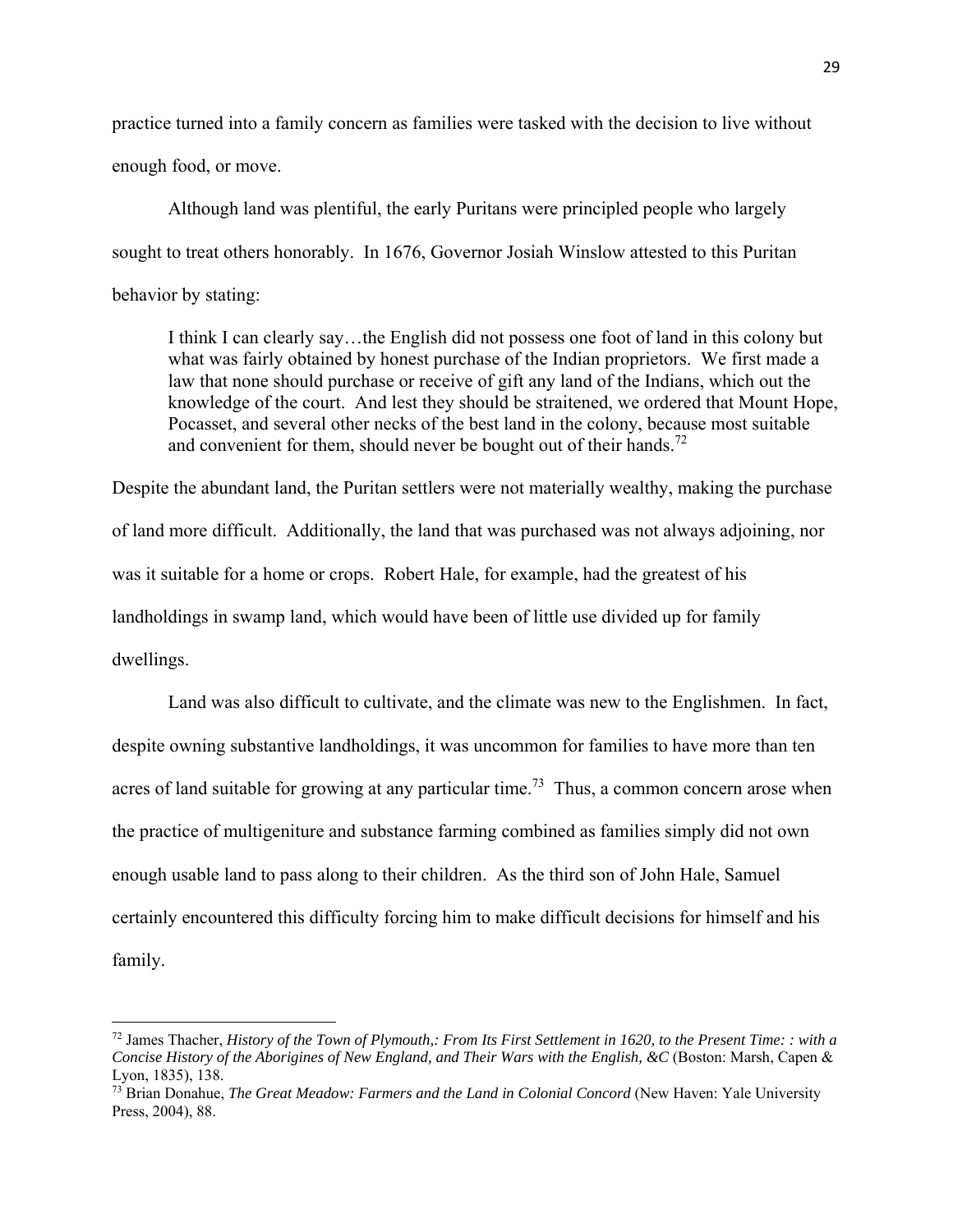One of the few surviving records of Samuel's life is that of his marriage to his wife, Apphia Moody, in May 1714 and his subsequent relocation to Newbury, Massachusetts about eighteen miles north of his father's farm in Beverly, Massachusetts.<sup>74</sup> Undoubtedly this move originated out of the necessity for land, pushing Samuel out of the comforts of his childhood home. When Newbury was founded, it was a frontier town far from what would be considered the comforts and the protection of the Boston area where Samuel grew up. In fact, when First Parish Church was founded in 1635, the church acted as the town government, school, and tavern indicating the small size of the municipality. Additionally, law mandated that all houses were required to be located near the church due to the danger of "Indians and wild beasts." In fact, animals and Indians were of such a concern one group of families formally requested to be released from worship for fear of a wolf attack, as they would need to travel at night. Even church services were not a place of safety. The town was forced to take preventative measures in the form of armed sentries around the church during services for fear of a sudden Indian attack.<sup>75</sup>

Despite the fact that there exists no written account explaining Samuel's faith, it is clear that his Puritan beliefs were extremely important to him, as was the case with his father and grandfather before him. In fact, Apphia was even the daughter of an elder in the church.<sup>76</sup> As congregants of the First Parish Church in Newbury, Massachusetts, which was on their third building due to expansion by the time the Hales arrived, the couple was part of a church distinguished by liberal views regarding congregational fellowship and discipline.<sup>77</sup> Perhaps this

<sup>74</sup> John Farmer, *A Genealogical Register of the First Settlers of New-England, Etc*., (Lancaster, MA: Carter, Andrews, & Co., 1829), 132.

<sup>75</sup> First Parish Church of Newbury. "History of the First Parish Church of Newbury," last modified 2016, accessed September 27, 2016, http://firstparishofnewbury.org/about-us/history/.

<sup>76</sup> Ezra S. Stearns, William Frederic Whitcher, and Edward E. Parker, *Genealogical and Family History of the State of New Hampshire: A Record of the Achievements of Her People in the Making of a Commonwealth and the Founding of a Nation* (New York, Chicago: Lewis Pub. Co, 1908). 1742.<br><sup>77</sup> First Parish Church of Newbury. "History of the First Parish Church of Newbury."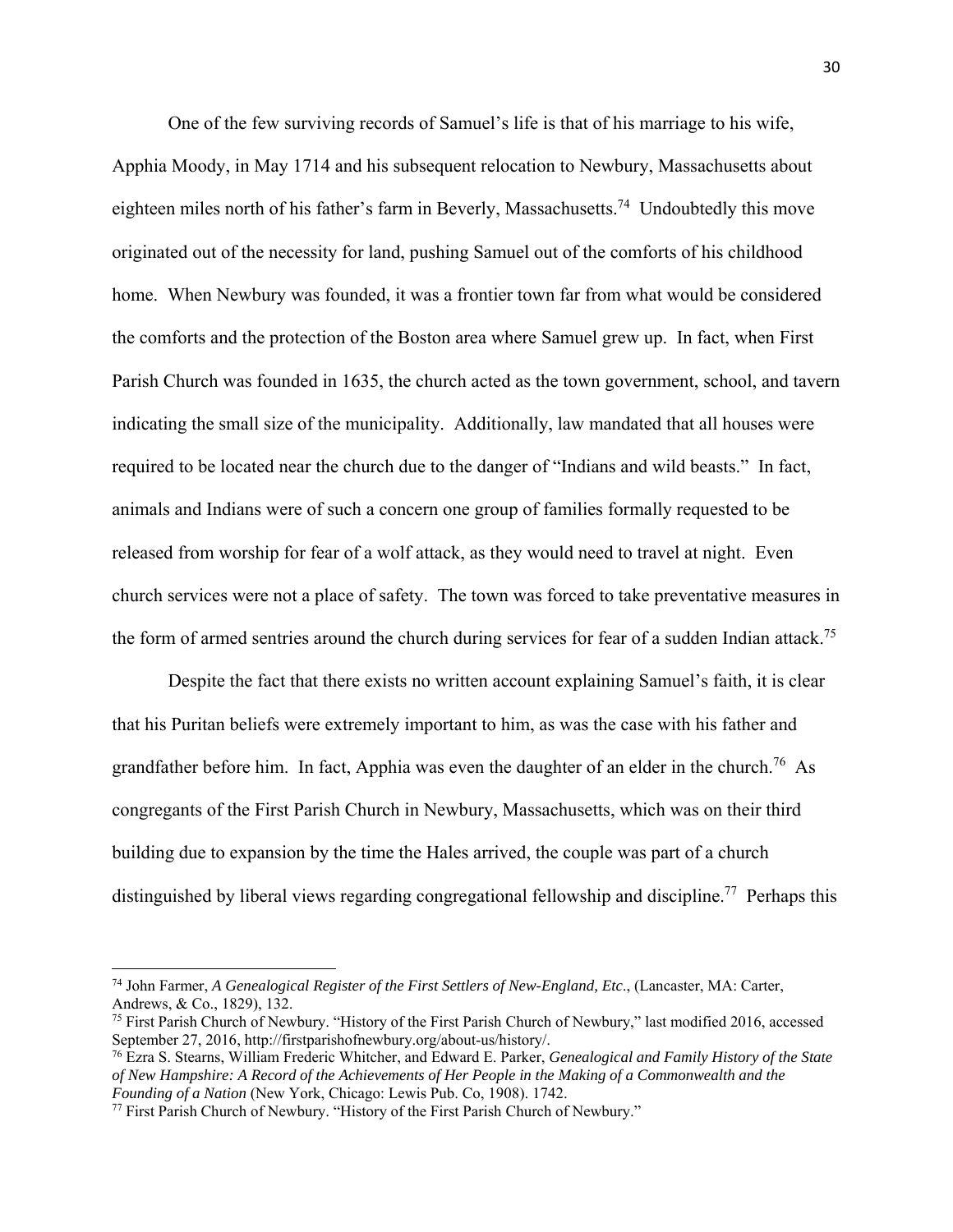break with traditional Puritan worship was because Newbury's frontier conditions inspired the citizens seeking the pragmatic rather than the theologically acceptable.

Without surviving records of Samuel, it is impossible to say for certain if his religious views sided more with the liberal congregation of Newbury or with his parents' conservativism. It is a fair assumption that Samuel was not fully in agreement with the liberal nature of Newbury for three reasons. First his father, the Reverend John Hale, was certainly not a religious liberal opposing the Puritan tradition that formed the early settlements. The second reason was his children, who were clearly taught the fundamentals of Puritan faith that would have been practiced by John Hale.<sup>78</sup> It only stands to reason, therefore, that if his parents were religious leaders with conservative values and so were his children that Samuel would have been as well. The third reason is probably most telling, but certainly the least verifiable. Samuel and Apphia did not remain in Newbury, opting to move to Portsmouth, New Hampshire sometime between the birth of Richard in 1717 and Samuel in 1718.79

Why the Hales decided it best to move to New Hampshire cannot be ascertained. Perhaps Samuel and Apphia thought the liberality of their church was a detriment to their faith. Perhaps they grew weary of the frontier mentality, and despite New Hampshire being even further removed from the comforts of Boston, Portsmouth at least offered access to the ocean. Possibly the couple sought economic opportunity, possibly in terms of land. This is plausible considering the land requirements necessary to sustain a family and with raids a constant threat it is possible that Hale believed it safer to not expand his holdings in Newbury. Either scenario is just speculation, as no record remains. If speculation is warranted, however, the motivation to

<sup>78</sup> Henry Phelps Johnston, *Nathan Hale, 1776: Biography and Memorials* (New Haven: Yale University Press, 1914), 5-7.

 $79$  No records exist of Samuel's move. This information is based upon the places of birth of the Hale children.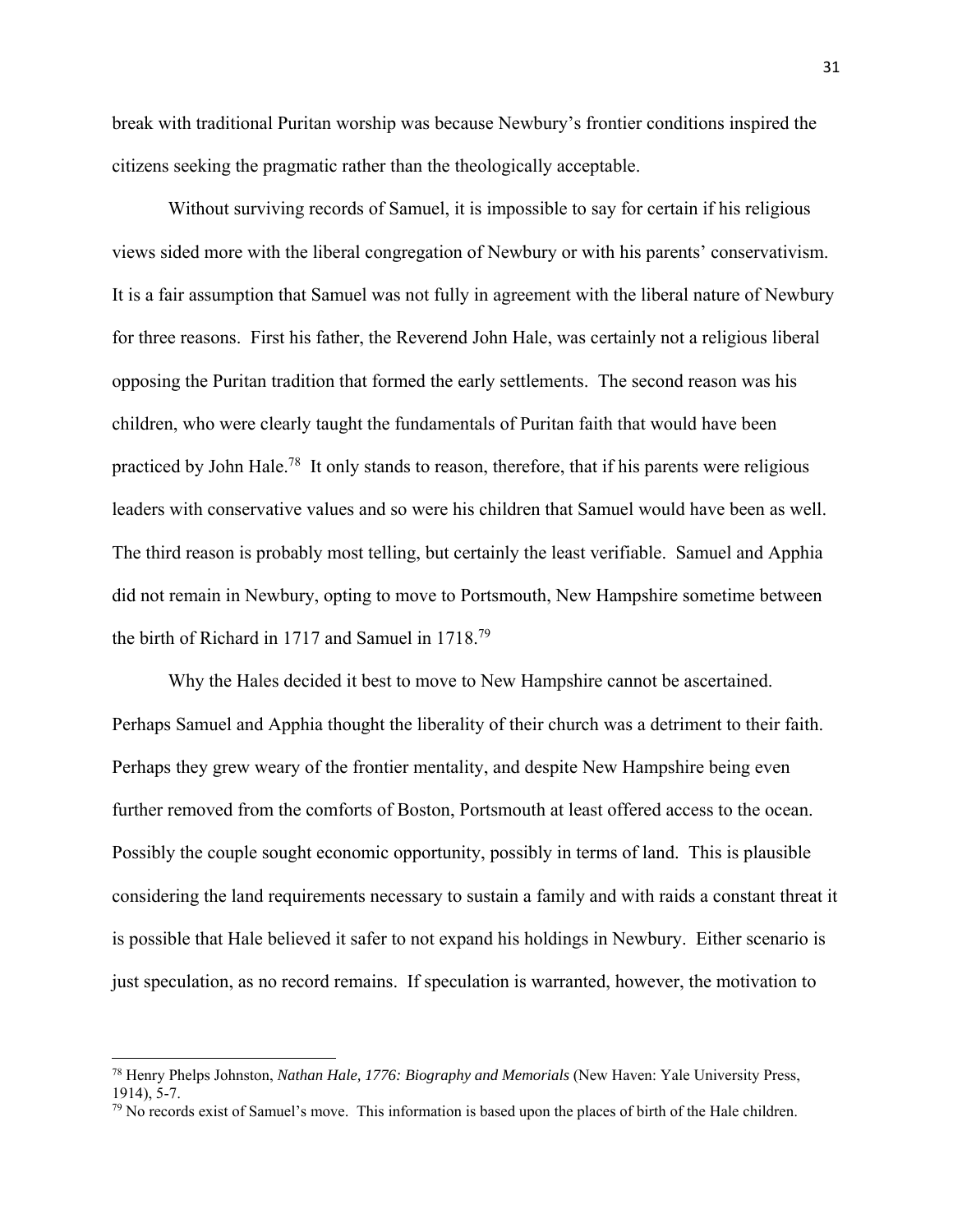leave was probably in both concerns, as Samuel sought economic gain for his family's posterity and to serve his faith in the best way he knew how.

Perhaps history best remembers Samuel Hale for being a father. Whether it is fair to remember a man for his children or not, Samuel probably would be content with this classification. Puritans were not dedicated to life on earth, but life eternal and the propagation of the gospel of Christ, especially among their own children. Additionally it was a trait of Puritan parents to raise their children to be independent adults, with parent-child relationships marked by warmth, sympathy, and love. $80$  Perhaps his most ambitious and famous son also bears his same.

Although Samuel may have desired to refrain from the spotlight that his father garnered as a founding minister and protagonist of the witch trials, that simple ambition was not common to the Hale bloodline. Samuel's brother, Dr. Robert Hale, the firstborn son of John Hale, became a prominent lawyer in Beverly. His other older brother, James Hale, followed his father into the ministry, being ordained in 1718 and pastoring the church in Ashford, Connecticut until his death in 1742.<sup>81</sup> His son, Samuel, had no intentions of blending into society like his father. As part of the graduating class of Harvard in 1740, Samuel was an educated man.<sup>82</sup> His career choice would require this knowledge, as he chose to become a teacher at the Latin grammar school in Portsmouth, New Hampshire.

Samuel was a motivated reformer of not only education, but of the philosophy of religion as well. Unique to his era, Samuel believed that studies should be done in common English familiar to his pupils instead of Latin. In fact, he required that his students' supplies included an

<sup>80</sup> Judith S. Graham, *Puritan Family Life: The Diary of Samuel Sewall* (Boston: Northeastern University Press, 2000), 4.

<sup>81</sup> Charles Phelps Noyes, *Noyes-Gilman Ancestry; Being a Series of Sketches, with a Chart of the Ancestors of Charles Phelps Noyes and Emily H. (Gilman) Noyes, His Wife* (St. Paul: Printed for the author by the Gilliss Press, New York, 1907), 265.

<sup>82</sup> Farmer, John. *A Genealogical Register of the First Settlers of New-England, Etc*. (Lancaster: Carter, Andrews, & Co., 1829), 132.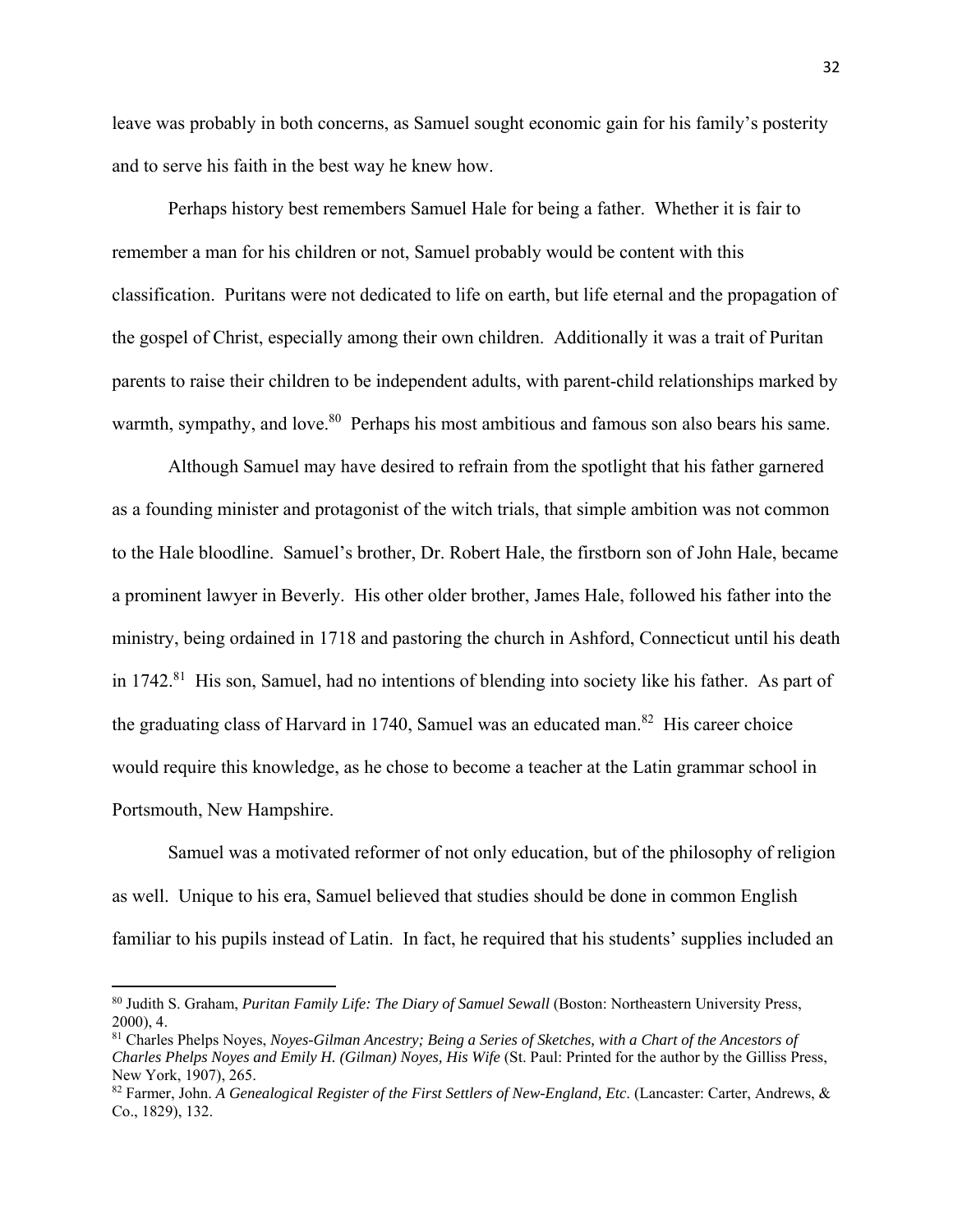English dictionary and an English grammar book and their studies were based upon the memorization of geography, arithmetic, trigonometry, measuring timber, board gauging, tonnage of vessels, and, of course, English.<sup>83</sup> During his almost forty years at the school many of Samuel's students would go onto college. It is said that he "never offered a candidate for admission to college who was rejected."<sup>84</sup> He also carried this belief to the pulpit, perhaps developed living among frontier people of less education than him and his family.

In his faith, and despite his public advocacy for changes in how religion was taught, it was reported in his day that Samuel became a member of the South Church early in life, meaning he had made an early profession in Christ. Samuel continued in life being "highly respected for his piety, integrity, learning and talents."<sup>85</sup> Undoubtedly the faith of Samuel points to his father, who in Puritan society was the unquestioned authority, religious and otherwise in the home. As the English Puritan, William Gouge, stated:

A family is a little Church, and a little Commonwealth, at least a lively representation thereof, whereby trial may be made of such as are fit for any place of authority, or of subjection in Church or Commonwealth. Or rather it is as a school wherein the first principles and grounds of government and subjection are learned: whereby men are fitted to greater matters in Church or Commonwealth.<sup>86</sup>

Not content solely as a reformer in religion and education, Samuel also turned his attention to politics, where prior to the outbreak of the Revolution, he could have been described as a political moderate. In 1764, he was appointed to a committee named to instruct representatives to oppose the Stamp Act. Additionally, in 1773 Samuel was a member of the Committee of Safety, where many of his Tory friends convinced him not to sign the Association

<sup>83</sup> Bishop, Barry. *Nathan Hale: The Life of a Colonial Freedom Fighter*. (Pittsburg: RoseDog Books, 2013), 24.

<sup>84</sup> Brewster, Charles W. "Major Sam Hale: Patriot's Teacher." last modified 2000, accessed February 2, 2016, http://www.seacoastnh.com/brewster/46.html.

 $85$  Ibid.

<sup>86</sup> William Gouge and Greg Fox. *Of Domestical Duties*. (Pensacola: Chapel Library, 2006). 11.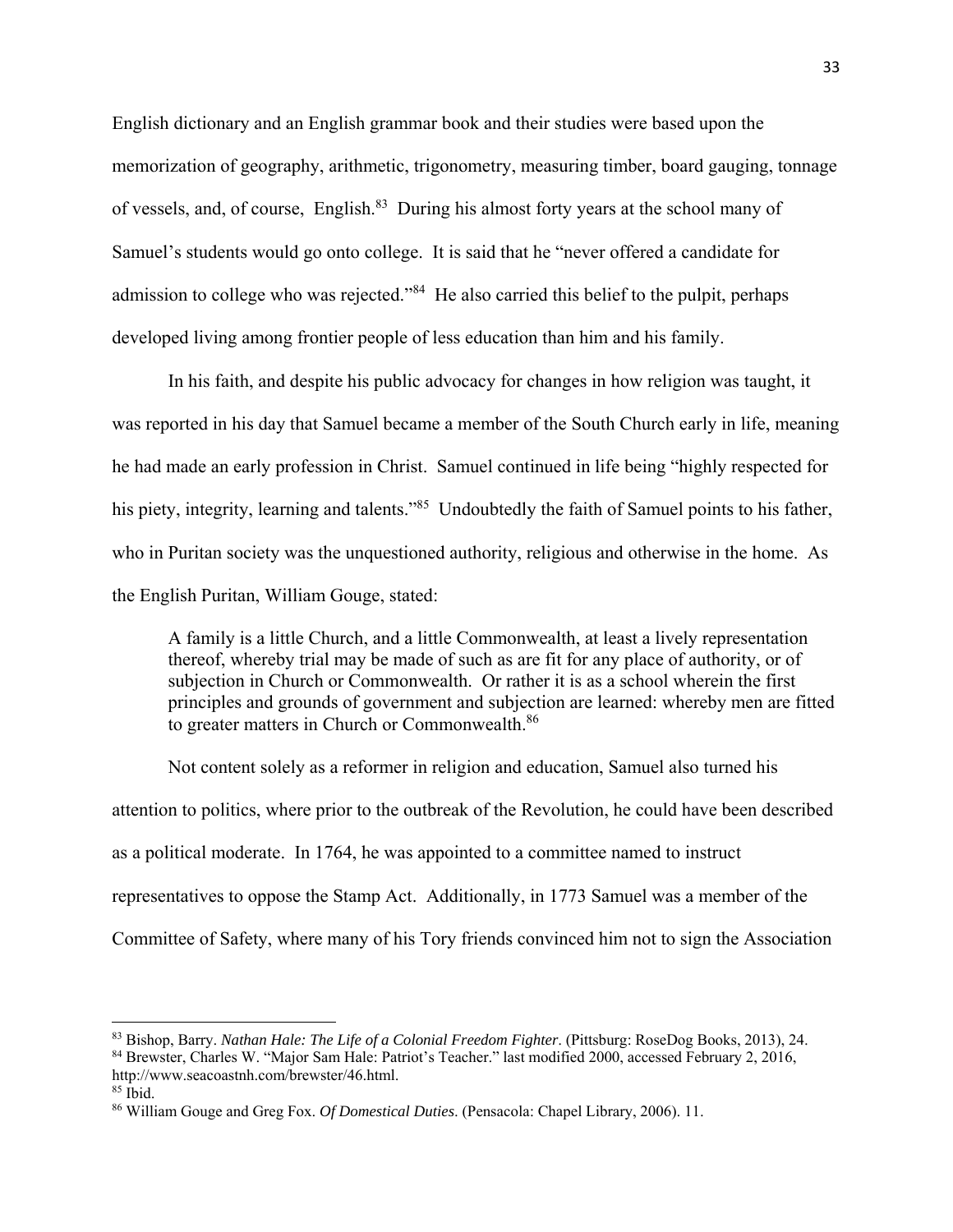Test, which would have pledged his name to those who would oppose the British when and if the necessity came.<sup>87</sup>

Despite his acts against the British, Samuel advocated for both sides in the political discussion. In fact, Samuel played his hand so well he received a land grant of 1,215 acres upon the "advice of our Trusty & well beloved John Wentworth Esq, our Governor & Commander in chief of our said Province of New Hampshire [sic]" from King George III.<sup>88</sup> Naturally, royal authority expected a quid pro quo in return with Samuel and outlined the following conditions:

- 1. Cut clear and make passable for Carriages, ext. a road of three rods wide through the said tract.
- 2. Shall settle or cause to be settled two families in five years from the date of this grant.
- 3. That all white and other pine trees fit for masting our Royal Navy be carefully preserved for that use and none to be cut or felled without our special license.
- 4. Yielding and paying therefore to us our Heirs and Successors on our before the  $25<sup>th</sup>$ day of March 1774, the rent of one ear of Indian corn only if lawfully demanded.
- 5. That the said Grantee, his Heirs, and Assigns shall yield and pay unto us, our Heirs and Successors yearly and every year for ever from & after the expiration of five years from the date of this grant; one shilling proclamation money for every hundred acres he so owns, settles, or possess.<sup>89</sup>

Despite his connections with the court, Samuel did not sink into the political shadows after the

Revolution; in fact, he was one of the first representatives in New Hampshire's General Court.<sup>90</sup>

Although the few remaining pages where the elder Samuel's name survives only

remember him as a man who lived in Newburyport, Massachusetts and Portsmouth, New

Hampshire, had five children, and was married to Apphia Moody, as with any individual his

contribution and worth were much more. Samuel persevered and continued the dreams of his

father and grandfather. He attained and preserved a better future for his children and contributed

<sup>87</sup> Bishop, *Nathan Hale: The Life of a Colonial Freedom Fighter*, 24.

<sup>88</sup> New Hampshire, Nathaniel Bouton, Isaac Weare Hammond, and Albert Stillman Batchellor. *Provincial and State Papers*, vol. 25. (Concord, N.H.: G.E. Jenks, 1860), 70.

<sup>89</sup> Ibid, 70-71.

<sup>90</sup> Seacord, "Samuel Hal's Location Leaves His Mark on Posterity," accessed 2/1/2016,

http://www.examiner.com/article/samuel-hale-s-location-leaves-his-mark-on-posterity.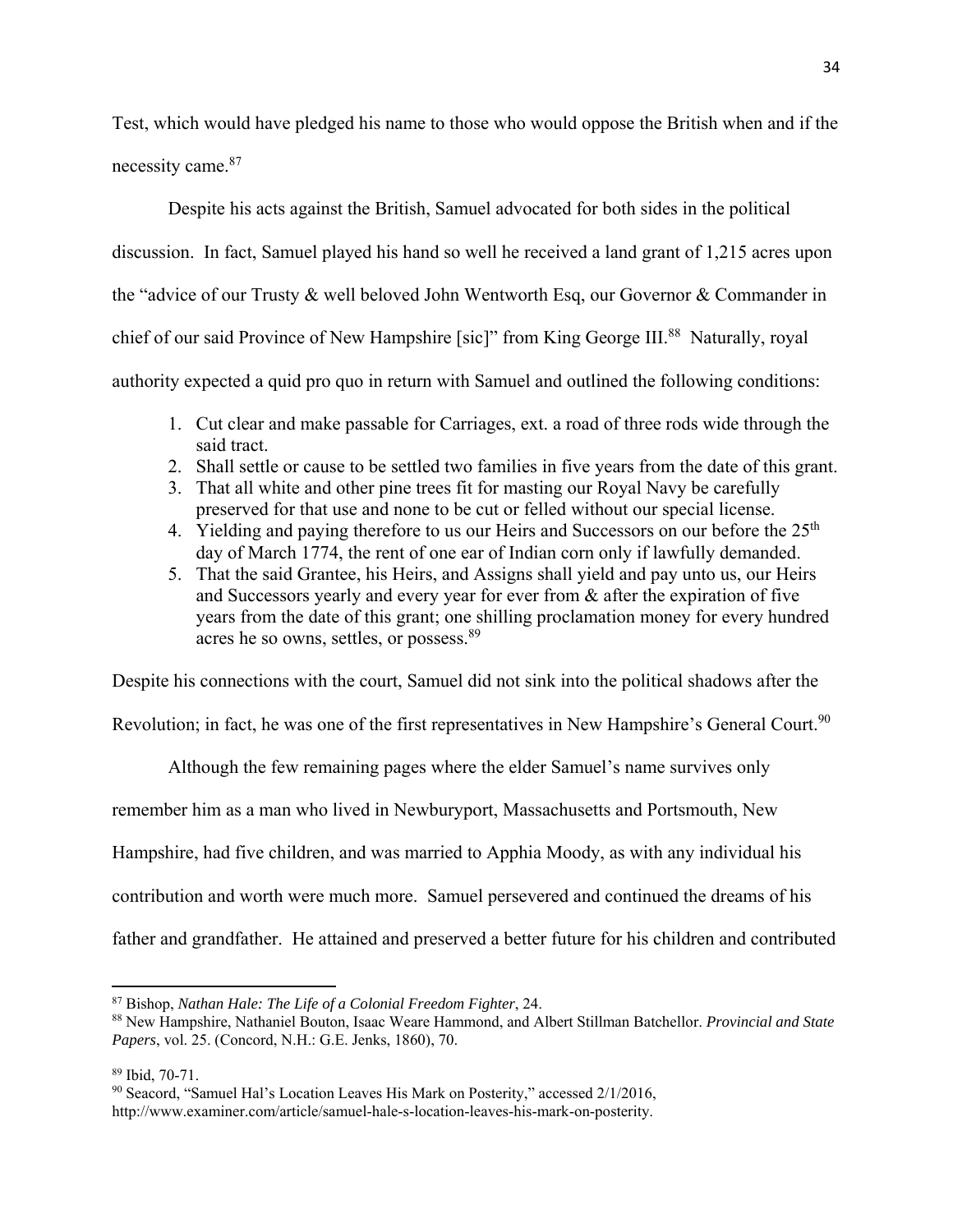to a growing community shifting from a religious community to one increasingly seeking economic opportunity while maintaining its religious identity. History may not remember Samuel for great deeds like his grandfather and father, but in his own way he was able to live up to the Hale family reputation.

It is easy to picture Samuel sitting near the fireplace with his wife and children on a cold winter night passing down the traditions of his family teaching the Bible, his faith, as well as his family's history. Perhaps it was the stories of Samuel that he passed to his children and who would also pass to their children that would influence a young Nathan Hale. Perhaps it was a desire to contribute to the call of action that permeates the Hale bloodline.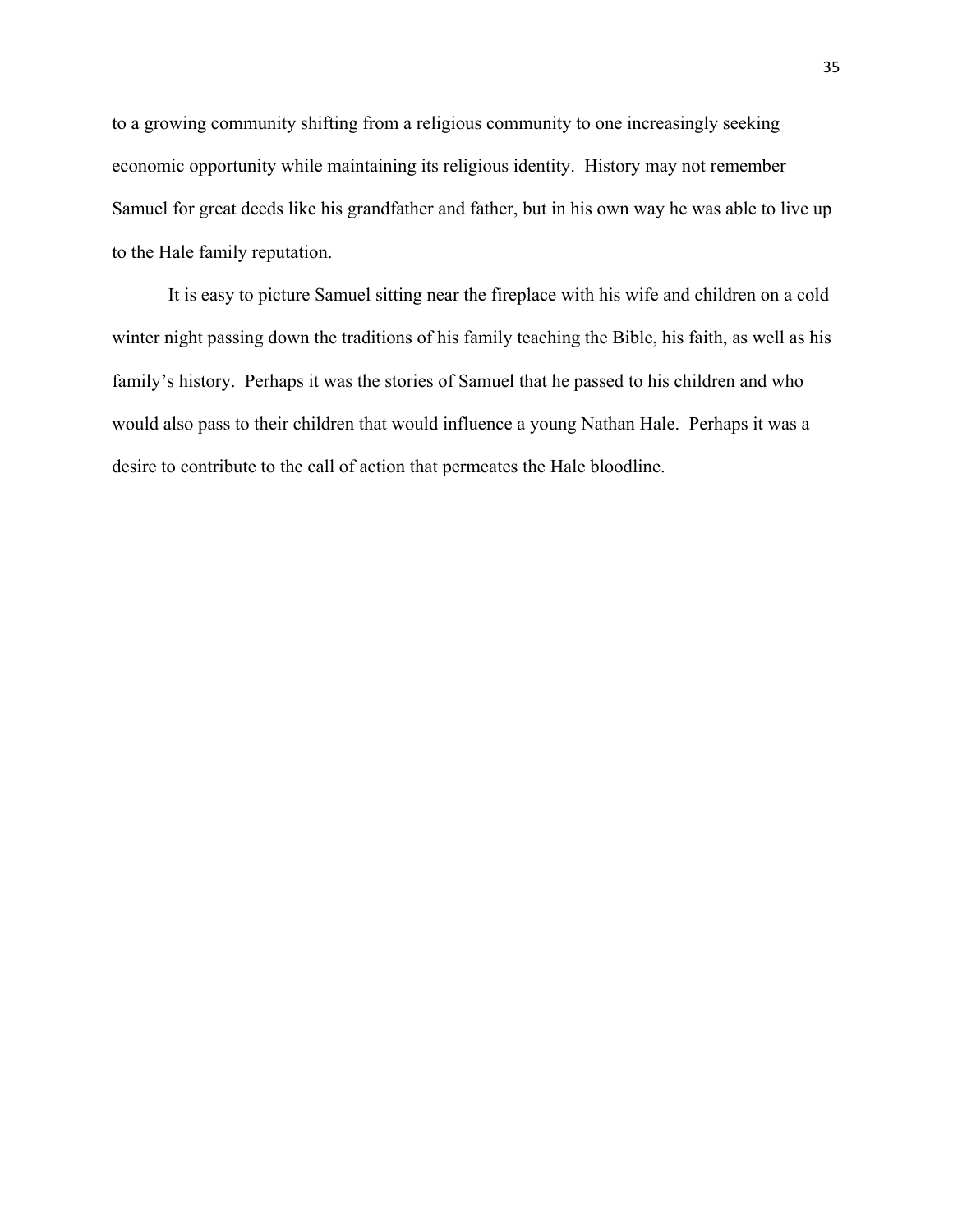### **Chapter 2: Coventry and Deacon Hale**

## **Coventry**

New England has many defining characteristics. The summers are short, and the winters are long and cold. Similarly, the growing seasons are short and unsuitable for growing the staple crops that made colonies in the southern parts of North America wealthy. Additionally, the soil, although rich in nutrients, is littered with rocks of all sizes that must be removed before planting a crop for subsistence. The climate is harsh and unforgiving, not suitable for the unhardened soul. The people of colonial New England, likewise, had many defining characteristics. They were bred from a stock willing and prepared for hard work, proving capable to endure the harsh climate. They were devoutly moral, devoted to their Puritan faith, and they centered their lives on their God, their families, and their community. These were characteristics shared by nearly all early New Englanders.

The first settlers of Massachusetts were not like the settlers of Virginia. Europeans came to Virginia in search of wealth and status, often not even bothering to build solid housing in expectation of returning to England wealthier in coin and status. When Robert Hale traveled to the Massachusetts colony shortly after the original settlers arrived at Plymouth, he left status for a hard life and little chance for the material wealth that was available him in England. His goal, along with his fellow Puritans, was to establish a lasting home to benefit his posterity and serve his God.

 Connecticut's founding was out of the Massachusetts Puritan tradition that would have been familiar to Robert Hale. The key difference, however, between the two pietistic colonies was that compulsory taxes. In Massachusetts, all were compelled to pay taxes to support the ministry. In Connecticut, the cost of erecting meetinghouses and maintaining ministers was met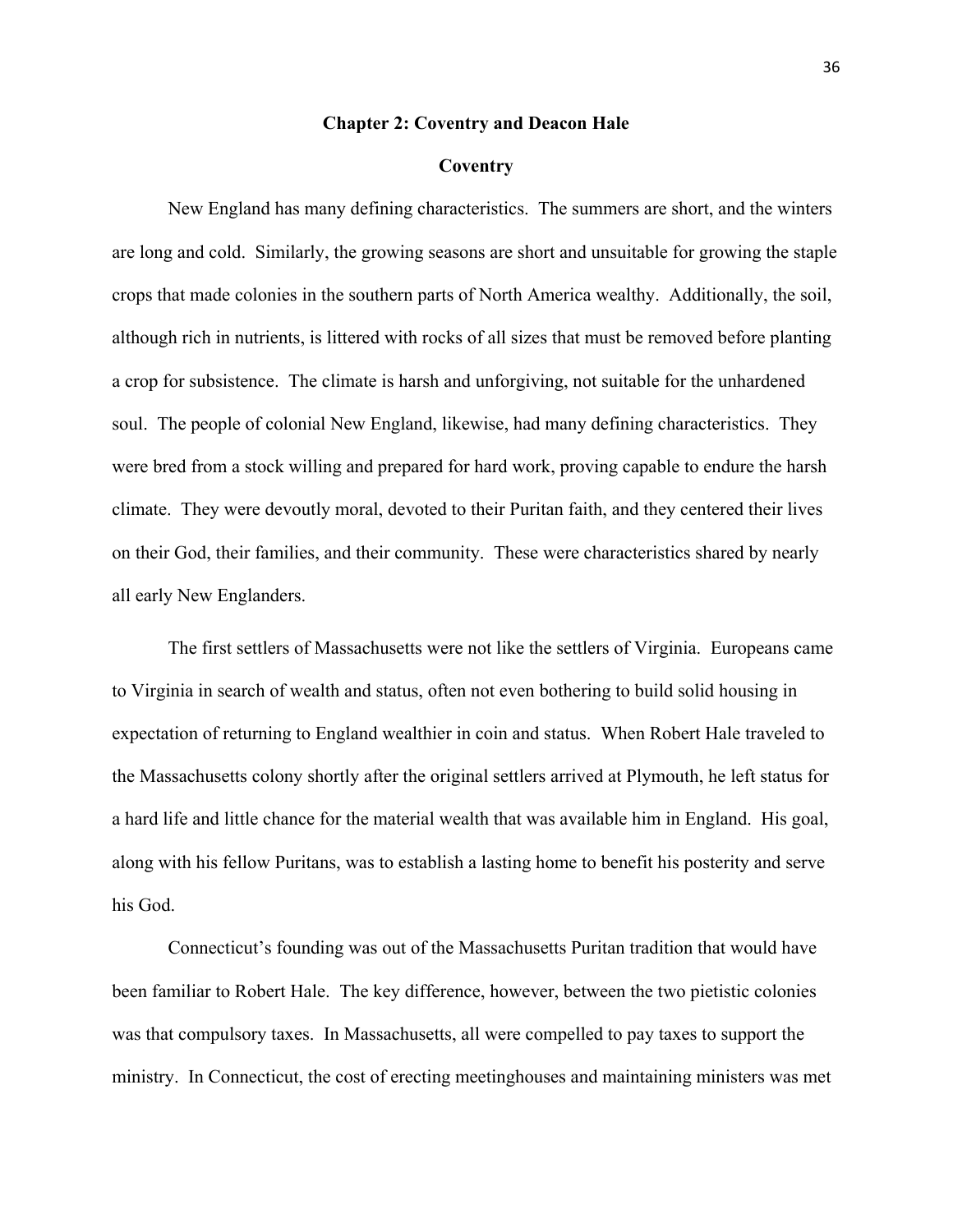through voluntary contributions of the faithful.<sup>91</sup> Certainly, though, Connecticut did not lack any of the religious fervor held in Massachusetts. The Puritan faith remained strong, and the church's command on society still permeated, so much in fact that the early settlers of Hartford, Windsor, and Wethersfield lived more than two years without any form of civil government outside of ecclesiastical governance. Connecticut's Puritan roots were so strong that many prominent leaders left for England to fight on behalf of the Parliamentary leader, Oliver Cromwell who was a Puritan, during the English Civil War. 92

Despite Connecticut not requiring non-congregants to pay a tax to support the ministry, the colony lawfully required all to attend services in order to elevate the moral condition of society. In an effort to persuade all citizens to attend church services and to restrain vice Connecticut enacted a ten-shilling fine to those who did not participate in "publick [sic] worship" on the Sabbath.<sup>93</sup> In fact, early towns that were established in Connecticut were founded as an "Ecclesiastical Society."

One example of this is the town of Andover, which was founded upon the formation of the First Congregational Church of Andover. Andover's land was taken from a portion of Coventry's land in 1743 as inhabitants on the fringes of Coventry, Hebron, and Lebanon Crank (present day Lebanon and Columbia) sought a place to hold worship services. These residents considered this proposed congregation especially critical when the weather created travel hardships. The Ecclesiastical Society was not intended to leave the jurisdiction of their previous town's governance; in fact they remained under their jurisdiction until Andover officially

<sup>91</sup> Robert J. Taylor, and M. Klein Milton, *Colonial Connecticut: A History* (Millwood, N.Y.: KTO Press, 1979), 108. 92 Nancy Finlay, Connecticut Humanities," The Importance of Being Puritan: Church and State in Colonial Connecticut, accessed February 19, 2016, http://connecticuthistory.org/the-importance-of-being-puritan-church-andstate-in-colonial-connecticut/.

<sup>93</sup> Alice Morse Earle, *Sabbath in Puritan New England*, ([Place of publication not identified]: Tredition Gmbh, 2011), 250.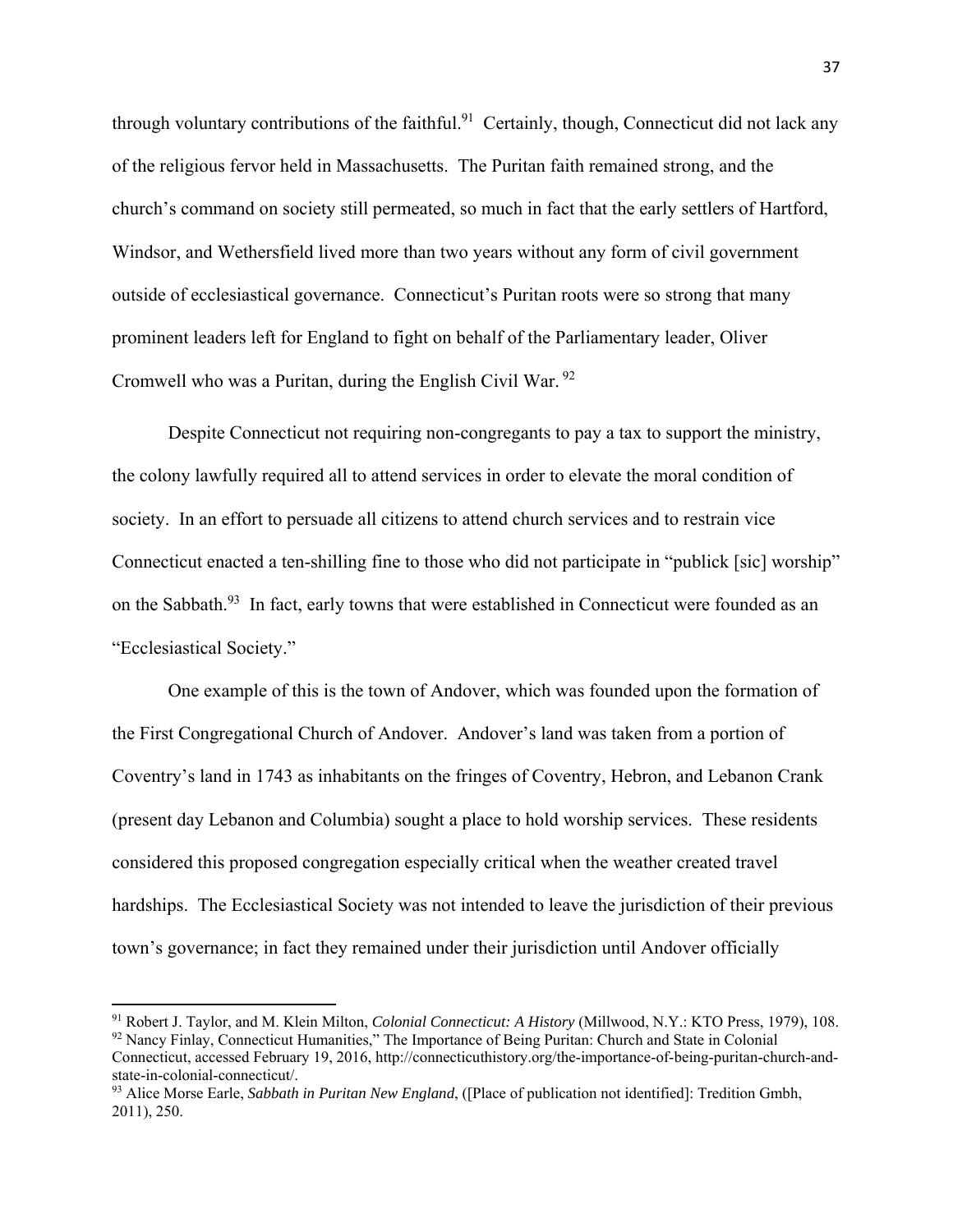became a town in May  $1747.^{94}$  As the community coalesced upon the foundation of church patrons the town of Andover was formally recognized.

During the century leading up to the Revolution, perhaps no colony was as free and independent as Connecticut. As Thomas Hooker said of the citizens of Connecticut in 1638, "by a free choice, the hearts of the people will be more inclined to the love of the persons chosen, and more ready to yield to obedience."<sup>95</sup> When Hooker made this claim, it was well known that he referenced the medieval allegory of the civil body as an organic entity. Hooker understood that the General Court would act as the organ of understanding, while the people would act as the heart, the motivation behind the state. In fact, to Hooker only a close union between the civil government and the citizens was acceptable for man in his fallen condition, as laws were to be based upon God's will and yielded to upon obedience to the chosen magistrates.<sup>96</sup> As the General Court was assembled upon the will of citizens and acted upon their will, the people were given the ultimate freedom of self-government in Connecticut.

Hooker's words, however, were spoken during the early stages of the colony when matters of religion were almost universally agreed upon following a Congregationalist model. When the Revolution broke out in the colonies, Connecticut had an alternative religious voice causing a divide. This voice was especially strong in the southwestern corner, specifically in the towns of Redding and Newtown where Anglicanism had taken hold. The 1774 census agrees that citizens who practiced Anglicanism were also very likely to identify as Tories. The data from the census lists that there were 25,000 males in Connecticut between the ages of sixteen

<sup>94</sup> John Scarchuk, *The Early History of Coventry, Connecticut*, (1995), 23, https://ctcoventry.civicplus.com/DocumentCenter/View/196.

<sup>95</sup> J. Hammond Trumbull, *The Memorial History of Hartford County, Connecticut, 1633-1884*, (Boston: E.L. Osgood, 1886), 27.

<sup>96</sup> Frank Shuffelton, *Thomas Hooker, 1586-1647* (Princeton, New Jersey: Princeton University Pres, 2016), 232.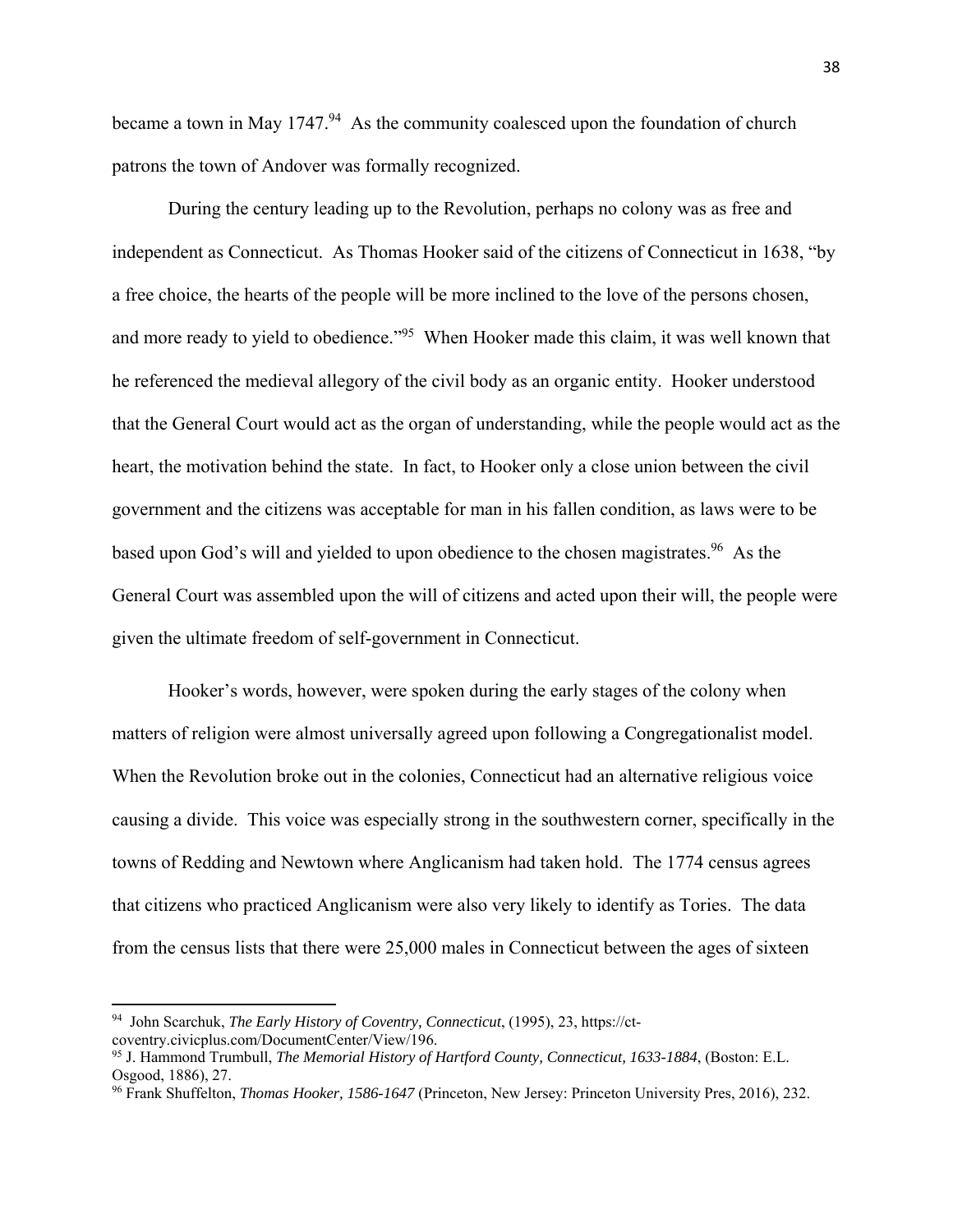and fifty, and only 2,000 identified as Tory. Almost all of the Tories were located in Fairfield County, a stark contrast compared to the strong patriotic feelings emanating in the remaining parts of the state.<sup>97</sup>

Before the Revolution, there was a common fear of the growth of Anglicanism and its supporters, who were seemingly hostile to civil and religious liberty, favoring the monarchial government in England rather than the freedom long enjoyed in Connecticut. In part, these fears were well founded. The Anglican Church's influence on political persuasions shows evident in the examples of two preachers, John Beach and James Nichols, both of the Fairfield region.

Reverend Beach was the pastor in Newtown and is recorded as one of the most energetic Loyalists in the state, protesting with pretension "that he would do his duty, preach, and pray for the King till the Rebels cut out his tongue."98 Boasting of his loyalty in 1781, Beach wrote that Newtown and part of Redding remained loyal to the Church of England and were the only parts of New England that refused to comply with Congress.<sup>99</sup> While Beach was preaching loyalty to the Crown, Nichols, a 1771 Yale graduate, was inciting action. The state records on Nichols behavior read:

They had been much under the influence of Nichols, a designing church clergyman who had instilled into them principles opposite to the good of the State; that under the influence of such principles they had pursued a course of conduct tending to the ruin of the country and highly displeasing to those who are friends of the freedom and independence of the United States.<sup>100</sup>

<sup>97</sup> G. A. Gilbert, "The Connecticut Loyalists," *Oxford University Press on behalf of the American Historical Association* Vol. 4, No, 2 (Jan 1899): 278.

<sup>98</sup> William Stevens Perry, *The History of the American Episcopal Church 1587-1883*. (Boston: James R. Osgood, 1885), 460.

<sup>99</sup> Ibid, 279.

<sup>100</sup> Connecticut General Assembly, *The Public Records of the State of Connecticut From October, 1776, to February, 1778, inclusive, with the Journal of the Council of Safety from October 11, 1776, to May 6, 1778, Inclusive, and an Appendix*. (Hartford: Press of the Case, Lockwood & Brainard Company, 1894), 260.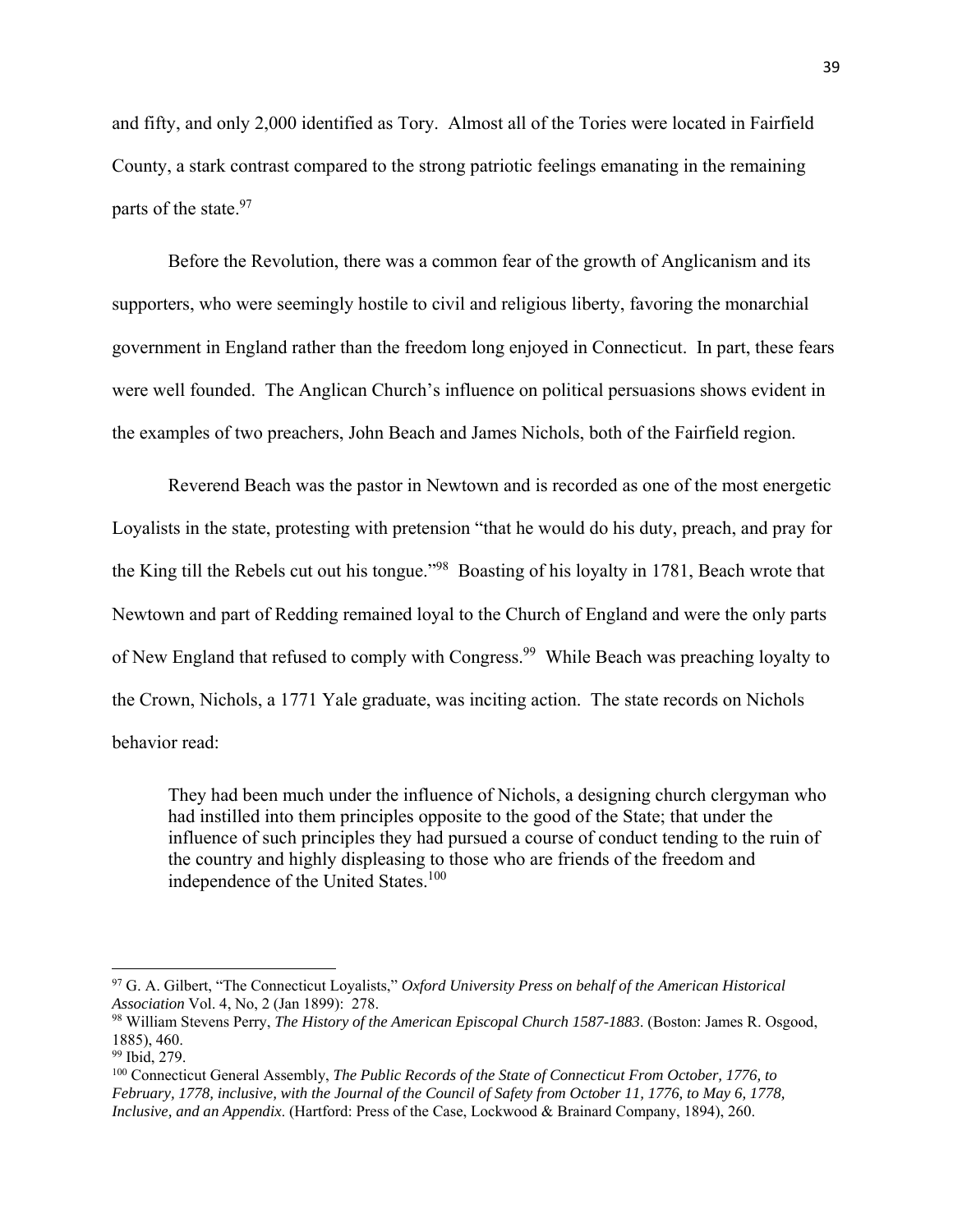The actions of Nichols and his followers caused the General Assembly to label their "frequent incursions" as being "made by the enemy."

While a small section of Connecticut displayed their Loyalist attitudes in Coventry citizens were staunchly pro-patriot. It is possible that neither Beach nor Nichols had even heard of Coventry. After all, even today the town of Coventry is inconsequential in the grand scheme of economics in the state. There is no major industry and the town does not sit on a major waterway to support great trade. That is not to say, however, that Coventry is of little consequence in the state, but what defines the town is not its economic power, but peaceful living. In Monticello, the home of Thomas Jefferson, there hangs today a map he purchased in 1803 from Aaron Arrowsmith in preparation for the Lewis and Clark expedition.<sup>101</sup> At the time this map was considered the most accurate representation of the United States, yet despite this, the little town Coventry, Connecticut is located roughly thirty miles southwest of its true location to the east of both Hartford and Norwich. It is most likely that Jefferson never noticed this error. In fact, it is highly questionable whether even today many Connecticut residents would notice the inaccuracy.

The story around the genesis of Coventry and its history prior to the Revolution is not too much different from that of the state of Connecticut at large. Like any colonial province, farming was critically important to the survival of the population. Situated in the Coastal Slope in the southern Eastern Uplands, Coventry has many distinguishing characteristics, including rough terrain with thin and rocky soil that results in fewer of the grand farms characteristic of the

<sup>101 &</sup>quot;Composite: United States," David Rumsey Historical Map Collection, last modified 2018, accessed 4/30/2018, https://www.davidrumsey.com/luna/servlet/detail/RUMSEY~8~1~26055~1110376:-Composite-of--A-map-of-the-United?qvq=w4s%3A%2Fwhen%2F1802%2F%3Bq%3AMap+Of+The+United+States+Of+North+America%3Bso rt%3APub\_List\_No\_InitialSort%2CPub\_Date%2CPub\_List\_No%2CSeries\_No%3Blc%3ARUMSEY~8~1&sort=P ub\_List\_No\_InitialSort%2CPub\_Date%2CPub\_List\_No%2CSeries\_No&mi=4&trs=5.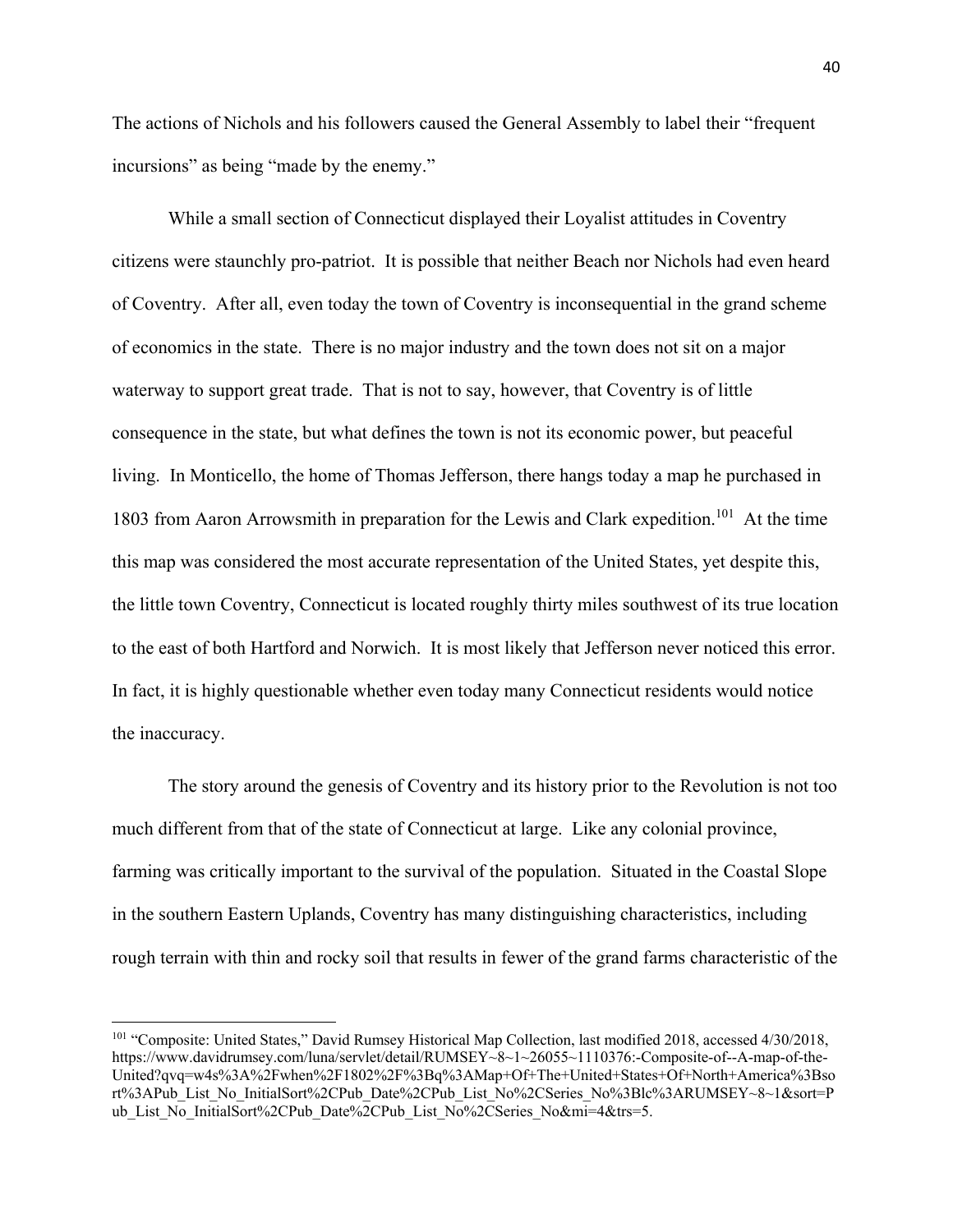majority of the Eastern Uplands. Because of the thin soil and over-farming many of the farms in this region were abandoned in the 1800's as the soil became unproductive and were instead populated with thick forests now familiar to residents of eastern Connecticut.<sup>102</sup> Today this includes the Nathan Hale State Forest. Because of the practices of over-farming and that the practice of rotating crops and letting soil lay idle were not employed during the colonial era, by 1860 the lack of quality, arable land led to an exodus from the state, with many Coventry residents choosing to move to either Vermont, New Hampshire, or New York.<sup>103</sup>

 Harsh farming conditions were not the only hardship with which the original settlers of Coventry had to cope. Thirty years after Connecticut's founding, Native Americans outnumbered settlers twenty to one. Coventry was no exception to this rule as residents confronted the Nipmuck Indians, who sparsely populated the region, as well as the Pequots, a warlike tribe whose name means "destroyers," who roamed just south of Coventry.<sup>104</sup>

Early residents of Coventry were accustomed to hearing of Indian attacks. The town records detail the death of Henry Woodward, who was traveling and ambushed on June 26, 1756 at thirty-six years old, as just one example.<sup>105</sup> In fact, frontier towns were accustomed to Indian raids, and on occasion residents were required to flee their homes for the protection of crowded forts. Solomon Stoddard even went as far as to call for English soldiers to be "put in a way to hunt the Indians [sic] with dogs," knowing that "it might be looked upon as inhuman to peruse them in such a manner…if the Indians were as other people are." To Stoddard and many

<sup>102</sup> Scarchuk, *The Early History of Coventry, Connecticut*, 3.

<sup>103</sup> Ibid, 4.

<sup>104</sup> Ibid, 12.

<sup>105</sup> J.R. Cole, *History of Tolland County, Connecticut, Including Its Early Settlement and Progress to the Present Time, a Description of Its Historic and Interesting Localities; Sketches of its Towns and Villages: Portraits of some of its Prominent Men, and Biographies of Many of Its Representative Citizens* (New York: W.W. Preston & Co. 1888), 372.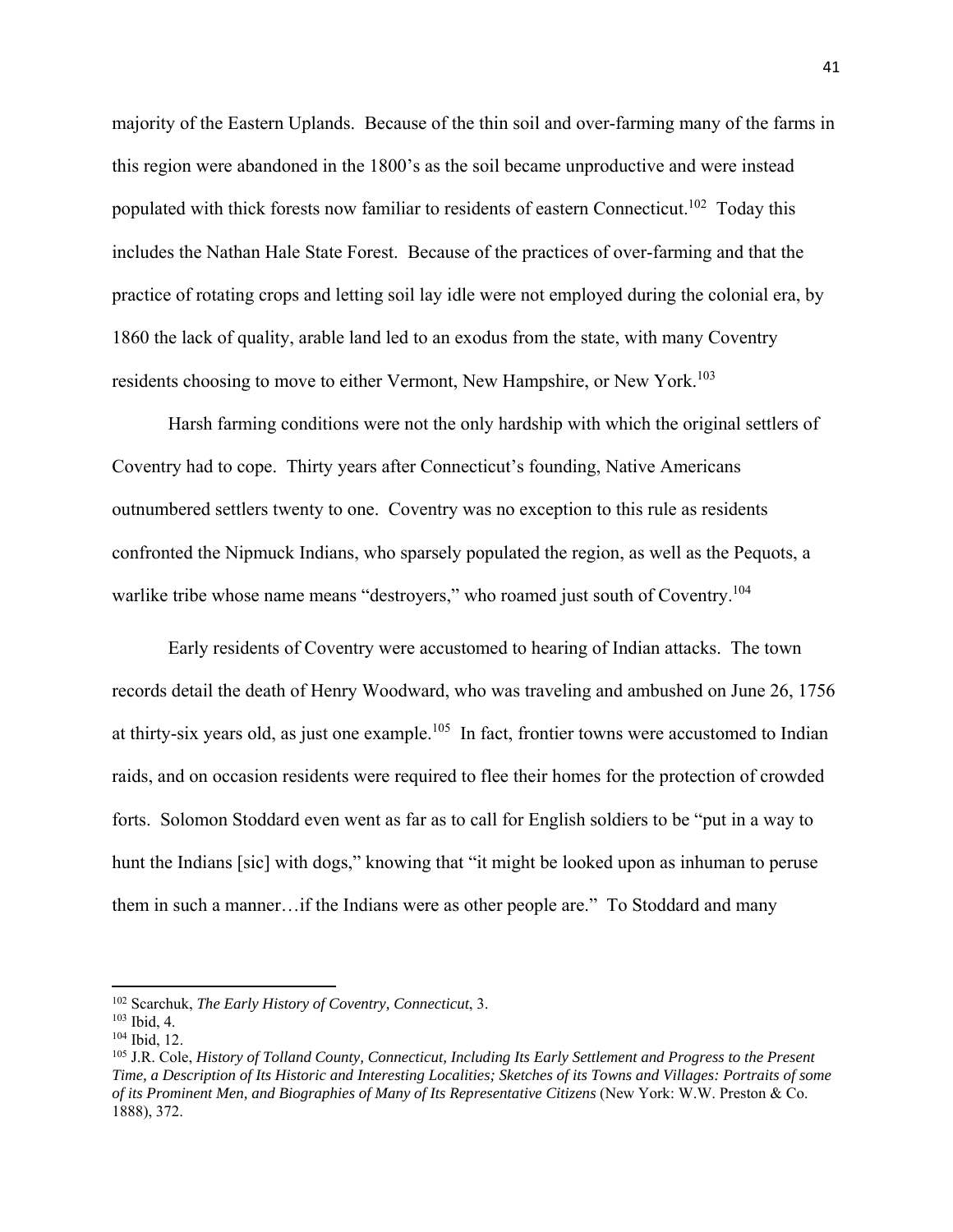Englishmen on the frontier, the Natives were not like normal people. They were cruel in their attacks and their style of battle was foreign to the gentile Englishmen. To Stoddard and many of the English, the Indians acted "like wolves, and are to be dealt withal as wolves."106

Despite the attack in 1756, Coventry, and the Connecticut colony as a whole, was much better off during the lifetime of Nathan Hale then its sister colonies. After a 1637 war between the Puritan settlers, Mohegans, and the Narragansetts versus the Pequots, Indian incursions became much scarcer. Noted historian Alden T. Vaughn stated of the aftermath of the Pequot War:

The effect of the Pequot War was profound. Overnight the balance of power had shifted from the populous but unorganized natives to the English colonies. Henceforth [until King Philip's War] there was no combination of Indian tribes that could seriously threaten the English. The destruction of the Pequots cleared away the only major obstacle to Puritan expansion. And the thoroughness of that destruction made a deep impression on the other tribes. $107$ 

The first pastor of what remains the First Congregational Church of Coventry was Reverend Joseph Meacham, of Enfield, Connecticut.<sup>108</sup> What history has recalled most about Meacham is not his time in the pulpit or even any of his deeds. Rather, Meacham has been most remembered as the man that married a woman who, along with her siblings, was carried to Canada as a captive in the Deerfield, Massachusetts Indian raid of 1703. Esther Williams, later to be married to Meacham, was taken captive but unfortunately her two younger brothers and mother were killed in the attack.

<sup>106</sup> John Demos, *The Unredeemed Captive: A Family Story from Early America* (New York: Alfred Knopf, 1994), 12.

<sup>107 &</sup>quot;1637 – The Pequot War," The Society of Colonial Wars in the State of Connecticut, last modified 2011, accessed May 23, 2018, http://colonialwarsct.org/1637.htm.

<sup>108</sup> William Richard Cutter, *New England Families, Genealogical and Memorial; A Record of the Achievements of Her People in the Making of Commonwealths and the Founding of a Nation* (New York: Lewis Historical Pub. Co, 1913), 1258.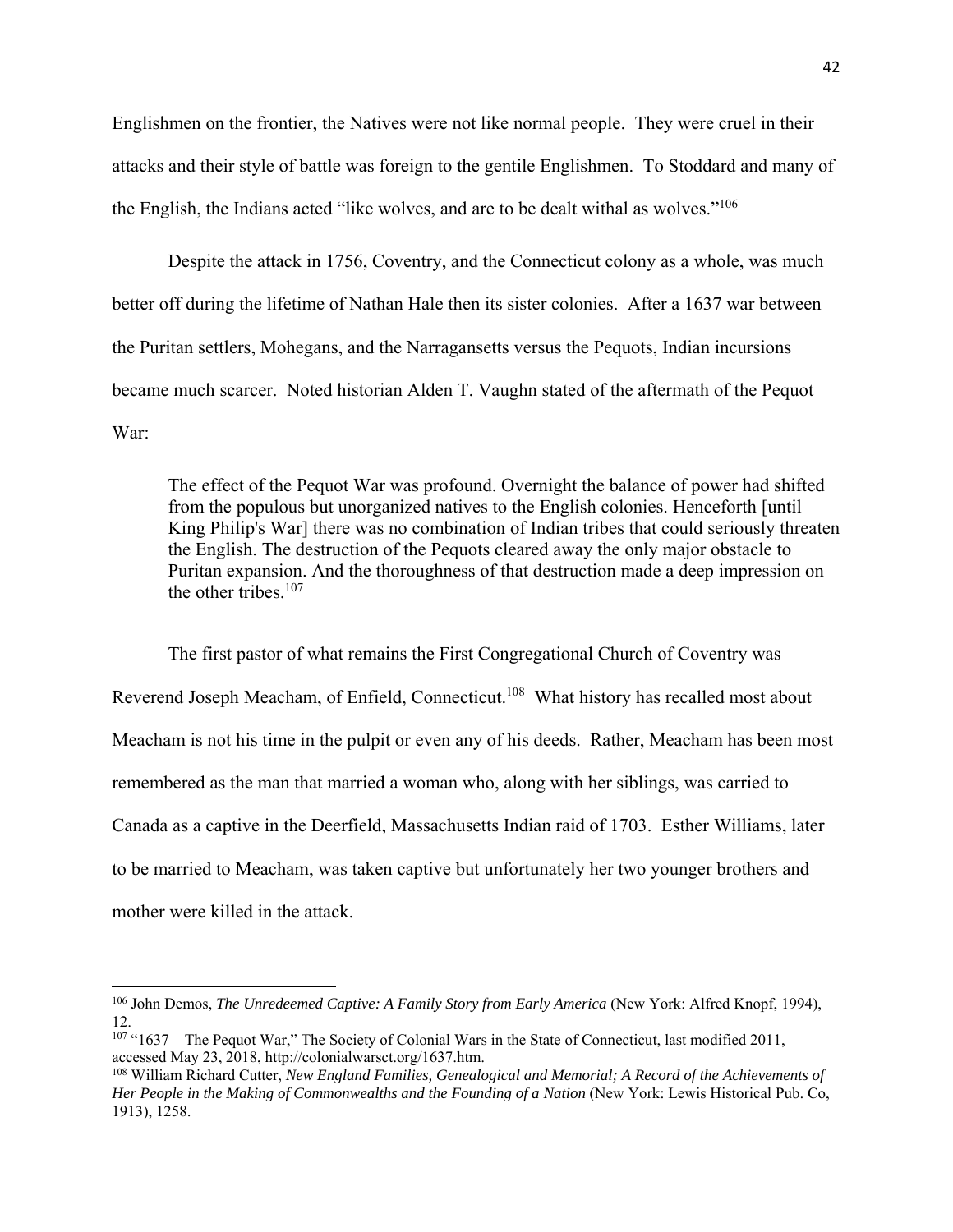Esther was thirteen years old at the time of the raid.<sup>109</sup> Her sister, Eunice, was only seven and despite her father's best efforts, who through force of persuasion reclaimed his other children and even gained the same opportunity for Eunice, never returned home. This turn of events, however, was not of anybody's doing except Eunice. She was given the choice to return to the society of her birth; evidence even points toward Jonathan Edwards pleading with her to return home.110 Eunice refused, as she converted to Catholicism while in captivity and the native lifestyle. To the Puritans, this would have been a terrible blow on two fronts, as they not only lost their sister to the "savages," but also to the Pope.

Despite his fame being in his wife's family, Meacham led a full life dedicated to his congregants in Coventry, where he remained pastor until his passing. The best description of Meacham remains on his gravestone, which reads in full:

The Rev. Mr. Joseph Meacham was near 40 years ye learned, faithful and painful pastor of ye church in Coventry. He was a man of God, fervent in prayer, zealous and plain in preaching, sincere in reproving, holy and prudent in conversation; a kind husband, tender father, sincere friend; a lover of Christ and souls. Tired with ye labors of ye World, his body to rest here till Jesus come. Sep. 15<sup>th</sup>, 1752 in ye (sic)  $67<sup>th</sup>$  year of his age.<sup>111</sup>

The most important minister who influenced Nathan Hale was Dr. Joseph Huntington,

who lived just four miles from the Hale farm on the corner of present day South Street and Cross

Street. In fact, Huntington had such an impact on the town that he was honored with his name

<sup>109</sup> Ibid, 1258.

<sup>&</sup>lt;sup>110</sup> Demos, *The Unredeemed Captive: A Family Story from Early America*, 212-213.<br><sup>111</sup> Maude Gridley Peterson and Ruth Amelia Higgins, *Historic Sketch of Coventry, Connecticut*, (Coventry, Connecticut: 1912), accessed June 22, 2016,

https://archive.org/stream/historicsketchof1912pete/historicsketchof1912pete\_djvu.txt.

By 1811, the congregational church in Coventry was in turmoil. The congregation consisted of only twenty-nine members, twenty-one of which were women. The Reverend Chauncey Booth, whose name has since been lent to the local library, changed the direction of the church in Coventry. Booth was the driving character in a series of revivals that added nearly 300 members to the church. The church in Coventry was in turmoil again by the middle of the 19th century, and in 1848 a split occurred with the First Church remaining in its location across from the town green and a new congregation, meeting at the Village Church. In 1866, the two congregations reunited as members of the dissenting First Church passed away and the church united under Reverend Nestor Light at the current location of the First Congregational Church of Coventry on Main Street in South Coventry.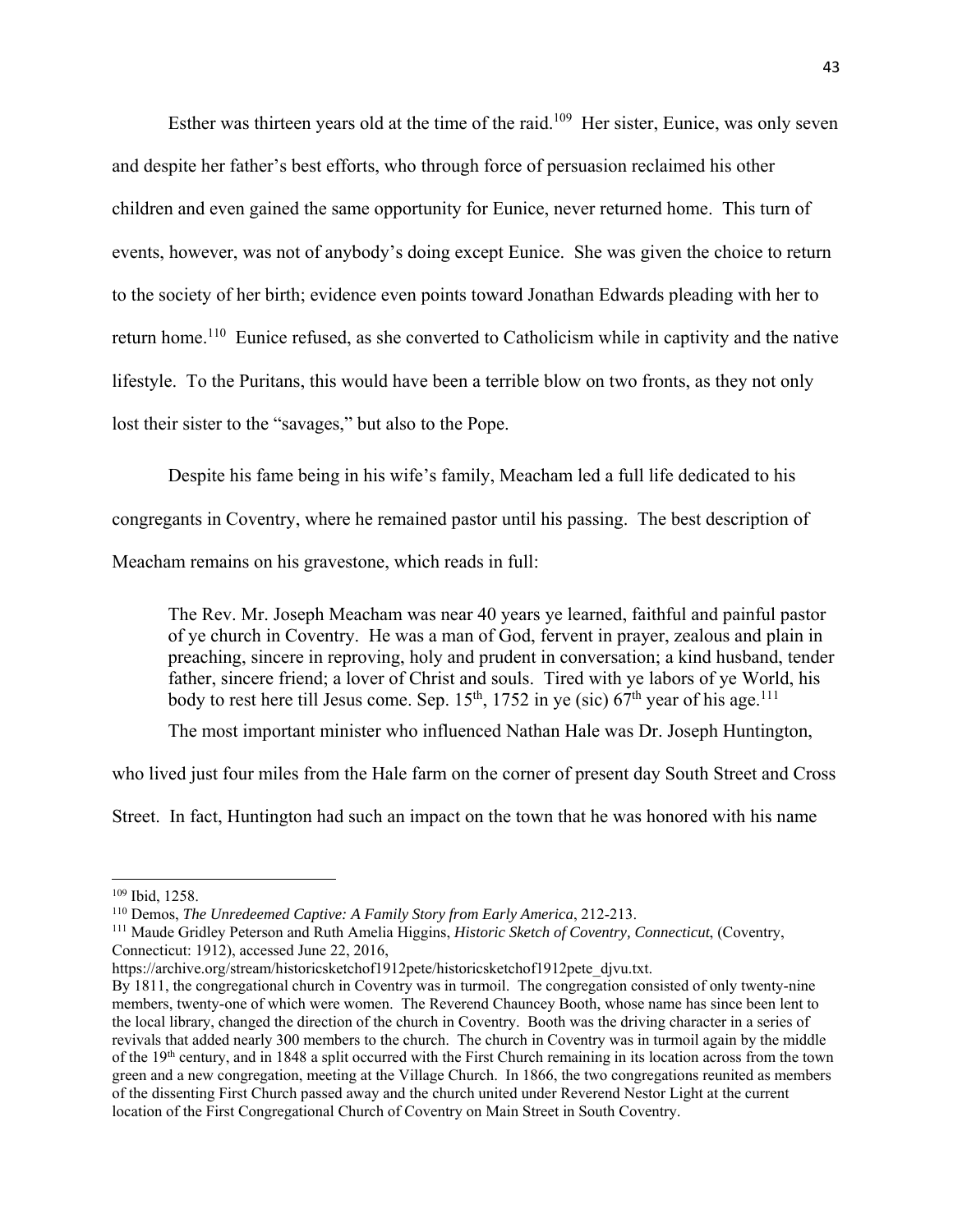being lent to a road, which has since been renamed Snake Hill Road.<sup>112</sup> According to Hale biographer George Dudley Seymour, Huntington was "a man of attractive appearance, and personality, graceful, urbane, witty." In fact, Seymour credits Nathan's good manners, easy address, and interest in the classics to Huntington's influence.<sup>113</sup> Huntington certainly influenced Hale's manners and but likely these traits were taught by the stern hand of Deacon Hale. Huntington's greatest influence on Hale appears to be in the classics, which Hale adored until his death.

Born in Scotland Parish, now the town of Scotland, Huntington was familiar with politics. His father, Nathaniel, helped found the town of Windham. Nathaniel was not wealthy but oversaw a large farm, and saw that his eldest son, also Nathaniel, went to Yale to study for the ministry, as well as Joseph. Nathaniel's second son Samuel stayed home to work on the farm. Perhaps ironically, it was Samuel who gained the most intellectual prominence after studying with the Revered Ebenezer Devotion when time was spared from his daily chores. Samuel arose to many prominent positions during his professional career. Among these was the appointment as an Assistant Judge of the Supreme Court of Errors, and an appointment to the Continental Congress in 1776, where he served as President from 1779-1781 and signed both the Declaration of Independence and the Articles of Confederation.<sup>114</sup> Huntington's son, also named Samuel, also rose to prominence in politics, becoming the third governor of Ohio in 1808 as well as Chief Justice of Ohio.<sup>115</sup> Another one of Huntington's brothers, Enoch Huntington

<sup>&</sup>lt;sup>112</sup> This information is found in numerous older town maps.<br><sup>113</sup> Seymour, *Documentary Life of Nathan Hale*, 491.

<sup>&</sup>lt;sup>114</sup> "Samuel Huntington: Governor of Connecticut, 1786-1796," last modified 2007, accessed August 11, 2016, http://ctstatelibrary.org/wp-content/uploads/2015/05/Samuel-Huntington.pdf.

<sup>115</sup> John Warner Barber, Asaph Willard, and Benjamin L. Hamlen, John Warner, *Connecticut Historical Collections,: Containing a General Collection of Interesting Facts, Traditions, Biographical Sketches, Anecdotes, &C. Relating to the History and Antiquities of Every Town in Connecticut, : with Geographical Descriptions* (New Haven, Printed by B.L. Hamlen, 1836), 545.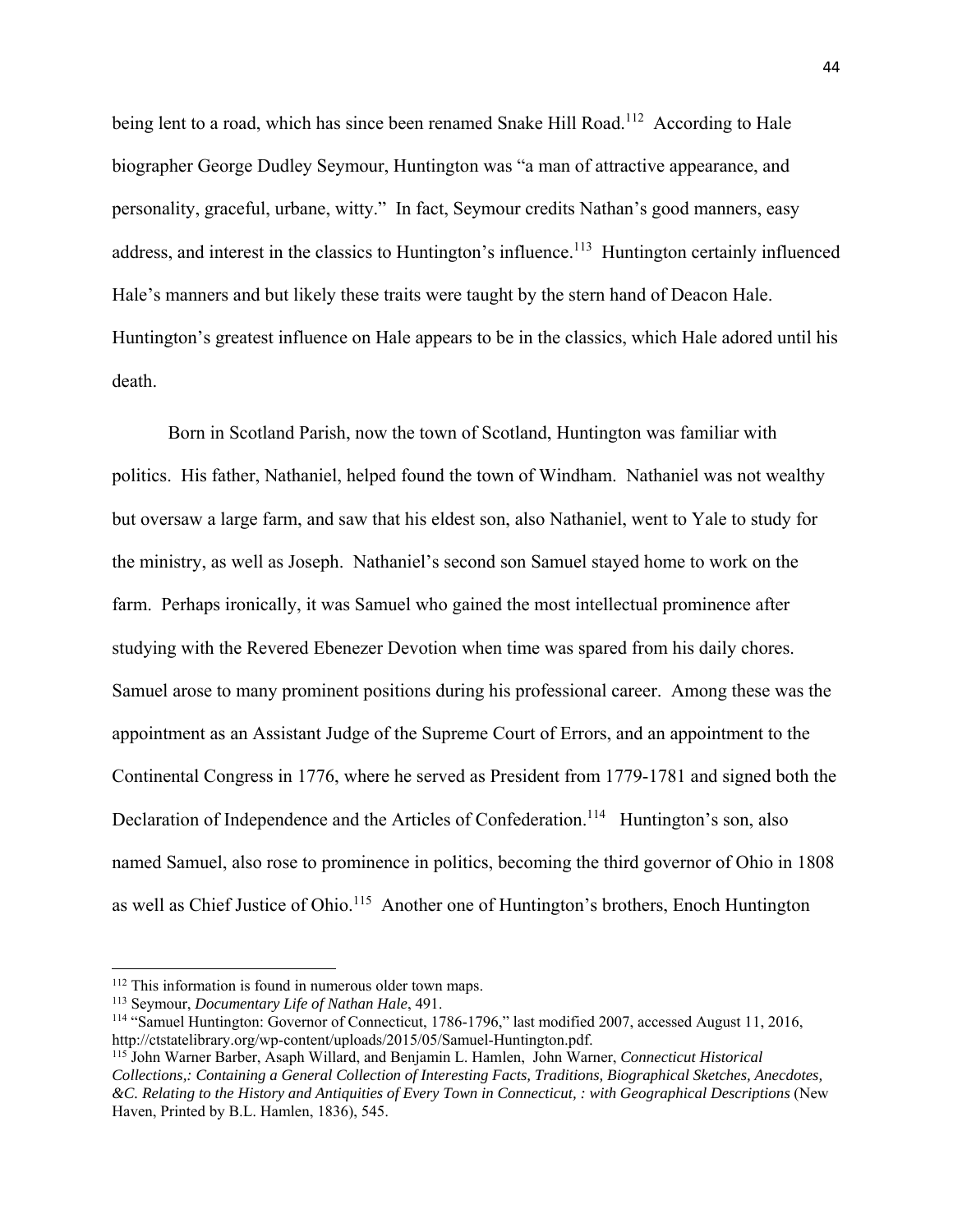prepared Timothy Dwight for Yale and Dwight would later go on to become the eighth president of that institution. $116$ 

Joseph Huntington was a man of considerable intellectual heft, although this was not the course his father originally had planned, as Huntington was not enrolled into Yale College until he was twenty-one years of age. This advanced age made him an unusual student at the time, but his father's chosen profession for young Joseph was that of a clothier, or a maker and seller of clothing. Huntington was an unequivocally pious man, but of equal importance to the young mind of Nathan was his studious nature, not only of theology, but also of history and the world around him.117

With his intelligence, Dr. Huntington was a man of great conviction and the spiritual leader of the town of Coventry. Among his strongly-held principles was the necessity for moral living and dedication to Christ, and Huntington was not one to shy away from vocalizing his beliefs nor did he refrain from convicting others. Nathan's brother, Enoch, was ordained on September 29, 1779 during a ceremony that Dr. Huntington presided over. In his ordination sermon Dr. Huntington summed up Christian truth in this world by stating,

If we understand the atonement of Christ and its true import, we cannot err in any essential point. On the other hand, if we mistake the doctrines of the cross of Christ, the door is then open for us to rush into all the above mentioned errors, and all manner of delusion and heresy. The doctrine of atonement…is the capital truth, with which all truth is connected.

The conviction that Dr. Huntington was referring to was all encompassing: that every truth that a person may come upon is ultimately from God and that every non-truth is delusion and heresy stumbled into through embracing mistaken biblical teachings.

<sup>116</sup> Seymour, *Documentary Life of Nathan Hale*, 491.

<sup>117</sup> Jean Christie Root, *Nathan Hale* (New York: The Macmillan Company, 1915), 115.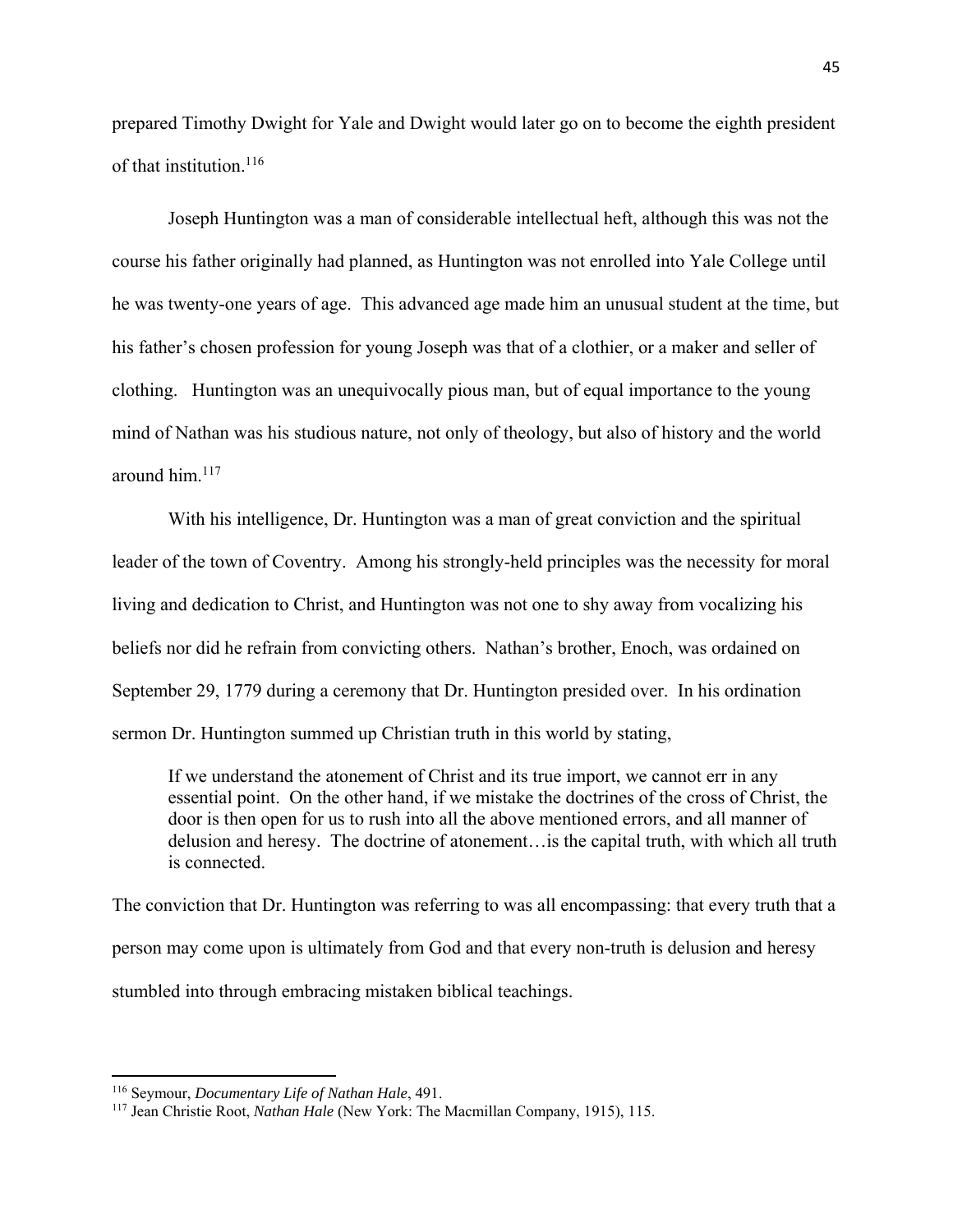Huntington was a Puritan by denomination and his sermons bore this out. He could trace his lineage to the English persecutions of the Puritans in the early 1600's. Despite his family's history Huntington clearly was not a vengeful man, lamenting on the "tragical [sic] death" of Charles I of England, a man who persecuted his great-grandfather and like-minded individuals to the point of immigrating to Connecticut, landing in either Saybrook or Lyme (which were one town at the time).<sup>118</sup> It is also clear that Huntington was a very loyal individual, willing to stake his reputation for those in which he believed. $119$ 

 In colonial Connecticut, education was publically upheld as a foundation of society, where the spirit of the *Old Deluder Satan Act* was upheld in society, encouraging citizens to gain an education to attain the ability to read and study the Bible. The family farm would be the first school for a child's education; certainly, most were familiar with *The New England Primer*. Those who could afford the financial burdens and the loss of valuable farm hands would often seek formal tutelage for their children. In Coventry in the mid-1700's, Dr. Huntington would be sought out by Richard Hale to prepare his boys, Nathan, David, and Enoch, for university.

During the Revolution, Coventry and Connecticut were active players. In February 1778, the General Assembly directed that Jeremiah Ripley of Coventry to carry "two tun [sic] of fine powder now under his care" to Ezekiel Cheevers, the commissary of artillery at Springfield, Massachusetts. Not only was Ripley's venture sponsored by the state, but the General Assembly also commissioned a "proper guard" to support him.<sup>120</sup> Even from before the war began, Coventry was strongly pro-patriot in its support, even passing a resolution calling for those loyal

<sup>118</sup> New England Historic Genealogical Society, *The New England Historical & Genealogical Register: Published Quarterly, Under the Patronage of the New England Historic Genealogical Society for the Year 1851,* Volume 5, (Boston: Samuel G. Rake, Publisher, 1851), 163.

<sup>119</sup> Seymour, *Documentary Life of Nathan Hale*, 7.

<sup>120</sup> Connecticut General Assembly, *The Public Records of the State of Connecticut From October, 1776, to February, 1778*, 568.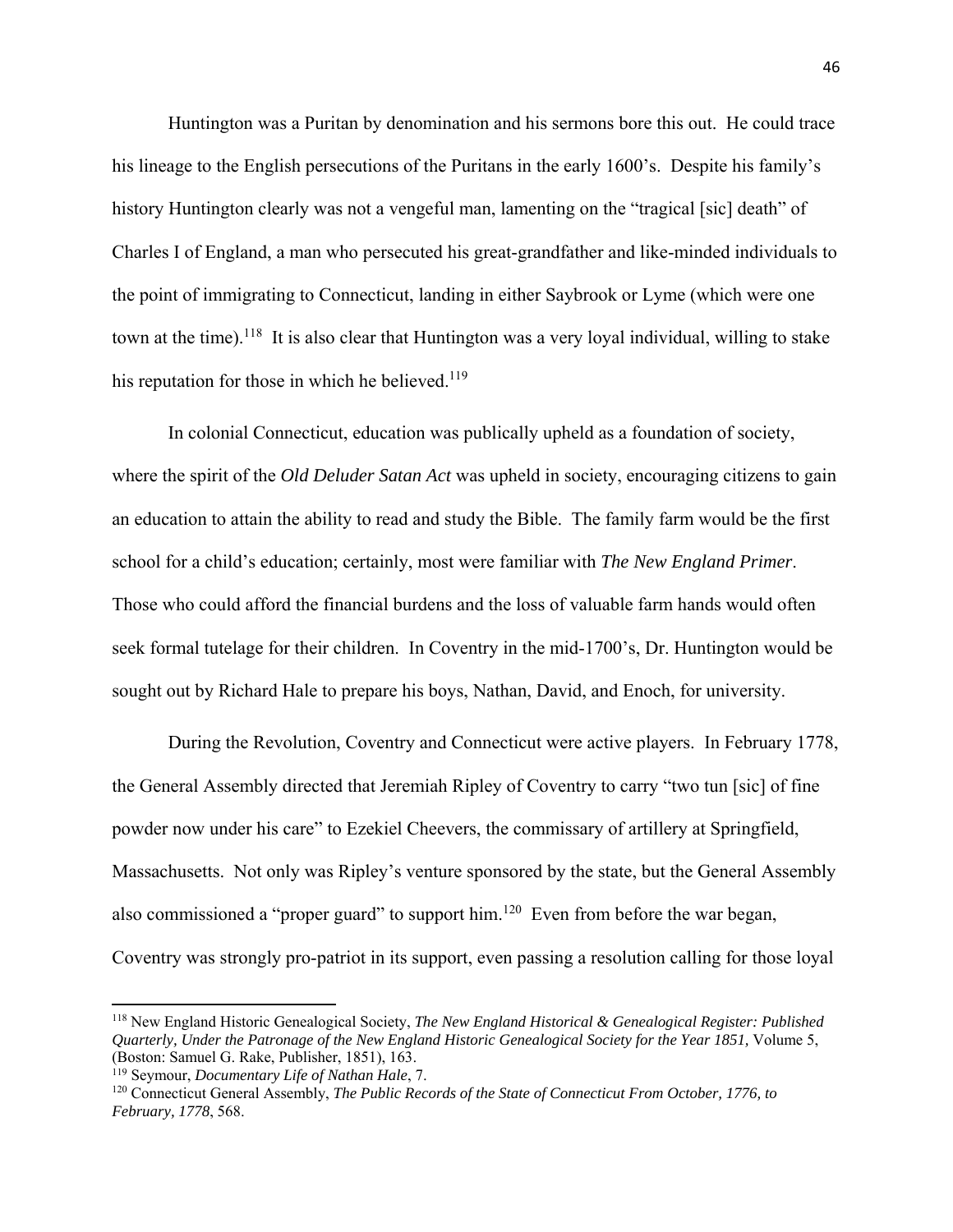to England to be treated with "contempt and total neglect" while labeling them "unworthy of friendship, natural enemies," and "vile anathemas."<sup>121</sup> Coventry was far from the only town in Connecticut that viewed those loyal to England harshly, and those Loyalists had to fear espionage committees aligned with the Patriot cause. If these committees, normally consisting of about fifteen to thirty members, found somebody disloyal to their cause they would seek a public disavowal of their Loyalist sentiments. If the offending party refused their names would then be printed in four newspapers; the *Connecticut Gazette*, the *Connecticut Courant*, the *Connecticut Journal*, and the *Norwich Packet* with the following line:

# "PERSONS HELD UP TO PUBIC VIEW AS ENEMIES TO THEIR COUNTRY, (NAME)"<sup>122</sup>

 The Hale family, even if they wished to be silent in matters of politics, it would seem, was caught in the middle of impending firestorm. Their state government was actively pushing insurrection against their commanding country. Their town was engaging with the state in its acts, and not only with Ripley who was one of the towns leading citizens. The Hales, however, were never silent observers, but were rather always leaders in society who followed the path that they deemed correct.

## **Deacon Hale**

Nathan's father, Deacon Richard Hale, lived from 1717-1802 and made a good life for himself and his family as a farmer, among other pursuits. Even today, Richard is still called Deacon Hale for his role in the town's church, a sign of respect of his authority, as well as his extremely pious nature. Richard was a good family man who had to endure many of the same hardships of his kinsmen. The course of his life, however, marked a distinct shift in the Hale

<sup>121</sup> Gilbert, *The Connecticut Loyalists*, 280. 122 Gilbert, *The Connecticut Loyalists*, 281.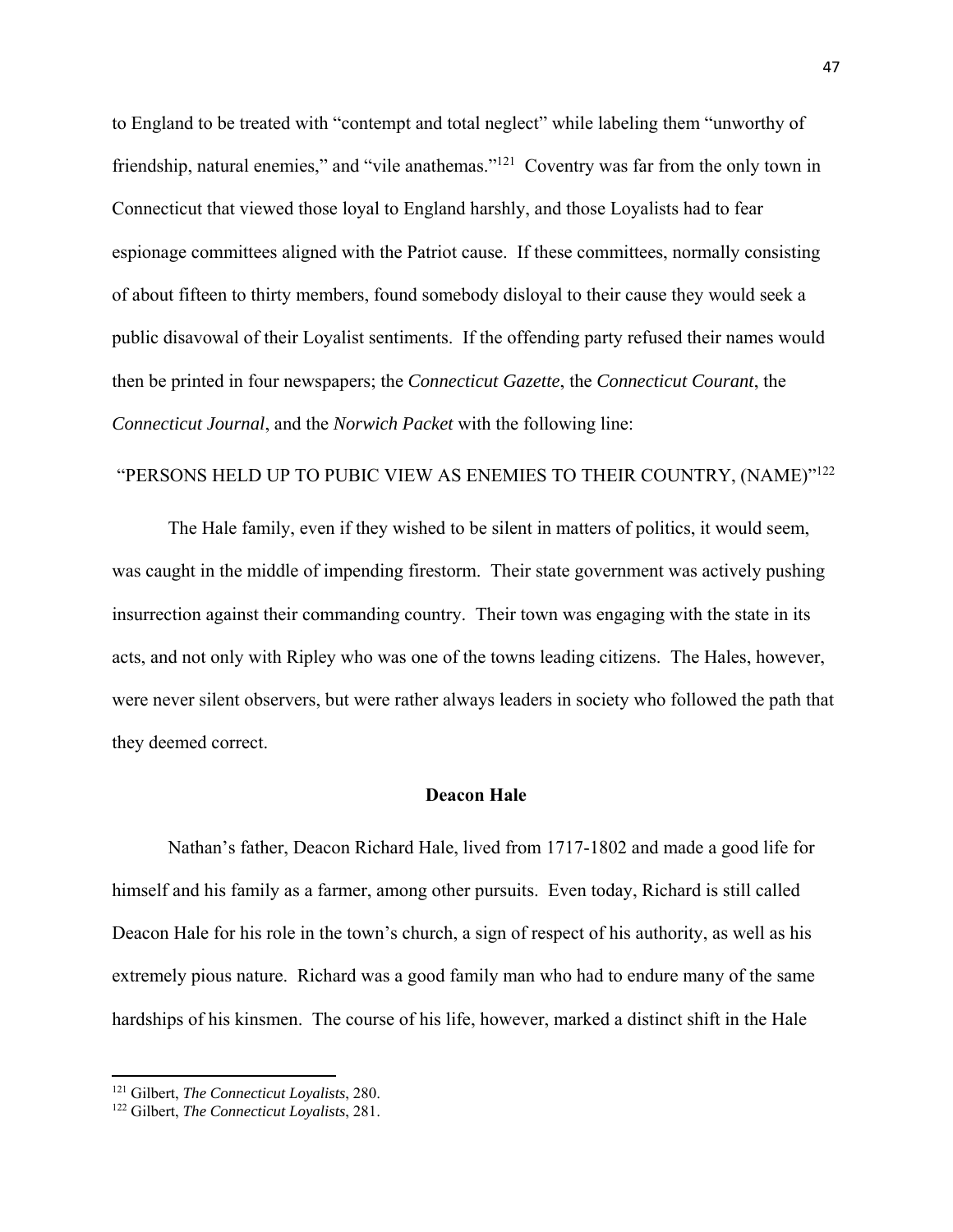mentality. Instead of seemingly having a singular focus on God and the eternal, Richard blended the spiritual with the temporal.

His road to Coventry was not that dissimilar from the one his father's path. Land was necessary to survive, and to Hale it seemed that opportunity lay outside of the life with which he was familiar. The immediate stop prior to Coventry was Newbury, Massachusetts. Hale had family in Newbury at the time, but he chose to leave nonetheless at the age of twenty-eight in search or prosperity.<sup>123</sup> Hale bought the original land for the farm, 240 acres, in 1745 from the original proprietors of the Coventry tract.124

Nathan's mother, Elizabeth Strong, lived between 1727 and 1767, meaning she married Richard at seventeen and died when Nathan was just twelve years old. She was a descendant of Elder John Strong (1605-1699), who was English-born, arriving to the New World in 1635 as part of the *Hopewell* voyage. Strong would go on to act as a founder of both Northampton, Massachusetts and Windsor, Connecticut. Strong's descendant, Justice Joseph Strong, moved the family to Coventry in March 1716. Joseph Strong was a leading citizen, a man of property and respect. Strong family historian, Benjamin W. Dwight, summed up Strong's civic responsibilities by saying:

He held various town offices of importance, as a town treasurer in 1716; selectman for six years; and justice of the peace for many years from 1723 onwards. In 1721, the first year that Coventry was represented in the Colonial Legislature, he was sent to it as the representative of the town. There were two sessions yearly of the Legislature, in May and October, until 1819. Justice Joseph Strong was for fifty-tow times elected a member of the Legislature and including extra sessions was during sixty-five sessions a member of the General Assembly of Connecticut. He was moderator of the first town-meeting held April 24, 1718, and often afterwards of others, holding the office for the last time April 11, 1763, when 90 years old. He was a member of the Colonial Legislature for the

<sup>123</sup> Seymour, *Documentary Life of Nathan Hale*, 318. 124 Johnston, *Nathan Hale, 1776: Biography and Memorials*, 9.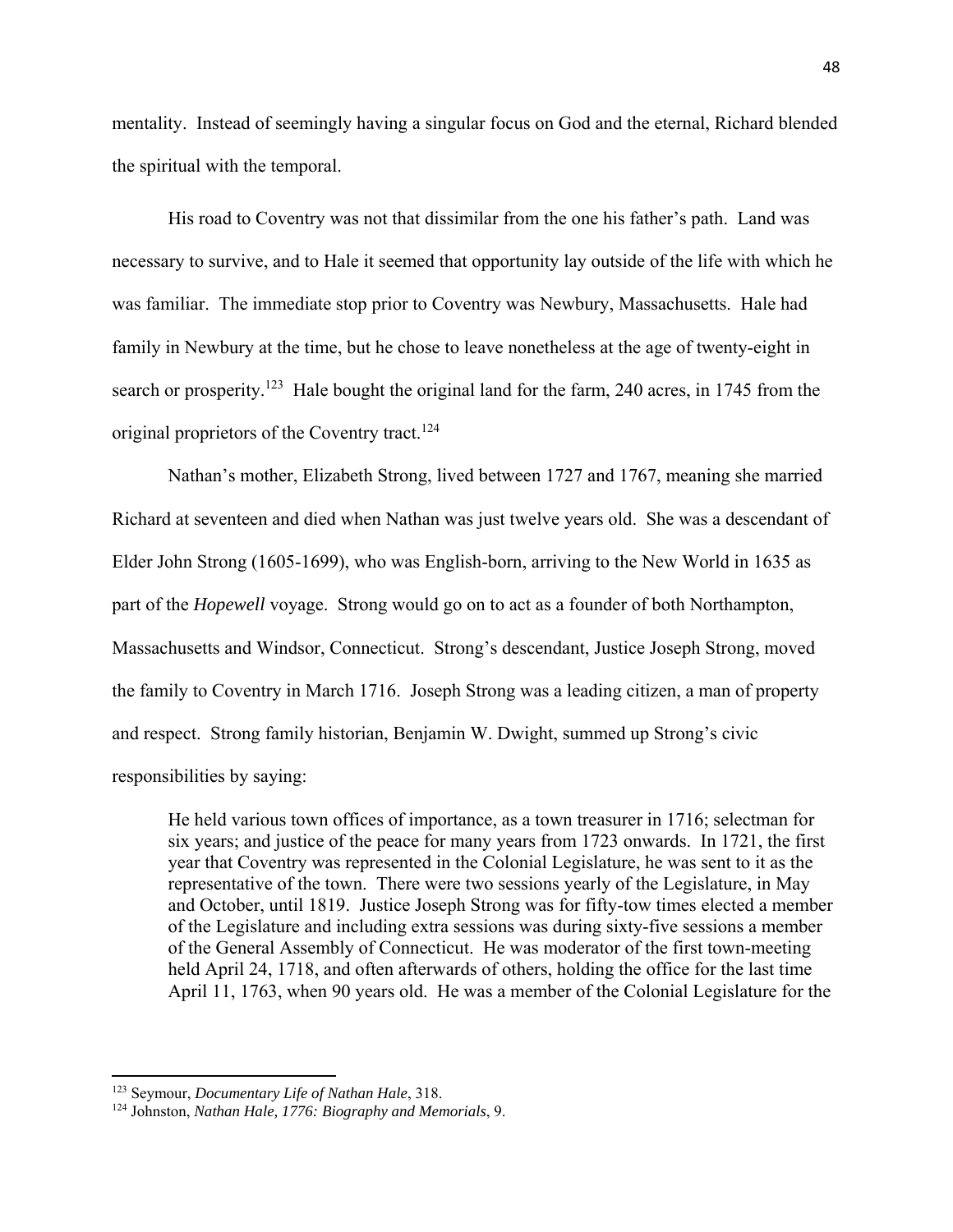last time in May, 1762, when 89 years old, his son Phinehas being the other representative with him from Coventry.<sup>125</sup>

If his legislative achievements are indicative of the public's perception of Strong, than it must be argued that Strong was a man of the people, and a man imminently trusted. Dwight would continue his description of Strong, stating:

 He must have been a man of remarkable physical vitality, and a fine specimen of the "*Sana mens in sano corpore*." There seems to have been a good deal of town pride taken in sending such a venerable man to the Assembly. "He and his sons," says Dr. Porter, "were persons of property and standing."<sup>126</sup>

Elizabeth's generation produced three ministers, all Yale graduates. The Strongs were an obviously attractive family to Richard.<sup>127</sup> Elizabeth was undoubtedly introduced to Richard while visiting her cousin, also a Strong, who grew up on a farm neighboring the Hale's property.128 The Hale family, like most of the era, was a large one, as Richard and Elizabeth Hale had nine sons and three daughters. Also, they were no exception to the colonial rule that families lived in close proximity to each other, and succeeding generations often lived on neighboring farms or with the family. Nathan had the opportunity to live under and learn from not only his grandmother, but his great-grandfather as well.<sup>129</sup>

Unfortunately, little is known of Elizabeth, although she likely possessed many of the same traits as her mother, especially in light of how she referred to a young, often sick Nathan. While in the army, Nathan wrote to his brother, Enoch:

<sup>125</sup> Benjamin W. Dwight, *The History of the Descendants of Elder John Strong, of Northampton, Mass*. (Albany, N.Y.: J. Munsell, 1989), 309.

<sup>126</sup> Ibid, 309.

<sup>127</sup> Seymour, *Captain Nathan Hale, 1755-1776: Yale College 1773, Major John Palsgrave Wyllys, 1754-1790: Yale College 1773, Friends and Yale Classmates, Who Died in Their Country's Service, One Hanged As a Spy by the British, the Other Killed in an Indian Ambuscade on the Far Frontier: A Digressive History*, 15. 128 Scarchuk, *The Early History of Coventry, Connecticut*, 5.

<sup>129</sup> Johnston, *Nathan Hale, 1776: Biography and Memorials*, 5.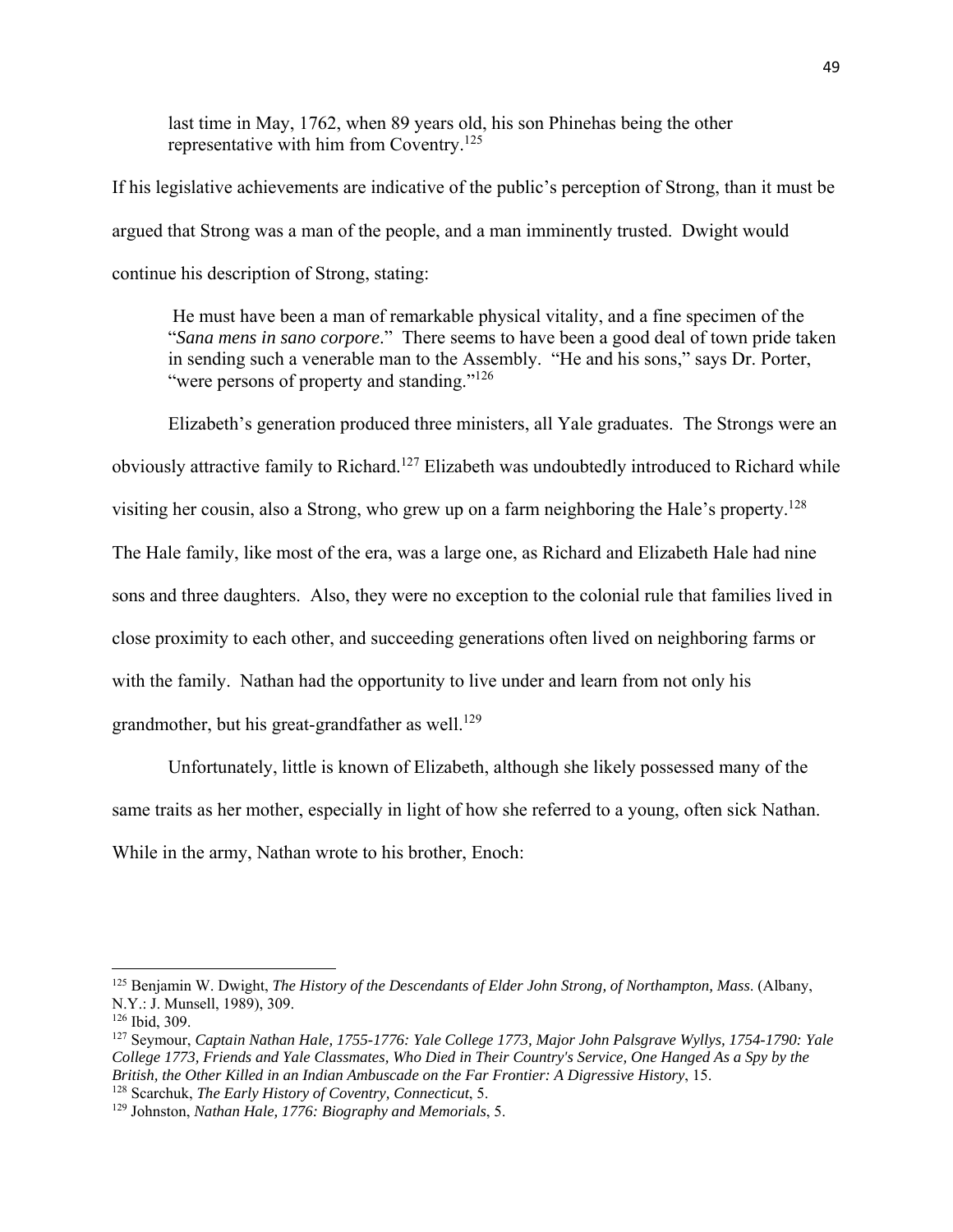Forget not frequently to visit and strongly to represent my duty to our good grandmother Strong. Has she not repeatedly favored us with her tender, most important advice? The natural tie is sufficient, but increased by so much goodness, our gratitude cannot be too sensible. $130$ 

Based on the evidence available, and as a woman of her time and place, she was likely wise, tender-hearted, and kind, qualities that commanded a soldier's special respect.

 Despite her untimely passing, Elizabeth and Richard had nine sons and three daughters. Despite Nathan's national recognition, he was not the only Hale to contribute to the war effort. In fact, a total of six Hales took part in the Revolutionary War. Samuel, John, and Joseph each responded to the Lexington alarm and marched toward Boston. John was captured at Fort Washington, November 16, 1776, and was later released upon prisoner exchange. John would become a major of militia but while in captivity he was held off the coast of Jersey for a time and would later pass from consumption.<sup>131</sup>

 Richard would wait about two years before remarrying, this time to Abigail Adams from Canterbury, Connecticut, about two months before Nathan and Enoch left the farm for Yale. Abigail was a widow and brought with two daughters into the Hale home. Alice, one of Abigail's daughters, was believed by many Hale historians to have had a romantic relationship with Nathan. More recent historians correctly point out that Alice's struggle with depression was a personal battle rather that a deep-seated depression over the loss of a lover after Hale's death. This is not to say that Nathan and Alice were not close friends; the two corresponded

<sup>130</sup> Ibid, 7.

<sup>131</sup> Seymour, *Captain Nathan Hale, 1755-1776: Yale College 1773, Major John Palsgrave Wyllys, 1754-1790: Yale College 1773, Friends and Yale Classmates, Who Died in Their Country's Service, One Hanged As a Spy by the British, the Other Killed in an Indian Ambuscade on the Far Frontier: A Digressive History*, 18.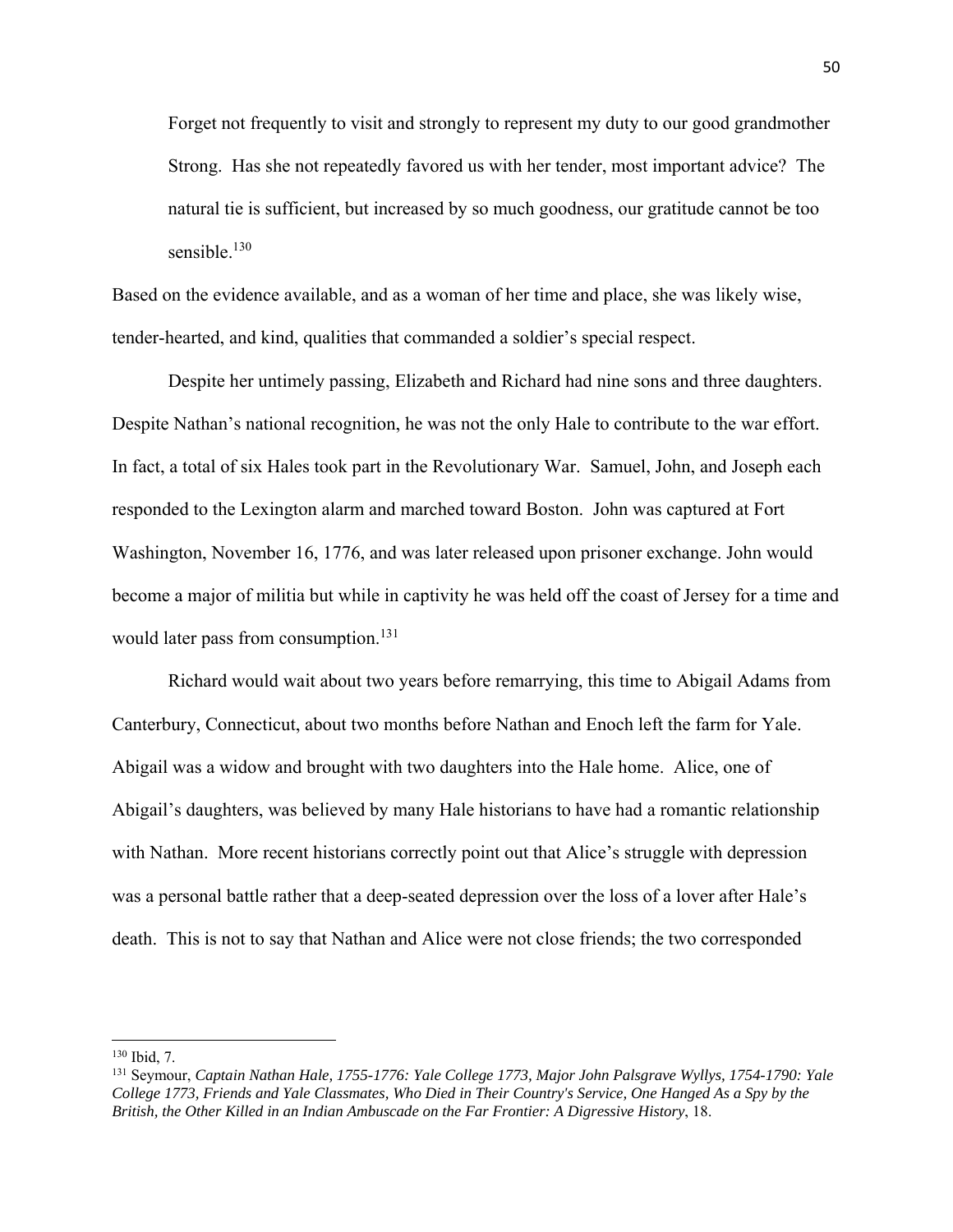regularly while Nathan was at Yale.<sup>132</sup> The marriage of Richard and Abigail did bring together two of their other children, however, as Sarah Adams would later marry John Hale.<sup>133</sup>

The home in which Richard finally ended his life, which still stands today, unfortunately was not the home in which Nathan spent his childhood. In fact, he never would have seen the Georgian home that most would have considered a mansion upon completion. That certainly is not to say that Nathan would have been unfamiliar with the grounds. The barn, the fields, and the woods all would have been familiar to him. He would have been well-acquainted with the well, which still resides outside the home. He would have brought up water many times, not so much for drinking, but for cooking and for the crops as often Englishmen found their beverage of choice to be ale, while often also drinking abundant wine or cider. The well shows the Hale's knowledge of the land and how to best use it to their advantage. The well was carefully planned and designed, surrounded by a three-foot wall to keep young children from falling in, as well as planted trees nearby so that the water table would remain high, preventing the Hales from having to dig the well any deeper than necessary.<sup>134</sup>

The Hale mansion that stands today, even as late as the early  $20<sup>th</sup>$  century, was difficult to date for many historians and locals.<sup>135</sup> The dates conceived for the age of the home conflict with the only recorded date of real importance, which is located in the diary of Enoch Hale, who was a habitual recorder of the daily events and gives no reason to doubt his accuracy. He points to April 17, 1776 as the date construction began. The Hale home also presents a lesson in construction history. The romanticized notion of a single man or small family raising their barn together is not how New Englanders built their homes or barns. Often the whole community

<sup>132</sup> Phelps, *Nathan Hale: The Life and Death of America's First Spy*, 14.

<sup>133</sup> Root, *Nathan Hale*, 29.

<sup>134</sup> Bishop, Nathan Hale: The Life of a Colonial Freedom Fighter, 8. 135 Seymour, *Documentary Life of Nathan Hale*, 428.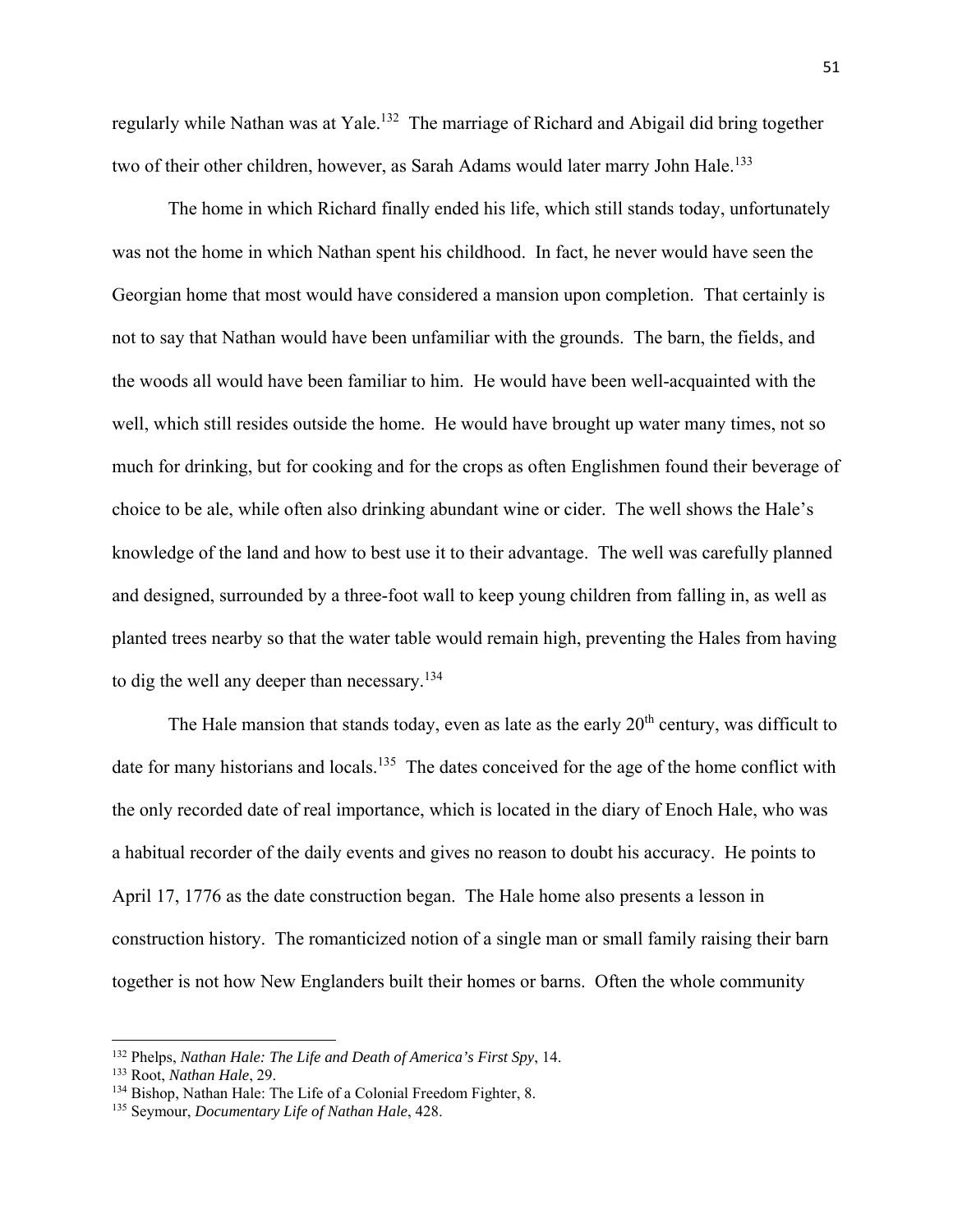participated, as was the case with the Hales, who hired masons, for example, to build their chimney and "joiners" to construct the clapboard siding. That is not to say the Hale family hands were not involved in the construction of their home. Enoch records on April 26, 1776 having to ride to Glastonbury for nails but that he was only able to attain ten. Surely disappointed, he recorded again on April 28, 1776 that he went to Windham, but again was disappointed to find no nails there either.<sup>136</sup>

In colonial New England, the family ran the farm, unlike Virginia, which relied mostly on slave labor to make a profit and to grow food crops. The key difference in New England was that Puritans sought community where they could act out and monitor their neighbors' faith, deeming slave labor less necessary than in the South, which sought large tracks of land for profit. Men, women, and their children, had a role to play in daily farm life. On the colonial farm, individual autonomy was not an option, since the agricultural system necessitated all family and community members working for the welfare of the whole.<sup>137</sup> Farm life in Connecticut proved to be of significant importance, not only to the Hale family for survival, but also to the cause of the American Revolution. W. Storrs Lee reported during the Revolution that; "And down the Thames from Norwich plied scores of small craft, low in the water from their heavy cargo. Sacks of wheat and dried peas from the farms of Mansfield, barrels of kiln-dried corn from Pomfret, tierces of ham from Coventry, casks of pickled pork and beef from Norwich…"138

Despite the many children on the farm, seasons of ease would have been rare for the typical New England farm family, as all were expected to do their part in the daily life of a farm family. Little survives of the daily life and chores of the Hale family specifically, unfortunately.

<sup>136</sup> Seymour, *Documentary Life of Nathan Hale*, 467.

<sup>137</sup> Lisa Wilson, *Ye Heart of a Man: The Domestic Life of Men in Colonial New England*, (New Haven, CT.: Yale University Press, 1999), 1.

<sup>138</sup> Scarchuk, *The Early History of Coventry, Connecticut*, 4.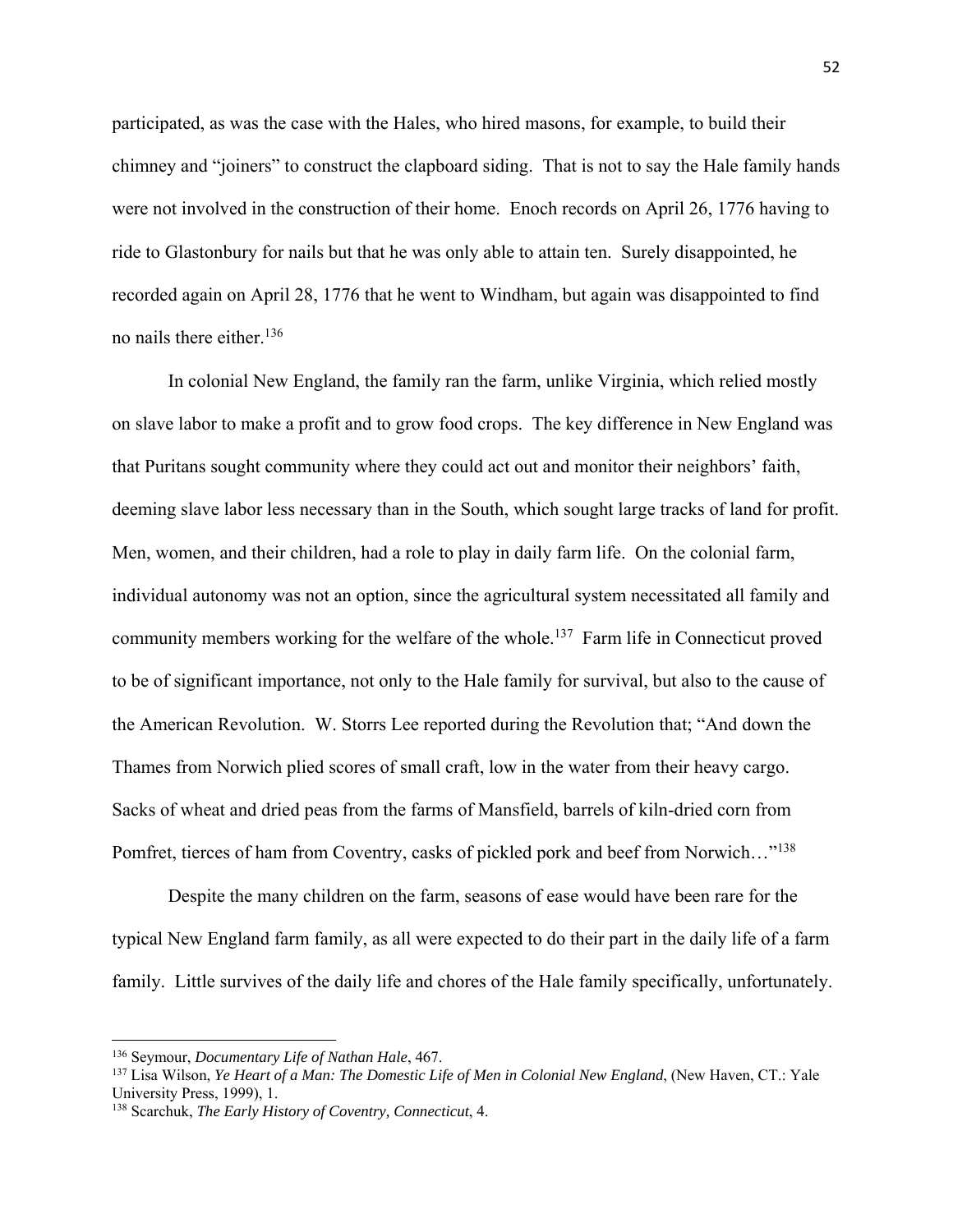Based upon the conformity of Connecticut farm life, the Hale's daily routines can be reconstructed. The average Connecticut farm home had six children and work was expected from sun-up until sundown, for males and females alike. Connecticut farmers had to gather crops, thresh grain, hatchel, clear field of rocks and stumps, and produce a constant supply of wood for buildings and firewood for the long winters. The farms would also be self-sufficient in Connecticut. Livestock needed to be cared for daily and food preparation would have been an hours' long chore entrusted to the farm's women three times a day.<sup>139</sup>

While the Hale children were expected to accomplish their daily chores and work hard, despite this there was still plenty of time for children to play. Nathan, for example, is remembered as an accomplished athlete, being remembered for his "broad jump" on The Green at Yale University, long before his time as a Revolutionary War hero. Besides his athletic prowess, Hale and his brothers, like most young men of the time, were fine shots with their rifles and Nathan is remembered as a fine swimmer.<sup>140</sup> Undoubtedly, these traits were honed as a young boy on the farm where the Hale boys would hunt, fish, or swim in their free time.<sup>141</sup> Children on New England farms also had a desire for fashion and material possessions, much like twenty-first century children. Enoch Hale, Nathan's younger brother, wrote to him on May 10, 1774 to send a "pair of breaches," asking that they be purchased "with Noyes and get as good and fashionable as you can but not too costly: for it is for every day, therefore cheaper the better, and likewise trimmings."<sup>142</sup>

The main chore of the Hale boys would have been to keep a constant stock of firewood to be used for both cooking and heating purposes. It is also very likely that the Hales would have

<sup>139</sup> Taylor, *Colonial Connecticut: A History*, 181.

<sup>&</sup>lt;sup>141</sup> Seymour, *Documentary Life of Nathan Hale*, XXV.<br><sup>142</sup> Ibid, 17.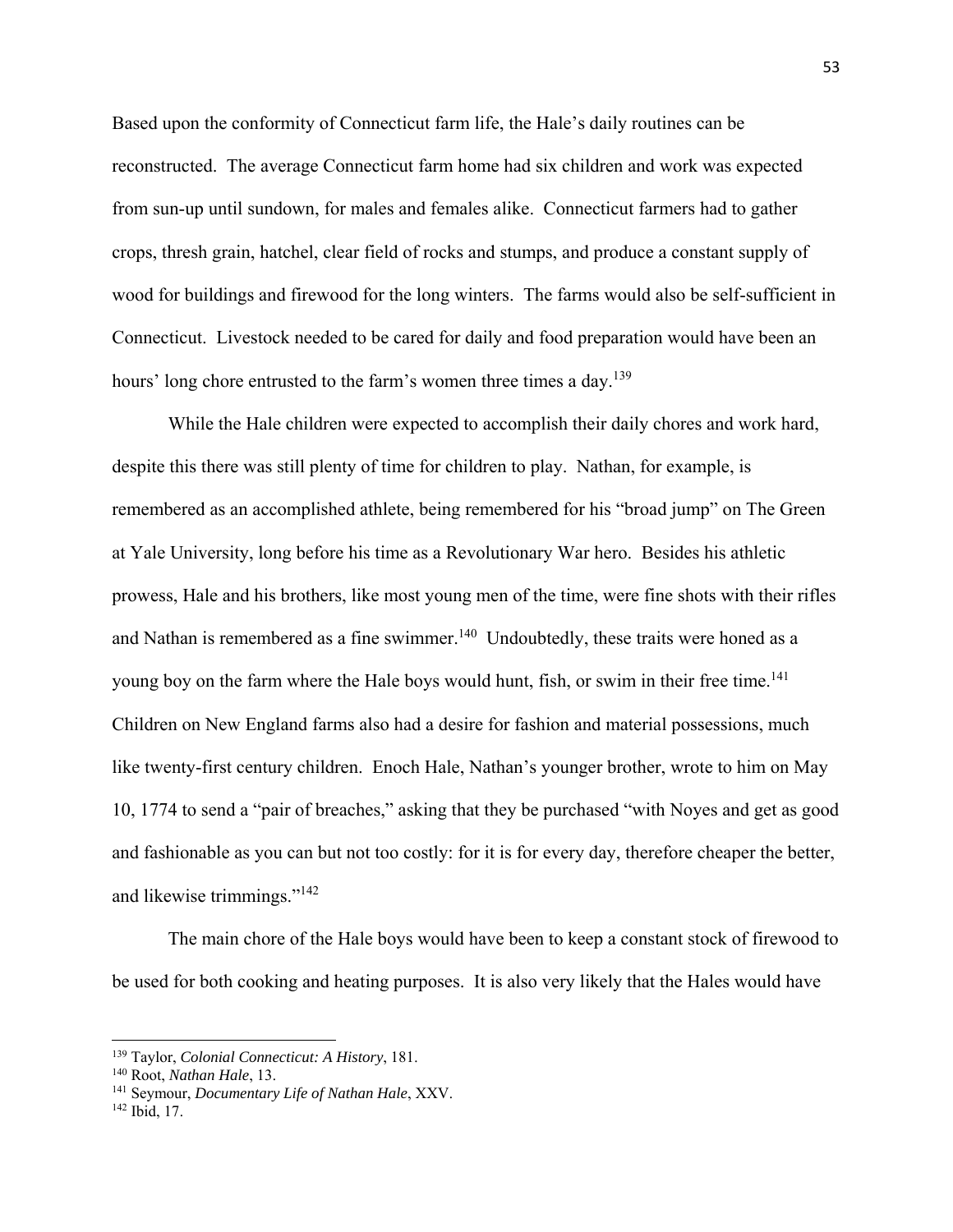felled trees with the intent of making lumber, although the process of cutting the trunks into boards would have happened off-site after they brought the logs to the mill. During the winter season, mending fences would have been the boy's second most important job to gathering firewood.<sup>143</sup>

Nathan's sisters, Elizabeth and Joanna, would have had different daily tasks from the boys, outside of gathering fruits, nuts, berries and dandelions. Instead of working to maintain the farm, the girls would have worked to maintaining the workers. Cleaning the home and helping with meal preparation was expected. The girls also would have aided the household by making candles and making clothing through the entire textile process.<sup>144</sup> The "kitchen garden" was also kept by the women in the house, which is likely the rocked area on the side of current house that is just a little smaller than a modern football field.

The farm was where life occurred for Richards's family, as was the case for other colonial Connecticut families. It was their Puritan faith, however, which emanated into all aspects of life. The Hales were just one example of nearly every family in colonial Connecticut who demonstrated Puritan religious tradition. Education was just one trait of this tradition, as in the spirit of the *Old Deluder Satan Act,* Connecticut Puritans held learning in the highest esteem so that they could grow closer to God through a better knowledge of Him. Despite that Richard Hale was not college-educated himself, he came from a line of educated men and the Strongs were certainly educated. Hale saw that his children were educated and prepared to be leaders of society. In a time when higher class families sought to send one son to college, Hale sent Enoch,

<sup>143</sup> Biship, Nathan Hale: The Life of a Colonial Freedom Fighter, 7. 144 Ibid, 8.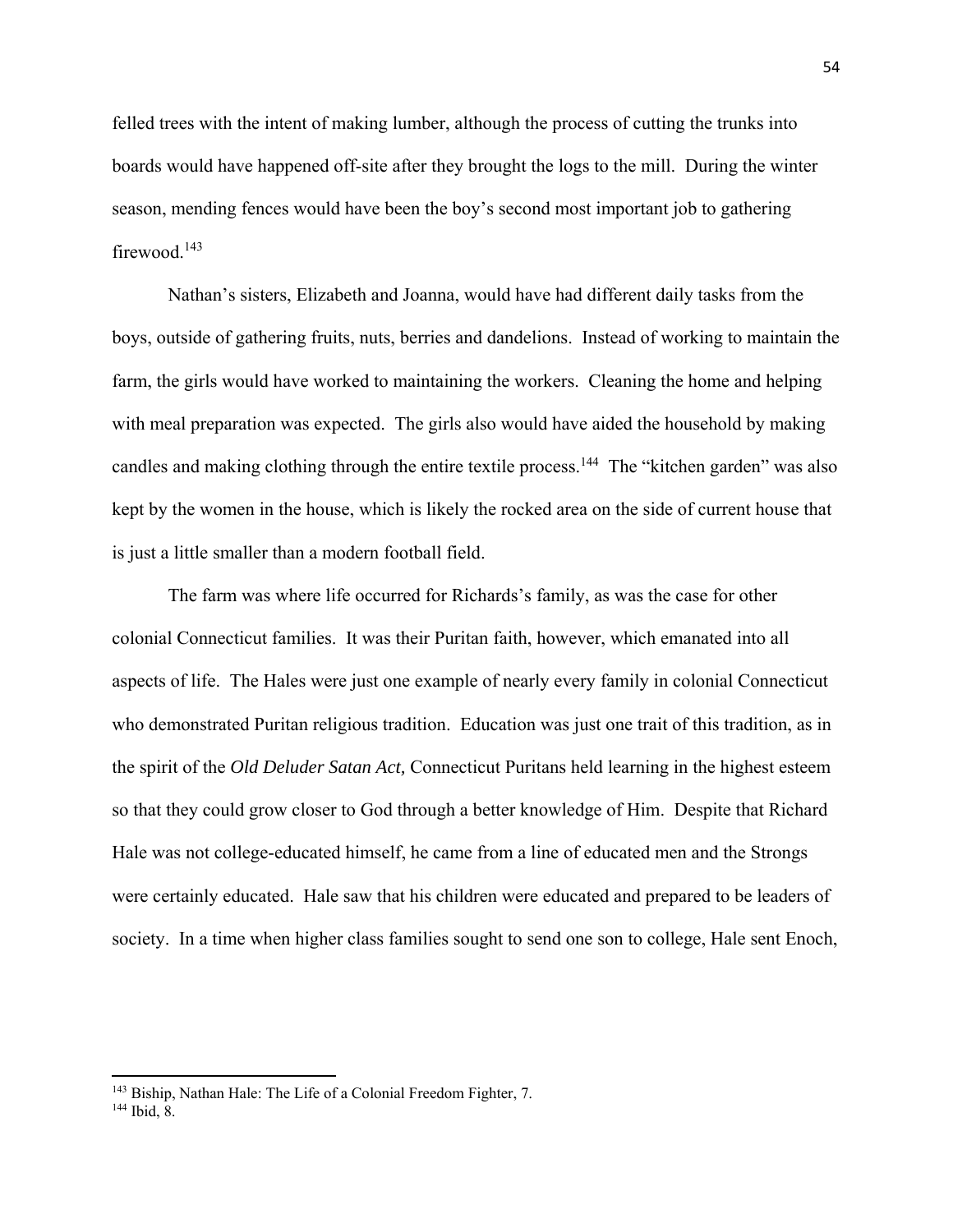Nathan, and David all to Yale.<sup>145</sup> In his elder years, Hale was able to look upon his children with pride. They grew up to be heroes in the case of Nathan, and for his other children leaders and good Puritan citizens. In 1794, Hale even had a cenotaph erected in honor of Nathan, careful to include his title of Esquire and that he "received the first honors of Yale College Sept. 1773" even before the inscription of his sacrifice for his country.<sup>146</sup>

Nathan and his siblings enjoyed tutelage on the farm. It was commonplace in New England households that once children graduated from infancy they required careful guidance to assure proper character development. It was at this point that the New England family would distinguish the roles of the mother and father as well as begin training boys to be men and girls to be women. Connecticut adopted the practice from Massachusetts that required parents and masters to see that their children received an education so that they could understand Puritan principles of religion, as well as the laws of the colony. Connecticut took the Massachusetts strictures further in the Code of 1650, mandating that families catechize their children and servants once a week.<sup>147</sup>

Fathers had the responsibilities of directing all religious duties in the household, and ultimately were held responsible by the community for the religious upbringing of their children. Additionally, fathers taught their children secular truths, such as farming information that would one day be needed to support their family.<sup>148</sup> Secular truths and religious matters, it must be stressed, were not wholly separate. In 1778, Sheriff Ezekiel Williams of Wethersfield, Connecticut said bluntly, "Above all things a Religious Education is the most important."149

<sup>145</sup> Seymour, *Captain Nathan Hale, 1755-1776: Yale College 1773, Major John Palsgrave Wyllys, 1754-1790: Yale College 1773, Friends and Yale Classmates, Who Died in Their Country's Service, One Hanged As a Spy by the British, the Other Killed in an Indian Ambuscade on the Far Frontier: A Digressive History*, 19.

<sup>146</sup> Seymour, *Documentary Life of Nathan Hale*, 549.

<sup>147</sup> Taylor, *Colonial Connecticut: A History*, 142.

<sup>148</sup> Wilson, *Ye Heart of a Man*, 126.

<sup>149</sup> Ibid, 129.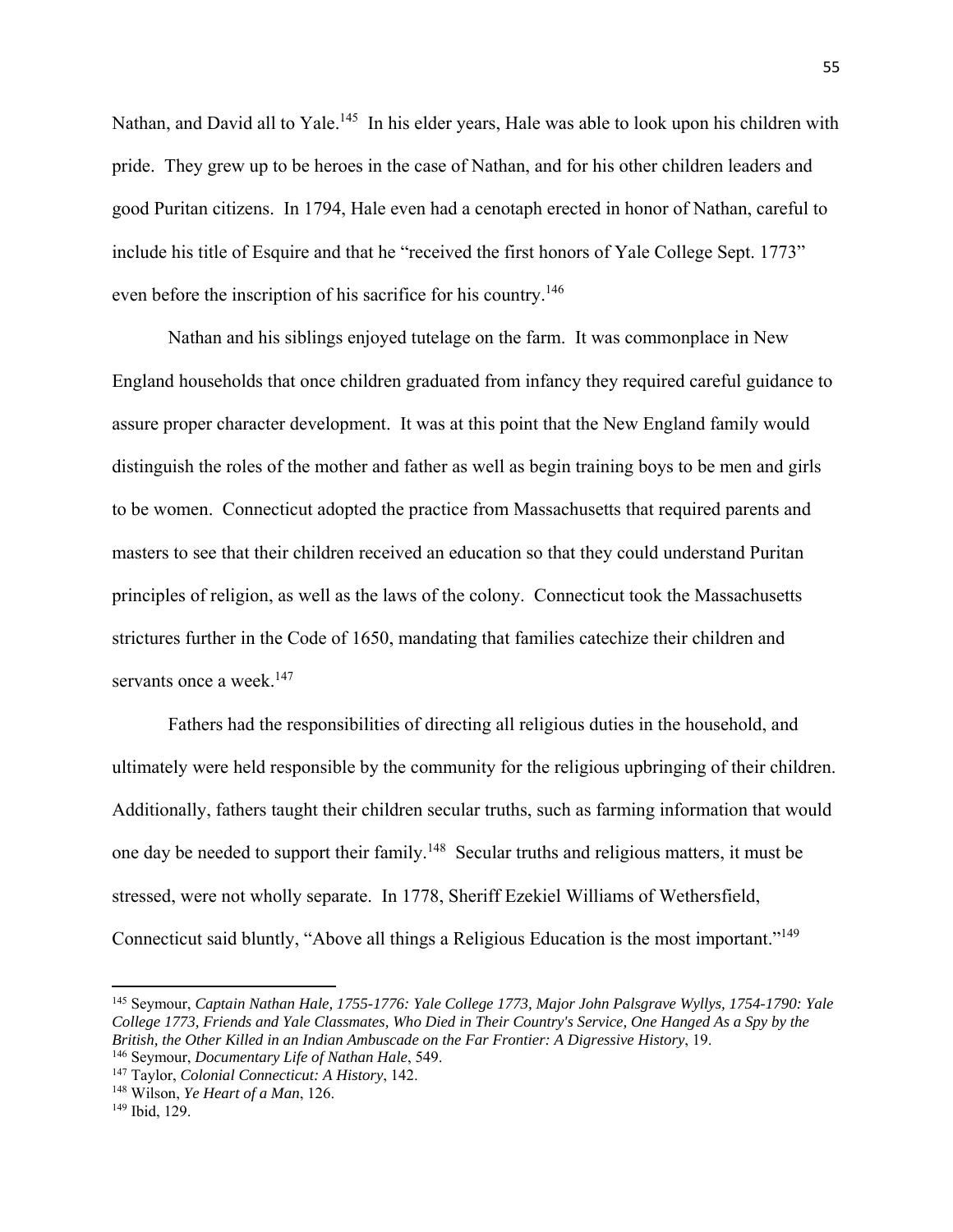Along with his training at home, Nathan and his siblings attended dame school, which was where colonial children in Connecticut learned basic spelling, writing, simple arithmetic, and the alphabet. In an era of expensive print and paper shortages, two books dominated children's education as they learned to read and write: the Bible and the *New England Primer*.<sup>150</sup> It was not, however, the high cost that drove colonists to use these two sources, but the content that they provided.

Richard Hale took his duties of educating his children seriously, more than the common father of his time. Hale believed in education, but he wanted the family name to prosper as well. He certainly led his family by example in this field of endeavor. Also, he was eminently qualified for the positions he attained. A survey of Hale's writings show his grasp of language and his ability to put pen to paper. In fact, with his use of consistent form and the eloquence in his writing, it could be argued, that Hale was the linguistic equal to the most known and celebrated scribes of his day. Hale's private library, although it paled in comparison to Jefferson's, showed the importance of knowledge to him and how he believed in the continuing evolution of one's knowledge, even outside of religious studies. The volumes belonging to Hales included a book of poetry and prose, one in which Hale practiced his penmanship on the front cover by signing his name and place of residence multiple times. In fact, Hale often marked his books "Richard Hale's book."151

Books, it must be remembered, were expensive and even though Hale was prosperous, he would not have spent his money on wall decorations. His intent was to read and study the content in these books, thus every volume he owned gives a glimpse into the nature of the man.

<sup>150</sup> Kathleen Tracy, *The Life and Times of Nathan Hale,* (Hockessin, Delaware: Mitchell Lane Publishers, 2007), 21.

<sup>151</sup> References to Hale's book collection are from the Hale collection at Connecticut Landmarks, 59 South Prospect Street, Hartford, CT 06106.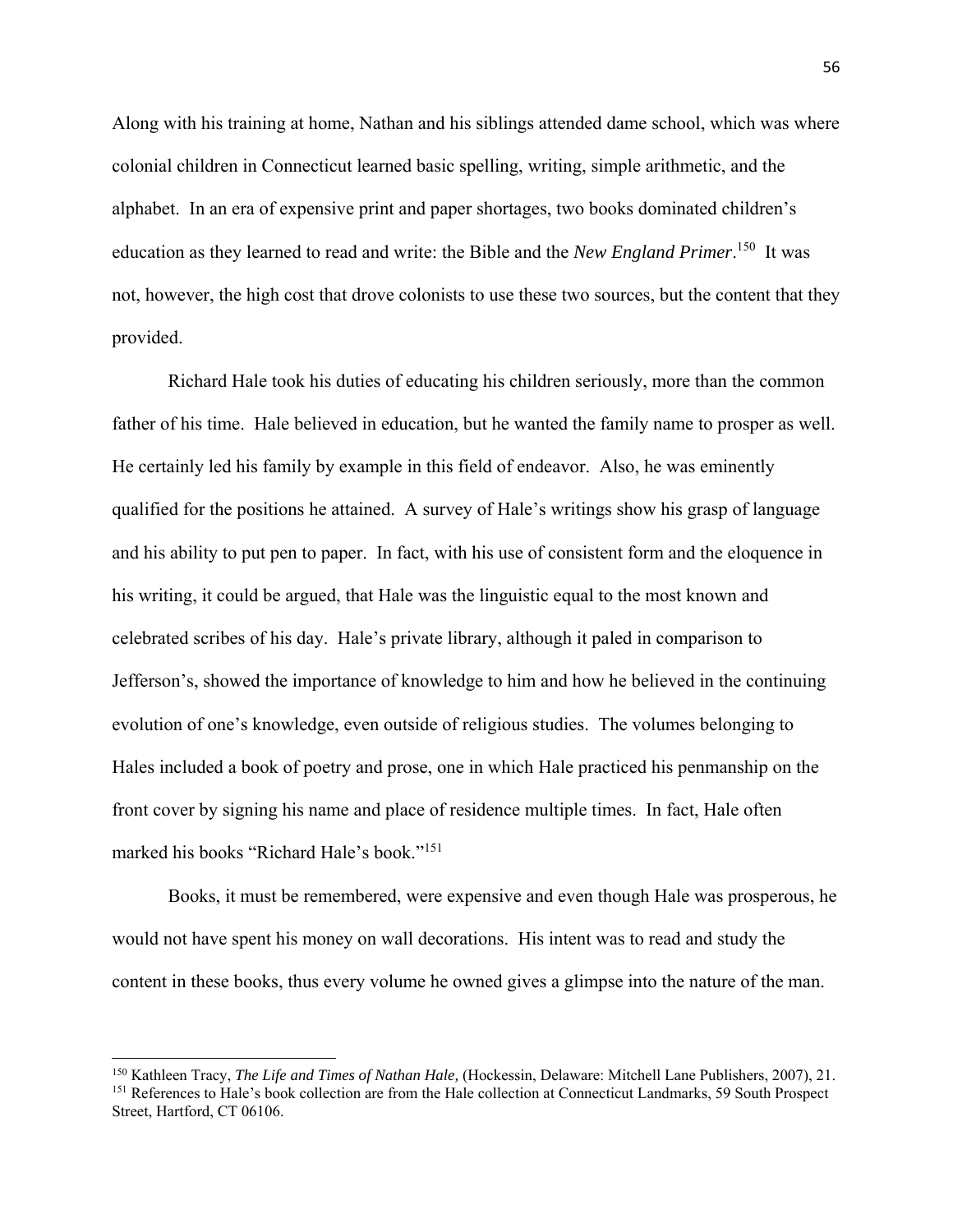Two other examples of the books that Hale owned are *Sermons to Young Persons* and *Elements of Geography; Containing a Concise and Comprehensive View of that Useful Science, as divided into 1. Astronomical 2. Physical, or Natural 3. Political Geography*. 152

Hale was a Puritan to his core. No subject was more important to him that that of his and his children's relationship with God. For this reason, Hale looked for guidance from authors, the church, and most importantly the Bible. Additionally, the Hale family was one of great academic strength with profound intellectual curiosity. Hale, like his son Nathan, had a great interest in general knowledge. As Nathan would eventually become a teacher, Richard was a teacher in his home. This passed to the family history as well. Surely, Richard was aware of how his family came to Massachusetts Bay. Likewise, he also was aware that he had a relative who had accused of being a witch. Seymour states that the Salem "great delusion," was "no doubt, a terrifying but fascinating topic in Deacon Hale's own household in Coventry."153 This certainly was not a topic that the religious Hales would have bragged about as they likely still carried the shame that John Hale carried. More probably, the Hales told the story of the witch trials to warn of sins and to encourage godly living.

Once children in colonial Connecticut had learned the religious and secular duties expected from them, caring fathers (and ones with the financial means available) sought formal instruction. Richard Hale was no exception, as he sought out the formal tutelage of Dr. Joseph Huntington. Reverend Huntington was one of the most influential men in his children's lives, especially Nathan. Living just four miles from the Hale farm, also located on South Street in

 $152$  Ibid.

<sup>153</sup> Seymour, *Captain Nathan Hale, 1755-1776: Yale College 1773, Major John Palsgrave Wyllys, 1754-1790: Yale College 1773, Friends and Yale Classmates, Who Died in Their Country's Service, One Hanged As a Spy by the British, the Other Killed in an Indian Ambuscade on the Far Frontier: A Digressive History,* 6.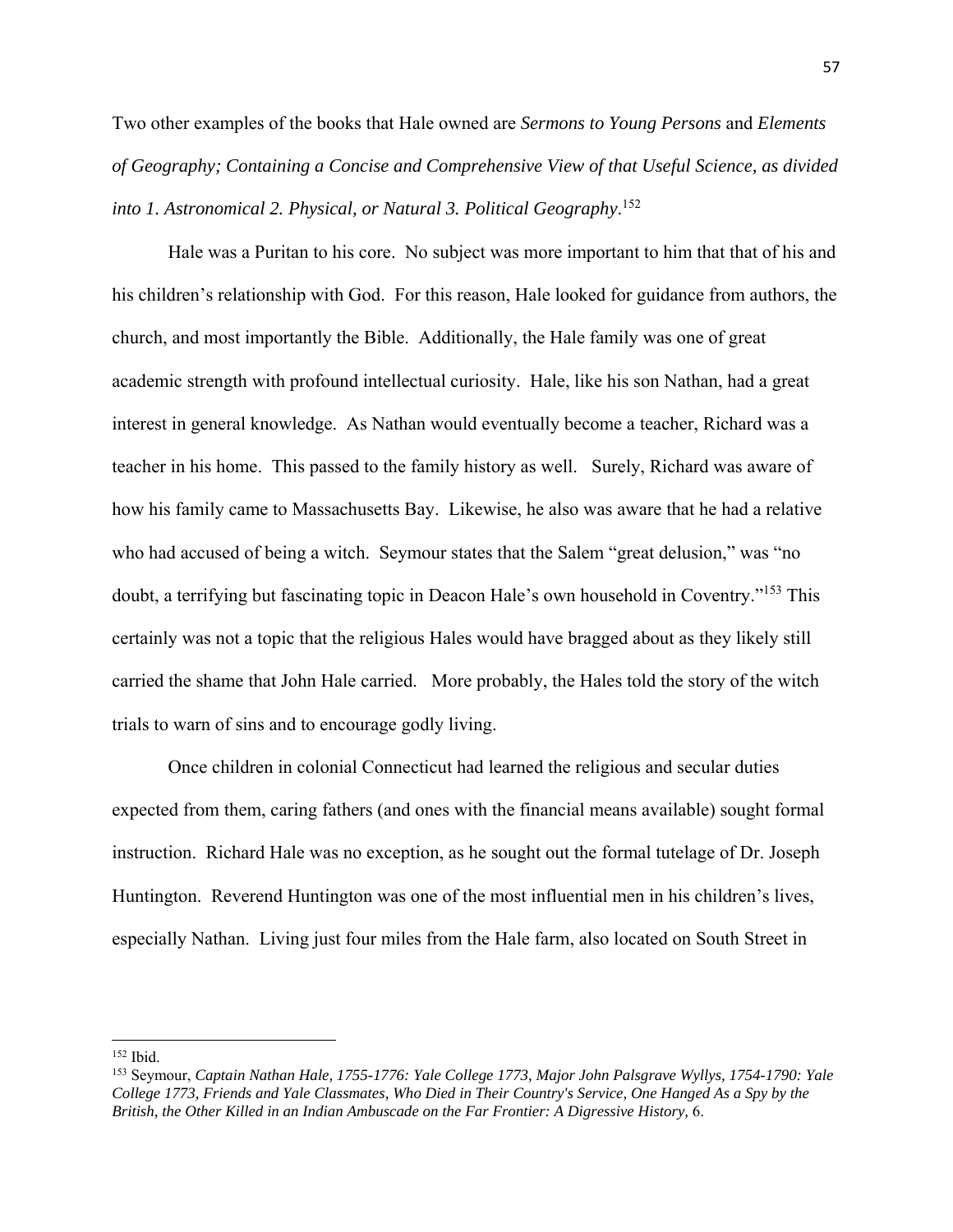Coventry, Dr. Huntington was Hale's pastor, serving at the First Congregational Church, as well as private teacher.

As was the case for all New England children, the church played a key role in the Hales' upbringing. Their father served as a deacon alongside his grandfather on his mother's side. The Hales grew up surrounded by all which Puritan Congregationalists sought to influence their children. One historian, Henry Phelps Johnston, even hinted that Nathan's birthplace was on the church grounds overlooking the Wampanoag lake.<sup>154</sup> Outside of home-bound education, the Hale boys, Enoch, Nathan, and David, had the opportunity to be tutored by Dr. Huntington upon Richard's desire to secure a first-rate education for his boys. Considered one of the "elite" of Coventry, Hale had a desire to see his children brought up gentlemen of the finest culture, and thus sought the tutelage of Dr. Huntington to train his boys to enter Yale. Nathan recognized the importance of Dr. Huntington in his life, and valued his correspondence and wisdom even after completing his formal training with him. In his diary, dated December 27, 1775, Nathan wrote that upon visiting home he visited Dr. Huntington, and in another letter wrote, "I always with respect remember Mr. Huntington and shall write to him if time permits."<sup>155</sup>

As Dr. Huntington was of the utmost importance to Nathan's development, his case was not an anomaly across New England. Pastors were the most educated individuals and besides the immediate family, exerted the most influence on a child's life. What was perhaps an anomaly was the tremendous respect Nathan had for Dr. Huntington, a man who acted as his mentor. When Timothy Green, a proprietor of The Union School of New London, needed words of

<sup>154</sup> Johnston, *Nathan Hale, 1776: Biography and Memorials*, 13.

<sup>155</sup> Root, *Nathan Hale*, 118.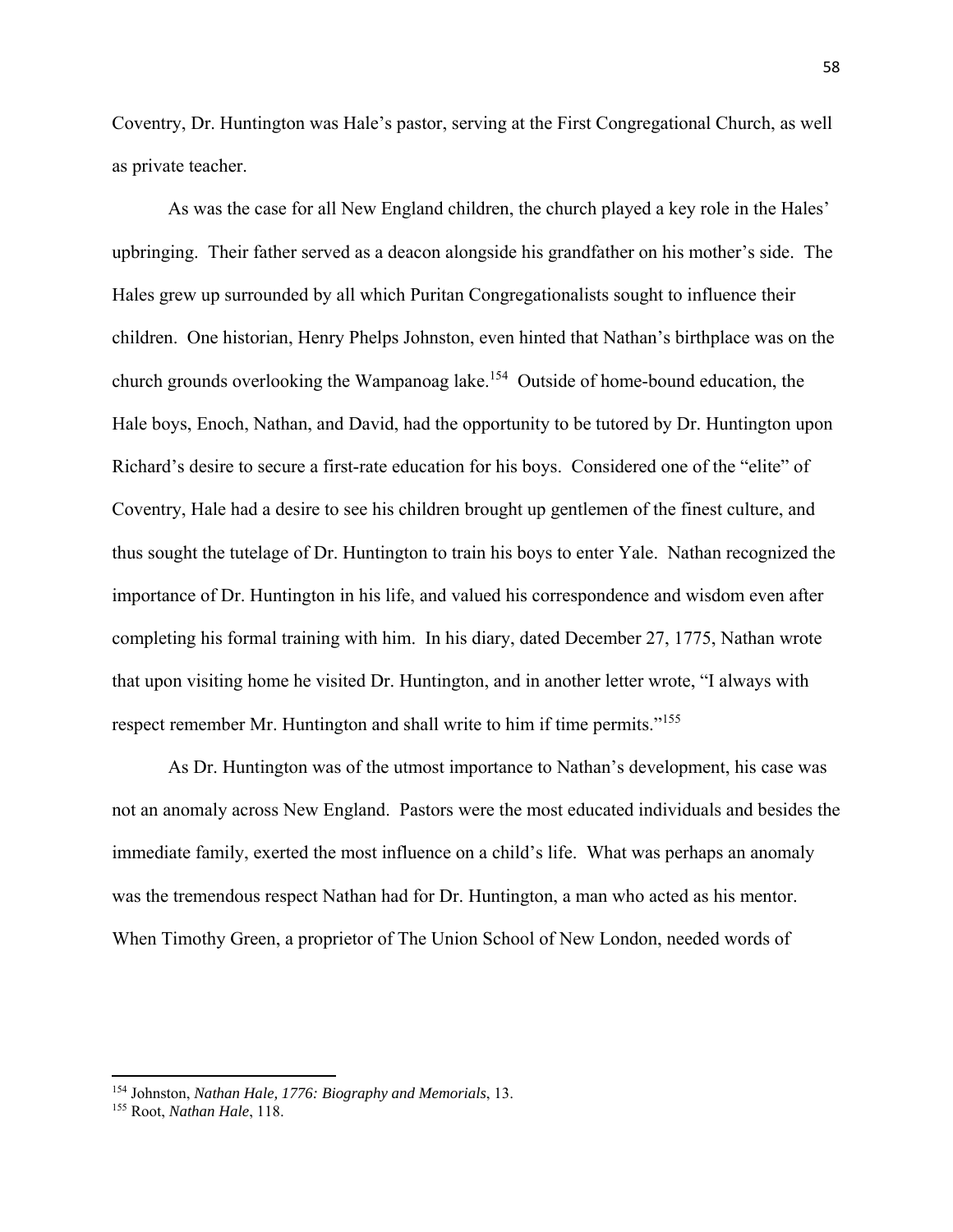affirmation for Nathan to continue in his position as school teacher, he received a letter from Nathan and Dr. Huntington, whose words on Nathan's behalf saved his position.<sup>156</sup>

The Hales had the opportunity to tutor with Dr. Huntington because of his family's status, as they were of good reputation and comparatively wealthy in Connecticut. Despite the egalitarian society of Puritan New England, they were still English, thus it was of little surprise that the "elites" of society continued to be trained as elites. The difference in New England, however, was that if one was not of the ruling class upward movement was possible.

Richard may have had one eye on the future, but he certainly had the other on the present. While it can be argued that his predecessors were content to blend into society, Richard possessed the ambition to improve his family's stake. It can be argued that from the time the Hale family came to the New World they were content in their status and in building a promising future. Hale marked a shift in that mentality, desiring prestige, where even the most accomplished in his bloodline desired peace and accomplishments cast upon Christ. Not content to be merely a resident, Richard desired to elevate the Hale name. Recent Nathan Hale biographer, M. William Phelps, summed up Hale as an "affluent deacon and farmer."<sup>157</sup> This perhaps best describes the dichotomy of Hale. He was affluent through ambition and his farming prestige, yet his faith guided him as he sought the best for his family.

In his personal life, Richard certainly gained the prestige he desired, attaining a large cattle business that resulted in personal wealth. He was an outstanding member and deacon of his church, a man trusted in the community for his sterling reputation and intelligence. Hale even held political office, serving sixteen terms in Connecticut's General Assembly, as well as a

<sup>156</sup> Seymour, *Documentary Life of Nathan Hale*, 7.

<sup>157</sup> M. William Phelps Phelps, *Nathan Hale: The Life and Death of America's First Spy*, (Lebanon: University Press of New England, 2008), 1.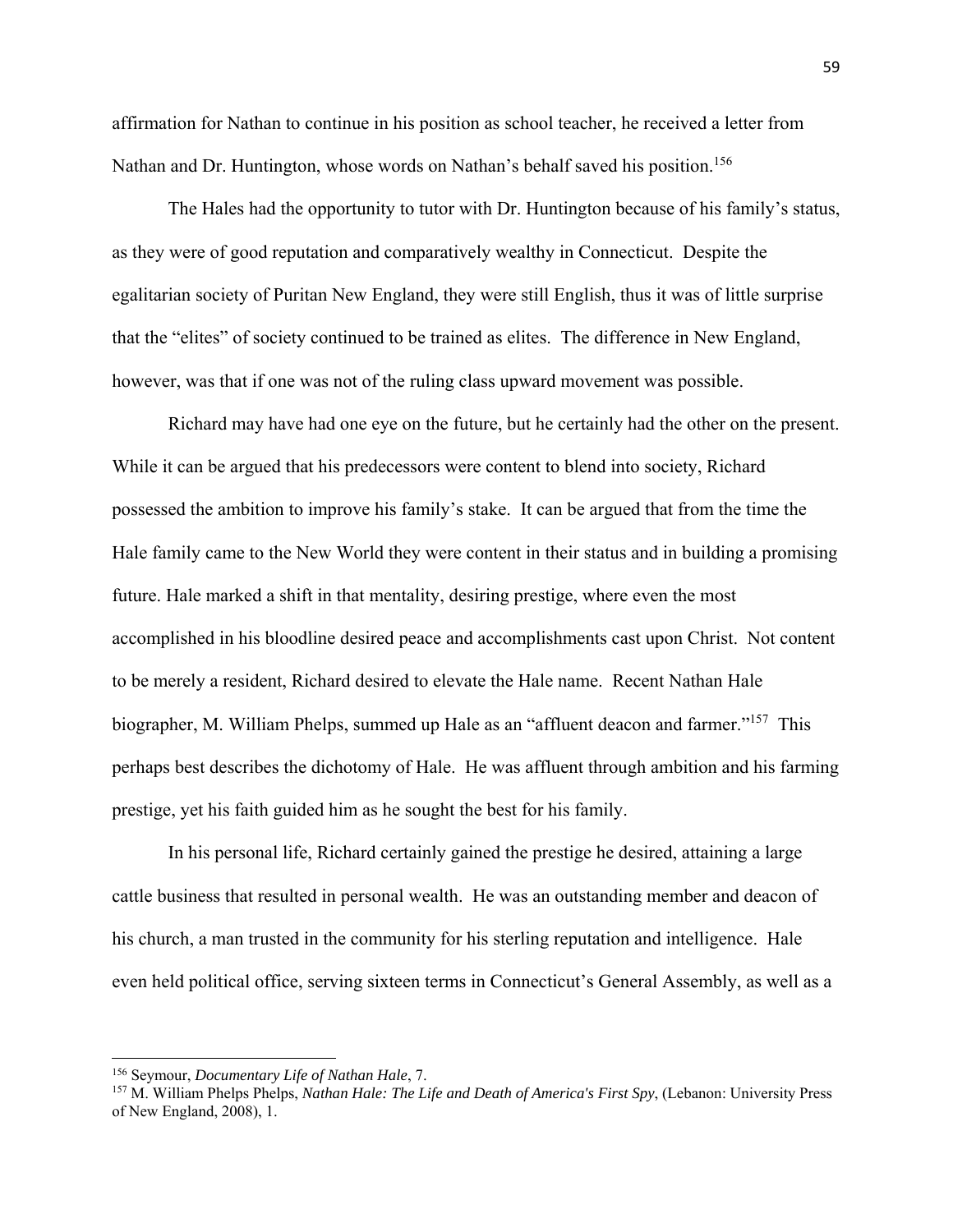justice of the peace, a local committeeman responsible for raising supplies for Washington's soldiers, a Church Society moderator, and founder of the village library.<sup>158</sup>

Despite the wealth and prestige that Richard had acquired in his life, he certainly would not have been considered abundantly wealthy. It must be noted that money in the colonies was always in short supply, and even though Richard had much he did not have a significant account to his name. Nothing displayed this better than Nathan and Enoch's college experience, which Hale could not afford outright. At the time, Yale tuition was twelve shillings per year per pupil, which Richard did not have the necessary cash reserves to pay. Instead, Hale was required to secure bonds for each of his sons, an early type of student loan.<sup>159</sup>

 As in all Puritan households, as the father, Hale was the leader of all activities that occurred on his farm. It was said of him, "never a man worked so hard for both worlds as Deacon Hale."<sup>160</sup> Serving his church as a deacon, a town judge, and a few successive terms in the Connecticut Assembly, Richard was active in public service, instilling the value of an active public life into all of his children.

Hale's true value was seen in the home and in raising his children in Puritan faith. The Calvinistic tradition of hard work was not lost upon him. He was awake daily at four a. m. and expected the same ethic of his children. While at Yale, Nathan took his father's work ethic with him, carrying the motto, "A man never ought to lose a minute." The younger Hale carried the work ethic of his father through his short life, writing in his diary while in the army; "A man ought never lose a moment's time. If he put off a thing from one minute to the next, his

<sup>158</sup> Seymour, *Captain Nathan Hale, 1755-1776: Yale College 1773, Major John Palsgrave Wyllys, 1754-1790: Yale College 1773, Friends and Yale Classmates, Who Died in Their Country's Service, One Hanged As a Spy by the British, the Other Killed in an Indian Ambuscade on the Far Frontier: A Digressive History*, 4.

<sup>159</sup> Phelps, *Nathan Hale: The Life and Death of America's First Spy*, 7.

<sup>160</sup> Ibid, 11.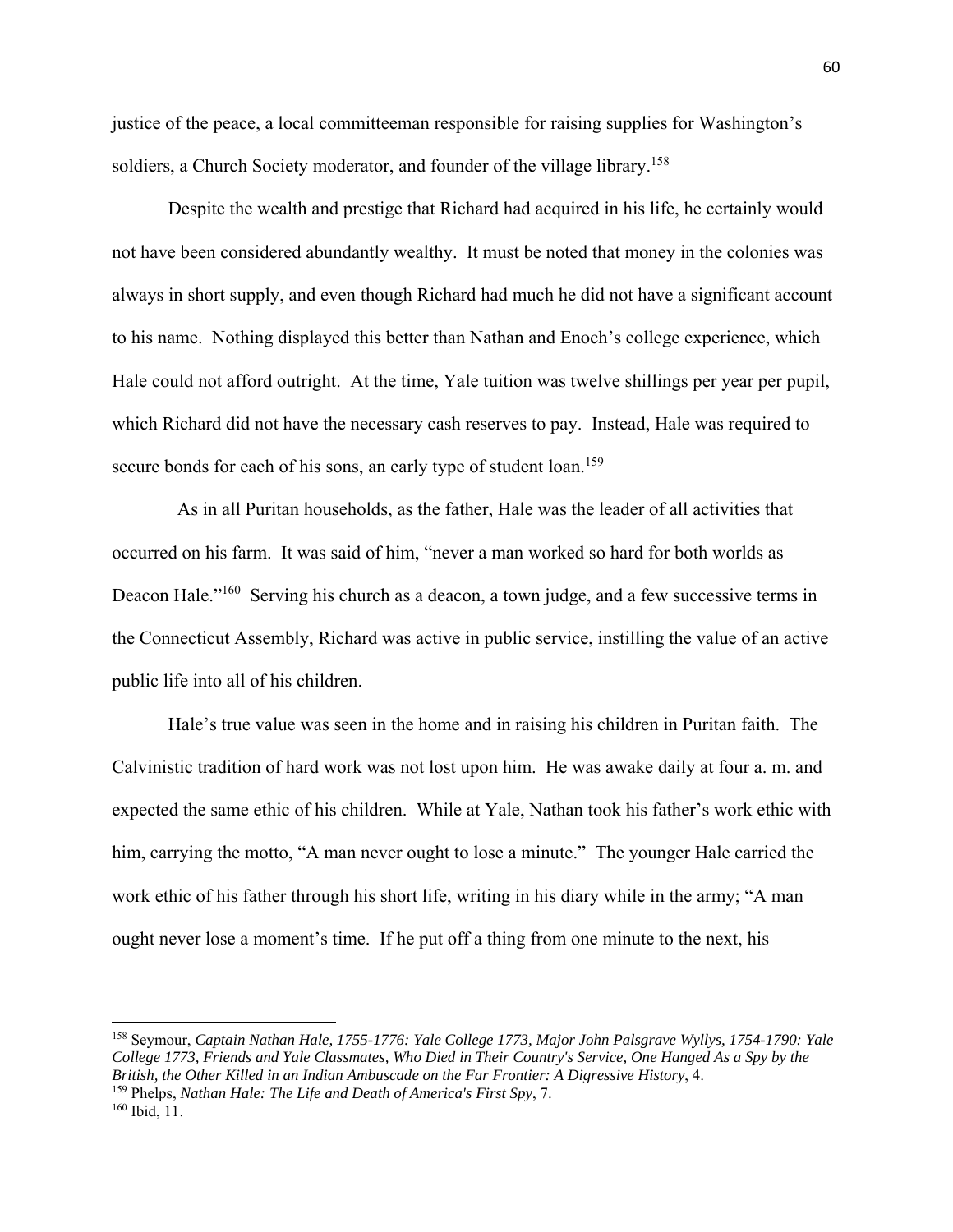reluctance is but increased."161 Richard ensured that the Sabbath was strictly observed in the Hale house, starting on Saturday evening, as was Puritan tradition, as "The evening and the morning were the first day." The rest of Connecticut practiced this Sabbath tradition along with the Hales, with Hartford never having a store open on Saturday night until  $1855$ <sup>162</sup>

Like his Puritan predecessors, Deacon Hale was posterity-driven. His children and grandchildren constituted the legacy that he left behind, and how they lived their lives (and how he reacted to their decisions) reveals much about Richard himself. The death of Nathan was especially hard on Hale. Of his death, Hale wrote that Nathan was "a child I set much by, but he is gone. I think the second trial I ever met with." $163$ 

To understand the enormity of this statement from a grieving father three important factors must be remembered, the first being that this letter was not written immediately after Nathan's death, but is dated March 28<sup>th</sup> 1777. Hale learned of the death of his son from Enoch, who was informed of Nathan's capture and hanging on October  $16<sup>th</sup> 1776<sup>164</sup>$  Hale's statement, therefore, was considered and pondered upon for some time. Nathan, it seems, was truly the apple of Richard's eye and the jewel of the Hale family. It also must be remembered that at this point Hale had already experienced great loss, namely that of his first wife, Elizabeth. This loss was not only that of a spouse, but also his helper in life, as at the time Hale had eight children as well as a successful farm to manage. Of course, Hale would later remarry, but the loss of Elizabeth cannot be understated regarding its effect on her husband.

<sup>&</sup>lt;sup>161</sup> Root, Nathan Hale, 54.

<sup>162</sup> Earle, *The Sabbath in Puritan New England*, 256.

<sup>&</sup>lt;sup>163</sup> "A Father's Sadness," Nathan Hale: Yale 1773 On the 250<sup>th</sup> Anniversary of His Birth, last modified 2009, accessed April 24, 2017, http://www.library.yale.edu/mssa/exhibits/hale/RevolutionaryWar\_item08.html. 164 Phelps, *Nathan Hale: The Life and Death of America's First Spy*, 200.

Hale clearly writes "second." The Hartford Courant published this line as "severest." Seymour anticipates that Hale meant to write "sorest trial" or potentially that he saw Nathan's death as his second great affliction. Whatever the case the meaning behind "second" is lost but the author's speculation is that Hale is referring to the death of his first wife.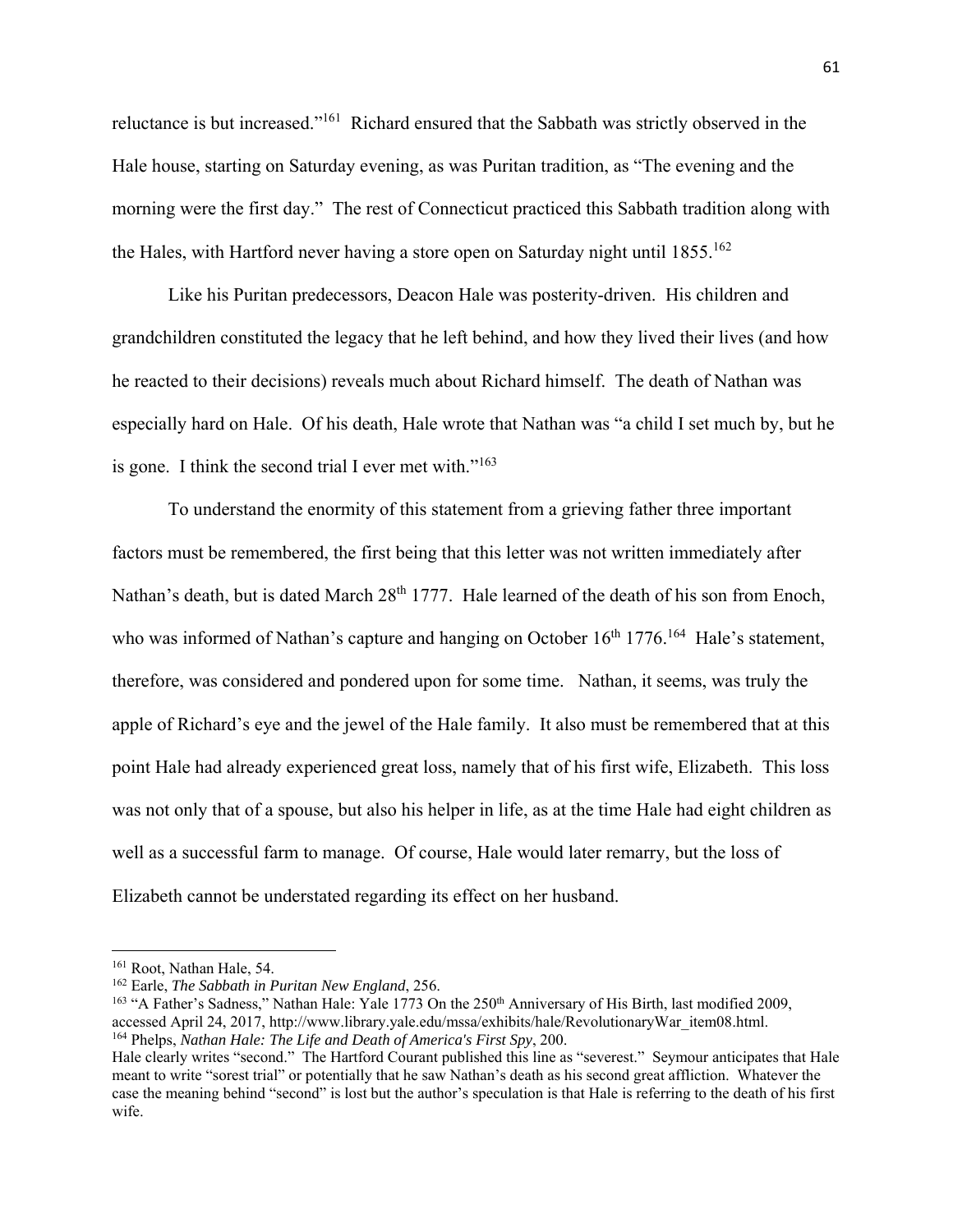Most likely, the dominant factor determining the enormity of Hale's statement was is the attitude towards death at the time. It cannot be denied that man has always questioned the necessity for death, oftentimes questioning the "fairness" of the Almighty. However, in American history this was not necessarily the case until the mid-19<sup>th</sup> century. To the Hales and their Puritan co-religionists, Philippians 1:21 was truth, being that death "is gain" to be with Christ. Additionally, death was just a matter of life.

Hale acted with sternness and determination to see his children instructed in the matters of the Puritan faith. Despite his great desire to see the Hales elevated, his main concern, as always, was their souls. Laura Maria Ripley, pondering Joanna Hale's satin wedding slippers, disdainfully described Hale's sternness by saying the slippers, "whose high heels must have worn a carnal look to her puritanical father."<sup>165</sup> If Richard was upset about Joanna's slippers, he must have been livid when Elizabeth, his eldest daughter, wound up working in a tavern in town after her second husband could not find work in the ministry.<sup>166</sup> To Hale this would have been not only a personal disgrace for Elizabeth, but also a family scandal. To be certain, Hale was serious about his faith, modesty, and Puritan dictates and saw that his family lived by the same beliefs that he held sacred.

 Upon the death of Deacon Hale in 1804, Nathan's brother, David, assumed the mantle of patriarch of the Hale clan. David had graduated Yale like Nathan, but unlike him sought a career in the ministry, but with frail health he was advised to decamp to an open-air life. Having learned from his father the traits that made a successful farm that would provide for a large family, as well as earn the respect of men who worked his land and cared for the animals, David proved to be a successful farmer. Of his animals it is said "he would never suffer a dumb animal

<sup>165</sup> Seymour, *Documentary Life of Nathan Hale*, 489.

<sup>166</sup> Phelps, *Nathan Hale: The Life and Death of America's First Spy*, 11.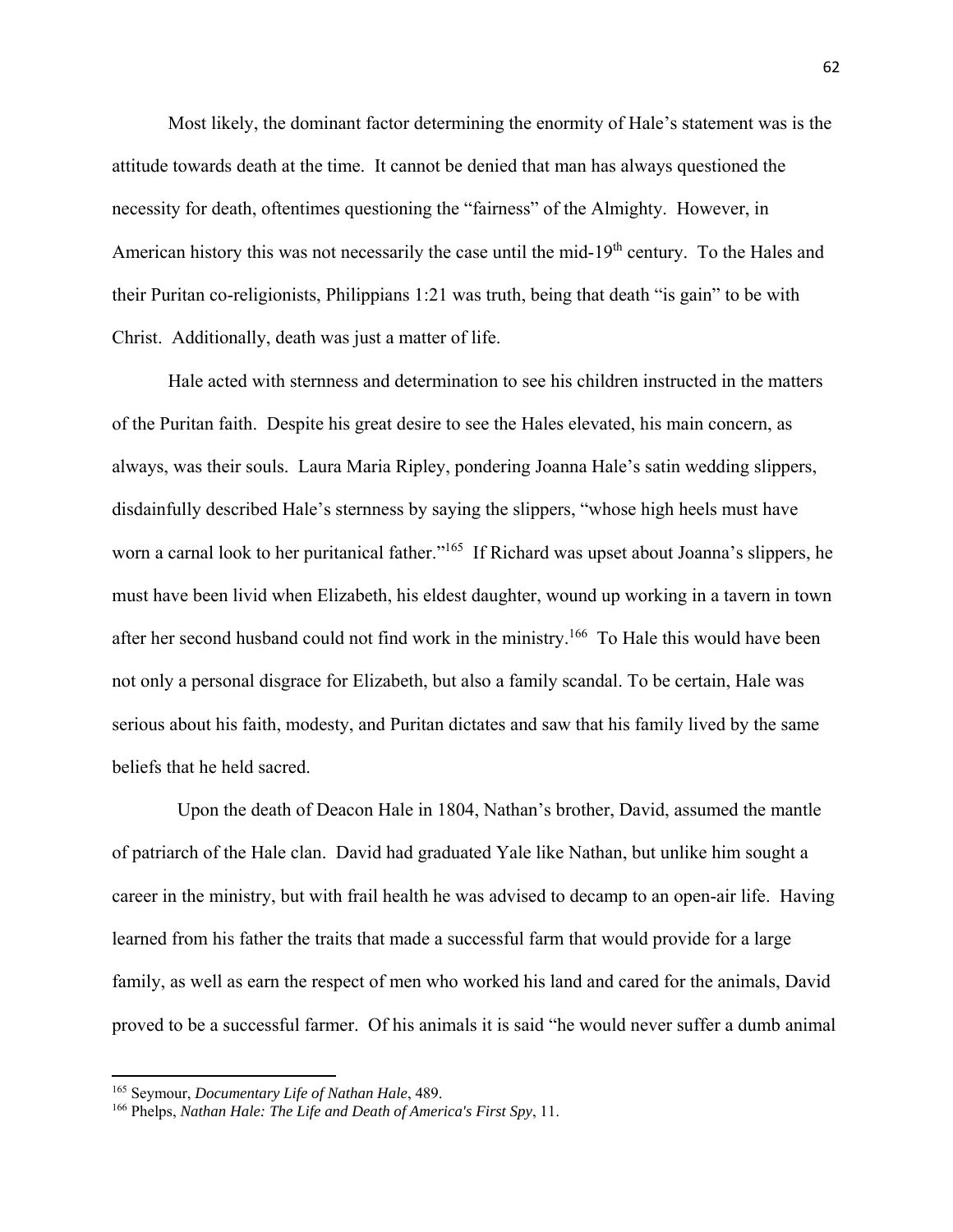to be abused." 167 David also assumed the mantle of spiritual leader of the Hale household. He conducted devotional exercises and practiced the Saturday start of the Sabbath, inviting all farm hands to supper with the family or releasing them early enough to reach their home before sundown. Like his father before him, Hale's upbringing led him to seek order and law in the house, continuing the Puritan heritage of generosity and charity passed down from generation to generation.

In a Puritan tradition after the death of John Hale in 1804, his wife bequeathed one thousand pounds (about \$4,000) to the First Congregation Church in what became known as the "Hale Donation." This donation was used, as was the case with all formal scholastic training in New England, in order to train ministry.<sup>168</sup> Richard Hale may have been adequately aware of his position in society and actively sought to enhance his family status. In the end, though, his children remained when he was gone and the legacy from his fathers before him continued.

<sup>&</sup>lt;sup>167</sup> Johnston, Nathan Hale, 1776: Biography and Memorials, 11.

<sup>168 &</sup>quot;A Brief History of the First Congregational Church of Coventry," History, last modified, 2018, accessed April 25, 2018, http://www.firstchurchcoventry.org/history/.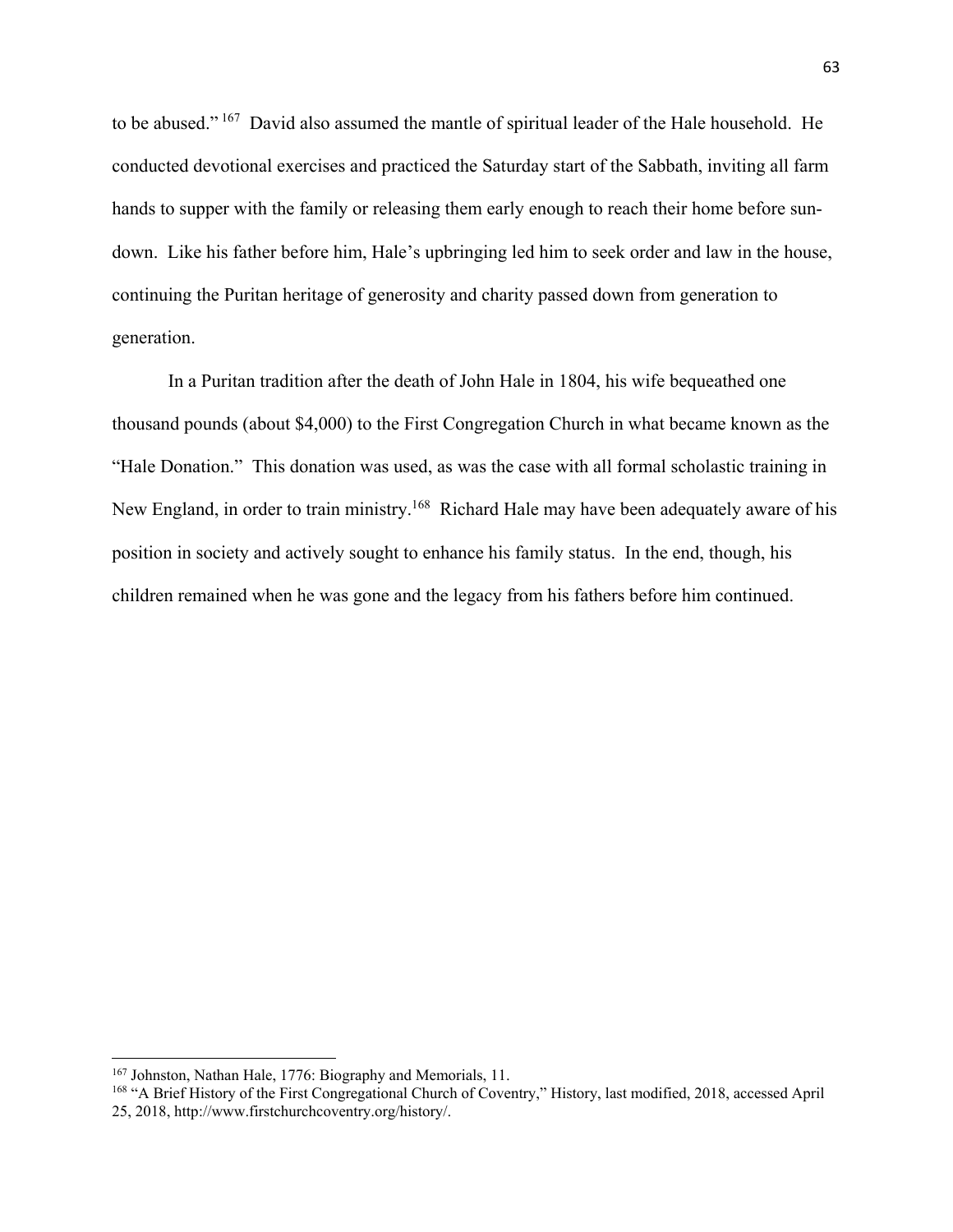### **Chapter 3: Nathan Hale**

Colonial New Englanders were family and community oriented, with the former as the driving catalyst of life. This certainly does not mean that New Englanders did not help others in need. As all members of the family contributed to farm life, colonial Connecticut society dictated that members of the larger society contributed to its betterment. In fact, a strong Puritan virtue was to help the needy in the community. In Connecticut, this willingness to help was not solely the duty of the individual or the church; the government also played a key role in the uplifting of those who fell upon hard times. In 1750, Elijah Hammond of Coventry proposed that the state recompense James Penniman who had lost his house in a fire, as well as "two threepound bills of the new tenour (Connecticut currency) of this Colony that were consumed in the same flames," to which the Assembly resolved to pay the sum of twenty-one pounds of old tenour (Massachusetts Bay currency) "out of the public treasury of this Colony."169

Despite a lesser degree of the intermingling of church and state than in Massachusetts, Connecticut made no attempts to distinguish the two, making the case of James Penniman one that would not have been uncommon. In fact, the church activity acted in conjunction with the state and the state had direct power to push citizens to the Puritan church. In the Code of 1650 the General Assembly made this clear saying: "thee Civill Authority heere established hath both power and Libberty to see the peace, ordinances and rules of Christe bee observed in every Church according to his word."<sup>170</sup>

It was into this small part of the world and this type of structure that Nathan Hale was born. He had good parents who taught him well and provided for him. He was disciplined and

<sup>169</sup> Connecticut General Assembly. *The Public Records of the State of Connecticut from May, 1744, to November, 1750, Inclusive. Transcribed and Edited in Accordance with a Resolution of the General Assembly* (Hartford: Press of the Case, Lockwood & Brainard Company, 1876), 4.

<sup>170</sup> Taylor, *Colonial Connecticut: A History*, 113.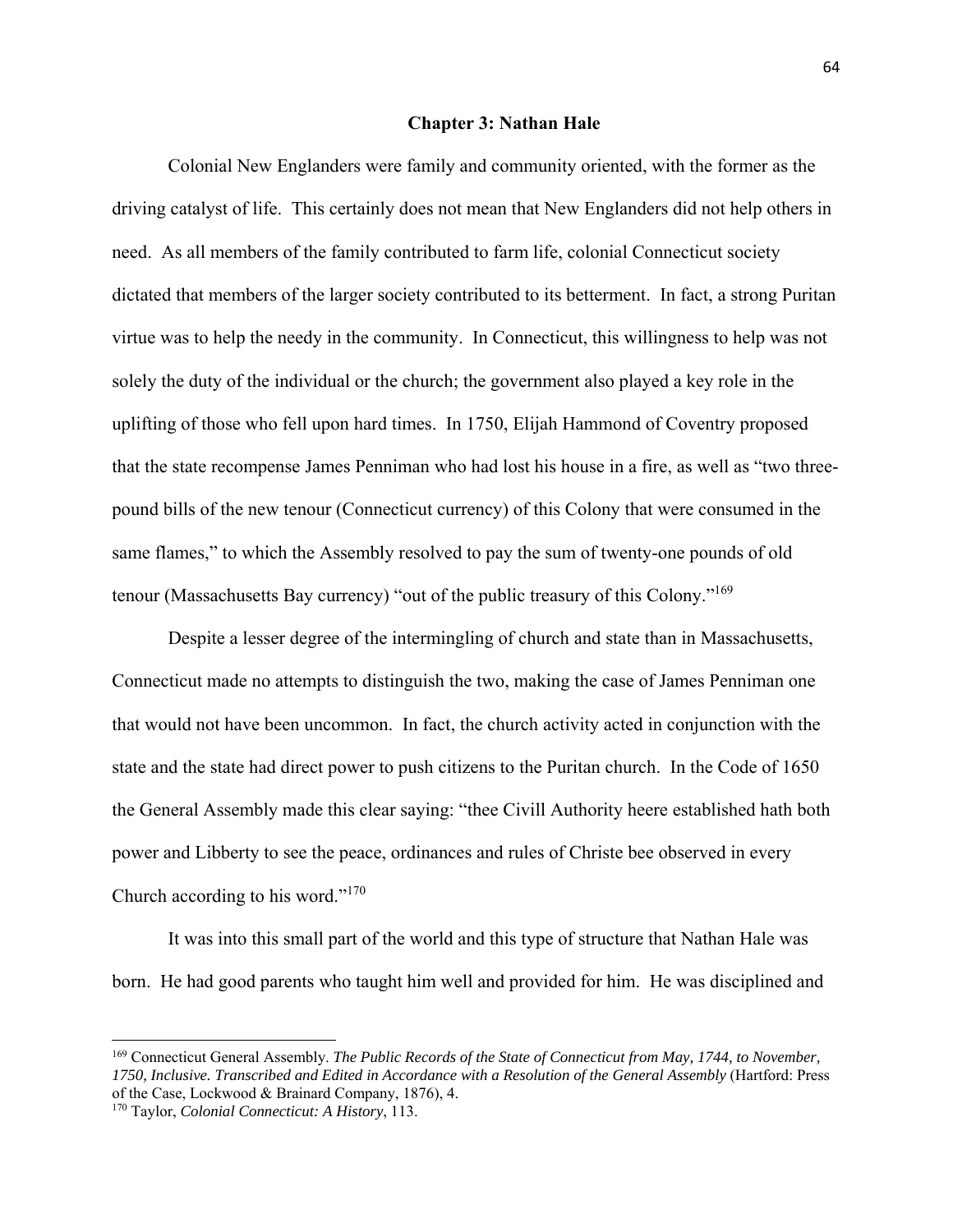corrected, taught how one ought to live. He was also loved, and shown the virtue in giving to others in need. While in the army, Nathan wrote to his brother, Enoch, saying; "This will probably find you in Coventry; if so, remember me to all my friends, particularly belonging to the family."171

Of Hale's physical appearance there are three reliable primary accounts of which are reliable, none of which portray him as a child. The first, which least reliable, is also the most curious, is a sketch of Hale hidden on an old pine door located in his father's house. The likeness was only brought to light in 1914 after George Dudley Seymour scrapped away three layers of paint, with the aid of Hue Mazelet Luquins, a New Haven portrait painter, to find Hale's silhouette.<sup>172</sup>

The silhouette is the only known portrait of Hale, but without Seymour's adoration of Hale it is likely that this drawing never would have come to light. Seymour was aware of the existence of a letter which was dated March 15, 1856 by Hale's niece, Rebeckah, who was seventy-six years old at the writing. Part of the letter reads:

"…The portrait of Capt. Nathan Hale on the chamber door, was merely a profile on the inner side of the only door opening into the north chamber, - near the middle of the upper pair of panels, extending partly on each panel, about the height of a man standing. It was simply a head showing the front features of the face in profile, drawn about the size of life as though by means of a shadow on the door from a distant light..."<sup>173</sup>

In Seymour's haste to find the portrait, he neglected to attain permission to visit the Hale mansion, as at the time it was not in his possession. Trespassing and vandalism certainly did not

<sup>171</sup> Ibid, 7.

<sup>172</sup> Seymour, *Documentary Life of Nathan Hale*, 416.

<sup>173</sup> Ibid, 421.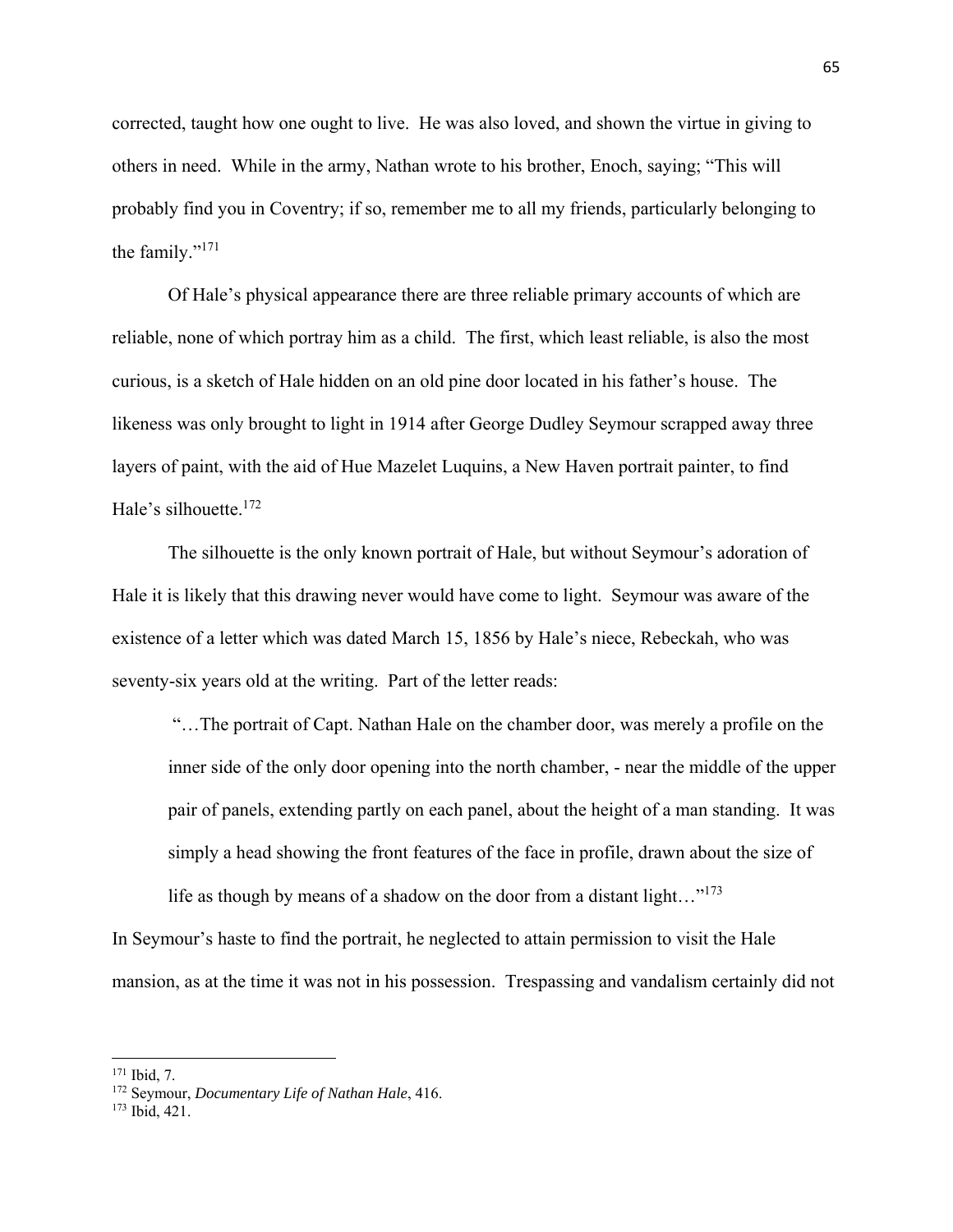stop him, and in fact he even lit a "fine fire" in the bedroom in question. Then, upon finding the trace he removed the door from its hinges and brought it home with him for close inspection.<sup>174</sup>

 Upon full revelation of Seymour's hero, which was done in the company of Bela Pratt who proposed the Hale statue on Yale's campus, Seymour dejectedly stated, "Don't you see that the nose is too small for the size of the head? Bela, that is what troubles me. I am a brokenhearted man. The nose is certainly too small for the nose of a hero." Pratt laughed and assured Seymour, "If you were an artist you would understand the reason for that. It is clear to me that as the drawing of the shadow progressed, Hale became so curious that he turned his head more and more toward the door, which brought his temple bone into prominence and reduced the size of his nose. Any artist could see that."175

 The remaining two accounts of Hale's appearance have much more accuracy than the outline, which cannot be said with certainty if it is even of Hale. If it is, the shadow certainly enlarged and shrunk his features. The first account is a description by Lieutenant Elisha Bostwick:

I was with him in the same Regt. both at Boston & New York & until the day of his tragical death; & although of inferior grade in office was always in the habits of friendship & intimacy with him: & my remembrance of his person, manners & character is so perfect that I feel inclined to make some remarks upon them: for I can now in imagination see his person  $\&$  hear his voice – his person I should say was a little above the common stature in height, his shoulders of a moderate breadth, his limbs straight  $\&$ very plumb: regular features – very fair skin – blue eyes – flaxen or very light hair which was always kept short – his eyebrows a shade darker than his hair & his voice rather sharp or piercing – his bodily agility was remarkable…his mental powers seemed to be above the common sort – his mind of a sedate and sober cast.  $\&$  he was undoubtedly Pious; for it was remarked that when any of the soldiers of his company were sick he always visited them & usually prayed for & with them in their sickness.<sup>176</sup>

<sup>174</sup> Ibid, 417.

<sup>175</sup> Ibid, 419-420.

<sup>176</sup> Seymour, *Captain Nathan Hale, 1755-1776: Yale College 1773, Major John Palsgrave Wyllys, 1754-1790: Yale College 1773, Friends and Yale Classmates, Who Died in Their Country's Service, One Hanged As a Spy by the British, the Other Killed in an Indian Ambuscade on the Far Frontier: A Digressive History*, 29-31.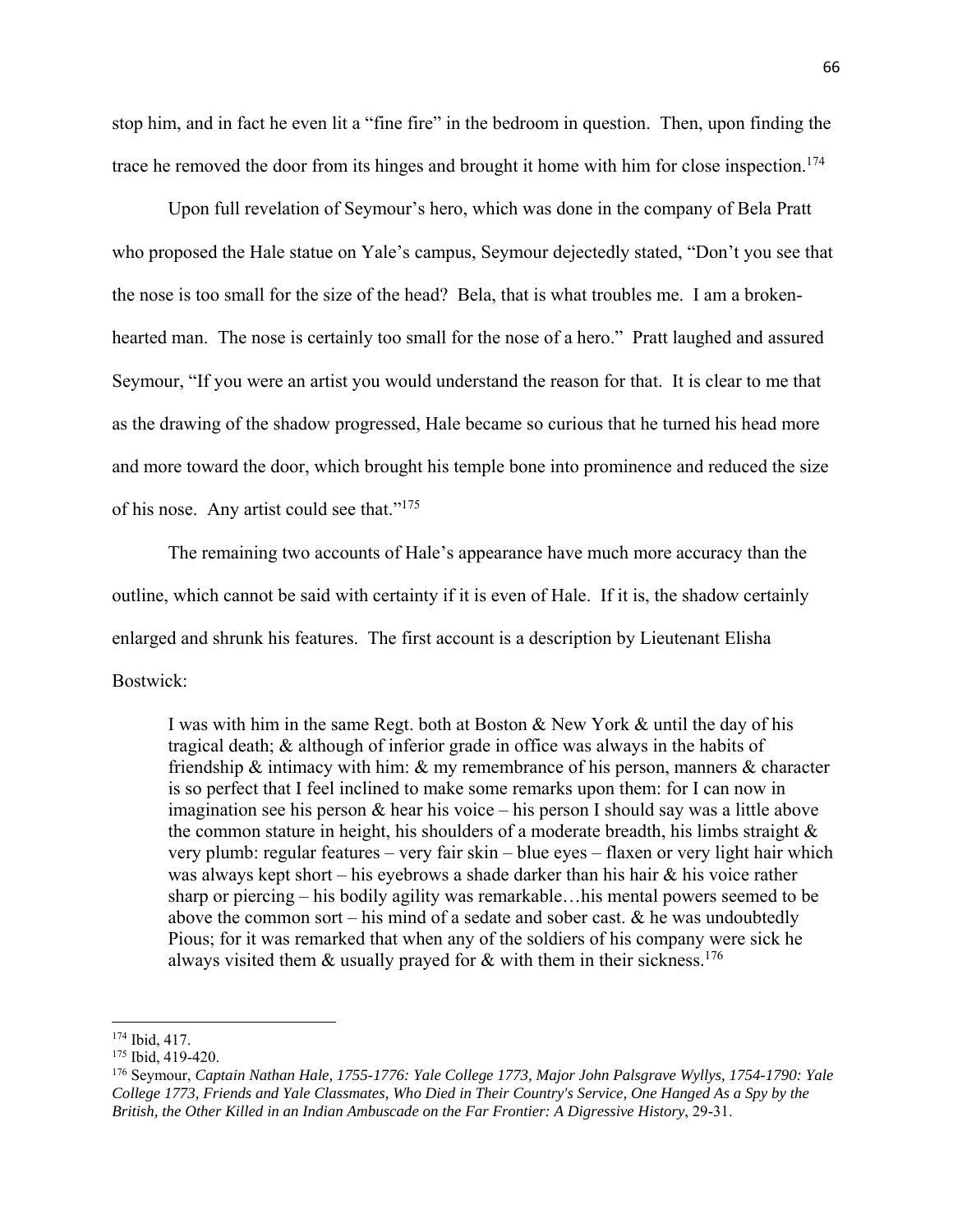The second account is of his boyhood friend and fellow soldier, possibly the last friendly combatant Hale encountered, Asher Wright. Wright's description was given at eighty-two years of age, still clearly distraught by Hale's death and described in his time as "shattered in intellect by the tragedy of Hale's death."177 He went on to testify:

He had on a frock, when I last saw him, made of white linen, & fringed, such as officers used to wear. He was too good looking to go so. He could not deceive. Some scrubby fellows ought to have gone. He had marks on his forehead, so that anybody would know him who had ever seen him, having had powder flashed in his face. He had a large hair mole on his neck just where the knot come. In his boyhood, his playmates sometimes twitted him about it, telling him he would be hanged.<sup>178</sup>

What is glaringly missing from the list of Hale likenesses is the many statues that exist of him. The reason for this is simple: they are not in fact of Hale. The town green in Coventry, for example, erected a bronze statue to celebrate the town's 300<sup>th</sup> anniversary and used a model to depict him in a dignified pose. All Hale statues, in fact, are artist renderings.<sup>179</sup>

The purpose of colleges in colonial New England is often misunderstood and are believed to have been established primarily to train ministers. While this is largely true, the true mission of colleges, Yale included, was to train leaders. In Puritan New England, all men were expected to be ministers of a kind according to their own ability. All were expected to raise their children in Puritan ideals, such as Richard did, and were expected to live godly lives worthy of the Christian title, which the Hales did. College was meant to separate those who had already accomplished these feats from those who would lead a Christian society, whether that be in ministry or in public service.<sup>180</sup> Yale, while preparing men for leadership was training its

 177 Ibid, 31

<sup>178</sup> Ibid, 32

<sup>179</sup> Bishop, *Nathan Hale: The Live of a Colonel Freedom Fighter*, 100.

<sup>180</sup> Taylor, *Colonial Connecticut: A History*, 149.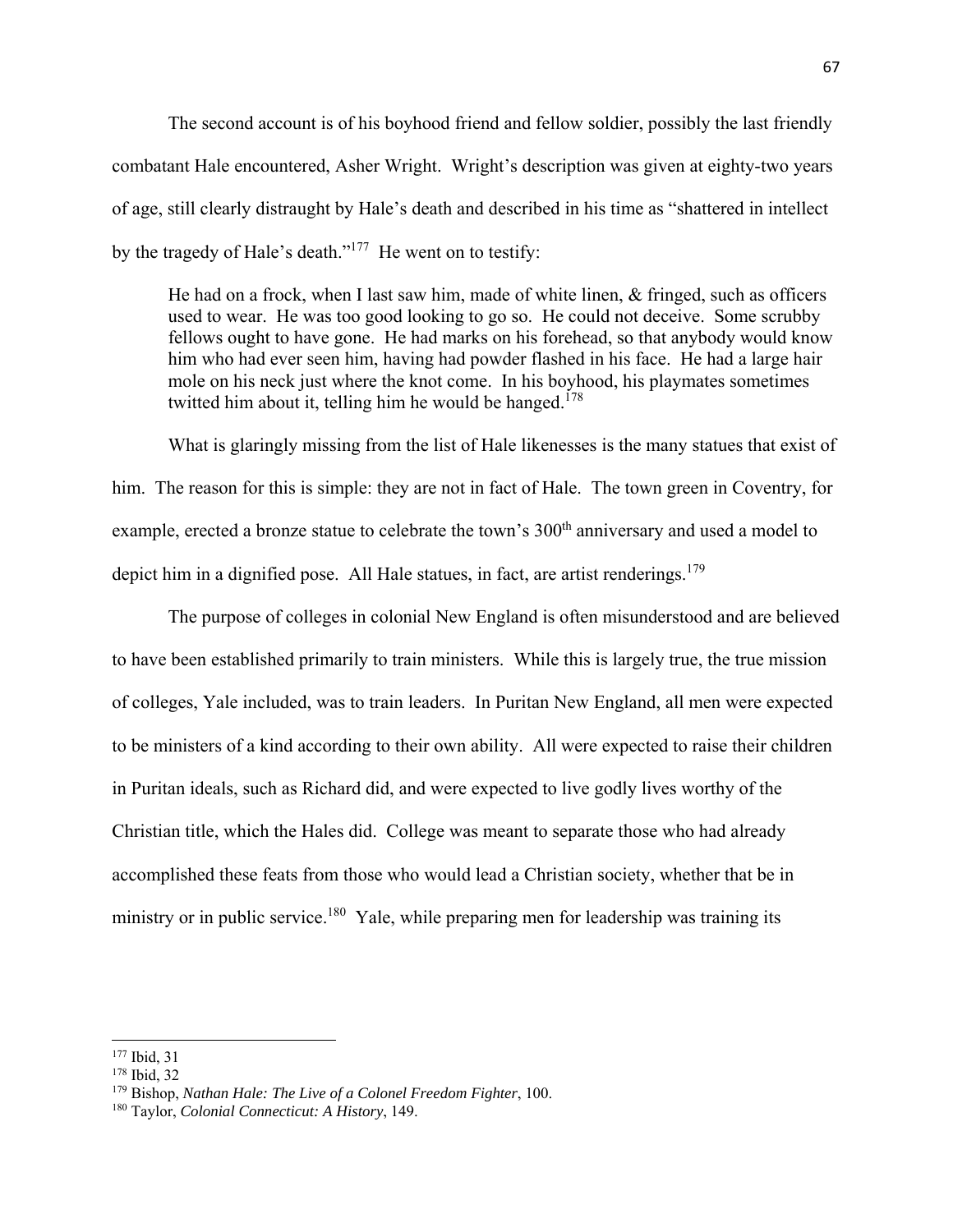students to be better Christians through their services, devotions, and studies sought to accomplish this mission, and if Nathan's life is evidence, they accomplished their goal.

It was on a September day in 1769, at the age of fourteen Nathan Hale and his older brother Enoch saddled their horses at the family farm and said goodbye to their family. Having graduated from the tutelage of Dr. Huntington the Hale brothers began the two-day horse ride, from their Coventry home to New Haven, Connecticut to attend Yale. Undoubtedly comfortable on horseback, the Hale boys likely spent the approximately sixty miles in excited conversation about the awaiting opportunity while suppressing emotions about leaving home for the first time. In 1769, Yale consisted of just two buildings, the college and the chapel.

The years that Nathan spent at college created a great amount of stress for Richard Hale over the condition of his boys. Hale would often open his letters to his children by assuring them that the family was well by "Divine Goodness." Richard, though, was not entirely pleased with Nathan as he entered Yale, as he desired for him to study for the ministry. Nathan had other plans for his life, seeing the ministry as too sacred for him and directed his studies towards the law.<sup>181</sup> As a good Puritan patriarch, Richard would write to Nathan and Enoch compelling them to "carefully mind your studies that your time be not lost and that you will mind all the orders of College with care." Richard would also encourage his boys to not forget their devotions, attend chapel, and "shun all vice, especially card-playing."182 Perhaps the elder Hale had received word of the "vice" that a freshman Timothy Dwight, of the graduating class of 1769, had fallen into. According to Reverend Anson Phelps Stokes, Dwight was caught card playing. Fortunately for

<sup>181</sup> Bishop, *Nathan Hale: The Life of a Colonia Freedom Fighter*, 21.

<sup>182</sup> Johnston, *Nathan Hale, 1776: Biography and Memorials*, 25.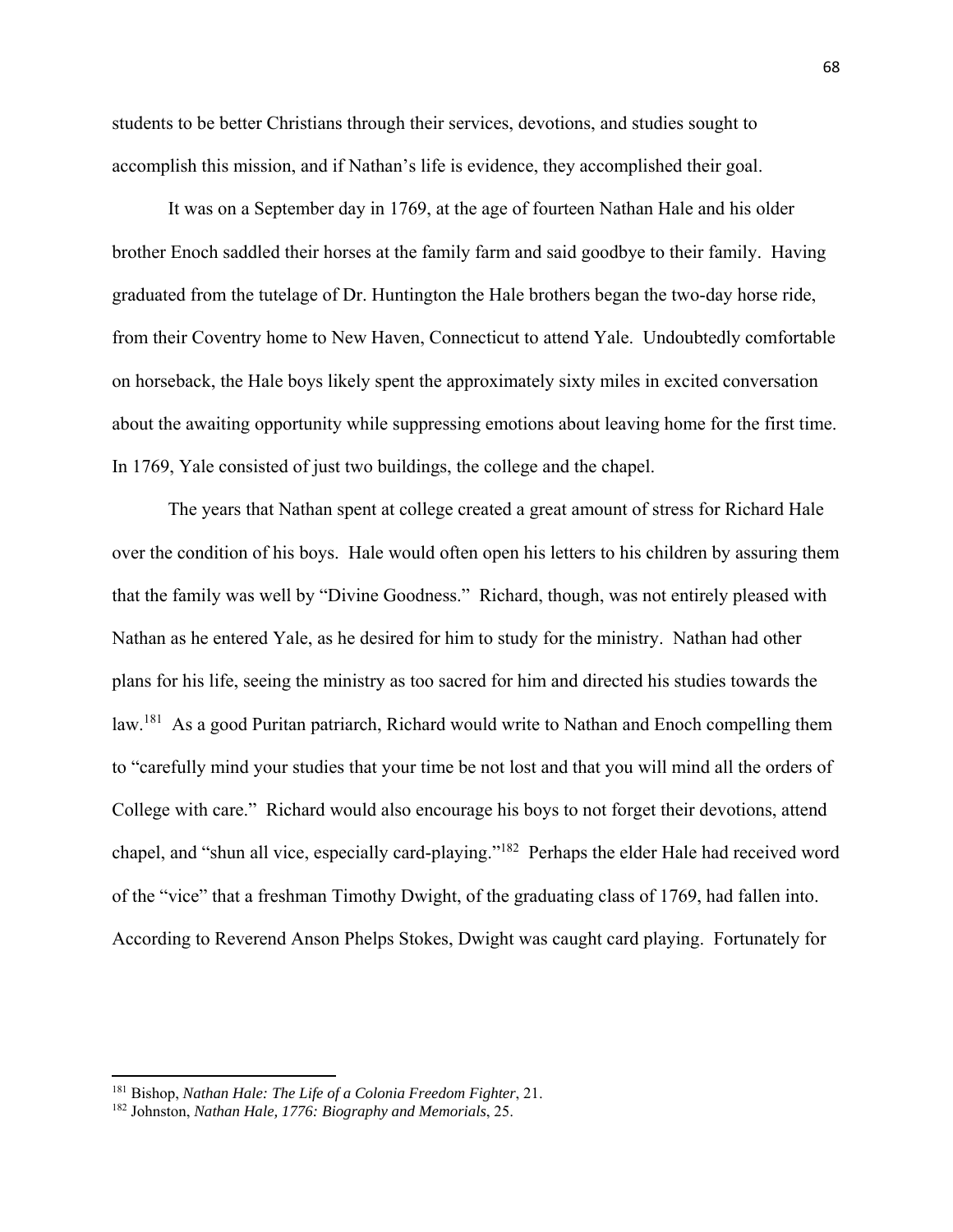Dwight and future generations of Yale students, Dwight was corrected and redeemed by his tutor, Stephen Mix Mitchell.<sup>183</sup>

Staunch Richard would not allow his boys to attend an institution less than favorable to Puritan traditions and the religious fervor on campus must have eased his stress. Scripture was frequently read publicly, the Sabbath was strictly observed, and regular devotion services were required.184

 Despite his keen interest in women and athletic prowess in college Nathan would not have disappointed his father. As in everything he turned his hand to the trait of doing all things as well as possible and engrossing himself in his task was the attitude that Nathan displayed in college. Nathan's days would start with the college bell ringing for prayers at 4:30 am in the summer and 5:30 am in the winter, followed shortly thereafter by mandatory chapel.<sup>185</sup> He was a good student, and was involved in many groups on campus, rarely missing gatherings of Hale's many extracurricular scholastic activities.

Yale would have been an outlet for Nathan to indulge his bibliophile interests as well as cultivate his expanding curiosity. Hale, despite his many advantages as Richard's son and Huntington's pupil, undoubtedly never saw a city like New Haven. Most likely the largest town he saw prior to college was Willimantic, Connecticut while traveling with his father to buy supplies. Windham County, which encompasses Willimantic, had a population of 3,528 while New Haven had 8,295 people congregated just around Yale's campus in 1774.186

<sup>183</sup> Seymour, *Documentary Life of Nathan Hale*, 458.

<sup>184</sup> Ibid, 22.

<sup>185</sup> Root, *Nathan Hale*, 14.

<sup>186 &</sup>quot;Connecticut Population by Town 1756-1820," Connecticut: Department of Economic and Community Development, last modified 2002-2014, accessed October 23, 2017, http://www.ct.gov/ecd/cwp/view.asp?a=1106&q=250670.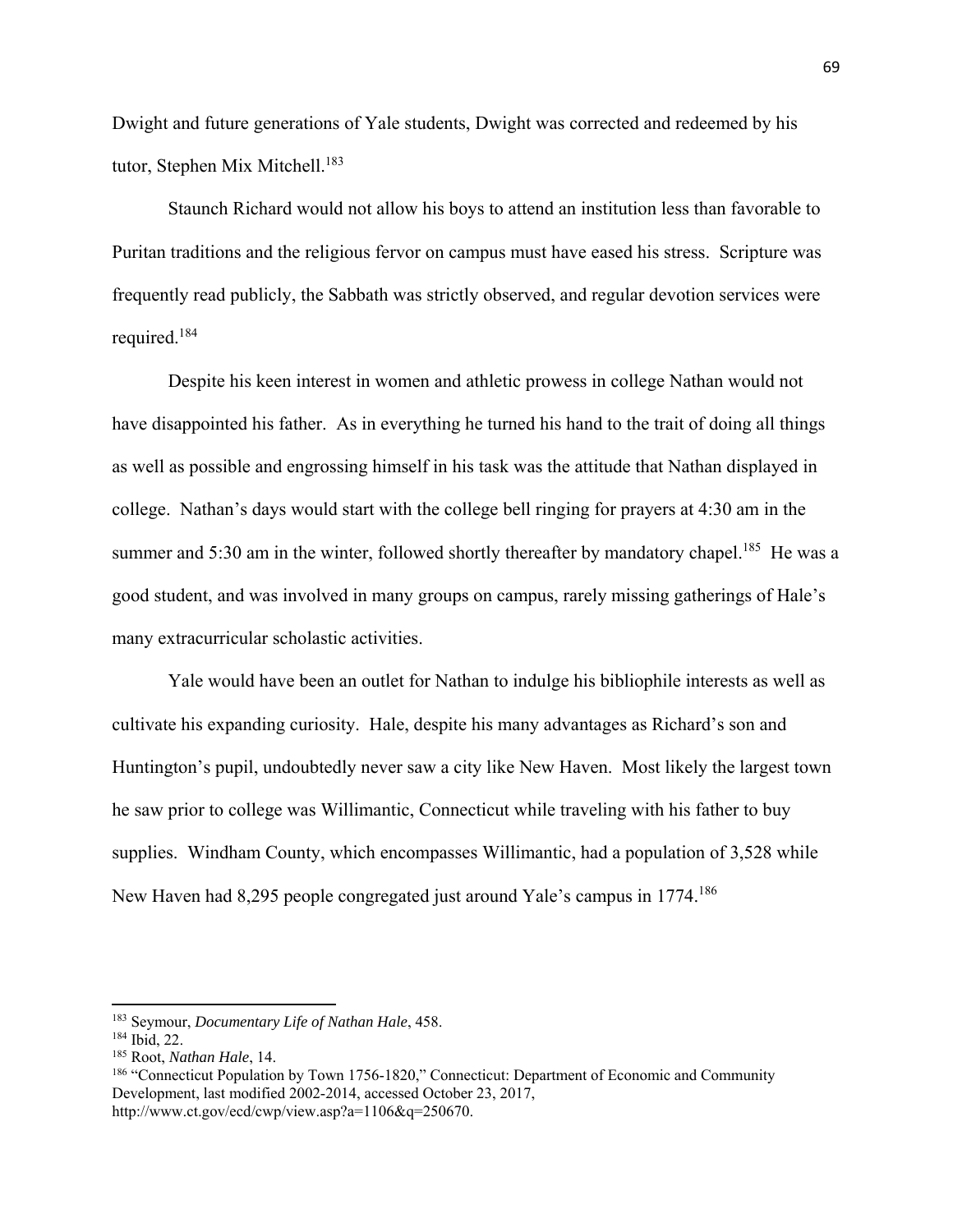Besides a large population to which Hale was unaccustomed, New Haven offered many new experiences. By the colonial standards of the day, New Haven was a very modern city. The roads were cobblestone, compared to the compacted earth of Coventry, and whereas Coventry included many fine farms, New Haven functioned as a significant port engaged with commerce with Europe and was thus situated to be at the cutting edge of European style. Hale would have seen men with wigs and some without, and even some with ties in their wigs. The better off in town even wore fine jackets, silk shoes, and silver buckles. This stood in sharp contrast to the homespun clothes in which the Hale boys arrived. New Haven also opened Hale's eyes to a considerable tavern scene, as well as coffee houses that certainly sported the readily available commodities of furniture, china dishes, paintings, and many volumes of books.<sup>187</sup> New Haven also boasted a variety of churches, including two Congregationalist churches and an Episcopal church just a short walk away from the Congregationalist-run college.<sup>188</sup>

Nathan took to his new city and flourished, enjoying city life compared to that of the farm. Hale was, after all, extremely comfortable around people and the spotlight always shone on him, which he did not avoid. His athletic prowess, for example, made him a campus hero long before he became a national hero. Generations of students after Hale celebrated, but could not equal, his "broad jump," which is said to have taken place on "The Green." So impressive was Hale's jump that for many years the spot was distinguished with a marker in New Haven. Even when his memory was slipping into obscurity after his death "Hale's jump" was still remembered on campus.<sup>189</sup>

<sup>187</sup> Bishop, *Nathan Hale: The Life of a Colonial Freedom Fighter*, 18-19.

<sup>188</sup> Phelps, *Nathan Hale: The Life and Death of America's First Spy*, 7.

<sup>189</sup> Root, *Nathan Hale*, 12.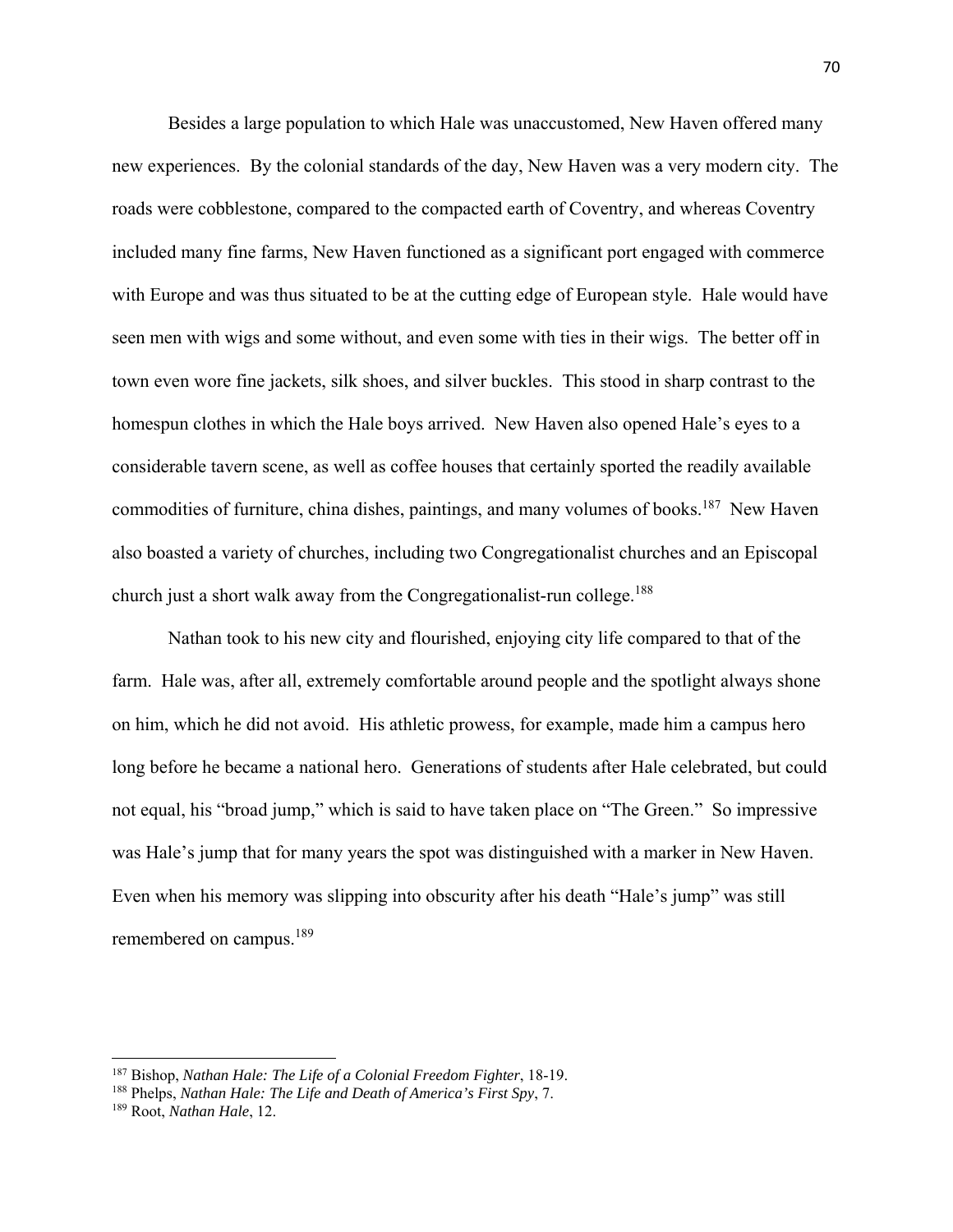Today Yale's Sterling Memorial Library houses a section named for the Linonian Society (also called Linonia society), a secret student fraternity on campus founded in 1753 "for the promotion of Friendship and social intercourse and for the advancement of literature."190 For Nathan and Enoch their freshman year was very quiet. Almost no record remains of their first year, in fact. The Hale boys, however, began to make a name on campus when Enoch was elected to the Linonian society on November 7, 1771, followed by Nathan on November 20, 1771. Just two weeks after becoming a member, Nathan was elected scribe, and as Seymour states was "from that time forward until after the fraternity's Anniversary celebration, April 15, 1773, Nathan was, it is not too much too say, the outstanding figure in the fraternity."191 Seymour's supposition is not at all wrong, after all Nathan organized, or possibly even founded the Linonia Library and at various times during his tenure held all of the offices of the fraternity.192

The Linonia Minutes have several meaningful connections to Hale. First, many of the minutes were written by Hale himself. In addition, the minutes show what was debated in the meetings, the stances that Hale took, and the great debating ability of the young intellectual.<sup>193</sup> It was here that Hale would perfect his public speaking abilities, once arguing that "the best Historians inform us…she retired into Afric [sic], and built Carthage, an 142 years, after the Building of Solomon's Temple, which was 289 Years after the Destruction of Troy…So that we must pay no regards to Virgils making of her Cotempory [sic] with Aeneus."194

<sup>190</sup> Seymour, *Documentary Life of Nathan Hale*, 108.

<sup>191</sup> Seymour, *Captain Nathan Hale, 1755-1776: Yale College 1773, Major John Palsgrave Wyllys, 1754-1790: Yale College 1773, Friends and Yale Classmates, Who Died in Their Country's Service, One Hanged As a Spy by the British, the Other Killed in an Indian Ambuscade on the Far Frontier: A Digressive History*, 20. 192 Ibid, 20-21.

<sup>193</sup> Seymour, *Documentary Life of Nathan Hale*, 108.

<sup>194</sup> Ibid, 128.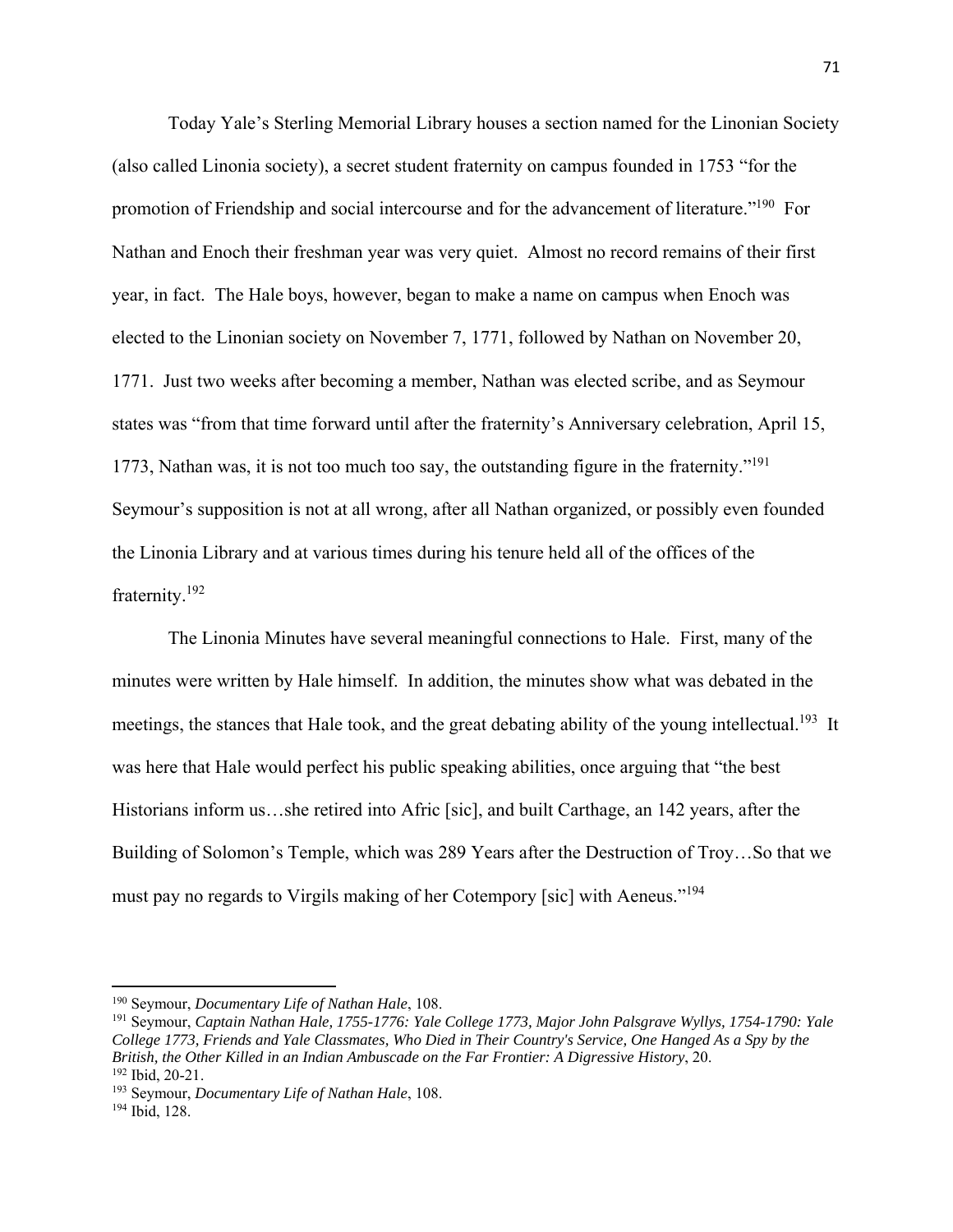Of Hale's many college debates the one that is predominantly important to modern readers is the one given on the day of his commencement when he debated "Whether the Education of Daughters be not without any just reason, more neglected than that of Sons?" Unfortunately, no record of the debate remains, but Seymour writes: "As for Hale, we can't help wishing we had a synopsis of his talk, which, as is asserted by tradition and as we have no doubt, favored the education of the daughters. It will be observed that many of the speakers were of the Linonia Brotherhood."<sup>195</sup> No one can determine the position Hale took in the debate; however, a reasonable assumption is that Hale's personal preference was that women deserved all the educational rights that were bestowed upon men. It is easy to see the fostering of these beliefs on Richard's farm with his sisters, but the most direct evidence is the young ladies Hale taught in the early mornings before his all-boys classes arrived for their day's lessons while he was a school teacher.

Upon graduation from Yale, the eighteen-year-old Hale took the post as a school teacher in the village of Moodus, part of East Haddam, Connecticut. Moodus was a town of wealth and business ventures, established on trade in 1662 when the land was purchased for thirty coats from four Native American kings by a group of twenty-eight men from around Hartford. As time passed Moodus would prove to be prosperous, with its proximity to Long Island and its fortunate location near the Connecticut River.<sup>196</sup>

For Hale, Moodus consisted of days in his one-room school house, which served the town from 1750 to 1799. He had thirty-three pupils, aged six through eighteen, both males and females. School days were work for his students, with Hale bringing the vigor to the classroom that was learned from many long days on his father's farm, teaching from seven in the morning

<sup>195</sup> Ibid, 155.

<sup>196</sup> Phelps, *Nathan Hale: The Life and Death of America's First Spy*, 34.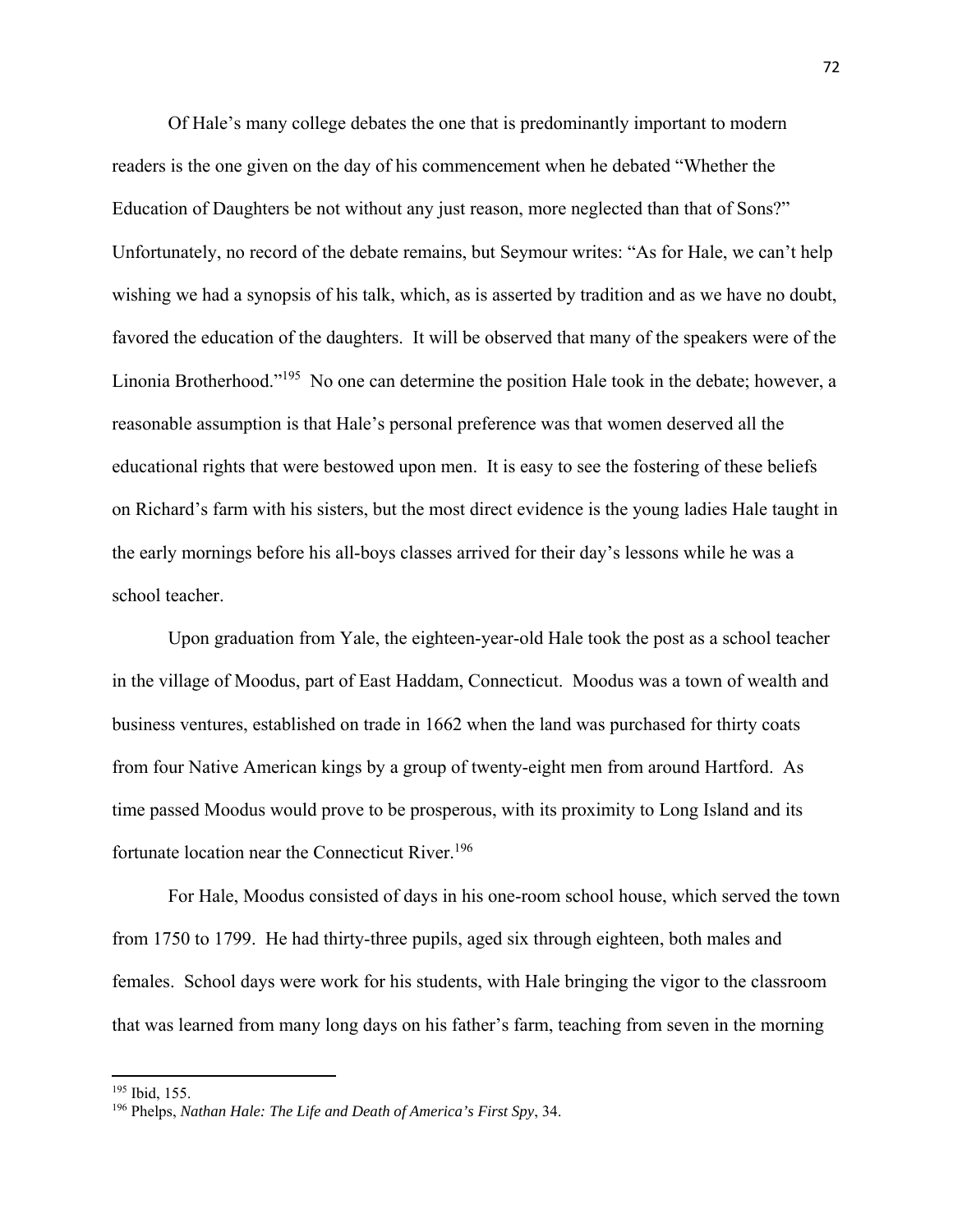until nine in the evening with only an hour off for lunch.<sup>197</sup> According to the testimony of Hannah Pierson who knew Hale during his time in East Haddam "he (Hale) was happy, faithful and successful in his office of teacher. Everybody loved him. He was so sprightly, intelligent, and kind, and so handsome!"<sup>198</sup>

 Unfortunately for Hale, Moodus was in its infancy, and proved to have little to stimulate his intellect or appeal to his social instincts. Despite Hale's good nature, for him East Haddam quickly turned to a place perceived as "inaccessible, either by friends, acquaintance or letters."199 To Hale, Moodus was the country and he yearned for the city and the life he left in college with its invigorating interaction. Desperate for a more robust life, he turned to his tutor and mentor, Dr. Huntington, seeking advice and requesting him to use his connections to find a new position.200 Fortunately for Hale, Huntington had connections in the port town of New London, namely Timothy Green. Thus, after only five short months, Hale left his post.

On December 21, 1773, Green wrote to Hale stating that he had:

Shewed Mr. Huntington's Letter and the Sample of your writing enclosed in it, to several of the Proprietors of the School in this Town; who have desired me to inform you that there is a Probability of their agreaing [sic] with you to keep the School; and for that Reason desire that you would not engage yourself elsewhere till you hear further from them.

Two days later, Green again wrote to Hale of an opportunity that could be available in three months' time in Norwich, Connecticut, but urged him to come to New London as "it might be to your advantage."201 Hale's intelligence and persona as well as Green's influence won him the position, extended in a February 4, 1774 letter from Timothy Green which reads in full:

<sup>&</sup>lt;sup>197</sup> The Connecticut Society of the Sons of the American Revolution, "Nathan Hale Schoolhouse in East Haddam," last modified July 14, 2009, accessed November 15, 2017, http://www.connecticutsar.org/sites/2009/07/nathan-haleschoolhouse-in-east-haddam.html.

<sup>198</sup> Seymour, *Documentary Life of Nathan Hale*, 157.

<sup>199</sup> Ibid, 15.

<sup>200</sup> Phelps, *Nathan Hale: The Life and Death of America's First Spy,* 37.

<sup>201</sup> Seymour, *Documentary Life of Nathan Hale*, 7.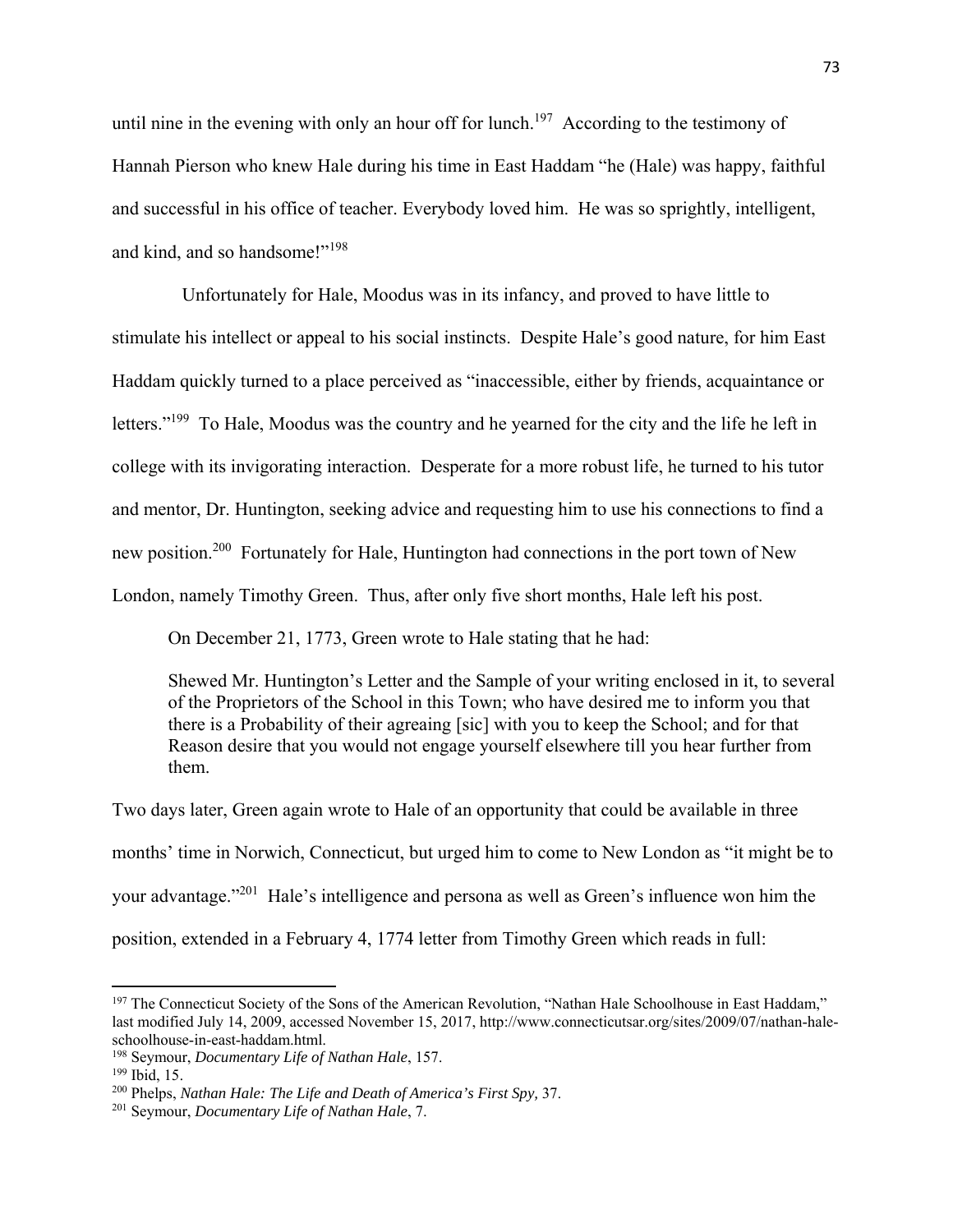# Sr.

Since my last to you, the Proprietors of the New School House in this Town have had a meeting, and agreed that you shou'd take the School for one Quarter, at the Rate of 200 Dollars per Ann. to be paid at the End of the Q.tr of which I am desired to acquaint you-Am not able to inform you when Mr. Tracy's Quarter will expire, but this I will do when I'm acquainted by a Line from you wheter we may depend on your takin gthe School, which you will please to write me pr. first Oppo-It is the desire of the Proprietors that you wou'd come down two or three Days before Mr. Tracy's Quarter expires that they may be certain of the School's being immediately supplied with a Master-In which Case it is agreed that your Wages shall commence from the Time of your arriving here. I am Sr, Your mo Hble Servt. Timo Green<sup>202</sup>

With the opportunity to move back to a port city and start anew in New London, Hale was bristling with excitement. The town also anticipated his arrival, hoping for a long-term instructor of the Classics, theology, Greek, Hebrew, and Latin for their children. The school house was so new upon Hale's arrival that it was not yet officially recognized by the Connecticut General Assembly and would not be until October 1774. Nathan had found his school home in a thriving city on State Street with large maple trees over hanging the freshly painted (red) school house set in Colonial style.<sup>203</sup> When not in the classroom he was full of life. According to Colonel Samuel Green, Hale was "exceedingly active-would jump from the bottom of the one hogshead up and down into a second and from the second up and down into a third like a catused to perform this feat often-would put his hand on a fence high as his head, and jump over it-a vigorous, robust, healthy man-form symmetrical-social-sprightly-steady."<sup>204</sup>

The nature of the young Hale in the classroom would be lost to history but for the work of biographer I. W. Stuart, who in the 1840's had the privilege of interviewing Colonel Samuel Green. Green, nearly three quarters of a century prior, had been a student under Hale when he

<sup>202</sup> Ibid, 14.

<sup>203</sup> Phelps, *Nathan Hale: The Life and Death of America's First Spy,* 43.

<sup>204</sup> Seymour, *Documentary Life of Nathan Hale*, 158.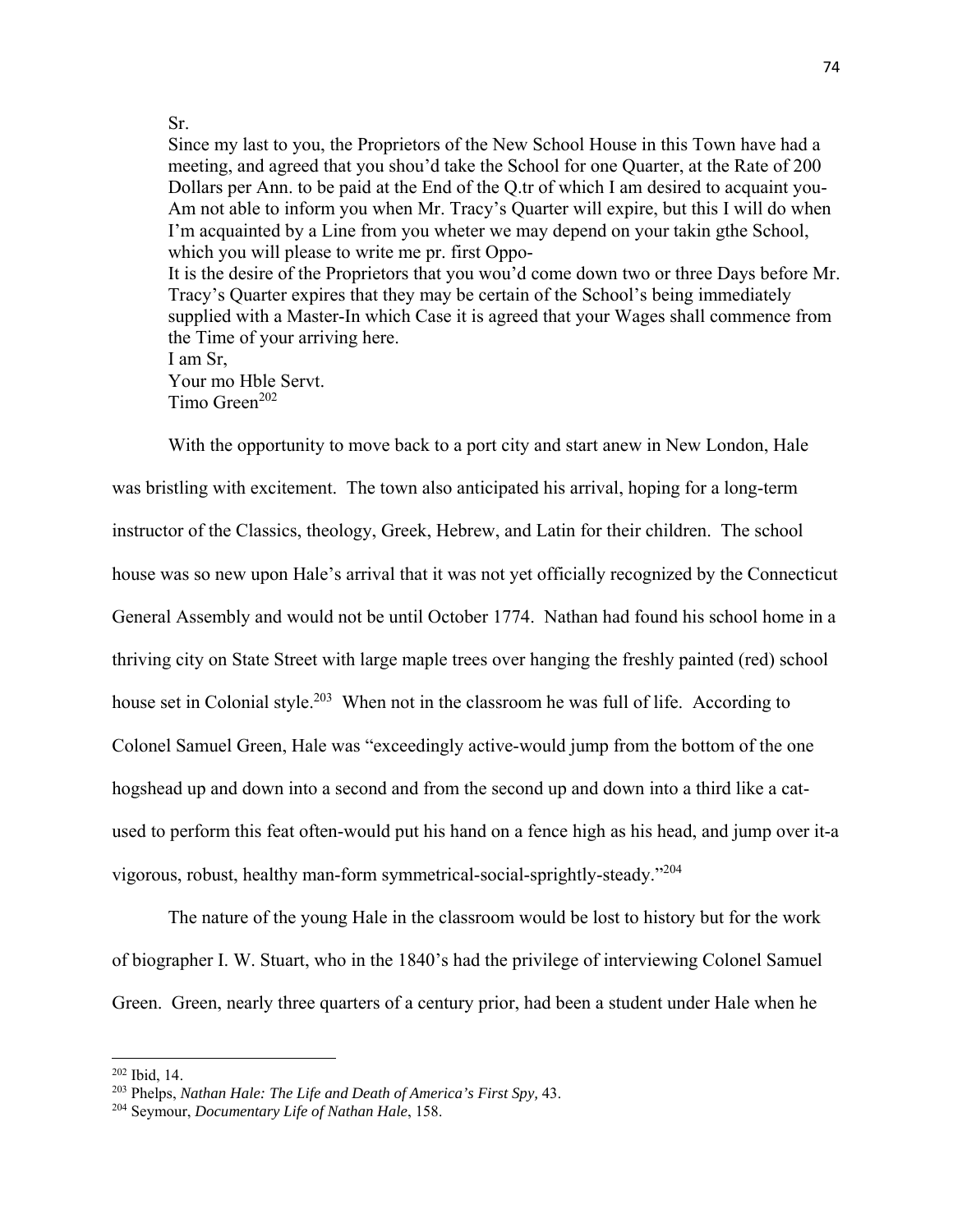attended the Union School in New London while Hale was the schoolmaster. As Green's

recorded notes are few and important in the sketch of Hale all are included below as they appear

in *Captain Nathan Hale, Major John Palsgrave Wyllys: A Digressive History*, by George Dudley

Seymour, which had never before been printed:

"Testimony of Col. Samuel Green Respecting Nathan Hale-Given to me [Isaac W. Stuart] ; and by me taken down in the Historical Hall. January, 1847.

"Went to school to Capt. Hale at a school in N. London, called the Union Schoolso called because about twenty gentlemen united & built a fine school house, to accommodate thirty or forty scholars. About thirty went to Hale-a select school-

"Was there when Hale left for the army-Hale a man peculiarly engaging in his manners-scholars old & young exceedingly attached to him-respected highly by all his acquaintance-fine moral character-

As is the case with the whole of Green's testimony, the initial impression that he gives of Hale verifies the story that has been passed down by tradition. He acknowledges that Hale was a gentleman, and extremely well liked by all. Moreover, Green speaks of the morals by which Hale lived. No historian has ever questioned Hale in this facet. While a case could be made that war made even the strongest of Puritans question their faith, Hale's morals and how he carried himself never was.

"Was exceedingly active-would jump from the bottom of one hogshead up and down into a second and from the second up and down into a third like a cat-used to perform this feat often-would put his hand on a fence high as his head, and jump over it-a vigorous, robust, healthy man-form symmetrical-social, sprightly-steady-

No account of any length exists of Hale's life that does not mention his athleticism. Perhaps this trait could have served him well as a spy, but unfortunately his good mannered nature and lack of training were bigger deterrents then his physical strength.

"In nature & education every way equal-about my height-face full of intelligence & benevolence-manners mild and genteel-a face & appearance that would strike anyone anywhere-face indicative of good sense & good feeling-warm &ardent-captivating to all who saw him-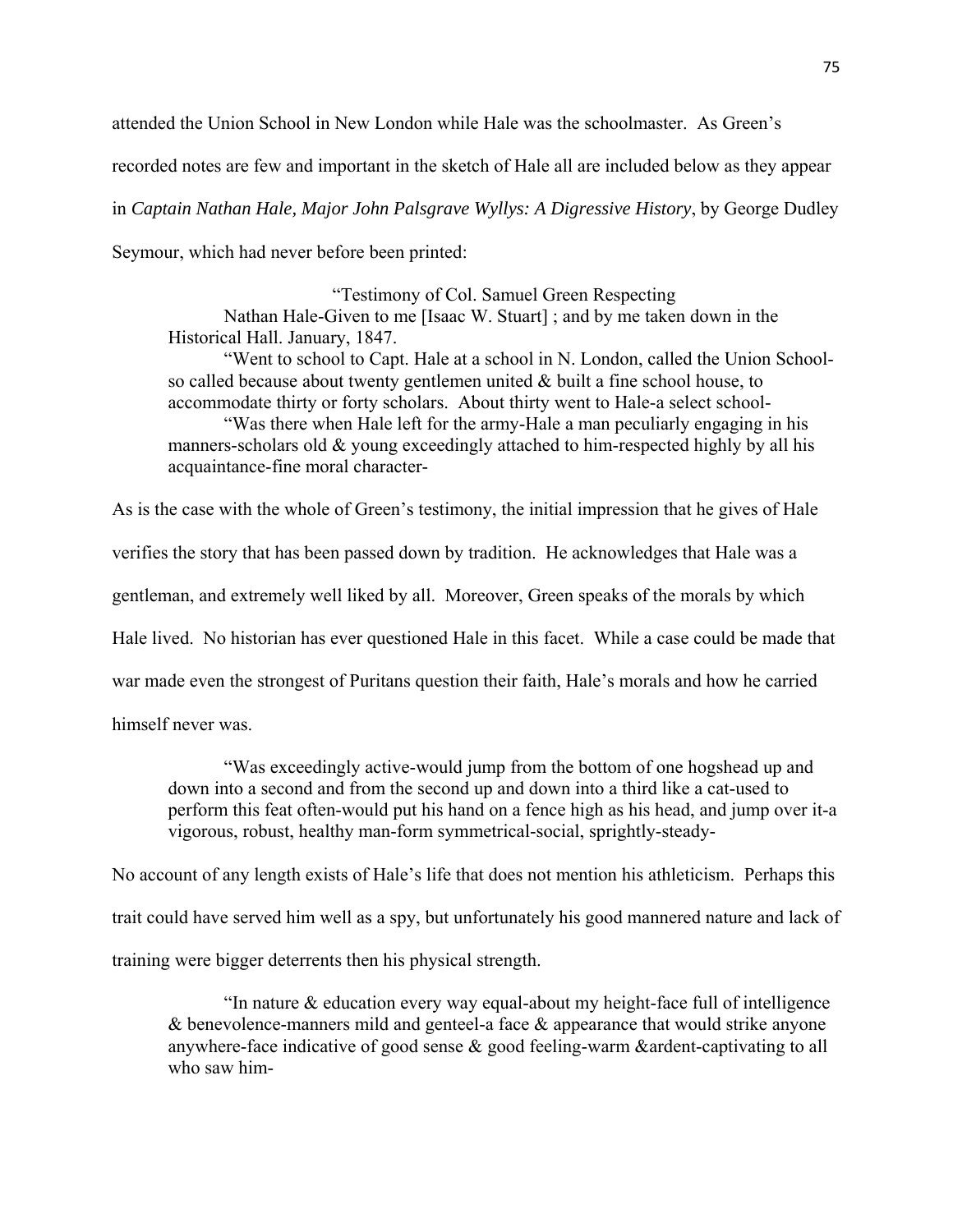"Taught the classics  $\&$  English-the school owned by the first gentlemen in the city-recommended by the faculty of Yale College probably-children all loved him for his tact and amiability-

"Went first from New London to see his parents-then to Cambridge-had been in the school about a year before he left-wonderful control over boys-without severity-

"The report of the day was that he was hung up like a beast by his heels  $\&$  had his throat cut-was betrayed, twas said by a near relative of his in the British army. His fate made an indelible impression upon deponent, as upon all the boys of his school-deponent can never think of an Englishman with any complacency, from the impression the fate of Hale, and the spectacles he saw at Fort Groton, made upon his mind- "Everybody that knew Hale was attached to him- 'that's the fact.'"205

Green's account, while nearly three quarters of a century after he sat in the classroom, does much to confirm what is already surmised about Hale. Also, it confirms that Hale was a man many looked up to.

Fate, or as the Hales would have said, Providence intervened while Hale was working in his chosen profession. The political climate was tense. Following the French and Indian War, Britain had taxed the colonies to pay off debts and to further their defenses. The Quartering Act and the Boston Massacre outraged Massachusetts and alarmed other colonies. In fact, during Hale's first spring in New London, Thomas Gage set sail to Boston while Samuel Adams began organizing the Sons of Liberty. New London, to Nathan's pleasure, was not idle, and seeing a need for service, and with the exuberance of youth, Hale enlisted to fight for the patriot cause.

During his time in the Continental Army, it may be fair to say that Hale asked himself many of the same questions that young soldiers have been asking themselves since the beginning of war: Where is God or is He on our side? Much of Hale's war diary lacks the expected references to God from a Puritan of traditional upbringing. What is not surprising is the contents, which included discussion of local livestock butchered for meals, quarrels within the

<sup>205</sup> Seymour, *Captain Nathan Hale, 1755-1776: Yale College 1773, Major John Palsgrave Wyllys, 1754-1790: Yale College 1773, Friends and Yale Classmates, Who Died in Their Country's Service, One Hanged As a Spy by the British, the Other Killed in an Indian Ambuscade on the Far Frontier: A Digressive History*, xv-xvii.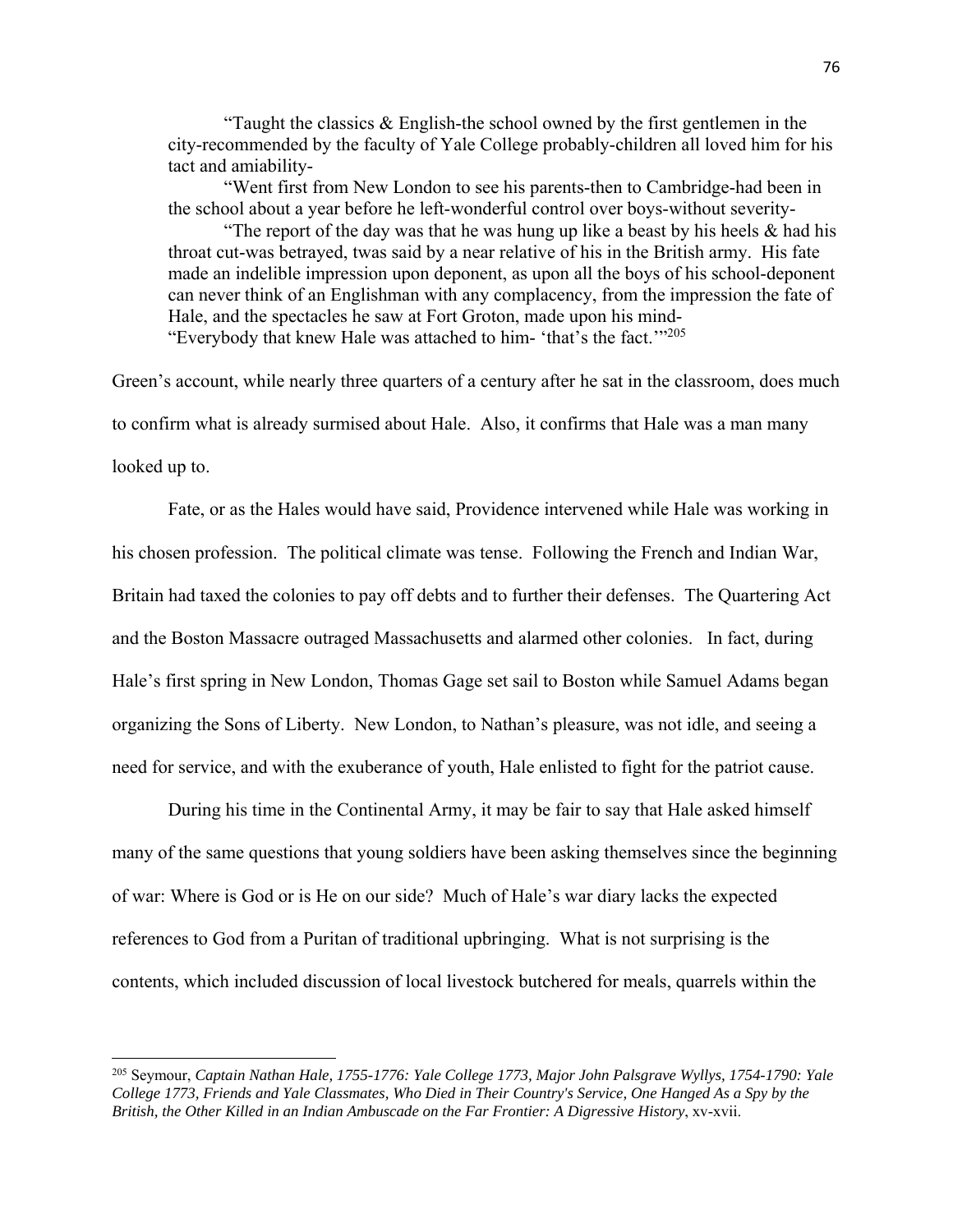ranks, supplies, and even the weather. What is curious, however, is when Hale departs from his normal pattern of listing each day of the week followed by the date. He only does this for Sundays, and labels them "Sabbath Day." Only on occasion did Hale take this approach, and when he did he always begins by describing the day's church services, followed by the day's minutiae.

Nobody can know for certain the intent behind Hale's alteration, but the lack of frequent entries mentioning his faith seem to indicate that Nathan was asking himself the traditional questions of a soldier. His entry on "Sabbath Day 19th" of November 1775 seems to indicate this:

Mr. Bird pr. one Service only beginning after 12 O'C. Text Ester  $8<sup>th</sup>$ . 6. For how can I indure to see the evil that shall come unto my people? or how can I indure to see the destruction of my kindred? The discourse very good, the same as preach'd to Gen Wooster, his Officers and Soldiers at New Haven and which was again preach'd at Cambridge a Sabbath or two ago.  $-$  Now preach as a farewell discourse.<sup>206</sup>

This is not the only indication that Hale had religious questions during his time in the army. On one occasion his diary reads "Evening prayers omitted for Wrestling." The next day's entry reads, "Wednesday – no letters."<sup>207</sup> It can be no doubt from the reading of Hale's diary that he was questioning, but also felt homesick and alone in a world that had saw him grow up within a tight knit community with the moral support of a town and a close family living a hard working, farm life. When Hale entered the army as a young man, familiarity was removed, and he was forced to answer life's questions utilizing his own intellect and experiences.

 Hale may have had creeping doubts that even the most ardent of battle-hardened soldiers must undoubtedly entertain, but in the end, he was a Christian in the Puritan tradition. Lieutenant Elisha Bostwick, who stated that Hale was "undoubtedly Pious" tells that:

<sup>206</sup> Seymour, *Documentary Life of Nathan Hale*, 190.

<sup>207</sup> Johnston, *Nathan Hale, 1776: Biography and Memorials*, 244.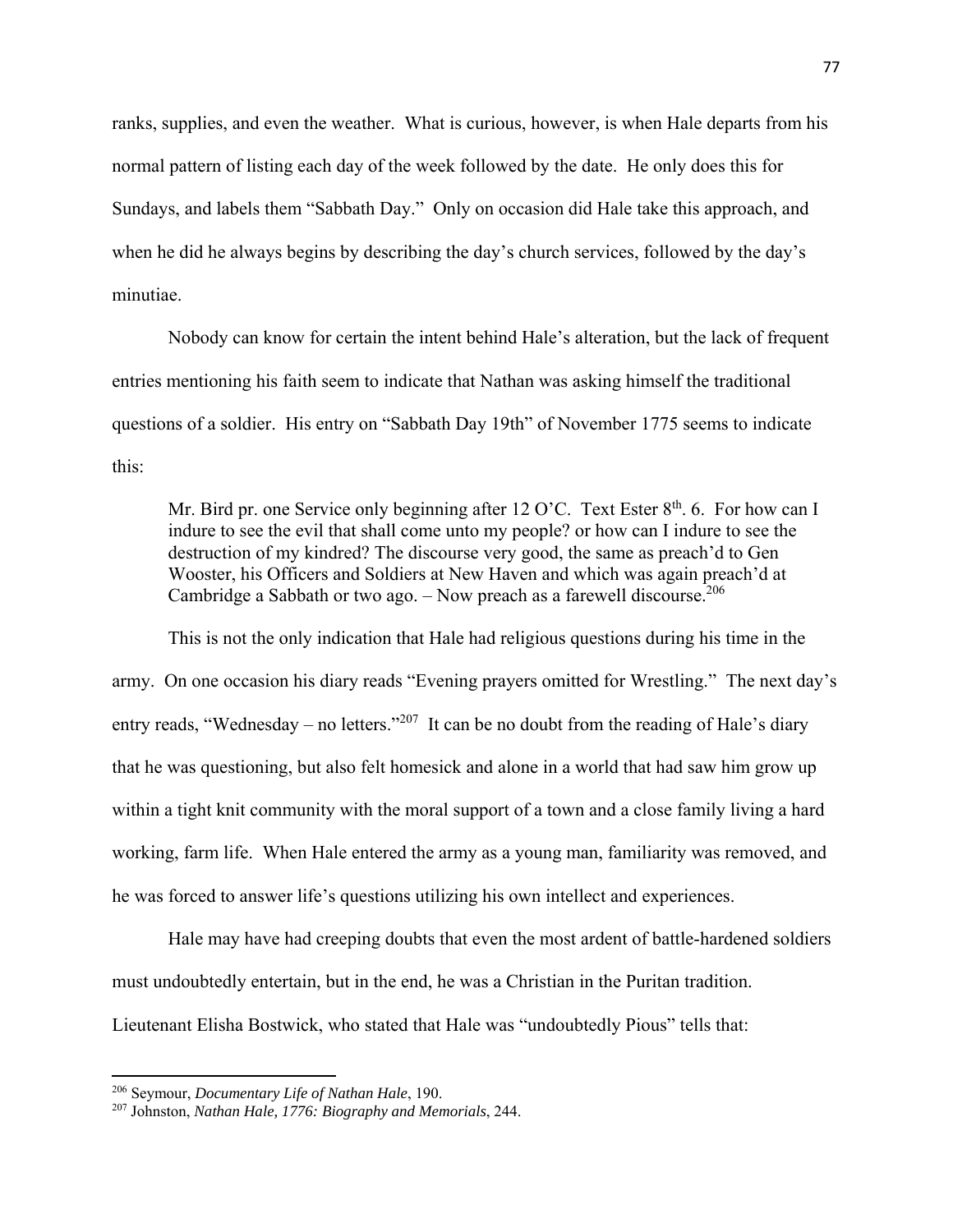One day he accidentally came across some his men in a bye place playing cards – he spoke – what are you doing – this won't do, - give me your cards, they did so  $\&$  he chopd [sic] them to pieces, & it was done in such a manner that the men were rather pleased than otherwise – his activity on all occasions was wonderful – he would make a pen the quickest. & the best of any man.<sup>208</sup>

General William Hull was a friend of Nathan Hale. hailing from Derby, Connecticut and

was just one class ahead of Hale at Yale. He also appears in Hale's diary and army accounts.

Both participated in the siege of Boston and both were deployed to New York together. Of Hale,

Hull lamented "there was no young man who gave fairer promise of an enlightened and devoted

service to his country, than this my friend and companion in arms."<sup>209</sup>

While Washington was in desperate need of information, Hale had been recently

transferred to the command of Colonel Thomas Knowlton. This made him astutely aware of the

need for intelligence. After Hale volunteered to become a spy for Washington, Hull provides a

glimpse into Hale's mind, emotions, and sense of duty;

After his interview with Colonel Knowlton, he repaired to my quarters, and informed me what had passed. He remarked, 'That he thought he owed to his country the accomplishment of an object so important, and so much desired by the Commander of her armies, and he knew of no other mode of obtaining the information, that assuming a disguise and passing into the enemy's camp.' He asked my candid opinion. I replied, that it was a serious action which involved serious consequences, and the propriety of it was doubtful; and though he viewed the business of a spy as a duty, yet, he could not officially be required to perform it…his nature was too frank and open for deceit and disguise, and he was incapable of acting a part equally foreign to his feelings and habits...(Hull to Hale attempting to convince him not to take the position of spy) But who respects the character of a spy, assuming the garb of friendship but to betray? The very death assigned him is expressive of the estimation in which he is held. As soldiers, let us do our duty in the field…and not stain our honor by the sacrifice of integrity….He replied, 'I am fully sensible of the consequences of discovery and capture in such a situation. But for a year I have been attached to the army, and have not rendered any material service, while receiving a compensation, for which I make no return. Yet, I am not influenced by the expectation of promotion or pecuniary reward; I wish to be useful, and every kind of service, necessary to the public good, becomes honorable by being

<sup>208</sup> Seymour, *Captain Nathan Hale, 1755-1776: Yale College 1773, Major John Palsgrave Wyllys, 1754-1790: Yale College 1773, Friends and Yale Classmates, Who Died in Their Country's Service, One Hanged As a Spy by the British, the Other Killed in an Indian Ambuscade on the Far Frontier: A Digressive History*, 30. 209 Seymour, *Documentary Life of Nathan Hale*, 307-308.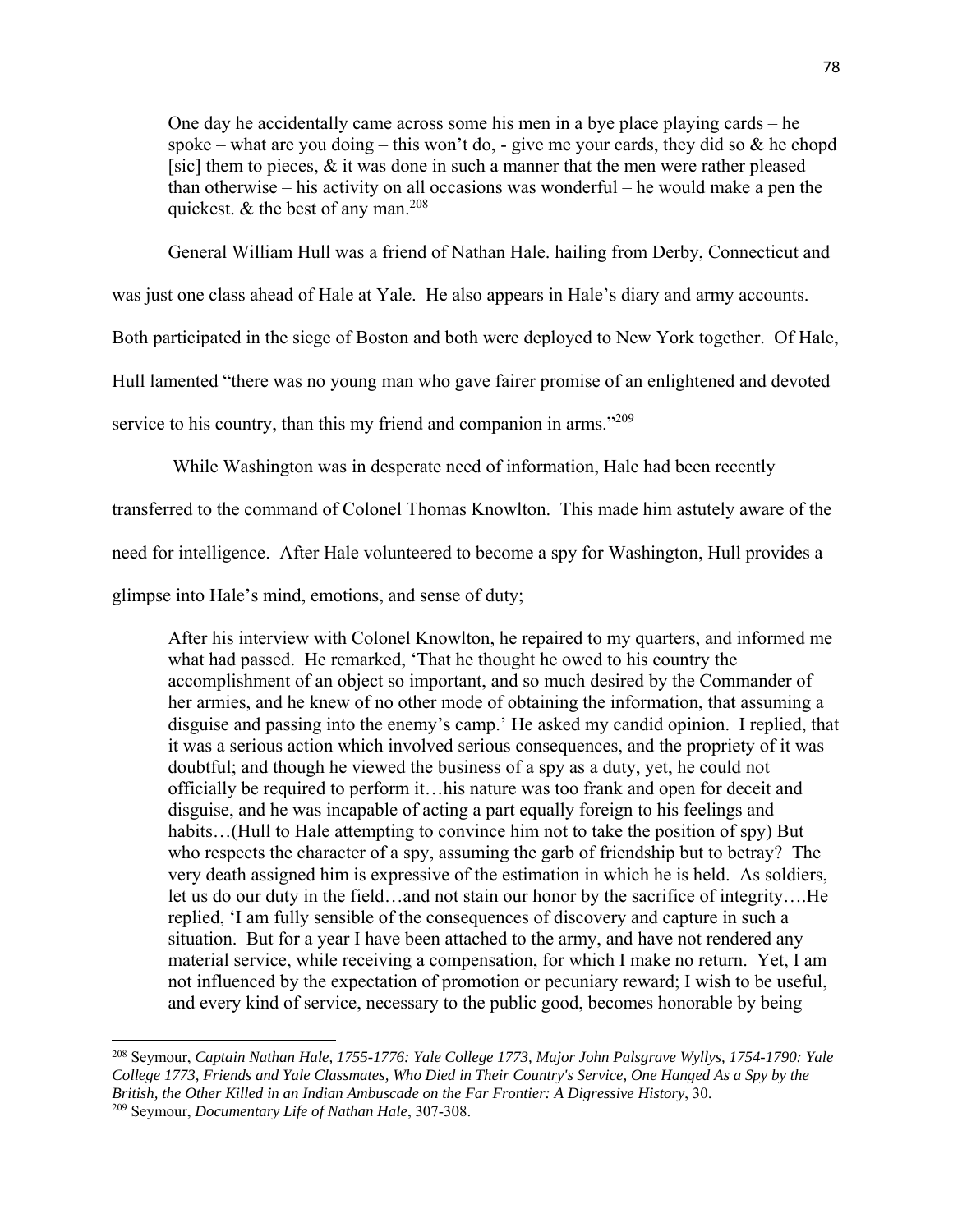necessary. If the exigencies of my country demand a peculiar service, its claims to perform that service are imperious. $210$ 

Despite there being great evidence of Hale's movements in the army, very few facts survive regarding his capture. Much of the Hale story that is remembered from this point until his death has been inferred rather than confirmed. Two former professional intelligence officers, Major General E. R. Thompson and G.J.A. O'Toole have concluded that there are only three pieces of "hard intelligence" consisting of three statements by British soldiers.

- 1. An orderly book reported that Hale was "apprehended last night," i.e., Sept. 21, confessed and was hanged on the  $22<sup>nd</sup>$  at 11am.
- 2. An entry in the diary of a British officer, Lt. Frederick Mackenzie, confirmed the above facts and added the significant information that Hale was captured on Long Island, which has been confirmed by Lafayette.
- 3. A diary entry by Captain William Bamford of the 40<sup>th</sup> Regiment of Foot, which added more information: Hale "was taken by Major Rogers."<sup>211</sup>

For his part, Seymour acknowledges the fact that Hale was playing the role of a schoolmaster and that he took his college diploma with him on his mission to further his cover. Seymour also casts doubts upon other theories of his capture, specifically that he mistook an enemy ship for a friendly. To his credit, Seymour does not attempt to speculate what occurred that led to his capture, only that it is "reasonably certain that (Major Robert) Rogers or his men apprehended Hale somewhere in this locality (near Flushing) on the young spy's way out from New York with information and maps for General Washington."212 Of Hale's time on Long Island Seymour

writes:

Nothing of Hale's roustabouting in the British lines is known, but the preponderance of available evidence indicates that, after accomplishing his mission, he crossed over from Long Island to New York, where, on September  $21<sup>st</sup>$ , within a short distance of his own picket

<sup>210</sup> Ibid, 308-309.

<sup>&</sup>lt;sup>211</sup> James Hutson, "Nathan Hale Revisited: A Tory's Account of the Arrest of the First American Spy," Library of Congress, accessed December 5, 2017, https://www.loc.gov/loc/lcib/0307-8/hale.html.

<sup>212</sup> Seymour, *Documentary Life of Nathan Hale*, 544.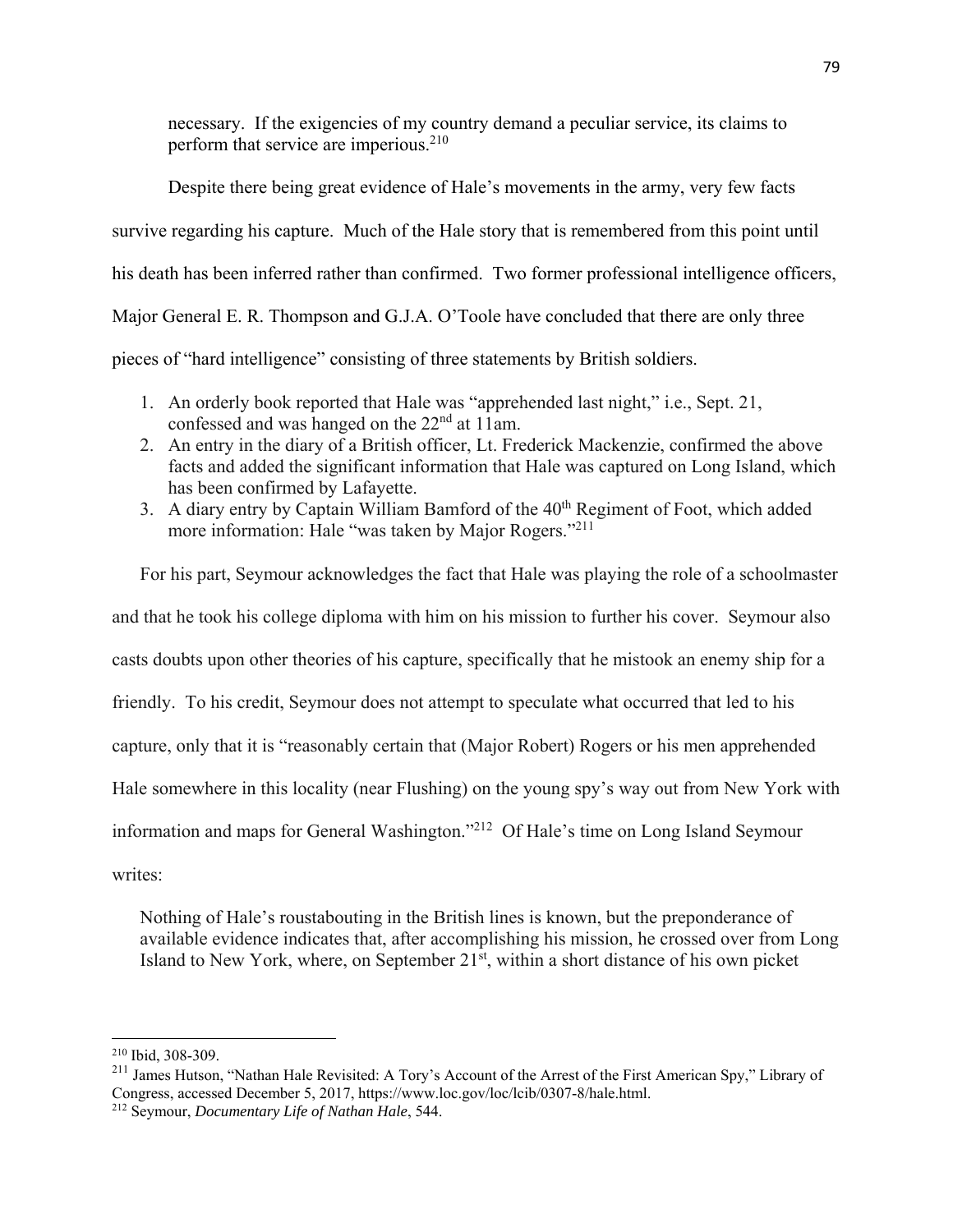lines, he was apprehended as a spy and taken before General Howe, whose headquarters were then in the Beekman Mansion-Always thereafter associated with Hale's fate.<sup>213</sup>

Seymour drew upon the best evidence he had to come to his conclusion, for he was unaware

of Consider Tiffany's account, which came to light when it was donated to the Library of

Congress in 2000. Tiffany was a storekeeper in Barkhamsted, Connecticut, as well as a fierce

Loyalist. Tiffany's account of Hale reads:

[Rogers] detected several American officers, that were sent to Long Island as spies, especially Captain Hale, who was improved in disguise, to find whether the Long Island inhabitants were friends to America or not. Colonel Rogers having for some days, observed Captain Hale, and suspected that he was an enemy in disguise; and to convince himself, Rogers thought of trying the same method, he quickly altered his own habit, with which he Made Capt Hale a visit at his quarters, where the Colonel fell into some discourse concerning the war, intimating the trouble of his mind, in his being detained on an island, where the inhabitants sided with the Britains against the American Colonies, intimating withal, that he himself was upon the business of spying out the inclination of the people and motion of the British troops. This intrigue, not being suspected by the Capt, made him believe that he had found a good friend, and one that could be trusted with the secrecy of the business he was engaged in; and after the Colonel's drinking a health to the Congress: informs Rogers of the business and intent. The Colonel, finding out the truth of the matter, invited Captain Hale to dine with him the next day at his quarters, unto which he agreed. The time being come, Capt Hale repaired to the place agreed on, where he met his pretended friend, with three or four men of the same stamp, and after being refreshed, began the same conversation as hath been already mentioned. But in the height of their conversation, a company of soldiers surrounded the house, and by orders from the commander, seized Capt Hale in an instant. But denying his name, and the business he came upon, he was ordered to New York. But before he was carried far, several persons knew him and called him by name; upon this he was hanged as a spy, some say, without being brought before a court martial.<sup>214</sup>

Despite the plausibility of Tiffany's account, it must also be noted that this is the only

account of its kind. No others can substantiate all of his details. It is, however, the only detailed

account that remains of Hale's capture outside of conjecture. What is known about Hale's

capture is that in all probability he was betrayed. Evidence indicates that Nathan's cousin,

<sup>213</sup> Seymour, *Captain Nathan Hale, 1755-1776: Yale College 1773, Major John Palsgrave Wyllys, 1754-1790: Yale College 1773, Friends and Yale Classmates, Who Died in Their Country's Service, One Hanged As a Spy by the British, the Other Killed in an Indian Ambuscade on the Far Frontier: A Digressive History, 26.* <sup>214</sup> James Hutson, "Nathan Hale Revisited: A Tory's Account of the Arrest of the First American Spy."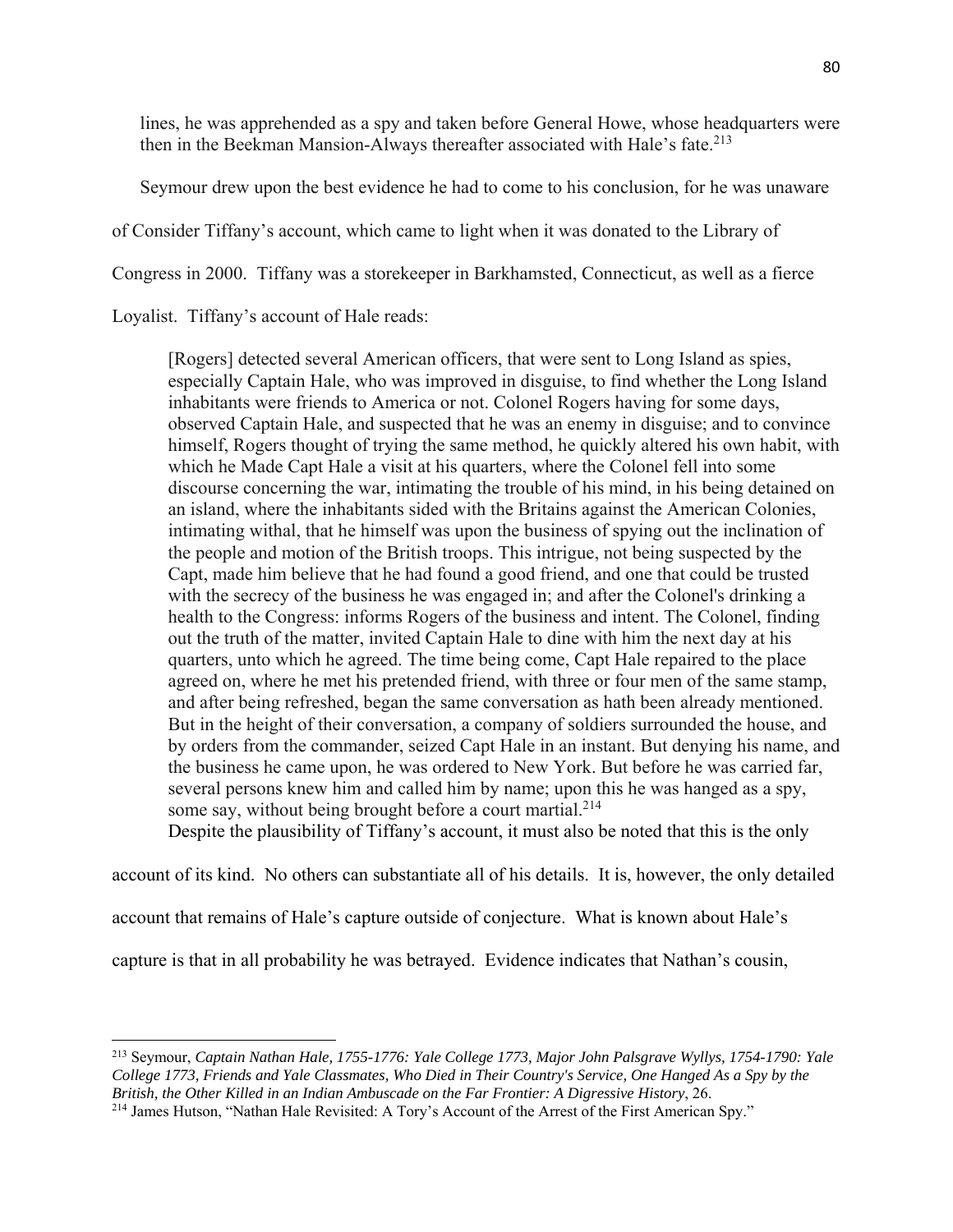Samuel Hale of New Hampshire was the betrayer. Samuel Hale was nine years older than Nathan, and undoubtedly they had met previously. Samuel opposed the revolutionary movement and became a fierce Loyalist in his native Portsmouth, New Hampshire. In 1776, Hale marched with Howe to New York and became Deputy Commissary of Prisoners. Before the war had ended, the *Essex Journal* printed that he had betrayed his cousin to his death. Hale's response was to flee to England without ever returning for his wife and son.<sup>215</sup> Hale did write a response to the *Essex Journal* on September 10, 1777 to his wife after fleeing to England. What he does not do in this letter is refute the claim that he had betrayed Nathan. He addressed the topic by blaming the publication, stating that "attachment to the old Constitution of my country is my only crime with them-for which I have still the disposition of a primitive martyr."<sup>216</sup> For his part, Richard Hale believed that his son was betrayed by his brother's son. Writing to the elder Samuel, Hale wrote that:

You have doubtless seen the Newbery Port paper that gives the account of the conduct of our kinsman Samuel Hale toward him in York as to our kinsman being here in his way to York it is a mistake but as to his conduct toward my son at York Mr. Cleveland of Cape Ann first reported it... A Child I sought much by but he is gone..."<sup>217</sup>

Perhaps Seymour speculated correctly that accusing Samuel of betraying Nathan is too

harsh an accusation, choosing rather to label him as the identifying party. Seymour's reasoning

is as follows:

As Deputy Commissary of Prisoners under Sir William Howe, Samuel Hale must have been well known in the British army in and about New York, and when a young man carrying a diploma in the name of Nathan Hale was apprehended and brought in, it is altogether likely that Samuel Hale was sent for and confronted with the prisoner. If that was the case, it must be admitted that Samuel was in a tight place and that he can hardly be said to have betrayed Nathan in the usual sense of the word.<sup>218</sup>

<sup>215</sup> Seymour, *Documentary Life of Nathan Hale*, 304.

<sup>216</sup> Ibid, 305.

<sup>217</sup> Ibid, 449.

<sup>218</sup> Ibid, 304-305.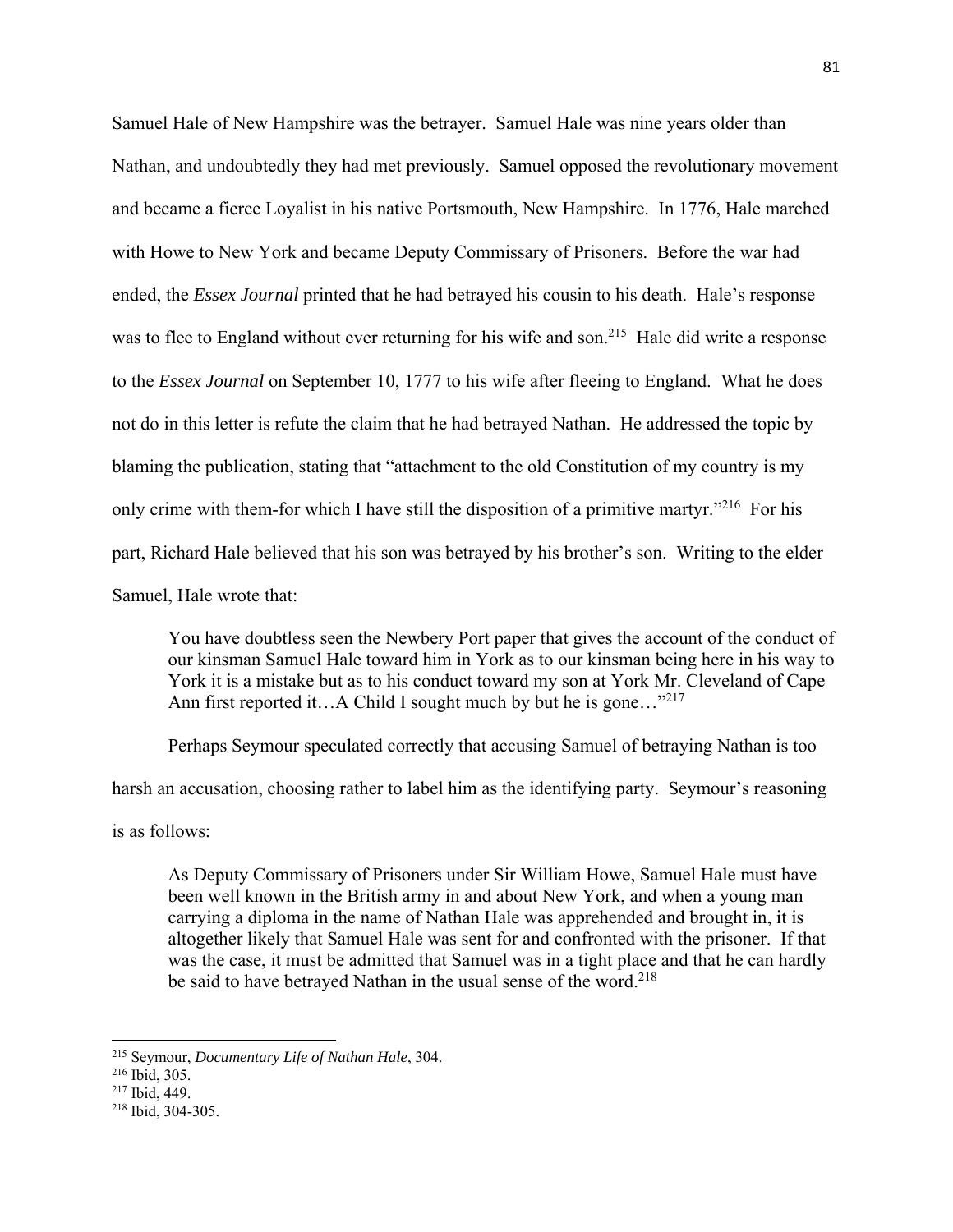While Seymour's theory is plausible, it is also likely that Samuel never saw Nathan before his death. There is, in fact, no reference of his being at the scene, and of greater importance it is less than likely that he was stationed with Howe at the time. Due to Nathan's quick demise after capture, it is equally less than likely that Samuel would have been able to be summoned in time before Howe's verdict could be delivered. Despite the potential of Seymour's theory being correct, it is equally plausible that, because of Hale's name recognition, and possibly that his cousin had previously accused him of being a patriot spy prior to his capture, this alignment of circumstances ultimately led to a speedy capture and execution of Nathan. However, it must also be noted that Samuel still could have acted as the identifying party, which would help substantiate Tiffany's story that several knew Hale and called him by name.

Upon capture, Hale was brought before General Howe. He had upon his person sketches and other valuable military information that he had gathered. In light of this foreboding evidence, Hale declared his name, rank, and objective coming within the British lines. Thus, with his declaration of being a spy, Howe, without form of a trial, gave orders for his execution the next morning.<sup>219</sup> General Hull's account of Hale's last hours tells us that "on the approach of death asked for a clergyman to attend him. It was refused. He then requested a Bible; that too was refused by his inhumane jailer."<sup>220</sup> Hale was able to write a few letters, but they too were destroyed so "that the rebels should not know that they had a man in their army who would die with so much firmness."<sup>221</sup> Much speculation revolves around the addresses of Hale's last letters, among which are his mother (who was deceased), his stepmother, and a lover. Enoch Hale

 $^{219}$  Ibid, xxxi.<br> $^{220}$  Ibid, 310.

<sup>&</sup>lt;sup>221</sup> Seymour, *Captain Nathan Hale, 1755-1776: Yale College 1773, Major John Palsgrave Wyllys, 1754-1790: Yale College 1773, Friends and Yale Classmates, Who Died in Their Country's Service, One Hanged As a Spy by the British, the Other Killed in an Indian Ambuscade on the Far Frontier: A Digressive History*, 140.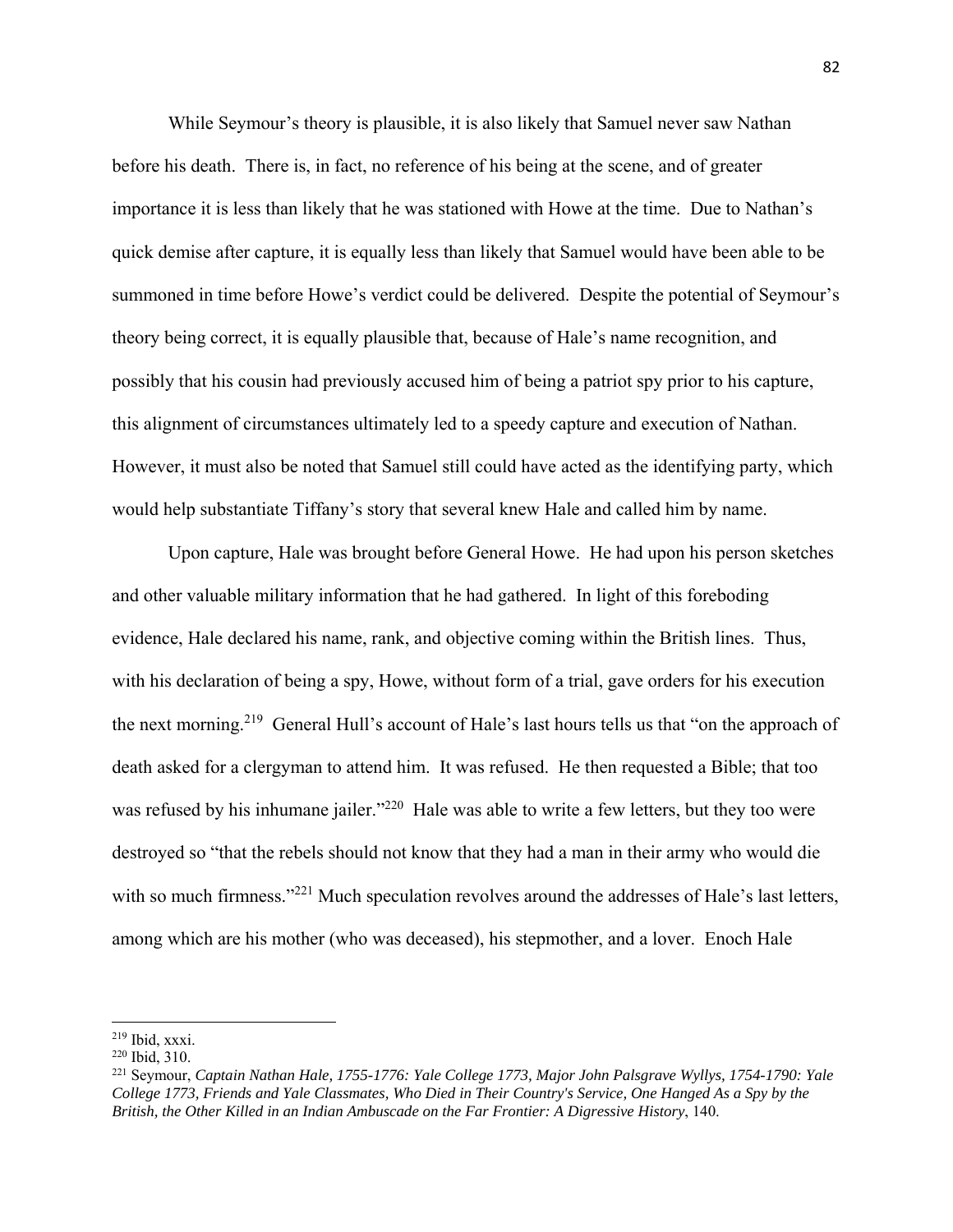confirms in his diary that the two letters were addressed to his commanding officer and Enoch.

Enoch came to this knowledge through Major Wyllys, who saw both of Hale's letters.<sup>222</sup>

Hale's attributed last words, "I only regret that I have but one life to lose for my country," are much debated. It is unclear if Hale ever actually said these words, or if he did utter the patriotic phrase if the oft-credited *Cato* was the inspiration. For his part, Seymour firmly believed that Hale's last words were the patriotic prose and that:

Hale's last words were undoubtedly derived from Addison's tragedy of 'Cato,'" where Cato says "What pity is it that we can die but once to serve our Country." The writer (Seymour) cannot place Addison's tragedy in Hale's hands but it was in the College library in Hale's undergraduate days, and Hale's quotation from it shows that he was familiar with it. No theme could have interested him more than its theme! $223$ 

In addition to Hale very likely having studied Cato at Yale (and to a lesser extent with Dr.

Huntington) he also taught the classics as a school teacher. In a letter from Betsey Hallam,

whom Hale likely taught in one of his "morning classes of young ladies," she quotes nine Cato

lines to him, which are as follows:

 Remember O my friend the laws the rights The generous plan of power delivered down From age to age by your renown'd forfathers So dearly bought the price of so much blood Oh let it never perish in your hands But piously transmit it to your Children Do thou great liberty inspire our souls And make our lives in thy possession happy Or our deaths glorious in thy just defence  $[sic]$ <sup>224</sup>

Despite Seymour's conviction, the truth will forever be unknown. In fact, the earliest

version of Hale's words appeared in the Boston *Independent Chronicle* on May 17, 1781 as "I

am so satisfied with the cause in which I have engaged, that my only regret is, that I have not

<sup>222</sup> Seymour, *Documentary Life of Nathan Hale*, 298.

<sup>223</sup> Ibid, XXXII. 224 Ibid, 85.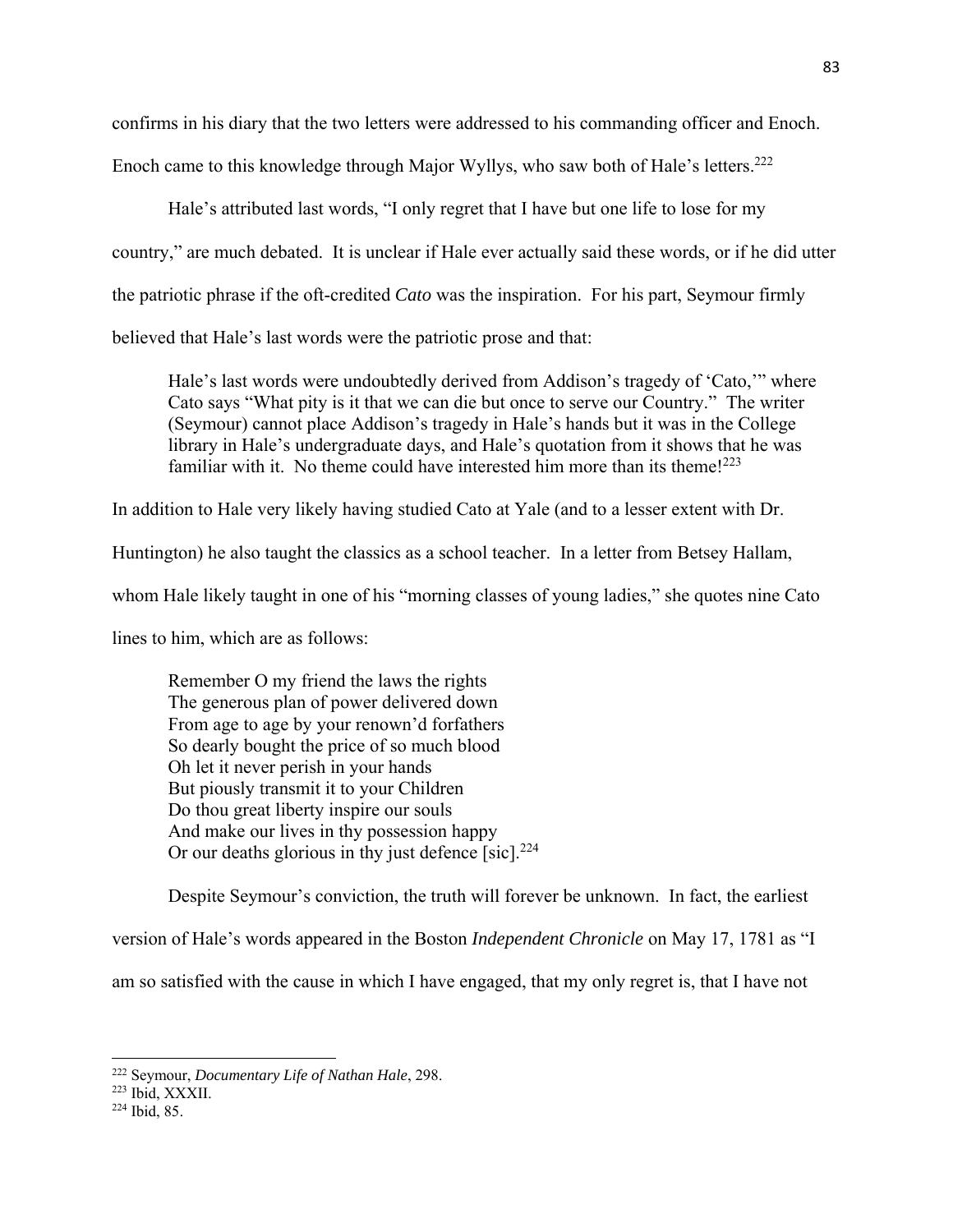more lives than one to offer in its service." In 1799, Hannah Adams's survey of New England history relied on William Hull, whose account reads that "his dying observation, 'that he only lamented that he had but one life to lose for his country." The abridged version of this work written by Abiel Holmes changed the wording to "I only lament, that I have but one life to lose for my country."225

Despite the contention surrounding Hale's final words, it is clear that prior to his death Hale made a spirited speech, which if he uttered the famous quote attributed to him, would have served as his closing. Unfortunately, despite the American mythology surrounding Hale's last words, there is no verifiable proof that he did make his famous statement. After all, his heroic words were not reported for five years and Hull's account can be scrutinized as his account was given only after being accused of cowardice and neglect of duty for surrendering Fort Detroit in 1812, was ordered shot, and was only spared due to a presidential pardon by President Madison.<sup>226</sup>

Despite the circumstances and impending death, Hale was prepared for such an important moment and lecture. While at Yale he had trained to speak to an audience and to sway hearts and minds during the Linonia debates. Perhaps it is this very reason that Hale's story endures and why Montressor admired the young "traitor" so. Most likely, there is an element of truth in the story to confirm Seymour's conviction. The best that can be said with certainty is that Hull provided the best explanation in a simple statement that provided inspiration only to patriotism and not to any more profound meaning; that Nathan Hale was a man who had no regrets regarding giving his life for his country and would do it all again if given the opportunity.

<sup>225</sup> F.K. Donnelly, "A Possible Source for Nathan Hale's Dying Words." *The William and Mary Quarterly* 42, no. 3 (1985): 394-96.

<sup>226</sup> New England Historical Society, "William Hull Tries to Save Nathan Hale," last modified 2016, accessed July 26, 2016, http://www.newenglandhistoricalsociety.com/william-hale-tries-to-save-nathan-hale/.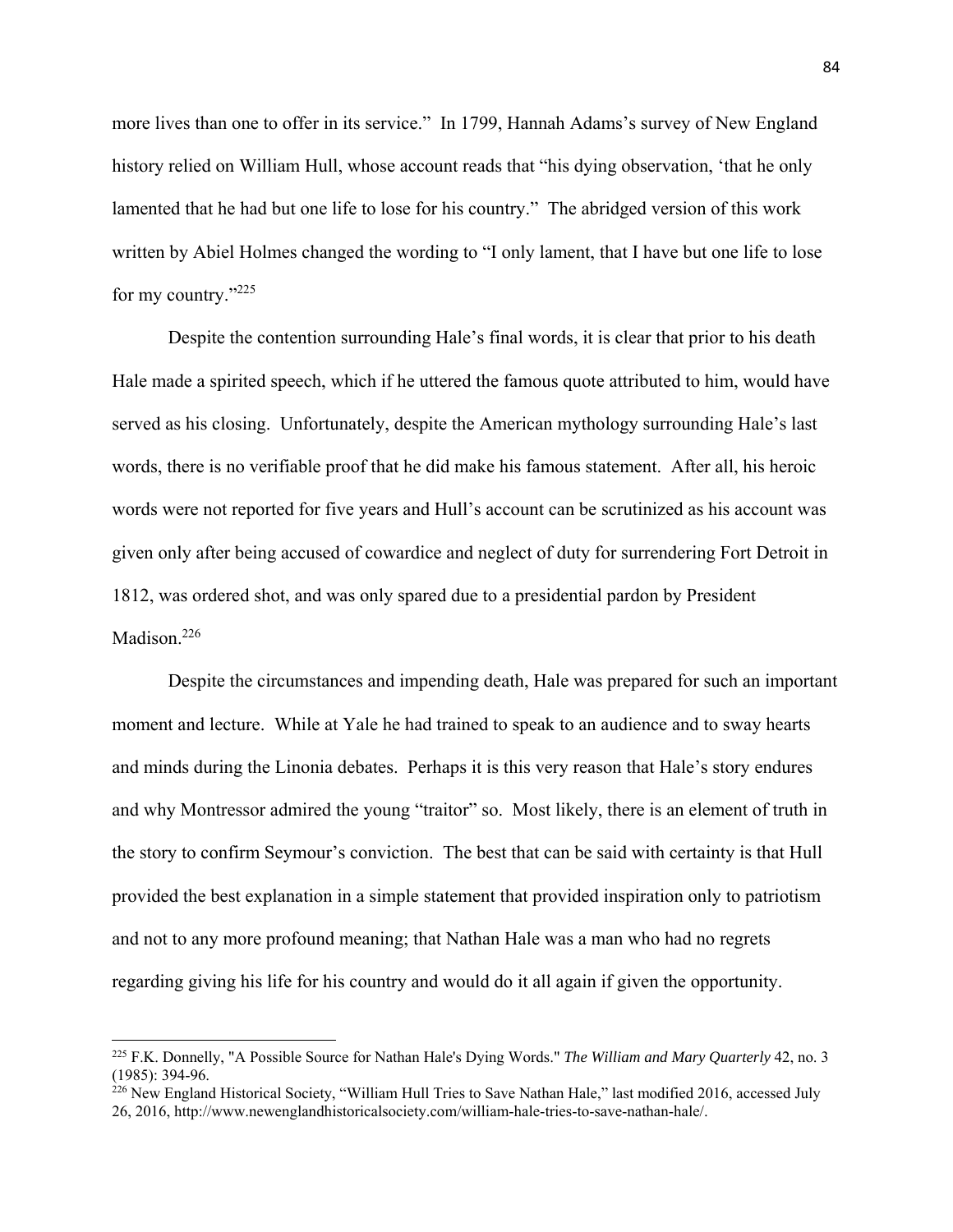Spy work was not glorious. In fact, spying was looked down upon. Hale suffered the humiliation that beset spies after death. He was hung on September 22, 1776 and his body was left hanging as a warning to other spies, as was custom. Additionally, Enoch Hale writes that his body was hung by a flag, likely as an insult to his perceived treachery.<sup>227</sup> Most likely his body was moved from his place of death in Artillery Park to a more prominent location. Undoubtedly, Hale's status as a spy is the reason why no tradition regarding the place of his burial exists. We can be certain that he was eventually buried in New York, without the dignity of a coffin, in an unmarked shallow grave. One account of Hale's execution from a British officer is:

We hung up a rebel spy the other day, and some soldiers got, out of a rebel gentleman's garden, a painted soldier on a board, and hunt it along with the Rebel; and wrote upon it – General Washington – and I saw it yesterday beyond headquarters, by the roadside.<sup>228</sup>

Upon his death word of Hale's demise quickly spread to the Americans. Under the pretense of a truce it fell upon Captain Montressor, a British engineer, to deliver a letter from Howe to Washington regarding an exchange of prisoners. Montressor was met by three Americans: Adjutant-General Joseph Reed, General Israel Putnam, and Captain Alexander Hamilton. Two days later, Washington sent a reply to Howe, dated September 23<sup>rd</sup>, by Samuel B. Webb and Captain William Hull, Nathan's friend and compatriot.

To give a human side to the exchange of the news of Hale's execution, George Dudley Seymour pondered the events of the time, perhaps correctly saying that:

I conceive that Montresor singled out Hamilton to receive the grim bit of information…I conceive too that Hamilton, knowing of Captain Hull's intimacy with Hale, in turn conveyed the news to Hull, and that on the occasion of the second meeting with Montresor, Hull actually questioned the British officer about Hale's death and thus obtained what he called "the melancholy particulars" – details that Montresor had not imparted to Hamilton. It even seems to me highly probable that Hull himself sought the

<sup>227</sup> Seymour, *Documentary Life of Nathan Hale*, 297.

<sup>228</sup> Ibid, 302.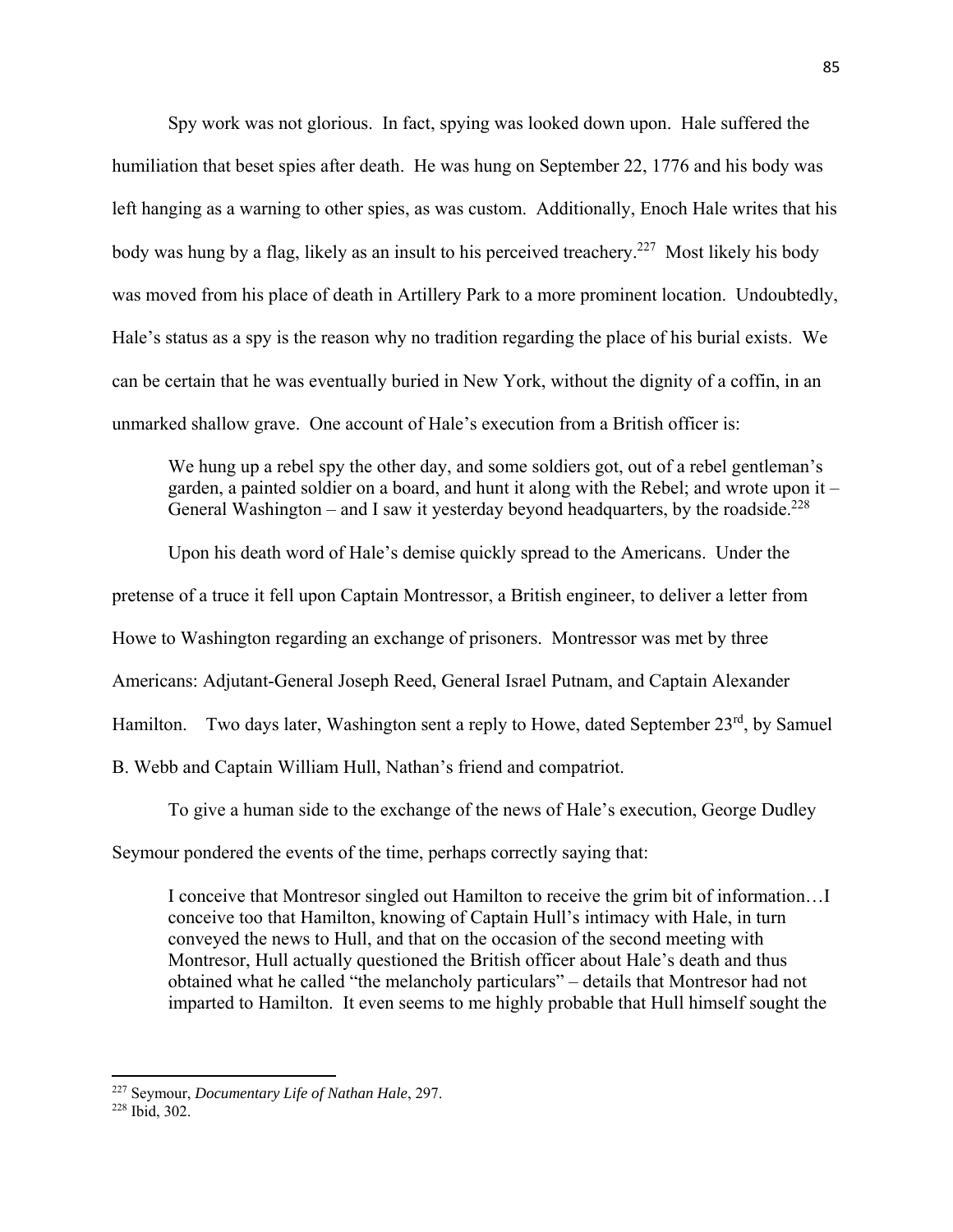assignment to accompany Washington's flag, but in any case it seems plainly to have been from Hamilton that he had the first word of his friend's tragic fate.<sup>229</sup> In his memoirs, Hull outlines the discussion he had with Montressor. Most critically,

Hull provides the only remaining account of Hale's last hours, including his last words that have immortalized him in American lore. While Hull may have borrowed upon a popular narrative to attribute Hale's last words, evidence also points to the rest of his account being accurate.

In summing up the life of his fallen comrade and friend, Hull laments that "there was no young man who gave fairer promise of an enlightened and devoted service to his country, than this my friend and companion in arms. His naturally fine intellect had been carefully cultivated, and his heart was filled with generous emotions; but, like the soaring eagle, the patriotic ardour [sic] of his soul winged the dart which caused his destruction."<sup>230</sup>

The news of the execution of Nathan Hale spread through both the American and British armies. Four years and one day after Nathan's death, Major André was captured with secret papers connecting him with Benedict Arnold's attempt to turn over West Point to the British. André asked Benjamin Tallmadge, who recognized Andre, what should be his fate, Tallmadge referred to Hale's fate, with which André was familiar. Seymour sums up the connection between Hale and André thus:

The death of the unfortunate and much lamented Major Andre being industriously represented to the public, as a cruel and unprecedented stretch of power on the part of the Americans, a person who was in the English army, and at that period serving under General Howe, things proper to state to the public, and recall to the minds the story of Major Hale.<sup>231</sup>

<sup>229</sup> Ibid, 531.

<sup>&</sup>lt;sup>230</sup> Maria Campbell and James Freeman Clarke. *Revolutionary Services and Civil Life of General William Hull* (New York: D. Appleton, 1848), 34.

<sup>231</sup> Seymour, *Documentary life*, 300.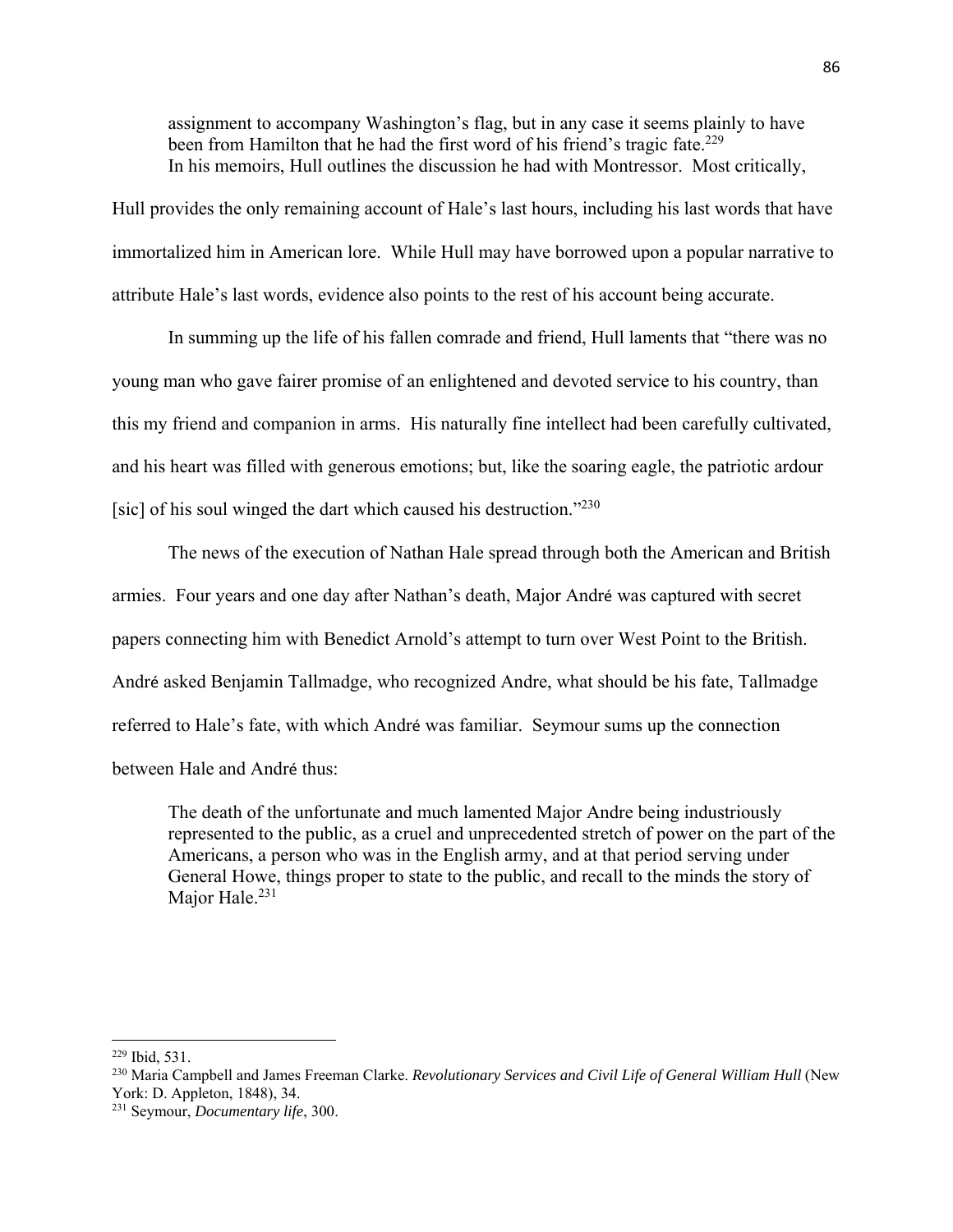# **Conclusion**

The life that Nathan Hale gave granted him national immortality. Like other American heroes, Hale's story has often been embellished. There is evidence that parts of his story were entirely fabricated. For Hale, it can be argued that his story in the greater American annuls deserves embellishment. Certainly, the story of Washington and the cherry tree is a fabrication to portray the first president's unshakably strong moral convictions.

Did Hale truly say that he regretted that he had "but one life to lose for his country?" The best that can be said is that he could have. That is the point, Hale certainly could have. Such a gesture was in keeping with his character. He was well-educated and an excellent orator. He was not afraid of death but welcomed the opportunity to meet his Lord. Duty, the civic good, his family, and his brothers-in-arms unquestionably crossed his mind. This is who Hale was, a young man of great conviction; a product of his father's raising and the time in which he was raised; and a fulfillment of his remarkable potential.

As Hale was the man Americans with a traditional patriotic bent wish him to be, it can be deemed that history has treated him fairly. Be that as it may, Hale's reputation has been under attack in more recent years. Former Reagan administration director of the Central Intelligence Agency William J. Casey provides the best example as he famously stated that he would prefer to remove the statue of Hale outside of the Central Intelligence Agency headquarters in Langley, Virginia and replace it with a statue of Hercules Mulligan.<sup>232</sup> Casey's reasoning was that Hale was an unsuccessful spy. Although true that Hale was caught while on his first mission, it is a rather unfair assessment. E. R. Thompson correctly points out that Hale "was given no secret link, no code or cypher, nor was he given any training." Additionally, he was "ill-suited for the

<sup>232</sup> Frederick Hitz, *Why Spy?: Espionage in an Age of Uncertainty*, (New York: St. Martin's Press, 2018), 2.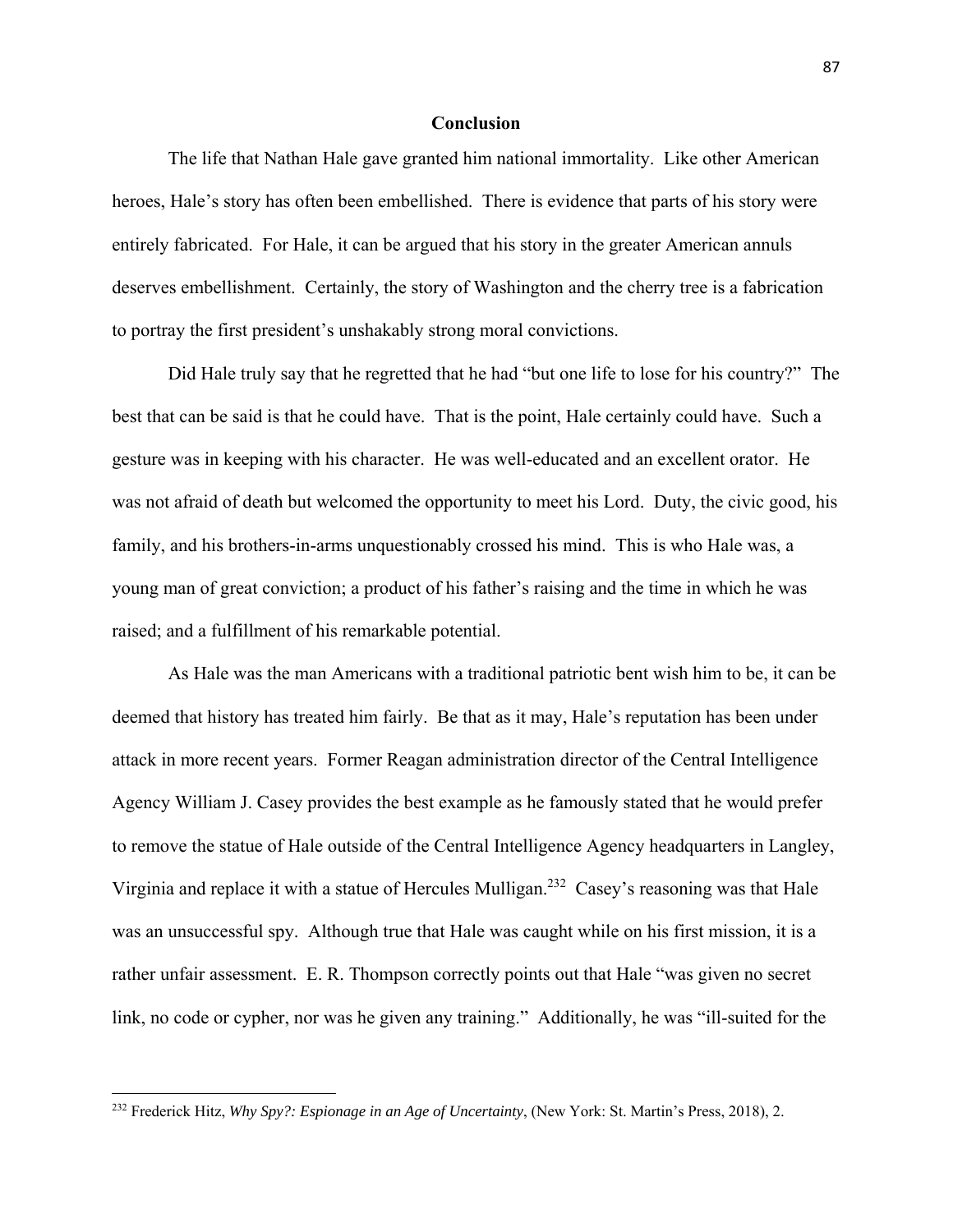job of agent," as he naturally drew attention, his face had gunpowder scars, and his cousin was with Howe's forces. Hale did not even have a cover story provided by his superiors.<sup>233</sup>

What Hale did for his country was offer his services unselfishly. He did the job that was necessary. The Central Intelligence Agency's Nathan Hale Institute quotes him stating, "I wish to be useful, and every kind of service necessary to the public good becomes honorable by being necessary."<sup>234</sup> Hale firmly believed in sacrificing his own desires for the greater good and bettering himself for every occasion. His time in the army was no different from his time at Yale where he perfected the art of debate and enlarged his scope of knowledge. He understood his shortcomings and sought to correct them.

The Hale contribution to the United States goes much beyond Nathan and his sacrifice. In all, six of Deacon Hale's sons participated in the Revolutionary War. Samuel, John, and Joseph all marched to Lexington's aid and marched to Boston. Of Nathan's five brothers who fought, three would die due to consumption from lingering effects of war. John was held captive on a prison ship off the coast of New Jersey where he suffered in the infamous conditions and contracted the same disease. Richard and Billy also succumbed to the same sickness.<sup>235</sup>

The Hale story is the story of this nation. The Hales, through sacrifice and dedication, helped establish the precedent for the country that is enjoyed today. They came to the New World with nothing more than faith and hope. They led through troubled times and prospered. Nathan Hale's death was not unique; many made the similar sacrifices during the struggle for

<sup>233</sup> James Hutson, "Nathan Hale Revisited: A Tory's Account of the Arrest of the First American Spy."

<sup>234</sup> Central Intelligence Agency, "The Nathan Hale Institute," last modified June 15, 2010, accessed November 22, 2017, https://www.cia.gov/library/readingroom/docs/CIA-RDP90-00806R000200720004-6.pdf.

<sup>235</sup> Seymour, *Captain Nathan Hale, 1755-1776: Yale College 1773, Major John Palsgrave Wyllys, 1754-1790: Yale College 1773, Friends and Yale Classmates, Who Died in Their Country's Service, One Hanged As a Spy by the British, the Other Killed in an Indian Ambuscade on the Far Frontier: A Digressive History*, 18.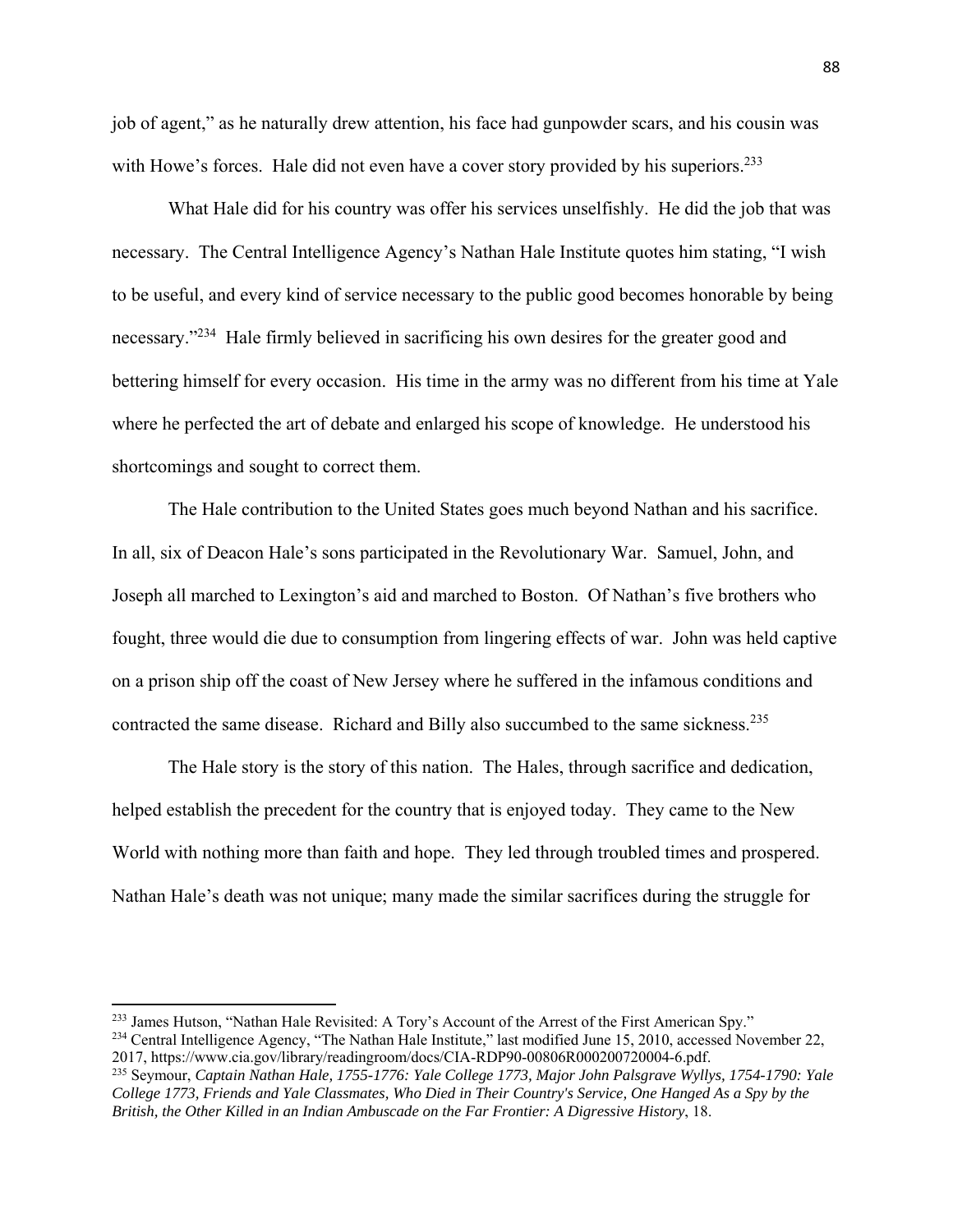independence. Nevertheless, his exceptionality lay in his strength of character, a character forged by generations of American Hales.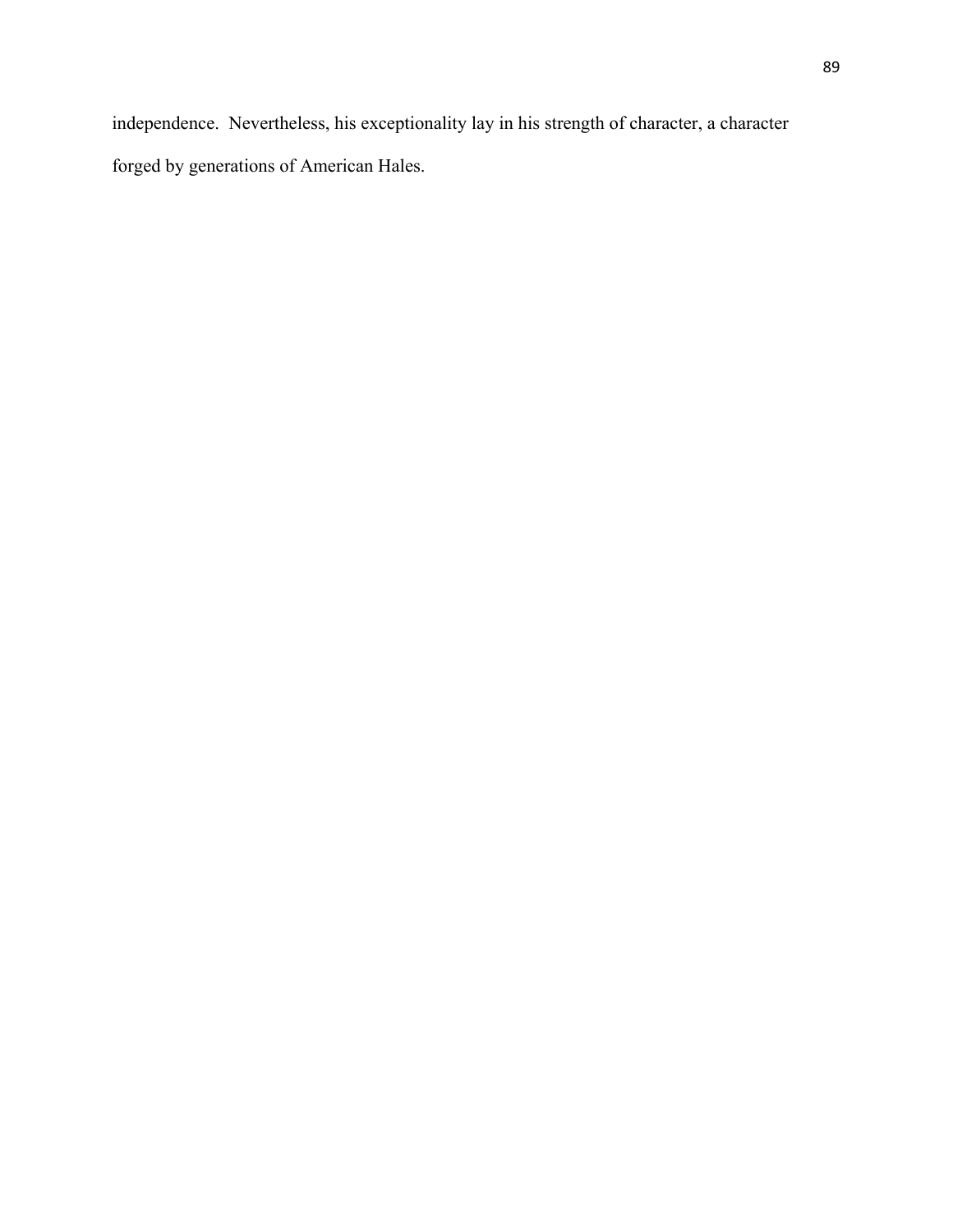#### **Bibliography**

# **Primary Resources**

- Andrews, H. Franklin. *List of Freemen, Massachusetts Bay Colony from 1630 to 1691: With Freeman's Oath, the First Paper Printed in New England*. Exira, Iowa: Exira Print. Co, 1906.
- Bernard, Richard. *A Guide to Grand-Iury Men: Divided into Two Books : in the First, Is the Authors Best Aduice to Them What to Doe, Before They Bring in a Billa Vera in Cases of Witchcraft, with a Christian Direction to Such As Are Too Much Giuen Vpon Euery Crosse to Thinke Themselues Bewitched : in the Second, Is a Treatise Touching Witches Good and Bad, How They May Bee Knowne, Euicted and Condemned, with Many Particulars Tending Thereunto*. London: Printed by Felix Kyngston for Edw. Blackmore, and are to be sold at his shop, 1630.
- Connecticut: Department of Economic and Community Development. "Connecticut Population by Town 1756-1820." Last modified 2002-2014. Accessed October 23, 2017. http://www.ct.gov/ecd/cwp/view.asp?a=1106&q=250670.
- Connecticut General Assembly. *The Public Records of the State of Connecticut from May, 1744, to November, 1750, Inclusive. Transcribed and Edited in Accordance with a Resolution of the General Assembly.* Hartford: Press of the Case, Lockwood & Brainard Company, 1876.
- Connecticut General Assembly. *The Public Records of the State of Connecticut from October, 1776, to February, 1778, inclusive, with the Journal of the Council of Safety from October 11, 1776, to May 6, 1778, Inclusive, and an Appendix*. Hartford: Press of the Case, Lockwood & Brainard Company, 1894.
- "Composite: United States." David Rumsey Historical Map Collection. Last modified 2018. Accessed 4/30/2018, https://www.davidrumsey.com/luna/servlet/detail/RUMSEY~8~1~26055~1110376:- Composite-of--A-map-of-the-

United?qvq=w4s%3A%2Fwhen%2F1802%2F%3Bq%3AMap+Of+The+United+States+ Of+North+America%3Bsort%3APub\_List\_No\_InitialSort%2CPub\_Date%2CPub\_List\_ No%2CSeries\_No%3Blc%3ARUMSEY~8~1&sort=Pub\_List\_No\_InitialSort%2CPub\_D ate%2CPub\_List\_No%2CSeries\_No&mi=4&trs=5.

- Cotton, John. "Gods Promise to His Plantation (1630)." Edited by Reiner Smolinski, *Electronic Texts in American Studies: Libraries at University of Nebraska-Lincoln*, Accessed January 7, 2016. http://digitalcommons.unl.edu/cgi/viewcontent.cgi?article=1022&context=etas.
- Hale, John. *A Modest Enquiry into the Nature of Witchcraft and How Persons Guilty of That Crime May Be Convicted: and the Means Used for Their Discovery Discussed, Both*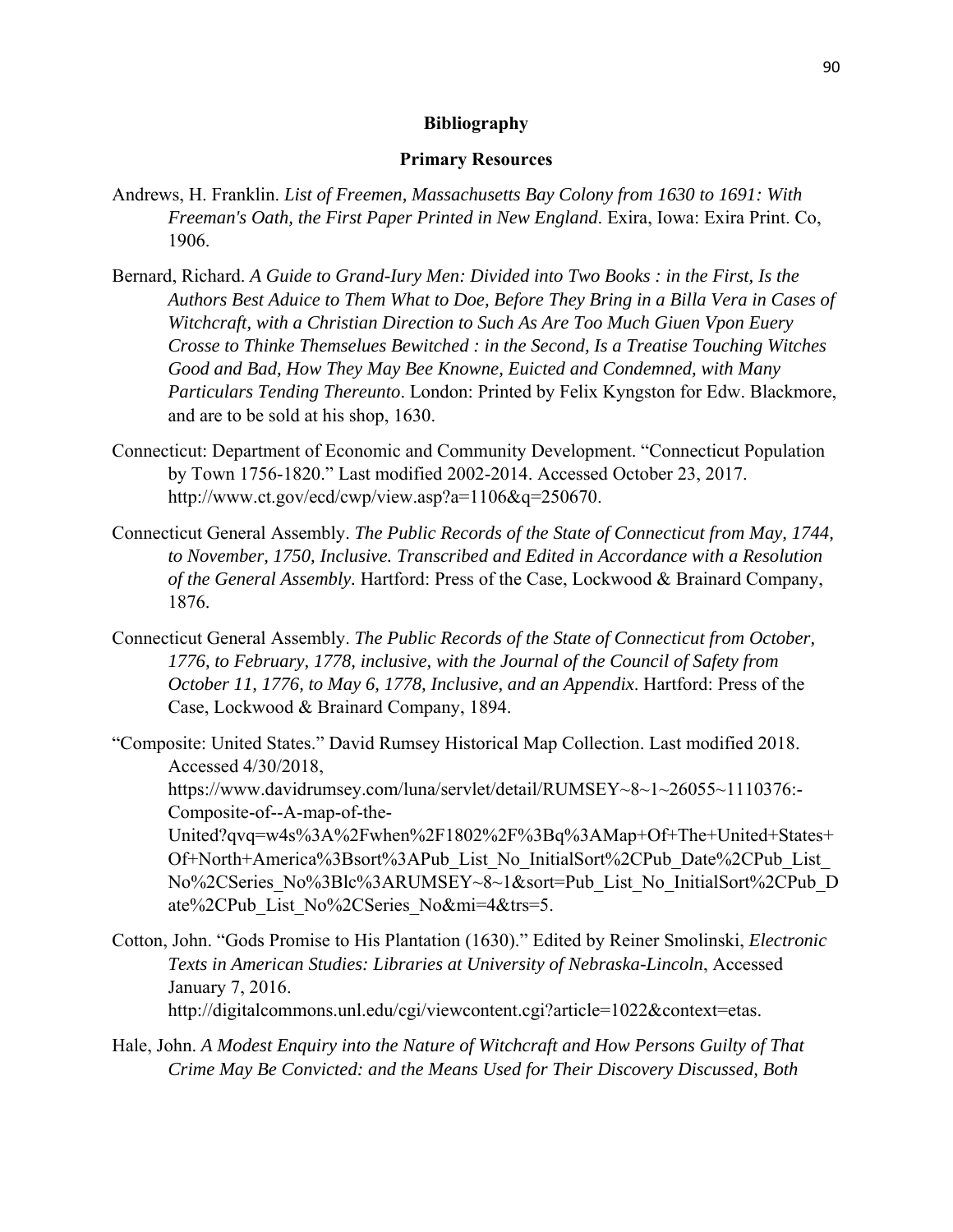*Negatively and Affimatively, According to Scripture and Experience*. Bedford, Mass: Applewood Books, 2008.

- Hanover College Historical Texts Project, "The Massachusetts Body of Liberties (1641)." Last modified March 8, 2012. Accessed January 4, 2016. http://history.hanover.edu/texts/masslib.html.
- King James I, *Daemonologie*, Project Gutenberg Ebook, 1597. Accessed September 7, 2016. http://www.gutenberg.org/files/25929/25929 pdf.pdf?session\_id=1b689df855a30424095f643de4ee2af351ea256e.
- Mather, Cotton. *Memorable Providences, Relating to Witchcrafts and Possessions (1689)*, Accessed September 8, 2016. http://law2.umkc.edu/faculty/projects/ftrials/salem/ASA\_MATH.HTM
- Mather, Cotton, and Increase Mather. *Ratio Disciplinae Fratrum Nov-Anglorum.: A Faithful Account of the Discipline Professed and Practised; in the Churches of New-England. : With Interspersed and Instructive Reflections on the Discipline of the Primitive Churches.*  Boston: Printed for S. Gerrish in Cornhill, 1726.
- New Hampshire, Nathaniel Bouton, Isaac Weare Hammond, and Albert Stillman Batchellor. *Provincial and State Papers*, Vol. 25, Concord, N.H.: G.E. Jenks, 1860.
- Seymour, George Dudley, and Nathan Hale. *Documentary Life of Nathan Hale: Comprising All Available Official & Private Documents Bearing on the Life of the Patriot*. Salem, Massachusetts: Higginson Book Co, 2000.

#### **Secondary Resources**

- Baker, Mary Beth. "Nathan Hale: Icon of Innocence." *Connecticut History* Vol 45 No 1 (Spring 2006): 2-30.
- Bancroft, George. *History of the United States from the Discovery of the American Continent*. Boston: Little, Brown and Co, 1846.
- Banks, Charles Edward. *The Winthrop Fleet of 1630: An Account of the Vessels, the Voyage, the Passengers and Their English Homes, from Original Authorities ; with Illustrations*. Salt Lake City, Utah. 1988.
- Barber, John Warner, Asaph Willard, and Benjamin L. Hamlen. *Connecticut Historical Collections,: Containing a General Collection of Interesting Facts, Traditions, Biographical Sketches, Anecdotes, &C. Relating to the History and Antiquities of Every Town in Connecticut, : with Geographical Descriptions. : Illustrated by 180 Engravings*. [New Haven]: Published and sold at New Haven, by John W. Barber, and at Hartford, by A. Willard. Price--three dollars; with colored plates, \$3.25. Printed by B.L. Hamlen, New Haven, 1836.
- Bishop, Barry. *Nathan Hale: The Life of a Colonial Freedom Fighter*. Pittsburg, Pennsylvania: RoseDog Books, 2013.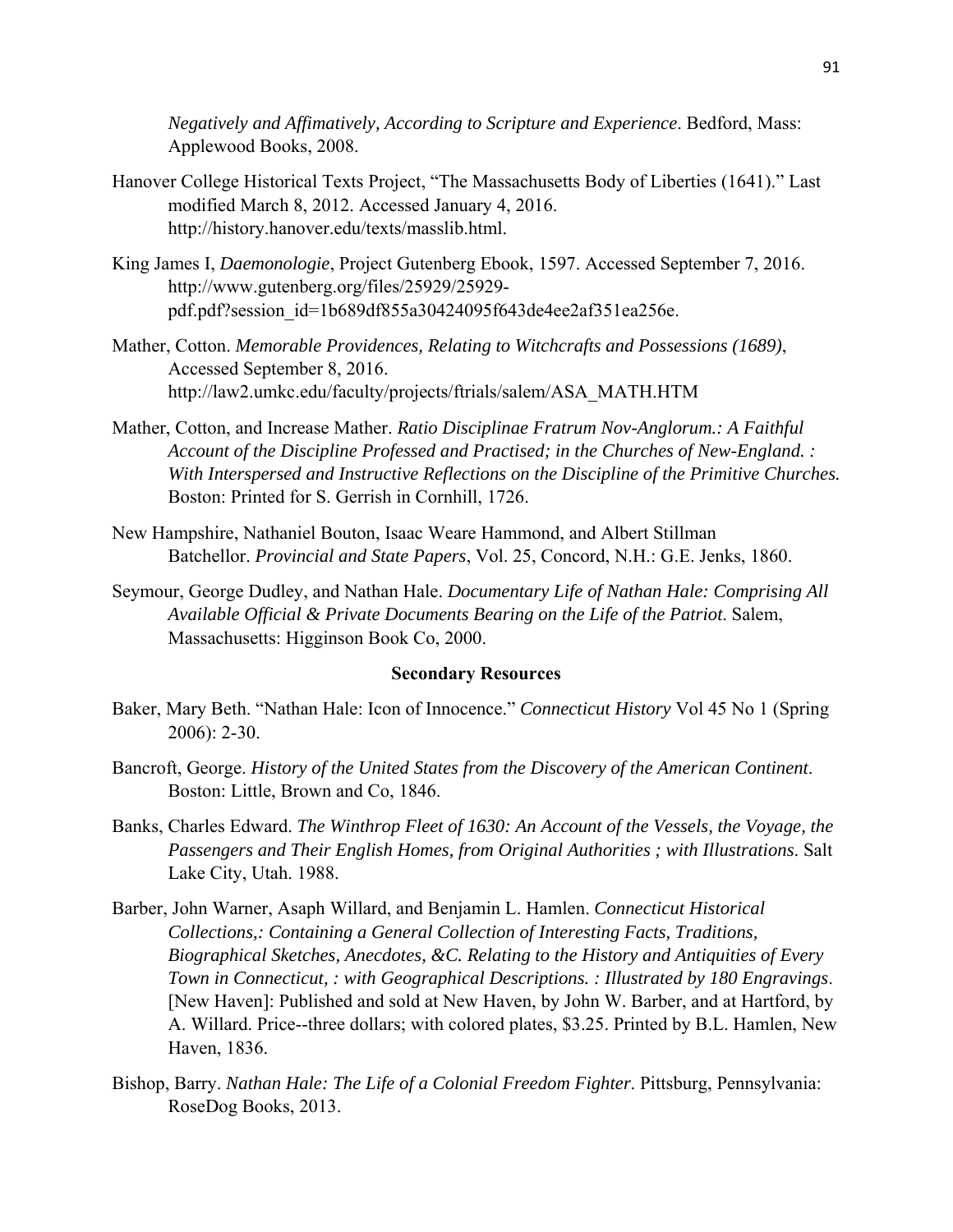- Bremer, Francis J. *John Winthrop: Biography as History*. Continuum International Publishing Group Ltd, 2009.
- Brewster, Charles W. "Major Sam Hale: Patriot's Teacher." Last modified 2000. Accessed February 2, 2016, http://www.seacoastnh.com/brewster/46.html.
- Brooks, Rebecca Beatrice, "Margaret Jones: First Person Executed for Witchcraft in Massachusetts," Last modified January 15, 2013, Accessed December 21, 2015. http://historyofmassachusetts.org/margaret-jones-first-person-executed-for-witchcraft-inmassachusetts/.
- Campbell, Maria, and James Freeman Clarke. *Revolutionary Services and Civil Life of General William Hull*. New York: D. Appleton, 1848.
- Central Intelligence Agency, "The Nathan Hale Institute," last modified June 15, 2010, accessed November 22, 2017, https://www.cia.gov/library/readingroom/docs/CIA-RDP90- 00806R000200720004-6.pdf.
- Christie, George, "Agriculture in New England." Accessed December 20, 2015, http://www.historicnewengland.org/school-youth-programs/k-12-programsresources/pdfs/ne\_agriculture.pdf.
- Cole, J. R. *History of Tolland County, Connecticut, Including Its Early Settlement and Progress to the Present Time, a Description of Its Historic and Interesting Localities; Sketches of its Towns and Villages: Portraits of some of its Prominent Men, and Biographies of Many of Its Representative Citizens*. New York: W.W. Preston & Co., 1888.
- Colonial Wars CT. "1637 The Pequot War." The Society of Colonial Wars in the State of Connecticut. Last modified 2011. Accessed May 23, 2018. http://colonialwarsct.org/1637.htm.
- Connecticut State Library. "Samuel Huntington: Governor of Connecticut, 1786-1796." Last modified 2007. Accessed August 11, 2016. http://ctstatelibrary.org/wpcontent/uploads/2015/05/Samuel-Huntington.pdf.
- Cooke, Harriet Ruth Waters. *The Driver Family: A Genealogical Memoir of the Descendants of Robert and Phebe Driver of Lynn, Mass.: with an Appendix Containing Twenty-Three Allied Families, 1592-1887*. New York, New York: H.R.W. Cooke, 1889.
- Cutter, William Richard. *New England Families, Genealogical and Memorial; A Record of the Achievements of Her People in the Making of Commonwealths and the Founding of a Nation*. New York: Lewis Historical Pub. Co, 1913.
- Demos, John. *The Unredeemed Captive: A Family Story from Early America*. New York: Alfred Knopf, 1994.
- Donahue, Brian. *The Great Meadow: Farmers and the Land in Colonial Concord*. New Haven: Yale University Press, 2004.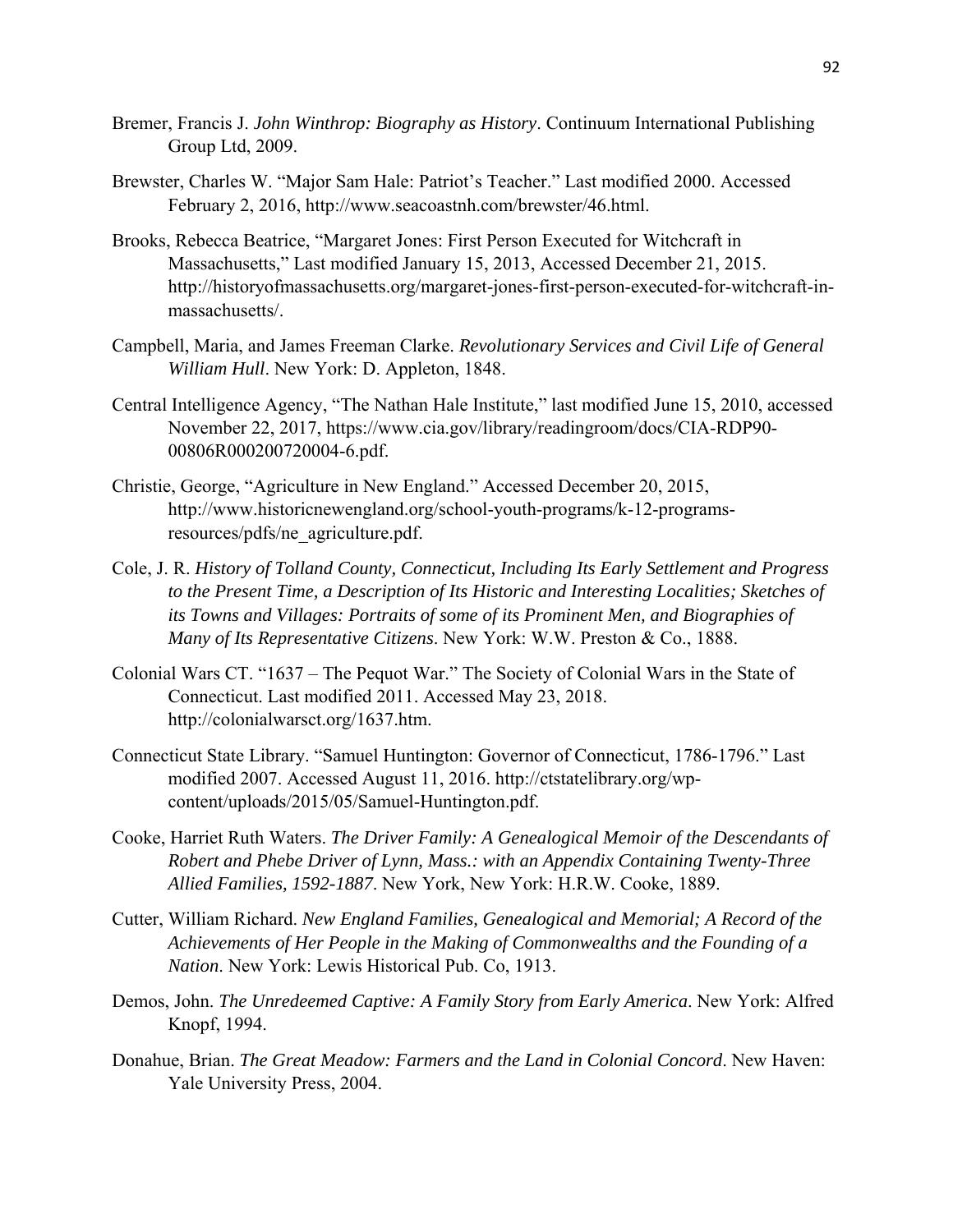- Donnelly, F. K. "A Possible Source for Nathan Hale's Dying Words." *The William and Mary Quarterly* 42, no. 3 (1985): 394-96.
- Dwight, Benjamin W. *The History of the Descendants of Elder John Strong, of Northampton, Mass*. Albany, N.Y.: J. Munsell, 1989.
- Earle, Alice Morse. *Sabbath in Puritan New England*. [Place of publication not identified]: Tredition Gmbh, 2011.
- Farmer, John. *A Genealogical Register of the First Settlers of New-England, Etc*. Lancaster, MA: Carter, Andrews, & Co., 1829.
- Farnham, Thomas J. *A Child I Set Much by: A Life of Nathan Hale*. [New Haven]: New Haven Colony Historical Society, 1975.
- Finlay, Nancy, "Connecticut Humanities." Nathan Hale: The Man and the Legend. Accessed February 4, 2018, http://connecticuthistory.org/nathan-hale-the-man-and-the-legend/.
- Finlay, Nancy, "The Importance of Being Puritan: Church and State in Colonial Connecticut," Accessed February 19, 2016, http://connecticuthistory.org/the-importance-of-beingpuritan-church-and-state-in-colonial-connecticut/.
- First Parish Church of Newbury. "History of the First Parish Church of Newbury," Last modified 2016. Accessed September 27, 2016, http://firstparishofnewbury.org/about-us/history/.
- George, Timothy. *John Robinson and the English Separatist Tradition*. Macon, Ga: Mercer University Press, 1982.
- Gilbert, G.A., "The Connecticut Loyalists." *Oxford University Press on behalf of the American Historical Association* Vol. 4, No, 2 (Jan 1899): 273-291.
- Gorges, Ferdinando, and James Phinney Baxter. *Sir Ferdinando Gorges and His Province of Maine: Including the Brief Relation, the Brief Narration, His Defence, the Charter Granted to Him, His Will, and His Letters; Edited with a Memoir and Historical Illustrations Vol. 1 Vol. 1*. Boston: The Prince Soc, 1890.
- Gorges, Ferdinando, and James Phinney Baxter. *Sir Ferdinando Gorges and His Province of Maine: Including the Brief Relation, the Brief Narration, His Defence, the Charter Granted to Him, His Will, and His Letters; Edited with a Memoir and Historical Illustrations Vol. 2 Vol. 2*. Boston: The Prince Soc, 1890.
- Goss, K. David. *The Salem Witch Trials: a Reference Guide*. Westport, CT: Greenwood Press, 2008.
- Gouge, William, and Greg Fox. *Of Domestical Duties*. Pensacola, FL: Chapel Library, 2006.
- Graham, Judith S. *Puritan Family Life: The Diary of Samuel Sewall*. Boston: Northeastern University Press, 2000.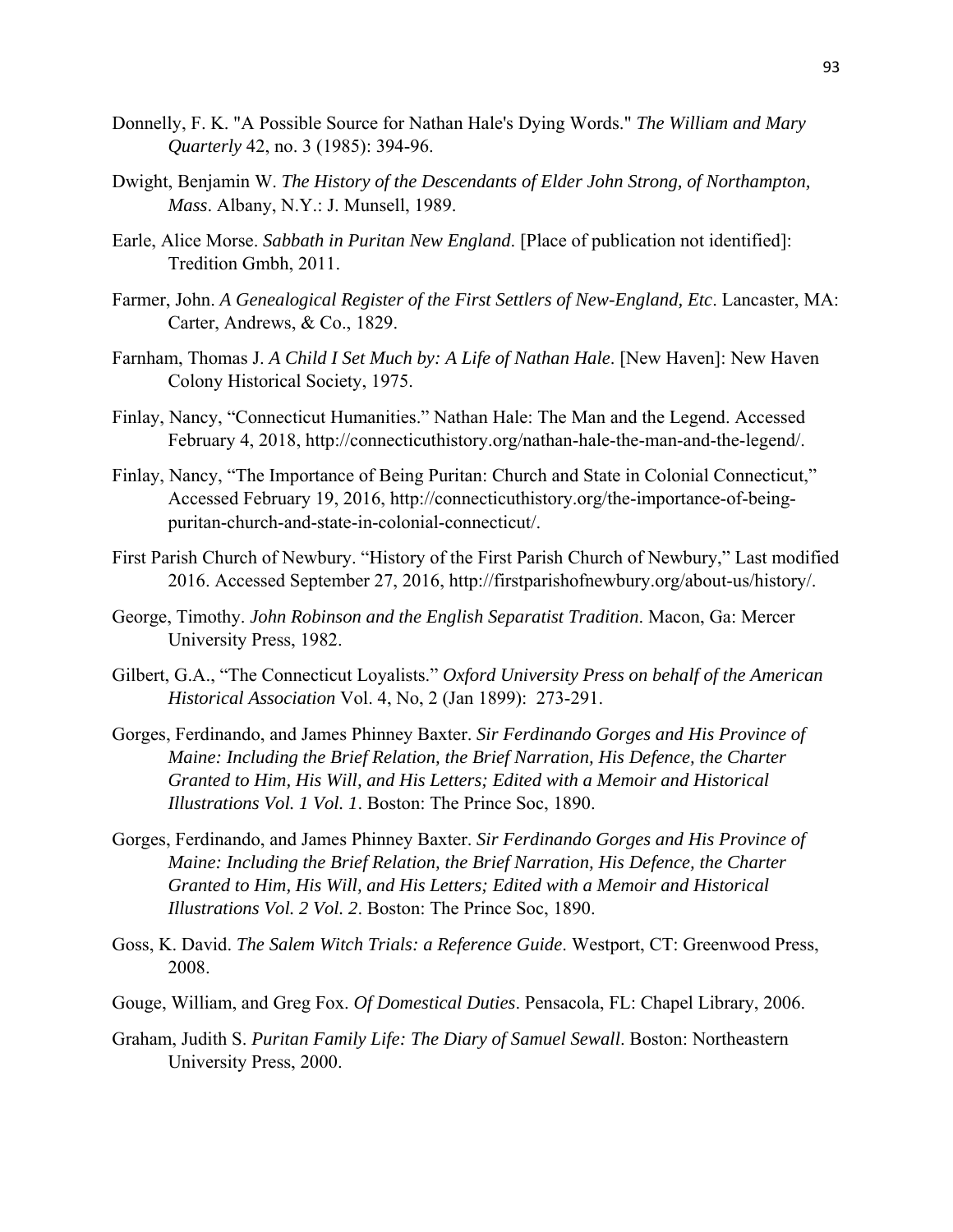- Greer, Peter. *Mission Drift: The Unspoken Crisis Facing Leaders, Charities, and Churches*. 2014.
- Grumet, Robert S. *Northeastern Indian Lives, 1632-1816*. Amherst, Mass: University of Massachusetts Press, 1996.
- Hatcher, Patricia Law. *Researching Your Colonial New England Ancestors*. Provo, UT: Ancestry, 2006.
- Hitz, Frederick Porter. *Why Spy?: Espionage in an Age of Uncertainty*. New York: Thomas Dunne Books/St. Martin's Press, 2008.
- Hutson, James "Nathan Hale Revisited: A Tory's Account of the Arrest of the First American Spy." Library of Congress. Accessed December 5, 2017, https://www.loc.gov/loc/lcib/0307-8/hale.html.
- Johnston, Henry Phelps. *Nathan Hale, 1776; Biography and Memorials*. New Haven: Yale University Press, 1914.
- Lang, J. Stephen. *1,001 More Things You Always Wanted to Know About the Bible*. Nashville, Tenn: Thomas Nelson, 2001.
- Maine Historical Society. "1500-1667: Contact & Conflict." Maine History Online. Last Modified 2010. Accessed April 18, 2018. https://www.mainememory.net/sitebuilder/site/895/page/1306/print.
- Maine Public. "Massachusetts Bay Colony." Last modified 2015. Accessed January 6, 2016, http://www.mpbn.net/homestom/p9massbaycolony.html.
- Massachusetts Historical Society. *Collections of the Massachusetts Historical Society: Vol. VII of the Second Series*. Boston (Mass.): Nathan Hale, 1826.
- Morison, Samuel Eliot. *Three Centuries of Harvard*. Cambridge, Mass: Harvard University Press, 1964.
- Morrill, John S, *Encyclopaedia Britannica*, "Matthew Hopkins: English Witch-Hunter." Accessed January 6, 2016, http://www.britannica.com/biography/Matthew-Hopkins.
- New England Historical Society. "William Hull Tries to Save Nathan Hale." Last modified 2016. Accessed July 26, 2016. http://www.newenglandhistoricalsociety.com/william-hale-triesto-save-nathan-hale/.
- New England Historic Genealogical Society. *The New England Historical & Genealogical Register: Published Quarterly, Under the Patronage of the New England Historic Genealogical Society for the Year 1851.* Volume 5. Boston: Samuel G. Rake, Publisher, 1851.
- Noyes, Charles Phelps. *Noyes-Gilman Ancestry; Being a Series of Sketches, with a Chart of the Ancestors of Charles Phelps Noyes and Emily H. (Gilman) Noyes, His Wife*. St. Paul, Minn: Printed for the author by the Gilliss Press, New York, 1907.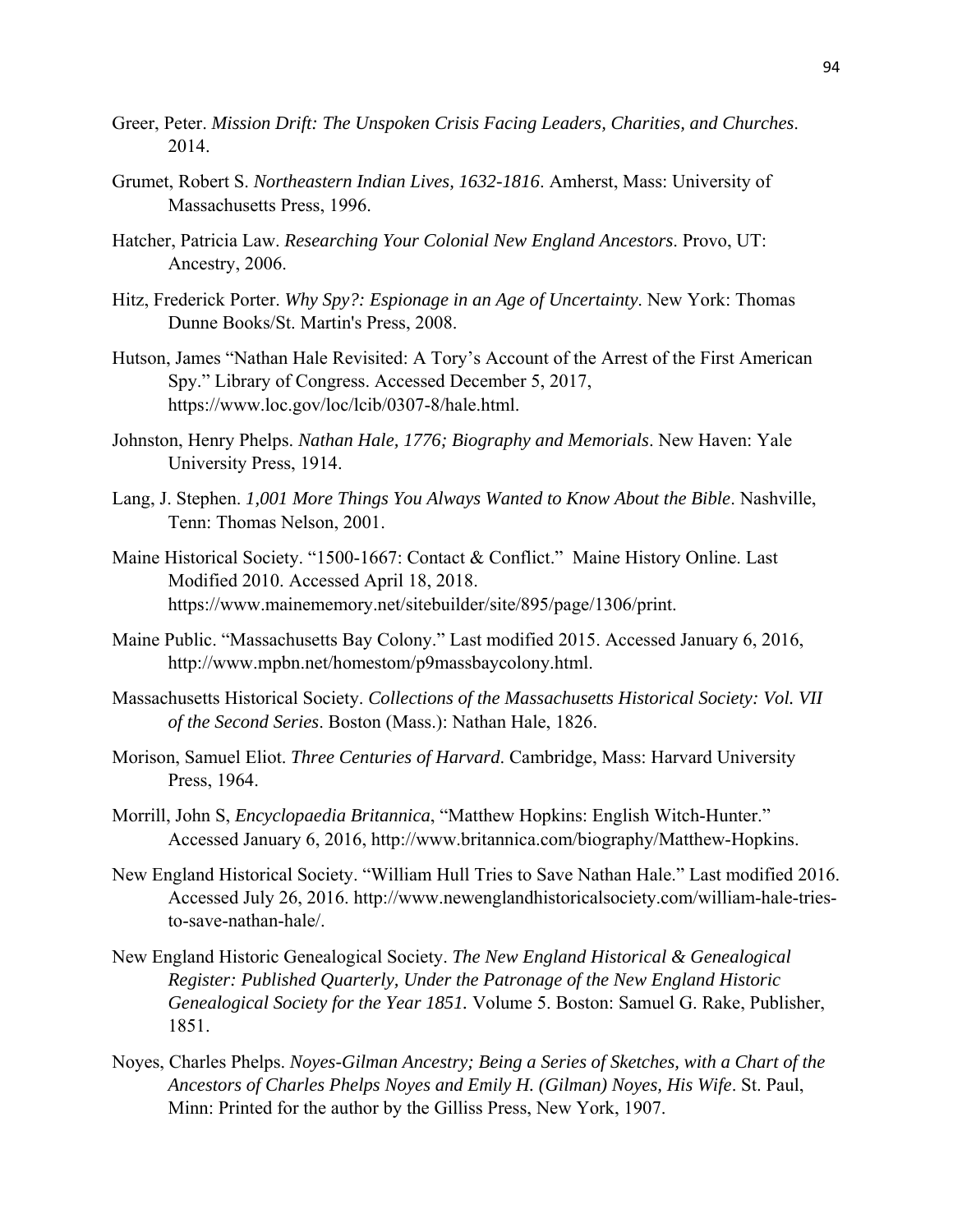- Partridge, William Ordway. *Nathan Hale, the Ideal Patriot; A Study of Character*. New York: Funk & Wagnalls Co, 1902.
- Perry, William Stevens. *The History of the American Episcopal Church 1587-1883*. Boston: James R. Osgood, 1885.
- Peterson, Maude Gridley, and Ruth Amelia Higgins. *Historic Sketch of Coventry, Connecticut*. Coventry Connecticut, 1912. Accessed June 22, 2016. https://archive.org/stream/historicsketchof1912pete/historicsketchof1912pete\_djvu.txt.
- Phelps, M. William. *Nathan Hale: The Life and Death of America's First Spy.* Lebanon: University Press of New England, 2008.
- Pitts, Yvonne. *Family, Law, and Inheritance in America: A Social and Legal History of Nineteenth-Century Kentucky*. 2013.
- Root, Jean Christie. *Nathan Hale*. New York: The Macmillan Company, 1915.
- Scarchuk, John. *The Early History of Coventry, Connecticut*. 1995, https://ctcoventry.civicplus.com/DocumentCenter/View/196.
- Seacord, "Samuel Hal's Location Leaves His Mark on Posterity." Accessed 2/1/2016. http://www.examiner.com/article/samuel-hale-s-location-leaves-his-mark-on-posterity.
- Seymour, George Dudley. *Captain Nathan Hale, 1755-1776: Yale College 1773, Major John Palsgrave Wyllys, 1754-1790: Yale College 1773, Friends and Yale Classmates, Who Died in Their Country's Service, One Hanged As a Spy by the British, the Other Killed in an Indian Ambuscade on the Far Frontier: A Digressive History*. New Haven: The Tuttle, Morehouse & Taylor Company, 1933.
- Shuffelton, Frank. *Thomas Hooker, 1586-1647*. Princeton, New Jersey: Princeton University Pres, 2016.
- State Parks, "Connecticut." Nathan Hale State Forest. Last modified 2017. Accessed February 4, 2018, http://www.stateparks.com/nathan\_hale\_state\_forest\_in\_connecticut.html.
- Stearns, Ezra S., William Frederick Whitcher, and Edward E. Parker. *Genealogical and Family History of the State of New Hampshire: A Record of the Achievements of Her People in the Making of a Commonwealth and the Founding of a Nation*. New York, Chicago: Lewis Pub. Co, 1908.
- Stratton, Eugene Aubrey. *Plymouth Colony, Its History & People, 1620-1691*. Salt Lake City, UT: Ancestry Pub, 1986.
- Stuart, I. W., and Edward Everett Hale. *Life of Captain Nathan Hale, The Martyr-Spy of the American Revolution*. Hartford: F.A. Brown, 1856.
- Taylor, Robert J., and Milton M. Klein. *Colonial Connecticut: A History*. Millwood, N.Y.: KTO Press, 1979.